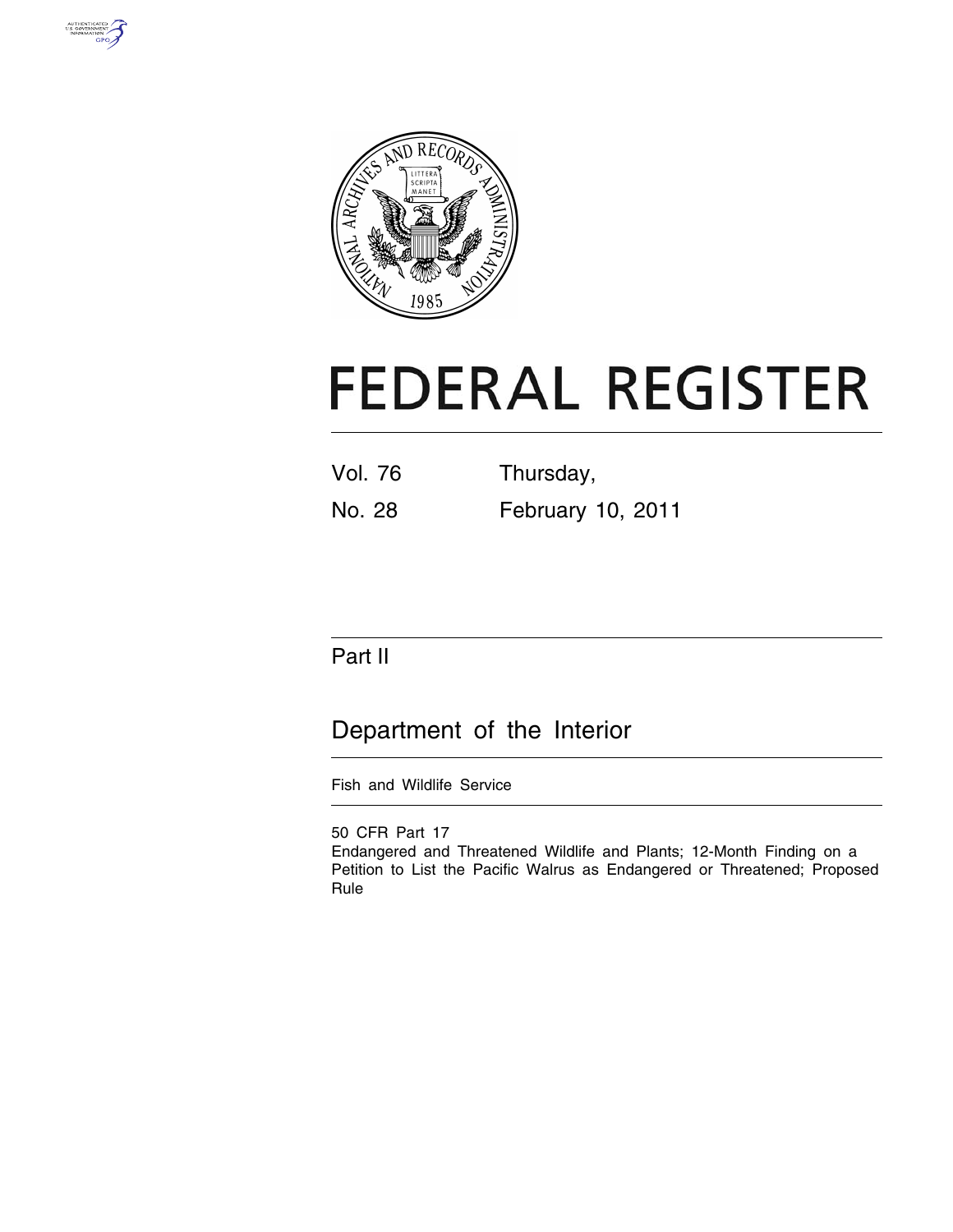# **DEPARTMENT OF THE INTERIOR**

# **Fish and Wildlife Service**

# **50 CFR Part 17**

**[Docket No. FWS–R7–ES–2009–0051; MO 92210–0–0008–B2]** 

# **Endangered and Threatened Wildlife and Plants; 12-Month Finding on a Petition to List the Pacific Walrus as Endangered or Threatened**

**AGENCY:** Fish and Wildlife Service, Interior.

**ACTION:** Notice of 12-month petition finding.

**SUMMARY:** We, the U.S. Fish and Wildlife Service, announce a 12-month finding on a petition to list the Pacific walrus (*Odobenus rosmarus divergens*) as endangered or threatened and to designate critical habitat under the Endangered Species Act of 1973, as amended. After review of all the available scientific and commercial information, we find that listing the Pacific walrus as endangered or threatened is warranted. Currently, however, listing the Pacific walrus is precluded by higher priority actions to amend the Lists of Endangered and Threatened Wildlife and Plants. Upon publication of this 12-month petition finding, we will add Pacific walrus to our candidate species list. We will develop a proposed rule to list the Pacific walrus as our priorities allow. We will make any determination on critical habitat during development of the proposed listing rule. Consistent with section 4(b)(3)(C)(iii) of the Endangered Species Act, we will review the status of the Pacific walrus through our annual Candidate Notice of Review. **DATES:** The finding announced in this document was made on February 10, 2011.

**ADDRESSES:** This finding and supporting documentation are available on the Internet at *<http://www.regulations.gov>* at Docket Number FWS–R7–ES–2009– 0051. A range map of the three walrus subspecies and a more detailed map of the Pacific walrus range are available at the following Web site: *[http://](http://alaska.fws.gov/fisheries/mmm/walrus/wmain.htm) [alaska.fws.gov/fisheries/mmm/walrus/](http://alaska.fws.gov/fisheries/mmm/walrus/wmain.htm) [wmain.htm.](http://alaska.fws.gov/fisheries/mmm/walrus/wmain.htm)* Supporting documentation we used in preparing this finding is available for public inspection, by appointment, during normal business hours at the U.S. Fish and Wildlife Service, Alaska Regional Office, 1011 East Tudor Road, Anchorage, AK 99503. Please submit any new information, materials, comments, or questions concerning this finding to the above address.

#### **FOR FURTHER INFORMATION CONTACT:**

James MacCracken, Marine Mammals Management, Alaska Regional Office (*see* **ADDRESSES**); by telephone: 800– 362–5148; or by facsimile: 907–786– 3816. If you use a telecommunications device for the deaf (TDD), please call the Federal Information Relay Service (FIRS) at 800–877–8339.

# **SUPPLEMENTARY INFORMATION:**

# **Background**

Section 4(b)(3)(B) of the Endangered Species Act of 1973, as amended (Act) (16 U.S.C. 1531 *et seq.*), requires that, for any petition to revise the Federal Lists of Endangered and Threatened Wildlife and Plants that contains substantial scientific or commercial information that listing the species may be warranted, we make a finding within 12 months of the date of receipt of the petition. In this finding, we will determine whether the petitioned action is: (a) Not warranted, (b) warranted, or (c) warranted, but the immediate proposal of a regulation implementing the petitioned action is precluded by other pending proposals to determine whether species are endangered or threatened, and expeditious progress is being made to add or remove qualified species from the Federal Lists of Endangered and Threatened Wildlife and Plants. Section 4(b)(3)(C) of the Act requires that we treat a petition for which the requested action is found to be warranted but precluded as though resubmitted on the date of such finding, that is, requiring a subsequent finding to be made within 12 months. We must publish these 12-month findings in the **Federal Register**.

#### *Previous Federal Actions*

On February 8, 2008, we received a petition dated February 7, 2008, from the Center for Biological Diversity, requesting that the Pacific walrus be listed as endangered or threatened under the Act and that critical habitat be designated. The petition included supporting information regarding the species' ecology and habitat use patterns, and predicted changes in seaice habitats and ocean conditions that may impact the Pacific walrus. We acknowledged receipt of the petition in a letter to the Center for Biological Diversity, dated April 9, 2008. In that letter, we stated that an emergency listing was not warranted and that all remaining available funds in the listing program for Fiscal Year (FY) 2008 had already been allocated to the U.S. Fish and Wildlife Service's (Service) highest priority listing actions and that no listing funds were available to further

evaluate the Pacific walrus petition in FY 2008.

On December 3, 2008, the Center for Biological Diversity filed a complaint in U.S. District Court for the District of Alaska for declaratory judgment and injunctive relief challenging the failure of the Service to make a 90-day finding on their petition to list the Pacific walrus, pursuant to section 4(b)(3) of the Endangered Species Act, 16 U.S.C. 1533(b)(3), and the Administrative Procedure Act, 5 U.S.C. 706(1). On May 18, 2009, a settlement agreement was approved in the case of *Center for Biological Diversity* v. *U.S. Fish and Wildlife Service, et al.* (3:08–cv–00265– JWS), requiring us to submit our 90-day finding on the petition to the **Federal Register** by September 10, 2009. On September 10, 2009, we made our 90 day finding that the petition presented substantial scientific information indicating that listing the Pacific walrus may be warranted (74 FR 46548). On August 30, 2010, the Court approved an amended settlement agreement requiring us to submit our 12-month finding to the **Federal Register** by January 31, 2011. This notice constitutes the 12-month finding on the February 7, 2008, petition to list the Pacific walrus as endangered or threatened.

This 12-month finding is based on our consideration and evaluation of the best scientific and commercial information available. We reviewed the information provided in the petition submitted to the Service by the Center for Biological Diversity, information available in our files, and other available published and unpublished information. Additionally, in response to our **Federal Register**  notice of September 10, 2009, requesting information from the public, as well as our September 10, 2010 press release, and other outreach efforts requesting new information from the public, we received roughly 30,000 submissions, which we have considered in making this finding, including information from the U.S. Marine Mammal Commission, the State of Alaska, the Alaska North Slope Borough, the Eskimo Walrus Commission, the Humane Society of the United States, the Center for Biological Diversity, the American Petroleum Institute, and many interested citizens. We also consulted with recognized Pacific walrus experts and Federal, State, and Tribal agencies.

#### *Species Information*

#### Taxonomy and Species Delineation

The walrus (*Odobenus rosmarus*) is the only living representative of the family Odobenidae, a group of marine carnivores that was highly diversified in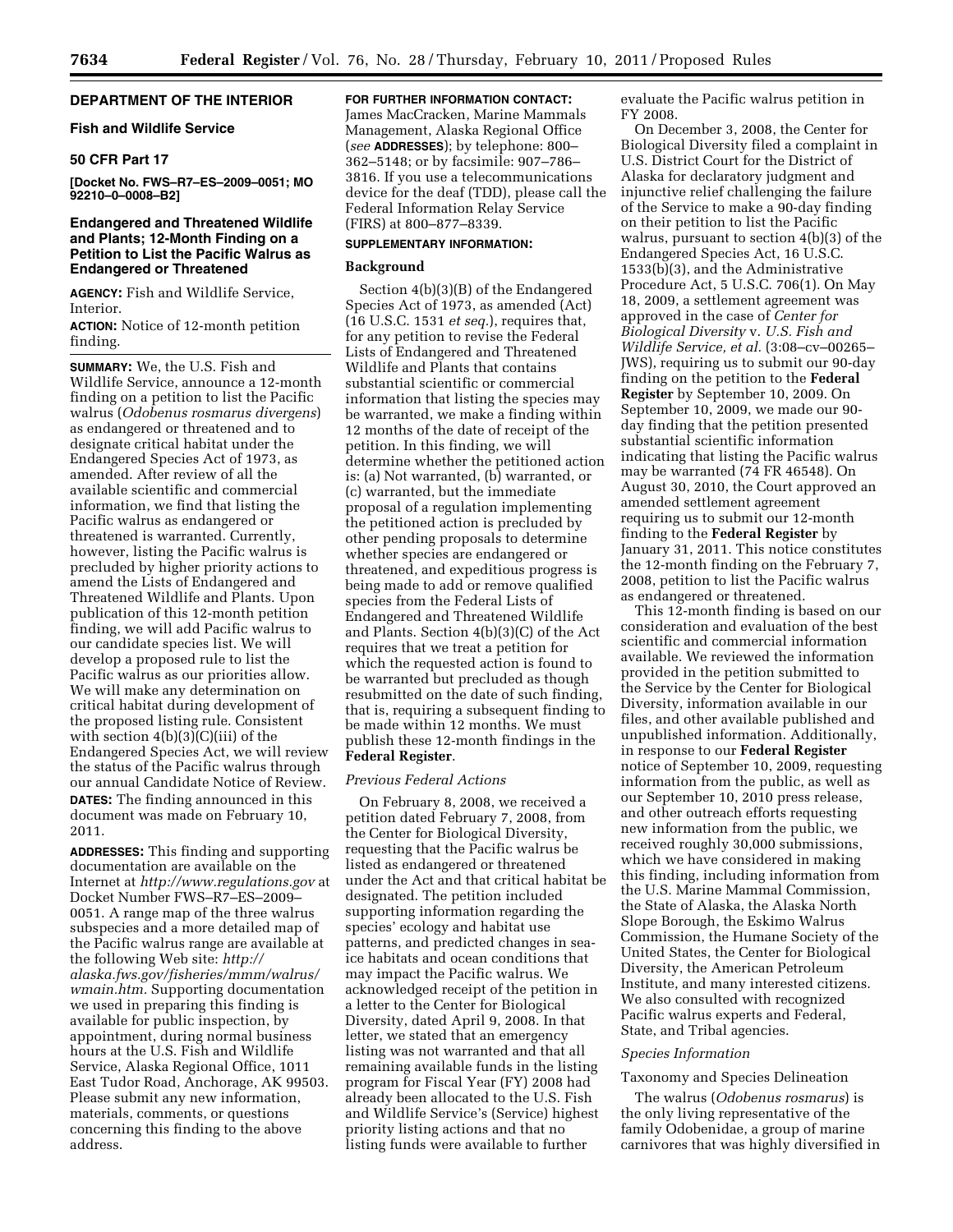the late Miocene and early Pliocene (Kohno 2006, pp. 416–419; Harington 2008, p. 26). Fossil evidence suggests that the genus evolved in the North Pacific Ocean and dispersed throughout the Arctic Ocean and North Atlantic during interglacial phases of the Pleistocene (Harington and Beard 1992, pp. 311–319; Dyke *et al.* 1999, p. 60; Harington 2008, p. 27).

Three modern subspecies of walruses are generally recognized (Wozencraft 2005, p. 525; Integrated Taxonomic Information System, 2010, p. 1): The Atlantic walrus (*O. r. rosmarus*), which ranges from the central Canadian Arctic eastward to the Kara Sea (Reeves 1978, pp. 2–20); the Pacific walrus (*O. r. divergens*), which ranges across the Bering and Chukchi Seas (Fay 1982, pp. 7–21); and the Laptev walrus (*O. r. laptevi*), which is represented by a small, geographically isolated population of walruses in the Laptev Sea (Heptner *et al.* 1976, p. 34; Vishnevskaia and Bychkov 1990, pp. 155–176; Andersen *et al.* 1998, p. 1323; Wozencraft 2005, p. 595; Jefferson *et al.*  2008, p. 376). Atlantic and Pacific walruses are genetically and morphologically distinct from each other (Cronin *et al.* 1994, p. 1035), likely as a result of range fragmentation and differentiation during glacial phases of extensive Arctic sea-ice cover (Harington 2008, p. 27). Although geographically isolated and ecologically distinct, walruses from the Laptev Sea appear to be more closely related to Pacific walruses (Lindqvist *et al.* 2009, pp. 119–121).

Pacific walruses are ecologically distinct from other walrus populations, primarily because they undergo significant seasonal migrations between the Bering and the Chukchi Seas and rely principally on broken pack ice habitat to access offshore breeding and feeding areas (Fay 1982, p. 279) (*see Species Distribution,* below). In contrast, Atlantic walruses, which are represented by several small discrete groups of animals distributed from the central Canadian Arctic eastward to the Kara Sea, exhibit smaller seasonal movements and feed primarily in coastal areas because the continental shelf is narrow over much of their range. The majority of productive feeding areas used by Atlantic walruses are accessible from the coast, and all age classes and gender groups use terrestrial haulouts during ice-free seasons (Born *et al.* 2003, p. 356; COSEWIC 2006, p. 15; Laidre *et al.* 2008, pp. S104, S115).

The Pacific walrus is generally considered a single population, although some heterogeneity has been documented. Jay *et al.* (2008, p. 938)

found some differences in the ratio of trace elements in the teeth of Pacific walruses sampled in winter from two breeding areas (southeast Bering Sea and St. Lawrence Island), suggesting that the sampled animals had a history of feeding in different regions. Scribner *et al.* (1997, p. 180), however, found no difference in mitochondrial and nuclear DNA among Pacific walruses sampled from different breeding areas. Pacific walruses are identified and managed in the United States and the Russian Federation (Russia) as a single population (Service 2010, p. 1).

#### Species Description

Walruses are readily distinguished from other Arctic pinnipeds (aquatic carnivorous mammals with all four limbs modified into flippers, this group includes seals, sea lions, and walruses) by their enlarged upper canine teeth, which form prominent tusks. The family name Odobenidae (tooth walker), is based on observations of walruses using their tusks to pull themselves out of the water. Males, which have relatively larger tusks than females, also tend to have broader skulls (Fay 1982, pp. 104– 108). Walrus tusks are used as offensive and defensive weapons (Kastelein 2002, p. 1298). Adult males use their tusks in threat displays and fighting to establish dominance during mating (Fay *et al.*  1984, p. 93), and animals of both sexes use threat displays to establish and defend positions on land or ice haulouts (Fay 1982, pp. 134–138). Walruses also use their tusks to anchor themselves to ice floes when resting in the water during inclement weather (Fay 1982, pp. 134–138; Kastelein 2002, p. 1298).

The Pacific walrus is the largest pinniped species in the Arctic. At birth, calves are approximately 65 kilograms (kg) (143 pounds (lb)) and 113 centimeters (cm) (44.5 inches (in)) long (Fay 1982, p. 32). After the first 7 years of life, the growth rate of female walruses declines rapidly, and they reach a maximum body size by approximately 10 years of age. Adult females can reach lengths of up to 3 meters (m) (9.8 feet (ft)) and weigh up to 1,100 kg (2,425 lb). Male walrus tend to grow faster and for a longer period of time than females. They usually do not reach full adult body size until they are 15 to 16 years of age. Adult males can reach lengths of 3.5 m (11.5 ft) and can weigh more than 2,000 kg (4,409 lb) (Fay 1982, p. 33).

#### Behavior

Walruses are social and gregarious animals. They tend to travel in groups and haul out of the water to rest on ice or land in densely packed groups. On

land or ice, in any season, walruses tend to lie in close physical contact with each other. Young animals often lie on top of adults. Group size can range from a few individuals up to several thousand animals (Gilbert 1999, p. 80; Kastelein 2002, p. 1298; Jefferson *et al.*  2008, p. 378). At any time of the year, when groups are disturbed, stampedes from a haulout can result in injuries and mortalities. Calves and young animals are particularly vulnerable to trampling injuries (Fay 1980, pp. 227–227; Fay and Kelly 1980, p. 226).

The reaction of walruses to disturbance ranges from no reaction to escape into the water, depending on the circumstances (Fay *et al.* 1984, pp. 13– 14). Many factors play into the severity of the response, including the age and sex of the animals, the size and location of the group (on ice, in water, on land), their distance from the disturbance, and the nature and intensity of the disturbance (Fay *et al.* 1984, pp. 14, 114–119). Females with calves appear to be most sensitive to disturbance, and animals on shore are more sensitive than those on ice (Fay *et al.* 1984, p. 114). A fright response caused by disturbance can cause stampedes on a haulout, resulting in injuries and mortalities (Fay and Kelly 1980, pp. 241–244).

Mating occurs primarily in January and February in broken pack ice habitat in the Bering Sea. Breeding bulls follow herds of females and compete for access to groups of females hauled out onto sea ice (Fay 1982, pp. 193–194). Males perform visual and acoustical displays in the water to attract females and defend a breeding territory. Subdominant males remain on the periphery of these aggregations and apparently do not display. Intruders into display areas are met with threat displays and physical attacks. Individual females leave the resting herd to join a male in the water where copulation occurs (Fay *et al.* 1984, pp. 89–99; Sjare and Stirling 1996, p. 900). Gestation lasts 15 to 16 months (Fay 1982, p. 197) and pregnancies are spaced at least 2 years apart (Fay 1982, p. 206). Calving occurs on sea ice, most typically in May, before the northward spring migration (Fay 1982, pp. 199– 200). Mothers and newborn calves stay mostly on ice floes during the first few weeks of life (Fay *et al.* 1984, p. 12).

The social bond between the mother and calf is very strong, and it is unusual for a cow to become separated from her calf (Fay 1982, p. 203). The calf normally remains with its mother for at least 2 years, sometimes longer, if not supplanted by a new calf (Fay 1982, pp. 206–211). After separation from their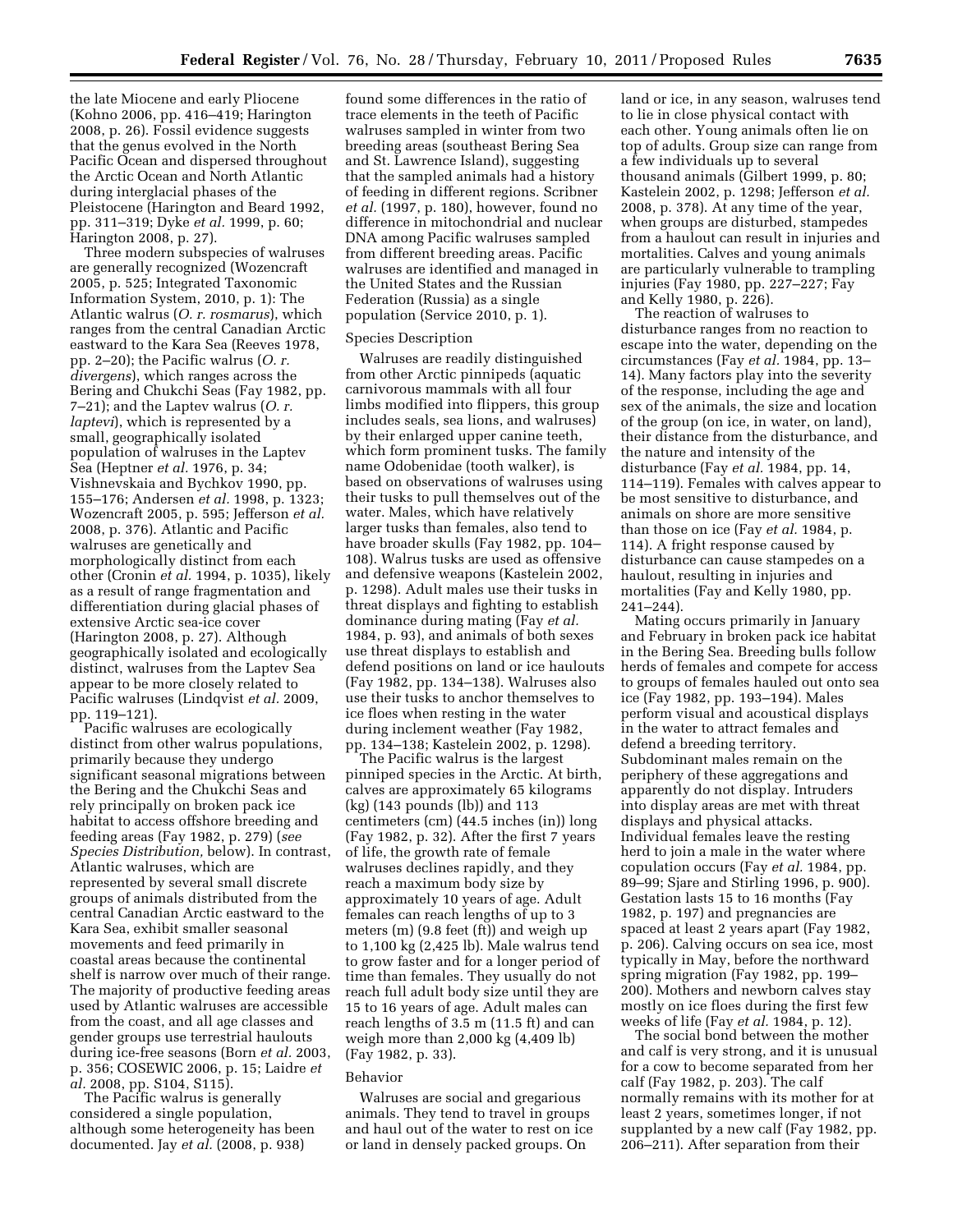mother, young females tend to remain with groups of adult females, whereas young males gradually separate from the females and begin to associate with groups of other males. Individual social status appears to be based on a combination of body size, tusk size, and aggressiveness. Individuals do not necessarily associate with the same group of animals and must continually reaffirm their social status in each new aggregation (Fay 1982, p. 135; NAMMCO 2004, p. 43).

# Species Distribution

Pacific walruses range across the shallow continental shelf waters of the northern Bering Sea and Chukchi Sea, occasionally ranging into the East Siberian Sea and Beaufort Sea (Fay 1982, pp. 7–21; Figure 1 in Garlich-Miller *et al.* 2011). Waters deeper than 100 m (328 ft) and the extent of the pack ice are factors that limit distribution to the north (Fay 1982, p. 23). Walruses are rarely spotted south of the Alaska Peninsula and Aleutian archipelago; however, migrant animals (mostly males) are occasionally reported in the North Pacific (Service 2010, unpublished data).

Pacific walruses are highly mobile, and their distribution varies markedly in response to seasonal and interannual variations in sea-ice cover. During the January to March breeding season, walruses congregate in the Bering Sea pack ice in areas where open leads (fractures in sea ice caused by wind drift or ocean currents), polynyas (enclosed areas of unfrozen water surrounded by ice) or thin ice allow access to water (Fay 1982, p. 21; Fay *et al.* 1984, pp. 89– 99). The specific location of winter breeding aggregations varies annually depending upon the distribution and extent of ice. Breeding aggregations have been reported southwest of St. Lawrence Island, Alaska; south of Nunivak Island, Alaska; and south of the Chukotka Peninsula in the Gulf of Anadyr, Russia (Fay 1982, p. 21; Mymrin *et al.* 1990, pp. 105–113; Figure 1 in Garlich-Miller *et al.* 2011).

In spring, as the Bering Sea pack ice deteriorates, most of the population migrates northward through the Bering Strait to summer feeding areas over the continental shelf in the Chukchi Sea. However, several thousand animals, primarily adult males, remain in the Bering Sea during the summer months, foraging from coastal haulouts in the Gulf of Anadyr, Russia, and in Bristol Bay, Alaska (Figure 1 in Garlich-Miller *et al.* 2011).

Summer distributions (both males and females) in the Chukchi Sea vary annually, depending upon the extent of

sea ice. When broken sea ice is abundant, walruses are typically found in patchy aggregations over continental shelf waters. Individual groups may range from less than 10 to more than 1,000 animals (Gilbert 1999, pp. 75–84; Ray *et al.* 2006, p. 405). Summer concentrations have been reported in loose pack ice off the northwestern coast of Alaska, between Icy Cape and Point Barrow, and along the coast of Chukotka, Russia, as far west as Wrangel Island (Fay 1982, pp. 16–17; Gilbert *et al.* 1992, pp. 1–33; Belikov *et al.* 1996, pp. 267–269). In years of low ice concentrations in the Chukchi Sea, some animals range east of Point Barrow into the Beaufort Sea; walruses have also been observed in the Eastern Siberian Sea in late summer (Fay 1982, pp. 16–17; Belikov *et al.* 1996, pp. 267– 269). The pack ice of the Chukchi Sea usually reaches its minimum extent in September. In years when the sea ice retreats north beyond the continental shelf, walruses congregate in large numbers (up to several tens of thousands of animals in some locations) at terrestrial haulouts on Wrangel Island and other sites along the northern coast of the Chukotka Peninsula, Russia, and northwestern Alaska (Fay 1982, p. 17; Belikov *et al.* 1996, pp. 267–269; Kochnev 2004, pp. 284–288; Ovsyanikov *et al.* 2007, pp. 1–4; Kavry *et al.* 2008, pp. 248–251).

In late September and October, walruses that summered in the Chukchi Sea typically begin moving south in advance of the developing sea ice. Satellite telemetry data indicate that male walruses that summered at coastal haulouts in the Bering Sea also begin to move northward towards winter breeding areas in November (Jay and Hills 2005, p. 197). The male walruses' northward movement appears to be driven primarily by the presence of females at that time of year (Freitas *et al.* 2009, pp. 248–260).

#### Foraging and Prey

Walruses consume mostly benthic (region at the bottom of a body of water) invertebrates and are highly adapted to obtain bivalves (Fay 1982, p. 139; Bowen and Siniff 1999, p. 457; Born *et al.* 2003, p. 348; Dehn *et al.* 2007, p. 176; Boveng *et al.* 2008, pp. 17–19; Sheffield and Grebmeier 2009, pp. 766– 767). Fish and other vertebrates have occasionally been found in their stomachs (Fay 1982, p. 153; Sheffield and Grebmeier 2009, p. 767). Walruses root in the bottom sediment with their muzzles and use their whiskers to locate prey items. They use their fore-flippers, nose, and jets of water to extract prey buried up to 32 cm (12.6 in) (Fay 1982,

p. 163; Oliver *et al.* 1983, p. 504; Kastelein 2002, p. 1298; Levermann *et al.* 2003, p. 8). The foraging behavior of walruses is thought to have a major impact on benthic communities in the Bering and Chukchi Seas (Oliver *et al.*  1983, pp. 507–509; Klaus *et al.* 1990, p. 480). Ray *et al.* (2006, pp. 411–413) estimate that walruses consume approximately 3 million metric tons (3,307 tons) of benthic biomass annually, and that the area affected by walrus foraging is in the order of thousands of square kilometers (sq km) (thousands of square miles (sq mi)) annually. Consequently, walruses play a major role in benthic ecosystem structure and function, which Ray *et al.*  (2006, p. 415) suggested increased nutrient flux and productivity.

The earliest studies of food habits were based on examination of stomachs from walruses killed by hunters. These reports indicated that walruses were primarily feeding on bivalves (clams), and that non-bivalve prey was only incidentally ingested (Fay 1982, p. 145; Sheffield *et al.* 2001, p. 311). However, these early studies did not take into account the differential rate of digestion of prey items (Sheffield *et al.* 2001, p. 311). Additional research indicates that stomach contents include over 100 taxa of benthic invertebrates from all major phyla (Fay 1982, p. 145; Sheffield and Grebmeier 2009, p. 764), and while bivalves remain the primary component, walruses are not adapted to a diet solely of clams. Other prey items have similar energetic benefits (Wacasey and Atkinson 1987, pp. 245–247). Based on analysis of the contents from fresh stomachs of Pacific walruses collected between 1975 and 1985 in the Bering Sea and Chukchi Sea, prey consumption likely reflects benthic invertebrate composition (Sheffield and Grebmeier 2009, pp. 764–768). Of the large number of different types of prey, statistically significant differences between males and females from the Bering Sea were found in the occurrence of only two prey items, and there were no statistically significant differences in results for males and females from the Chukchi Sea (Sheffield and Grebmeier 2009, pp. 765). Although these data are for Pacific walrus stomachs collected 25–35 years ago, we have no reason to believe there has been a change in the general pattern of prey use described here.

Walruses typically swallow invertebrates without shells in their entirety (Fay 1982, p. 165). Walruses remove the soft parts of mollusks from their shells by suction, and discard the shells (Fay 1982, pp. 166–167). Born *et al.* (2003, p. 348) reported that Atlantic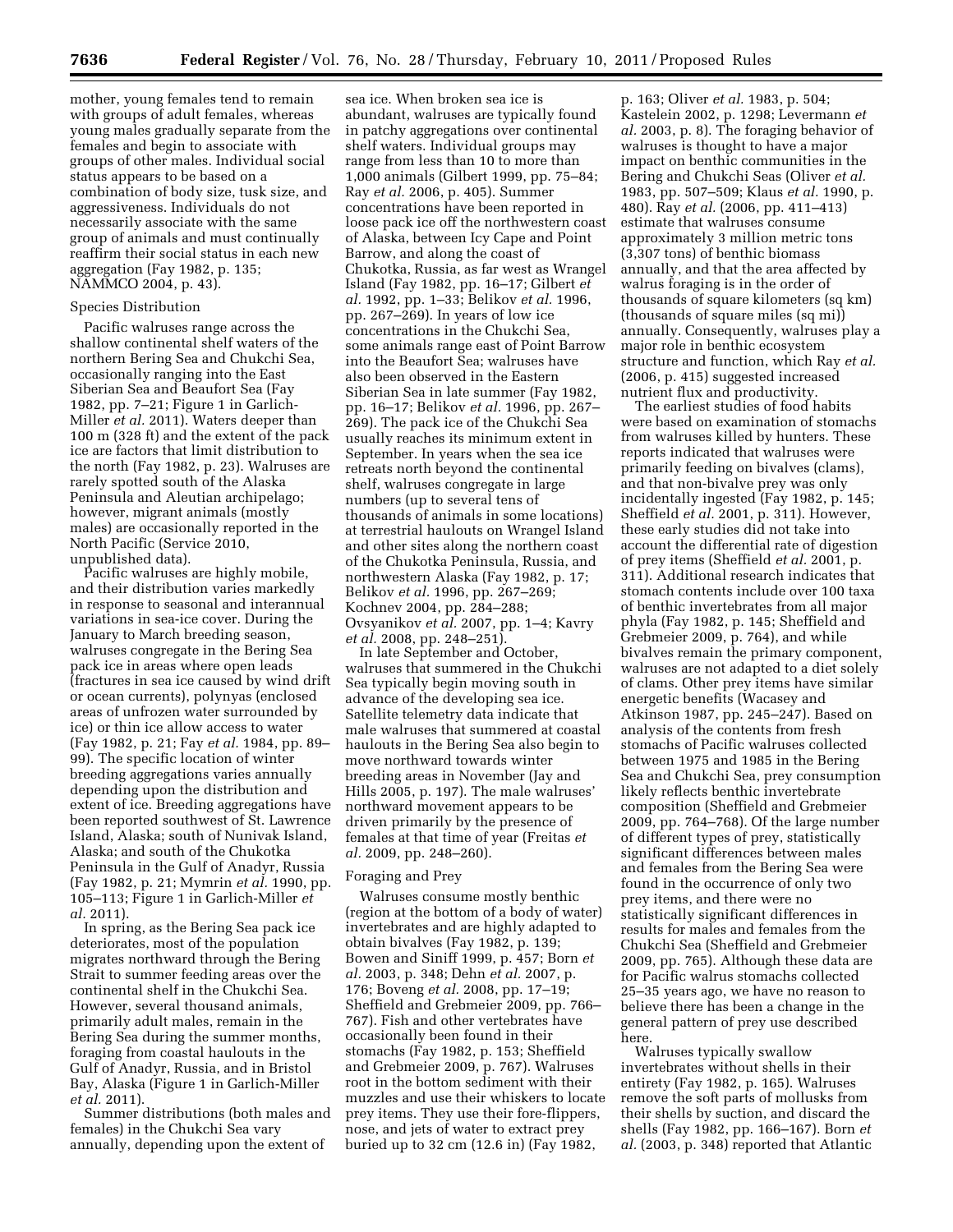walruses consumed an average of 53.2 bivalves (range 34 to 89) per dive. Based on caloric need and observations of captive walruses, walruses require approximately 29 to 74 kg (64 to 174 lbs) of food per day (Fay 1982, p. 160). Adult males forage little during the breeding period (Fay 1982, pp. 142, 159–161; Ray *et al.* 2006, p. 411), while lactating females may eat two to three times that of nonpregant, nonlactating females (Fay 1982, p.159). Calves up to 1 year of age depend primarily on their mother's milk (Fay 1982, p. 138) and are gradually weaned in their second year (Fisher and Stewart 1997, pp. 1165– 1175).

Although walruses are capable of diving to depths of more than 250 m (820 ft) (Born *et al.* 2005, p. 30), they usually forage in waters of 80 m (262 ft) or less (Fay and Burns 1988, p. 239; Born *et al.* 2003, p. 348; Kovacs and Lydersen 2008, p. 138), presumably because of higher productivity of their benthic foods in shallow waters (Fay and Burns 1988, pp. 239–240; Carey 1991, p. 869; Jay *et al.* 2001, p. 621; Grebmeier *et al.* 2006b, pp. 334–346; Grebmeier *et al.* 2006a, p. 1461). Walruses make foraging trips from land or ice haulouts that range from a few hours up to several days and up to 100 kilometers (km) (60 miles (mi)) (Jay *et al.* 2001, p. 626; Born *et al.* 2003, p. 349; Ray *et al.* 2006, p. 406; Udevitz *et al.*  2009, p. 1122). Walruses tend to make shorter and more frequent foraging trips when sea ice is used as a foraging platform compared to terrestrial haulouts (Udevitz *et al.* 2009, p. 1122). Satellite telemetry data for walruses in the Bering Sea in April of 2004, 2005, and 2006 showed they spent an average of 46 hours in the water between resting bouts on ice, which averaged 9 hours (Udevitz *et al.* 2009, p. 1122). Because females and young travel with the retreating pack ice in the spring and summer, they are passively transported northward over feeding grounds across the continental shelves of the Bering and Chukchi Seas. Male walruses appear to have greater endurance than females, with foraging excursions from land haulouts that can last up to 142 hours (about 6 days) (Jay *et al.* 2001, p. 630).

#### Sea-Ice Habitats

The Pacific walrus is an icedependent species that relies on sea ice for many aspects of its life history. Unlike other pinnipeds, walruses are not adapted for a pelagic existence and must haul out on ice or land regularly. Floating pack ice serves as a substrate for resting between feeding bouts (Ray *et al.* 2006, p. 404), breeding behavior (Fay

*et al.* 1984, pp. 89–99), giving birth (Fay 1982, p. 199), and nursing and care of young (Kelly 2001, pp. 43–55). Sea ice provides access to offshore feeding areas over the continental shelf of the Bering and Chukchi Seas, passive transportation to new feeding areas (Richard 1990, p. 21; Ray *et al.* 2006, pp. 403–419), and isolation from terrestrial predators (Richard 1990, p. 23; Kochnev 2004, p. 286; Ovsyanikov *et al.* 2007, pp. 1–4). Sea ice provides an extensive substrate upon which the risk of predation and hunting is greatly reduced (Kelly 2001, pp. 43–55; Fay 1982, p. 26).

Sea ice in the Northern Hemisphere is comprised of first-year sea ice that formed in the most recent autumnwinter period, and multi-year ice that has survived at least one summer melt season. Sea-ice habitats for walruses include openings or leads that provide access to the water and to food resources. Walruses generally do not use multi-year ice or highly compacted firstyear ice in which there is an absence of persistent leads or polynyas (Richard 1990, p. 21). Expansive areas of heavy ice cover are thought to play a restrictive role in walrus distributions across the Arctic and serve as a barrier to the mixing of populations (Fay 1982, p. 23; Dyke *et al.* 1999, pp. 161–163; Harington 2008, p. 35). Walruses generally do not occur farther south than the maximum extent of the winter pack ice, possibly due to their reliance on sea ice for breeding and rearing young (Fay *et al.* 1984, pp. 89–99) and isolation from terrestrial predators (Kochnev 2004, p. 286; Ovsyanikov *et al.* 2007, pp. 1–4), or because of the higher densities of benthic invertebrates in northern waters (Grebmeier *et al.*  2006a, pp. 1461–1463).

Walruses generally occupy first-year ice that is greater than 20 cm (7.9 in) thick and are not found in areas of extensive, unbroken ice (Fay 1982, pp. 21, 26; Richard 1990, p. 23). Thus, in winter they concentrate in areas of broken pack ice associated with divergent ice flow or along the margins of persistent polynyas (Burns *et al.*  1981, pp. 781–797; Fay *et al.* 1984, pp. 89–99; Richard 1990, p. 23) in areas with abundant food resources (Ray *et al.*  2006, p. 406). Females with young generally spend the summer months in pack ice habitats of the Chukchi Sea, where they feed intensively between bouts of resting and suckling their young. Some authors have suggested that the size and topography of individual ice floes are important features in the selection of ice haulouts, noting that some animals have been observed returning to the same ice floe

between feeding bouts (Ray *et al.* 2006, p. 406). However, it has also been noted that walruses can and will exploit a fairly broad range of ice types and ice concentrations in order to stay in preferred foraging or breeding areas (Freitas *et al.* 2009, p. 247; Jay *et al.*  2010a, p. 300). Walruses tend to make shorter foraging excursions when they are using sea ice rather than land haulouts (Udevitz *et al.* 2009, p. 1122), presumably because it is more energetically efficient for them to haulout on ice near productive feeding areas than forage from shore. Fay (1982, p. 25) notes that several authors reported that when walruses had the choice of ice or land for a resting place, ice was always selected.

#### Terrestrial Habitats (Coastal Haulouts)

When suitable sea ice is not available, walruses haul out on land to rest. A wide variety of substrates, ranging from sand to boulders, are used. Isolated islands, points, spits, and headlands are occupied most frequently. The primary consideration for a terrestrial haulout site appears to be isolation from disturbances and predators, although social factors, learned behavior, protection from strong winds and surf, and proximity to food resources also likely influence the choice of terrestrial haulout sites (Richard 1990, p. 23). Walruses tend to use established haulout sites repeatedly and exhibit some degree of fidelity to these sites (Jay and Hills 2005, pp. 192–202), although the use of coastal haulouts appears to fluctuate over time, possibly due to localized prey depletion (Garlich-Miller and Jay 2000, pp. 58–65). Human disturbance is also thought to influence the choice of haulout sites; many historic haulouts in the Bering Sea were abandoned in the early 1900s when the Pacific walrus population was subjected to high levels of exploitation (Fay 1982, p. 26; Fay *et al.* 1984, p. 231).

Adult male walruses use land-based haulouts more than females or young, and consequently, have a greater geographical distribution through the ice-free season. Many adult males remain in the Bering Sea throughout the ice-free season, making foraging trips from coastal haulouts in Bristol Bay, Alaska, and the Gulf of Anadyr, Russia (Figure 1 in Garlich-Miller *et al.* 2011), while females and juvenile animals generally stay with the drifting ice pack throughout the year (Fay 1982, pp. 8– 19). Females with dependent young may prefer sea-ice habitats because coastal haulouts pose greater risk from trampling injuries and predation (Fay and Kelly 1980, pp. 226–245; Ovsyanikov *et al.* 1994, p. 80; Kochnev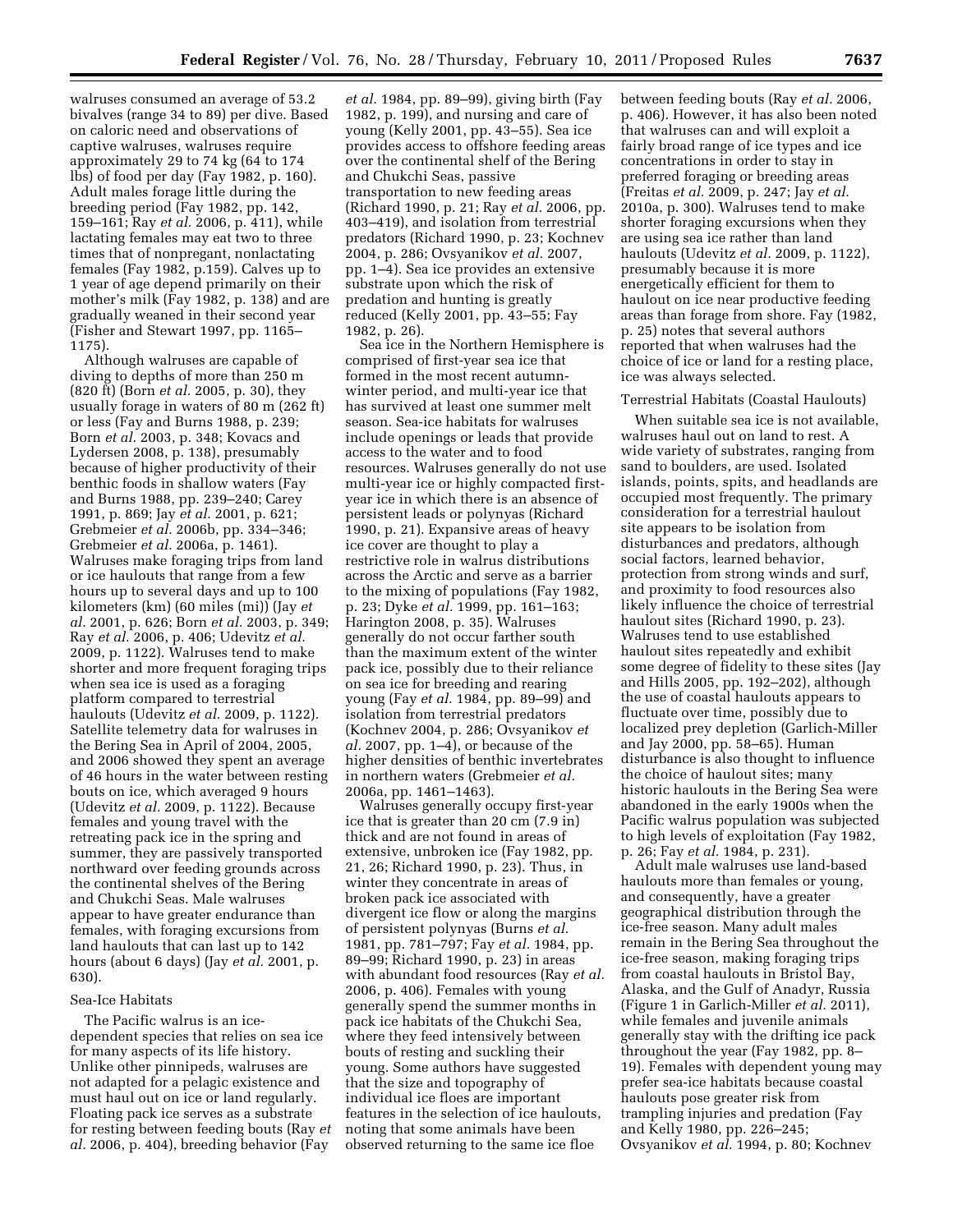2004, pp. 285–286; Ovsyanikov *et al.*  2007, pp. 1–4; Kavry *et al.* 2008, pp. 248–251; Mulcahy *et al.* 2009, p. 3). Females may also prefer sea-ice habitats because they may have difficulty nourishing themselves while caring for a young calf that has limited swimming range (Cooper *et al.* 2006, p. 101; Jay and Fischbach 2008, p. 1).

The numbers of male walruses using coastal haulouts in the Bering Sea during the summer months, and the relative uses of different coastal haulout sites in the Bering Sea have varied over the past century. Harvest records indicate that walrus herds were once common at coastal haulouts along the Alaska Peninsula and the islands of northern Bristol Bay (Fay *et al.* 1984, pp. 231–376). By the early 1950s, most of the traditional haulout areas in the Southern Bering Sea had been abandoned, presumably due to hunting pressure. During the 1950s and 1960s, Round Island was the only regularly used haulout in Bristol Bay, Alaska. In 1960, the State of Alaska established the Walrus Islands State Game Sanctuary, which closed Round Island to hunting. Peak counts of walruses at Round Island increased from 1,000–2,000 animals in the late 1950s (Frost *et al.* 1983, pp. 379) to more than 10,000 animals in the early 1980s (Sell and Weiss, p. 12), but subsequently declined to 2,000–5,000 over the past decade (Sell and Weiss 2010, p. 12). General observations indicate that declining walrus counts at Round Island may, in part, reflect a redistribution of animals to other coastal sites in the Bristol Bay region. For example, walruses have been observed increasingly regularly at the Cape Seniavin haulout on the Alaska Peninsula since the 1970s, and at Cape Peirce and Cape Newenham in northwest Bristol Bay since the early 1980s (Jay and Hills 2005, p. 193; Figure 1 in Garlich-Miller *et al.* 2011).

Traditional male summer haulouts along the Bering Sea coast of Russia include sites along the Kamchatka Peninsula, the Gulf of Anadyr (most notably Rudder and Meechkin spits), and Arakamchechen Island (Garlich-Miller and Jay 2000, pp. 58–65; Figure 1 in Garlich-Miller *et al.* 2011). Several of the southernmost haulouts along the coast of Kamchatka have not been occupied in recent years, and the number of animals in the Gulf of Anadyr has also declined in recent years (Kochnev 2005, p. 4). Factors influencing abundance at Bering Sea haulouts are poorly understood, but may include changes in prey densities near the haulouts, changes in population size, disturbance levels, and changing seasonal distributions (Jay and

Hills 2005, p. 198) (presumably mediated by sea-ice coverage or temperature).

Historically, coastal haulouts along the Arctic (Chukchi Sea) coast have been used less consistently during the summer months than those in the Bering Sea because of the presence of pack ice (a preferred substrate) for much of the year in the Chukchi Sea. Since the mid-1990s, reductions of summer sea ice coincided with a marked increase in the use of coastal haulouts along the Chukchi sea coast of Russia during the summer months (Kochnev 2004, pp. 284–288; Kavry *et al.* 2008, pp. 248– 251). Large, mixed (composed of various age and sex groups) herds of walruses, up to several tens of thousands of animals, began to use coastal haulouts on Wrangel Island, Russia in the early 1990s, and several coastal haulouts along the northern Chukotka coastline of Russia have emerged in recent years, likely as a result of reductions in summer sea ice in the Chukchi Sea (Kochnev 2004, pp. 284–288; Ovsyanikov *et al.* 2007, pp. 1–4; Kavry *et al.* 2008, p. 248–251; Figure 1 in Garlich-Miller *et al.* 2011).

In 2007, 2009, and 2010, walruses were also observed hauling out in large numbers with mixed sex and age groups along the Chukchi Sea coast of Alaska in late August, September, and October (Thomas *et al.* 2009, p. 1; Service 2010, unpublished data). Monitoring studies conducted in association with oil and gas exploration suggest that the use of coastal haulouts along the Arctic coast of Alaska during the summer months is dependent upon the availability of sea ice. For example, in 2006 and 2008, walruses foraging off the Chukchi Sea coast of Alaska remained with the ice pack over the continental shelf during the months of August, September, and October. However in 2007, 2009, and 2010, the pack ice retreated beyond the continental shelf and large numbers of walruses hauled out on land at several locations between Point Barrow and Cape Lisburne, Alaska (Ireland *et al.*  2009, p. xvi; Thomas *et al.* 2009, p. 1; Service 2010, unpublished data; Figure 1 in Garlich-Miller *et al.* 2011).

Transitory coastal haulouts have also been reported in late fall (October– November) along the southern Chukchi Sea coast, coinciding with the southern migration. Mixed herds of walruses frequently come to shore to rest for a few days to weeks along the coast before continuing on their migration to the Bering Sea. Cape Lisburne, Alaska, and Capes Serdtse-Kamen' and Dezhnev, Russia, are the most consistently used haulouts in the Chukchi Sea at this time of year (Garlich-Miller and Jay 2000, pp.

58–67). Large mixed herds of walruses have also been reported in late fall and early winter at coastal haulouts in the northern Bering Sea at the Punuk Islands and Saint Lawrence Island, Alaska; Big Diomede Island, Russia; and King Island, Alaska, prior to the formation of sea ice in offshore breeding and feeding areas (Fay and Kelly 1980, p. 226; Garlich-Miller and Jay 2000, pp. 58–67; Figure 1 in Garlich-Miller *et al.*  2011).

#### Vital Rates

Walruses have the lowest rate of reproduction of any pinniped species (Fay 1982, pp. 172–209). Although male walruses reach puberty at 6–7 years of age, they are unlikely to successfully compete for access to females until they reach full body size at 15 years of age or older (Fay 1982, p. 33; Fay *et al.*  1984, p. 96). Female walruses attain sexual maturity at 4–7 years of age (Fay 1982, pp. 172–209), and the median age of first birth ranges from approximately 8 to 10 years of age (Garlich-Miller *et al.*  2006, pp. 887–893). Because gestation lasts 15–16 months, it extends through the following breeding season and thus, the minimum interval between successful births is 2 years. Ovulation may also be suppressed until the calf is weaned, raising the birth interval to 3 years or more (Garlich-Miller and Stewart 1999, p. 188). The age of sexual maturity and birth rates may be densitydependent (Fay *et al.* 1989, pp. 1–16; Fay *et al.* 1997, pp. 537–565; Garlich-Miller *et al.* 2006, pp. 892–893).

The low birth rate of walruses is offset in part by considerable maternal investment in offspring (Fay *et al.* 1997, p. 550). Assumed survival rates through the first year of life range from 0.5 to 0.9 (Fay *et al.* 1997, p. 550). Survival rates for juveniles through adults (*i.e.,* 4–20 years old) have been assumed to be as high as 0.96 to 0.99 per cent (DeMaster 1984, p. 78; Fay *et al.* 1997, p. 544), declining to zero by 40 to 45 years (Chivers 1999, p. 240). Using published estimates of survival and reproduction, Chivers (1999, pp. 239–247) developed an individual age-based model of the Pacific walrus population, which yielded a maximum population growth rate of 8 percent, but cautioned this should not be considered to be an estimate of the maximum growth rate (Chivers 1999, p. 239). Thus, the 8 percent figure remains theoretical because age-specific survival rates for free-ranging walruses are poorly known.

#### Abundance

Based on large sustained harvests in the 18th and 19th centuries, Fay (1982, p. 241) speculated that the pre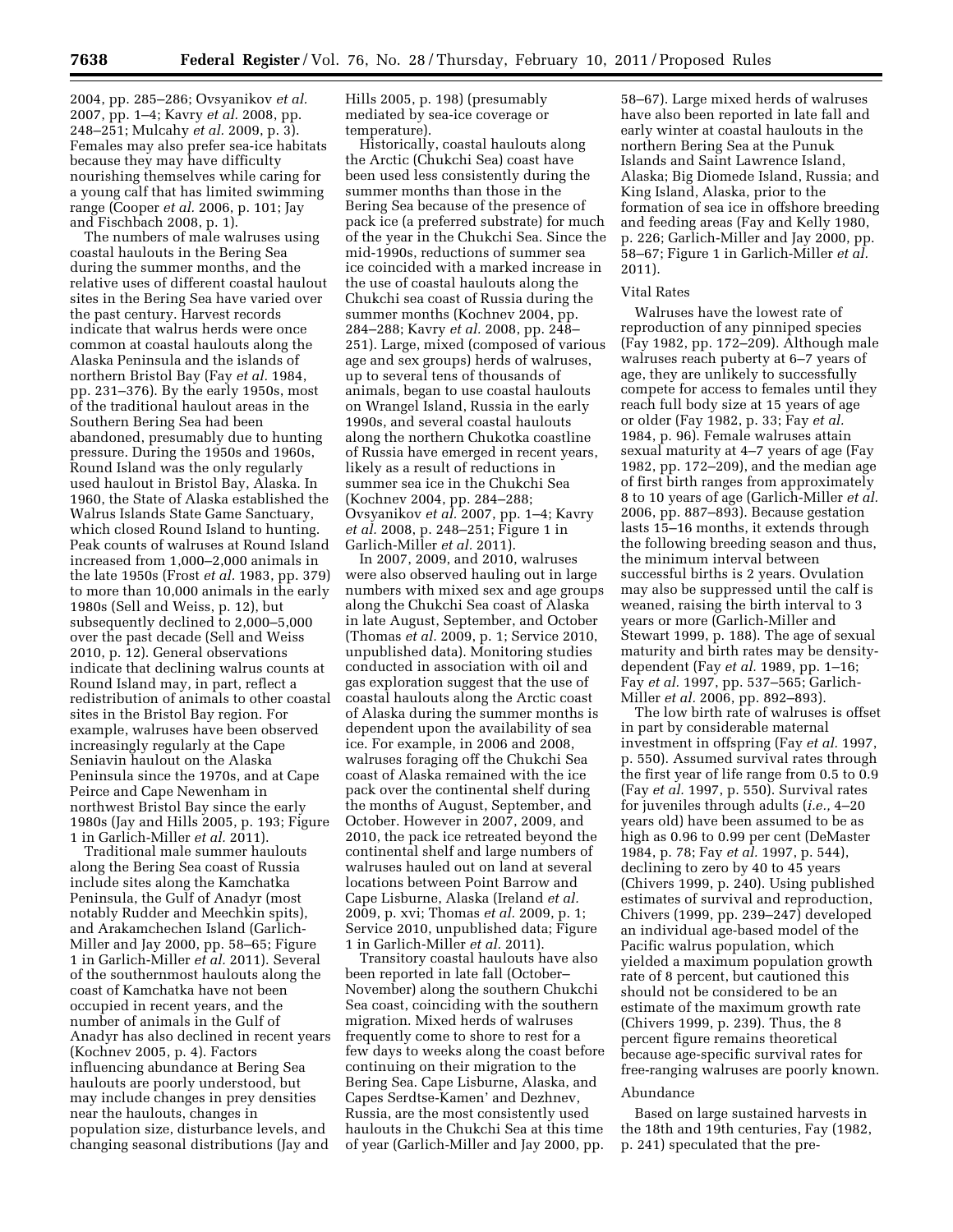exploitation population was represented by a minimum of 200,000 animals. Since that time, population size is believed to have fluctuated in response to varying levels of human exploitation. Large-scale commercial harvests are believed to have reduced the population to 50,000–100,000 animals in the mid-1950s (Fay *et al.* 1997, p. 539). The population apparently increased rapidly in size during the 1960s and 1970s in response to harvest regulations that limited the take of females (Fay *et al.*  1989, p. 4). Between 1975 and 1990, visual aerial surveys jointly conducted

by the United States and Russia at 5 year intervals produced population estimates ranging from 201,039 to 290,000. Efforts to survey the Pacific walrus population were suspended by both countries after 1990, due to unresolved problems with survey methods that produced population estimates with unknown bias and unknown—but presumably large variances that severely limited their utility (Speckman *et al.* 2010, p. 3).

In 2006, a joint U.S.-Russian survey was conducted in the pack ice of the Bering Sea, using thermal imaging

systems to detect walruses hauled out on sea ice and satellite transmitters to account for walruses in the water (Speckman *et al.* 2010, p. 4). The number of walruses within the surveyed area was estimated at 129,000, with 95 percent confidence intervals of 55,000 to 507,000 individuals. This is a minimum estimate, as weather conditions forced termination of the survey before much of the southwest Bering Sea was surveyed; animals were observed in that region as the surveyors returned to Anchorage, Alaska. Table 1 provides a summary of survey results.

# TABLE 1—ESTIMATES OF PACIFIC WALRUS POPULATION SIZE, 1975–2006.

| Year         | Population size (with range or<br>confidence interval) <sup>a</sup> | Reference                                                                                                                                                                                                          |
|--------------|---------------------------------------------------------------------|--------------------------------------------------------------------------------------------------------------------------------------------------------------------------------------------------------------------|
| 1980<br>1990 | 201,039<br>129,000 (50,000–500,000) (Speckman et al. 2010).         | 214,687   (Udevitz <i>et al.</i> 2001, p. 614).<br>250,000-290,000   (Johnson et al. 1982, p. 3; Fedoseev 1984, p. 58).<br>242,366   (Udevitz <i>et al.</i> 2001, p. 614).<br>(Gilbert <i>et al.</i> 1992, p. 28). |

aDue to differences in methods, comparisons of estimates across years (population trends) are not possible. Most estimates did not provide a range or confidence interval.

We acknowledge that these survey results suggest to some that the walrus population may be declining; however, we do not believe the survey methodologies support such a definitive conclusion. Resource managers in Russia have concluded that the population has declined, and accordingly, have reduced harvest quotas in recent years (Kochnev 2004, p. 284; Kochnev 2005, p. 4; Kochnev, 2010, pers. comm.), based in part on the lower abundance estimate generated from the 2006 survey results. However, past survey results are not directly comparable among years due to differences in survey methods, timing of surveys, segments of the population surveyed, and incomplete coverage of areas where walruses may have been present (Fay *et al.* 1997, p. 537); thus, these results do not provide a basis for determining trends in population size (Hills and Gilbert 1994, p. 203; Gilbert 1999, pp. 75–84). Whether prior estimates are biased low or high is unknown, because of problems with detecting individual animals on ice or land, and in open water, and difficulties counting animals in large, dense groups (Speckman *et al.* 2010, p. 33). In addition, no survey has ever been completed within a timeframe that could account for the redistribution of individuals (leading to double counting or undercounting), or before weather conditions either delayed the effort or completely terminated the survey before the entire area of potentially occupied

habitat had been covered (Speckman *et al.* 2010). Due to these general problems, as well as seasonal differences among surveys (fall or spring) and technological advancements that correct for some problems, we do not believe the survey results provide a reliable basis for estimating a population trend.

Changes in the walrus population have also been investigated by examining changes in biological parameters over time. Based on evidence of changes in abundance, distributions, condition indices, and life-history parameters, Fay *et al.* (1989, pp.1–16) and Fay *et al.* (1997, pp. 537– 565) concluded that the Pacific walrus population increased greatly in size during the 1960s and 1970s, and postulated that the population was approaching, or had exceeded, the carrying capacity of its environment by the early 1980s. Harvest increased in the 1980s: changes in the size, composition, and productivity of the sampled walrus harvest in the Bering Strait Region of Alaska over this time frame are consistent with this hypothesis (Garlich-Miller *et al.* 2006, p. 892). Harvest levels declined sharply in the early 1990s, and increased reproductive rates and earlier maturation in females occurred, suggesting that density-dependent regulatory mechanisms had been relaxed and the population was likely below carrying capacity (Garlich-Miller *et al.* 2006, p. 893). However, Garlich-Miller *et al.* (2006, pp. 892–893) also noted that there are no data concerning

the trend in abundance of the walrus population or the status of its prey to verify this hypothesis, and that whether density-dependent changes in lifehistory parameters might have been mediated by changes in population abundance or changes in the carrying capacity of the environment is unknown.

# **Summary of Information Pertaining to the Five Factors**

Section 4 of the Act (16 U.S.C. 1533) and implementing regulations (50 CFR part 424) set forth the procedures for adding species to, removing species from, or reclassifying species on the Federal Lists of Endangered and Threatened Wildlife and Plants. Under section 4(a)(1) of the Act, a species may be determined to be endangered or threatened based on any of the following five factors:

(A) The present or threatened destruction, modification, or curtailment of its habitat or range;

(B) Overutilization for commercial, recreational, scientific, or educational purposes;

(C) Disease or predation;

(D) The inadequacy of existing regulatory mechanisms; or

(E) Other natural or manmade factors affecting its continued existence.

In making this 12-month finding, we considered and evaluated the best available scientific and commercial information. Information pertaining to the Pacific walrus in relation to the five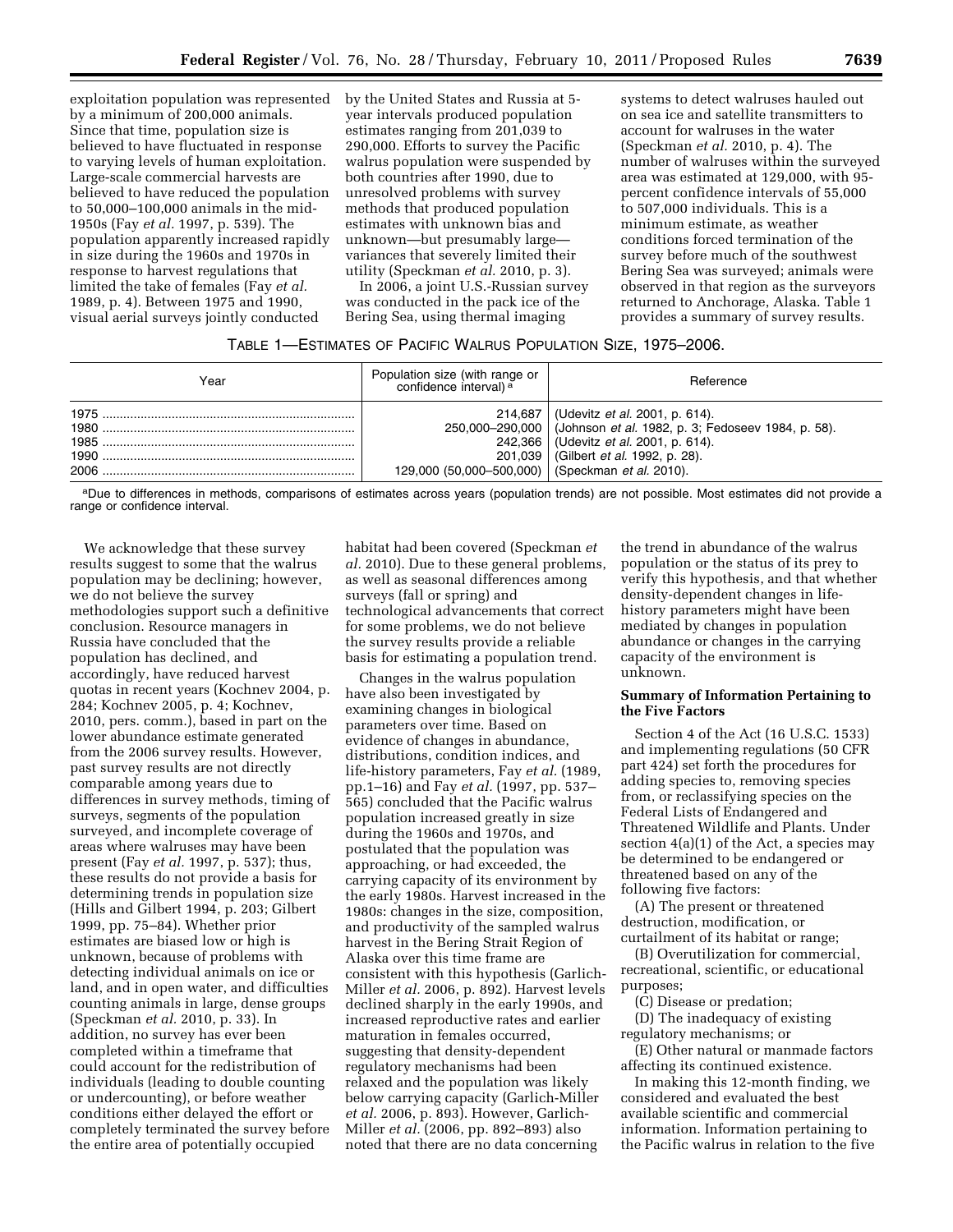factors provided in section 4(a)(1) of the Act is discussed below.

In considering what factors might constitute threats to a species, we must look beyond the exposure of the species to a particular stressor to evaluate whether the species may respond to that stressor in a way that causes actual impacts to the species. If there is exposure to a stressor and the species responds negatively, the stressor may be a threat and we attempt to determine how significant a threat it is. The threat is significant if it drives, or contributes to, the risk of extinction of the species such that the species warrants listing as endangered or threatened as those terms are defined in the Act. However, the identification of stressors that could impact a species negatively may not be sufficient to compel a finding that the species warrants listing. The information must include evidence sufficient to suggest that these stressors are operative threats that act on the species to the point that the species meets the definition of endangered or threatened under the Act. Also, because an individual stressor may not be a threat by itself, but could be in conjunction with one or more other stressors, our process includes considering the combined effects of stressors.

To inform our analysis of threats to the Pacific walrus, we also took into consideration the results of two Bayesian network modeling efforts; one conducted by the Service (Garlich-Miller *et al.* 2011), and the other conducted by the U.S. Geological Survey (USGS) (Jay *et al.* 2010b). Although quantitative, empirical data can be used in Bayesian networks, when primarily qualitative data are available, such as for the Pacific walrus, the models are well suited to formalizing and quantifying the opinions of experts (Marcot *et al.* 2006, p. 3063). Bayesian network models (also known as Bayesian belief networks, reflecting the importance of expert opinion) graphically display the relevant stressors, the interactions among stressors, and the cumulative impact of those stressors as they are integrated through the network. In general terms, the network is composed of input variables that represent key environmental correlates (*e.g.,* sea-ice loss, harvest, shipping) and response variables, (*e.g.,* population status). Although we did not rely on the results of the Bayesian models as the sole basis for our conclusions in this finding, the models corroborated the results of our threats analysis. Results of the models are presented in the five-factor analysis below, where pertinent.

# *Factor A. The Present or Threatened Destruction, Modification, or Curtailment of Its Habitat or Range*

The following potential stressors that may affect the habitat or range of the Pacific walrus are discussed in this section: (1) Loss of sea ice due to climate change; and (2) effects on prey species due to ocean warming and ocean acidification.

# Effects of Global Climate Change on Sea-Ice Habitats

The Pacific walrus depends on sea ice for several aspects of its life history. This section describes recent observations and future projections of sea-ice conditions in the Bering and Chukchi Seas through the end of the 21st century. Following this presentation on the changing ice dynamics, we examine how these changing ice conditions may affect the Pacific walrus population.

The Arctic Ocean is covered primarily by a mix of multi-year sea ice, whereas more southerly regions, such as the Bering Sea, are seasonal ice zones where first-year ice is renewed every winter. The observed and projected effects of global warming vary in different parts of the world, and the Arctic and Antarctic regions are increasingly recognized as being extremely vulnerable to current and projected effects. For several decades, the surface air temperatures in the Arctic have warmed at approximately twice the global rate (Christensen *et al.* 2007, p. 904). The observed and projected effects of climate change are most extreme during summer in northern high-latitude regions, in large part due to the icealbedo (reflective property) feedback mechanism, in which melting of snow and sea ice lowers surface reflectivity, thereby further increasing surface warming from absorption of solar radiation.

Since 1979 (the beginning of the satellite record of sea-ice conditions), there has been an overall reduction in the extent of Arctic sea ice (Parkinson *et al.* 1999, p. 20837; Comiso 2002, p. 1956; Stroeve *et al.* 2005, pp. 1–4; Comiso 2006, pp. 1–3; Meier *et al.* 2007, p. 428; Stroeve *et al.* 2007, p. 1; Comiso *et al.* 2008, p. 1; Stroeve *et al.* 2008, p. 13). Although the decline is a yearround trend, far greater reductions have been noted in summer sea ice than in winter sea ice. For example, from 1979 to 2009, the extent of September sea ice seen Arctic wide has declined 11 percent per decade (Polyak *et al.* 2010, p. 1797). In recent years, the trend in Arctic sea-ice loss has accelerated (Comiso *et al.* 2008, p. 1). In September

2007, the extent of Arctic Ocean sea ice reached a record low, approximately 50 percent lower than conditions in the 1950s through the 1970s, and 23 percent below the previous record set in 2005 (Stroeve *et al.* 2008, p. 13). Minimum sea-ice extent in 2010 was the third lowest in the satellite record, behind 2007 and 2008 (second lowest), and most of this loss occurred on the Pacific side of the Arctic Ocean.

Of long-term significance is the loss of over 40 percent of Arctic multi-year sea ice over the last 5 years (Kwok *et al.*  2009, p. 1). Since 2004, there has been a reversal in the volumetric and areal contributions between first-year ice and multi-year ice in regards to the total volume and area of the Arctic Ocean that they cover, with first-year ice now predominating (Kwok *et al.* 2009, p. 16). Export of ice through Fram Strait, together with the decline in multi-year ice coverage, suggests that recently there has been near-zero replenishment of multi-year ice (Kwok *et al.* 2009, p. 16). The area of the Arctic Ocean covered by ice predominantly older than 5 years decreased by 56 percent between 1982 and 2007 (Polyak *et al.* 2010, p. 1759). Within the central Arctic Ocean, old ice has declined by 88 percent, and ice that is at least 9 years old has essentially disappeared (Markus *et al.* 2009, p. 13: Polyak *et al.* 2010, p. 1759). In addition, from 2005 to 2008 there was a thinning of 0.6 m (1.9 ft) in multi-year ice thickness. It is likely that the rapid decline of sea ice in 2007 was in part the result of thinner and lower coverage, of the multi-year ice (Comiso *et al.* 2008, p. 6). It would take many years to restore the ice thickness through annual growth, and the loss of multi-year ice makes it unlikely that the age and thickness composition of the ice pack will return to previous climatological conditions with continued global warming. Further loss of sea ice will be a major driver of changes across the Arctic over the next decades, especially in late summer and autumn (NOAA 2010, p. 77503).

Due to asymmetric geography of the Arctic and the scale of weather patterns, there is considerable regional variability in sea-ice cover (Meier *et al.* 2007, p. 430), and although the early loss of summer sea ice and volumetric ice loss in the Arctic applies directly to the Chukchi Sea, it cannot be directly extrapolated to the seasonal ice zone of the Bering Sea (NOAA 2010, p. 77503). The contrasts between the two are dramatic: The Bering Sea is one of the most stable in terms of sea ice, especially in the winter, and the Chukchi Sea has had some of the most dramatic losses of summer sea ice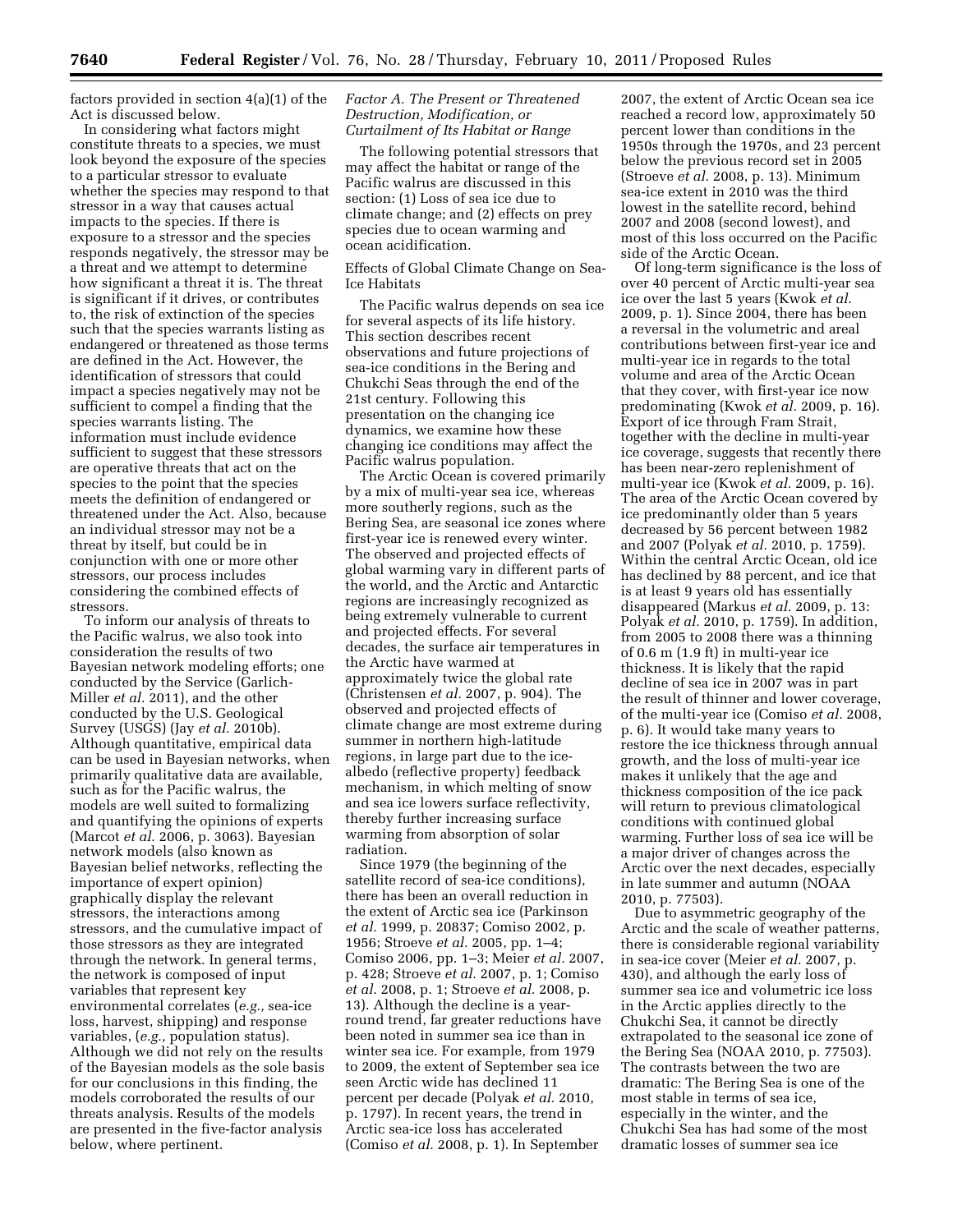(Meier *et al.,* p. 431). Below, we describe the sea-ice conditions in the Bering and Chukchi Seas as they occur presently, as well as recent trends and projections for the future.

In March and April, at maximal seaice extent, the Chukchi Sea is typically completely frozen, and ice cover in the Bering Sea extends southward to a latitude of approximately 58–60 degrees north (Boveng *et al.* 2008, pp. 33–52). The Bering Sea spans the marginal seaice zone, where ice gives way to water at the southern edge, and around the peripheries of persistent polynyas. Sea ice in the Bering Sea is highly dynamic and largely a wind-driven system (Sasaki and Minobe 2005, pp. 1–2). Ice cover is comprised of a variety of firstyear ice thicknesses, from young, very thin ice to first-year floes that may be upwards of 1.0-m (3.3-ft) thick (Burns *et al.* 1980, p. 100; Zhang *et al.* 2010, p. 1729). Depending on wind patterns, a variable (but relatively minor) fraction of ice that drifts south through the Bering Strait could be comprised of some thicker ice floes that originated in the Chukchi and Beaufort Seas (Kozo *et al.* 1987, pp. 193–195).

Ice melt in the Bering Sea usually begins in late April and accelerates in May, with the edge of the ice moving northward until it passes through the Bering Strait, typically in June. The Bering Sea remains ice free for the duration of the summer. Ice continues to retreat northward through the Chukchi Sea until September, when minimal seaice extent is reached.

Freeze-up begins in October, with the ice edge progressing southward across the Chukchi Sea. The ice edge usually reaches the Bering Strait in November and advances through the Strait in December. The ice edge continues to move southward across the Bering Sea until its maximal extent is reached in March. There is considerable year-toyear variation in the timing and extent of ice retreat and formation (Boveng *et al.* 2008, p. 37; Douglas 2010, p. 19).

Within various regions of the Arctic, there is substantial variation in the monthly trends of sea ice (Meier *et al.*  2007, p. 431). In the Bering Sea, statistically significant monthly reductions in the extent of sea ice over the period 1979–2005 were documented for March  $(-4.8$  percent), October  $(-42.9 \text{ percent})$ , and November ( $-20.3$ ) percent), although the overall annual  $\text{decline}$  ( $-1.9$  percent) is not statistically significant (Meier *et al.*  2007, p. 431). The Bering Sea declines were greatest in October and November, the period of early freeze-up. In the Chukchi Sea, statistically significant monthly reductions were also

documented for 1979 to 2005 for May  $(-0.19$  percent), June  $(-4.3$  percent), July ( $-6.7$  percent), August ( $-15.4$ percent), September  $(-26.3$  percent), October ( $-18.6$  percent), and November  $(-8.0$  percent): The overall annual reduction  $(-4.9$  percent) is statistically significant (Meier *et al.* 2007, p. 431). In essence, the Chukchi Sea has shown declines in all months when it is not completely ice-covered, with greatest declines in months of maximal melt and early freeze-up (August, September, and October).

During the period 1979–2006, the September sea-ice extent in the Chukchi Sea decreased by 26 percent per decade (Douglas 2010, p. 2). In recent years, sea ice typically has retreated from continental shelf regions of the Chukchi Sea in August or September, with open water conditions persisting over much of the continental shelf through late October. In contrast, during the preceding 20 years (1979–1998), broken sea-ice habitat persisted over continental shelf areas of the Chukchi Sea through the entire summer (Jay and Fischbach 2008, p. 1).

From 1979 to 2007, there was a general trend toward earlier onset of ice melt and later onset of freeze-up in 9 of 10 Arctic regions analyzed by Markus *et al.* (2009, pp. 1–14), the exception being the Sea of Okhotsk. For the entire Arctic, the melt season length has increased by about 20 days over the last 30 years, due to the combined earlier melt and later freeze-up. The largest increases, of over 10 days per decade, have been seen for Hudson Bay, the East Greenland Sea, and the Laptev/East Siberian Seas. From 1979 to 2007, there was a general trend toward earlier onset of ice melt and later onset of freeze-up in both the Bering and Chukchi Seas: For the Bering Sea, the onset of ice melt occurred 1.0 day earlier per decade, while in the Chukchi/Beaufort Seas ice melt occurred 3.5 days earlier per decade. The onset of freeze-up in the Bering Sea occurred 1.0 day later per decade, while freeze-up in the Chukchi/ Beaufort Seas occurred 6.9 days later per decade (Markus *et al.* 2009, p. 11).

Later freeze-up in the Arctic does not necessarily mean that less seasonal sea ice forms by winter's end in the peripheral seas, such as the Bering and Chukchi Seas (Boveng *et al.* 2008, p. 35). For example, in 2007 (the year when the record minimal Arctic summer sea-ice extent was recorded), the Chukchi Sea did not freeze until early December and the Bering Sea remained largely ice-free until the middle of December (Boveng *et al.* 2008, p. 35). However, rapid cooling and advancing of sea ice in late December

and early January resulted in most of the eastern Bering Sea shelf being icecovered by mid-January, an advance of 900 km (559 mi), or 30 km per day (19 mi per day). Maximum ice extent occurred in late March, with ice covering much of the shelf, resulting in a near record maximum ice extent. Ice then slowly retreated, and the Bering Sea was not ice-free until almost July. Therefore, winter ice conditions are not necessarily related to the summer-fall ice conditions of the previous year.

#### Model Projections of Future Sea Ice

The analysis and synthesis of information presented by the Intergovernmental Panel on Climate Change (IPCC) in its Fourth Assessment Report (AR4) in 2007 represents the scientific consensus view on the causes and future of climate change. The IPCC AR4 used state-of-the-art Atmosphere-Ocean General Circulation Models (GCMs) and a range of possible future greenhouse gas (GHG) emission scenarios to project plausible outcomes globally and regionally, including projections of temperature and Arctic sea-ice conditions through the 21st century.

The GCMs use the laws of physics to simulate the main components of the climate system (the atmosphere, ocean, land surface, and sea ice) and to make projections as to the response of these components to future emissions of GHGs. The IPCC used simulations from about 2 dozen GCMs developed by 17 international modeling centers as the basis for the AR4 (Randall *et al.* 2007, pp. 596–599). The GCM results are archived as part of the Coupled Model Intercomparison Project–Phase 3 (CMIP3) at the Program for Climate Model Diagnosis and Intercomparison (PCMDI). The CMIP3 GCMs provide projections of future effects that could result from climate change, because they are built on well-known dynamical and physical principles, and they plausibly simulate many large-scale aspects of present-day conditions. However, the coarse resolution of most current climate models dictates careful application on smaller spatial scales in heterogeneous regions.

The IPCC AR4 used six "marker" scenarios from the Special Report on Emissions Scenarios (SRES) (Carter *et al.* 2007, p. 160) to develop climate projections spanning a broad range of GHG emissions through the end of the 21st century under clearly stated assumptions about socioeconomic factors that could influence the emissions. The six "marker" scenarios are classified according to their emissions as "high" (A1F1, A2),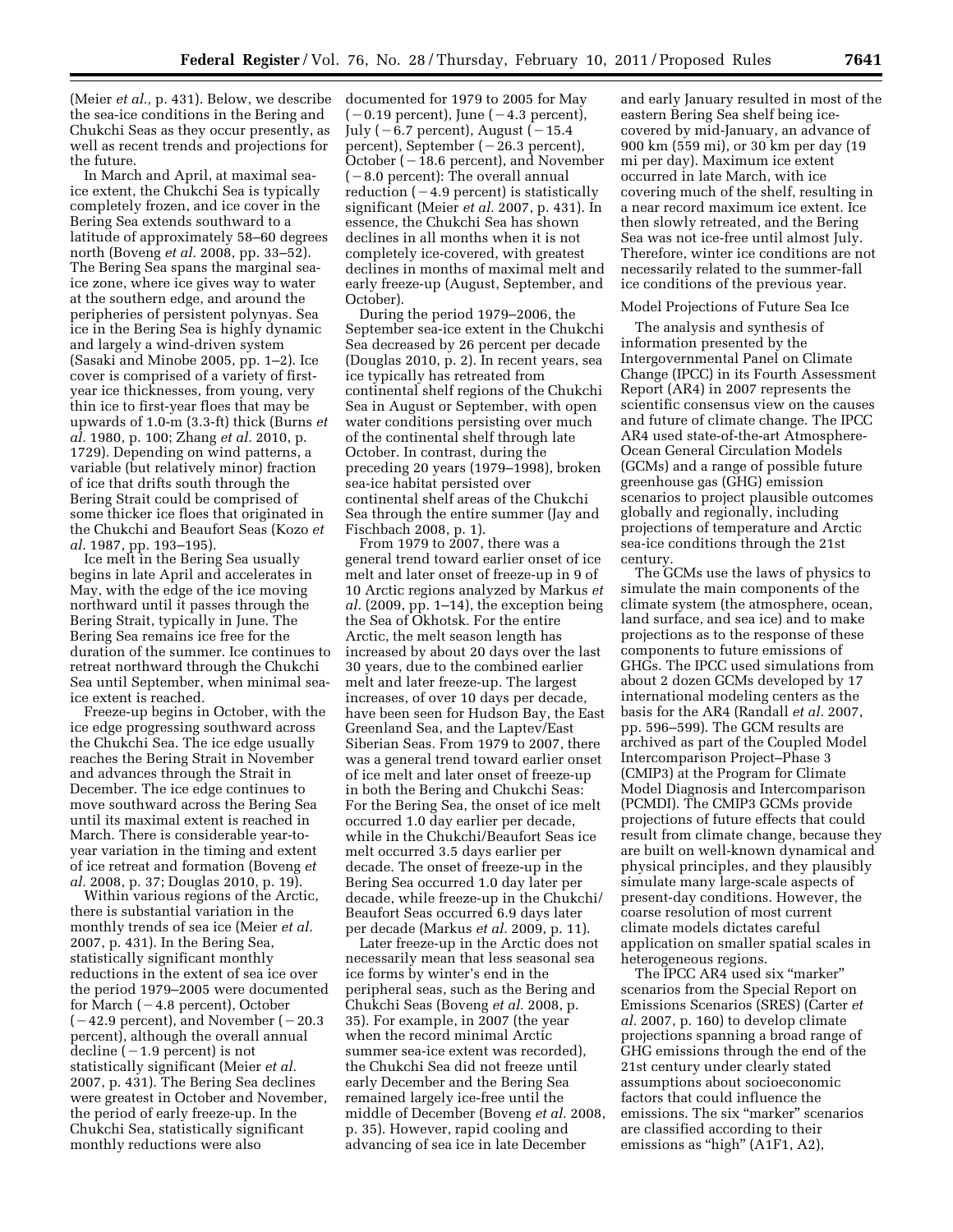"medium" (A1B and B2) and "low" (A1T, B1). The SRES made no judgment as to which of the scenarios were more likely to occur, and the scenarios were not assigned probabilities of occurrence (Carter *et al.* 2007, p. 160). The IPCC focused on three of the marker scenarios—B1, A1B, and A2—for its synthesis of the climate modeling efforts, because they represented ''low,'' "medium," and "high," scenarios; this choice stemmed from the constraints of available computer resources that precluded realizations of all six scenarios by all modeling centers (Meehl *et al.* 2007, p. 753). With regard to these three emissions scenarios, the IPCC Working Group I report noted: ''Qualitative conclusions derived from these three scenarios are in most cases also valid for other SRES scenarios'' (Meehl *et al.* 2007, p. 761). It is important to note that the SRES scenarios do not contain additional climate initiatives (*e.g.,* implementation of the United Nations Framework Convention on Climate Change or the emissions targets of the Kyoto Protocol) beyond current mitigation policies (IPCC 2007, p. 22). The SRES scenarios do, however, have built-in emissions reductions that are substantial, based on assumptions that a certain amount of technological change and reduction of emissions would occur in the absence of climate policies; recent analysis shows that two-thirds or more of all the energy efficiency improvements and decarbonization of energy supply needed to stabilize GHGs is built into the IPCC reference scenarios (Pielke *et al.* 2008, p. 531).

There are three main contributors to divergence in GCM climate projections: Large natural variations, across-model differences, and the range-in-emissions scenarios (Hawkins and Sutton 2009, p. 1096). The first of these, variability from natural variation, can be incorporated by averaging the projections over decades, or, preferably, by forming ensemble averages from several runs of the same model.

The second source of variation is model to model differences in the way that physical processes are incorporated into the various GCMs. Because of these differences, projections of future climate conditions depend, to a certain extent, on the choice of GCMs used. Uncertainty in the amount of warming out to mid-century is primarily a function of these model-to-model differences. The most common approach to address the uncertainty and biases inherent in individual models is to use the median or mean outcome of several predictive models (a multimodel ensemble) for inference.

Excluding models that poorly simulate observational data is also a common approach to reducing the spread of uncertainty among projections from multi-model ensembles.

The third source of variation arises from the range in plausible GHG emissions scenarios. Conditions such as surface air temperature and sea-ice area are linked in the IPCC climate models to GHG emissions by the physics of radiation processes. When  $CO<sub>2</sub>$  is added to the atmosphere, it has a long residence time and is only slowly removed by ocean absorption and other processes. Based on IPCC AR4 climate models, expected global warming defined as the change in global mean surface air temperature (SAT)—by the year 2100 depends strongly on the assumed emissions of  $CO<sub>2</sub>$  and other GHGs. By contrast, warming out to about 2040–2050 will be largely due to emissions that have already occurred and those that will occur over the next decade (Meehl 2007, p. 749). Thus, conditions projected to mid-century are less sensitive to assumed future emission scenarios. For the second half of the 21st century, however, and especially by 2100, the choice of the emission scenario becomes the major source of variation among climate projections and dominates over natural variability and model-to-model differences (IPCC 2007, pp. 44–46).

Because the SRES group and the IPCC made no judgment on the likelihood of any of the scenarios, and the scenarios were not assigned probabilities of occurrence, one option for representing the full range of variability in potential outcomes, would be to evaluate projections from all models under all marker scenarios for which sea-ice projections are available to the scientific community—A2, A1B, and B1. Another typical procedure for projecting future outcomes is to use an intermediate scenario, such as A1B, to predict changes, or one intermediate and one high scenario (*e.g.,* A1B and A2) to capture a range of variability.

Several factors suggest that the A1B scenario may be a particularly appropriate choice of scenario to use for projections of sea-ice declines in the Arctic and its marginal seas. First, the A1B scenario is widely used in modeling because it is a "medium" emissions scenario characterized by a future world of very rapid economic growth, global population that peaks in mid-century and declines thereafter, rapid introduction of new and more efficient technologies, and development of energy technologies that are balanced across energy sources, and it contains no assumption of mitigation policies

that may or not be realized. Thus, there are a number of studies in the published sea-ice literature that use the A1B scenario and can, therefore, be used for comparative purposes (*e.g.,* Overland and Wang 2007; Holland *et al.* 2010; Wang *et al.* 2010). Second, both the A1B and A2 scenarios project similar declines in hemispheric sea-ice extent out to 2100 (Meehl *et al.* 2007, Figure 10.13, p. 771); thus, little new understanding is gained by using projections from both scenarios (see discussion of Douglas 2010 in subsequent paragraphs). Third, model projections based on the B1 scenario appear to be overly conservative (Meehl *et al.* 2007, Figure 10.13, p. 771), in that sea ice is declining even faster than the decline forecasted by the A1B scenario (see discussion at end of this section). Fourth, current global carbon emissions appear to be tracking slightly above (Raupach *et al.* 2007, Figure 1, p. 10289; LeQuere *et al.* 2009, Figure 1a, p. 2; Global Carbon Project 2010 at *[http://](http://www.globalcarbonproject.org/carbonbudget/09/files/GCP2010_CarbonBudget2009_29November2010.pdf) [www.globalcarbonproject.org/carbon](http://www.globalcarbonproject.org/carbonbudget/09/files/GCP2010_CarbonBudget2009_29November2010.pdf) [budget/09/files/GCP2010](http://www.globalcarbonproject.org/carbonbudget/09/files/GCP2010_CarbonBudget2009_29November2010.pdf)*\_*CarbonBudget 2009*\_*[29November2010.pdf](http://www.globalcarbonproject.org/carbonbudget/09/files/GCP2010_CarbonBudget2009_29November2010.pdf)*) or slightly below (Manning *et al.* 2010, Figure 1, p. 377) the A1B trajectory at this point in time. It may be reasonable to project this or a higher trend in global carbon emissions into the near future (Garnaut *et al.* 2008, Figure 5, p. 392; Sheehan 2008, Figure 2, p. 220; but see caveat by van Vuuren *et al.* 2010). Fifth, there is a growing body of opinion that stabilizing GHG emissions at levels well below the A1B scenario (*e.g.,* at 450 parts per million (ppm), equivalent to a 2 degree Celsius increase in temperature) will be difficult in the absence of substantial policy-mandated mitigation (*e.g.,* Garnaut *et al.* 2007, p. 398; den Elzen and Höhne 2008, p. 250; Pielke *et al.* 2008, pp. 531–532; Macintosh 2009, p. 3; den Elzen *et al.*  2010, p. 314; Tomassini *et al.* 2010, p. 418; Anderson and Bows 2011, p. 20), largely as a result of continuing high emissions in certain developed countries, and recent and projected growth in the economies and energy demands of rapidly developing countries (*e.g.,* Garnaut *et al.* 2008, p. 392; Auffhammer and Carson 2008, p. 1; Pielke *et al.* 2008, p. 532; U.S. Energy Information Administration 2010, pp. 123–124, 128). Because of these factors, we conclude that sea-ice projections developed by using the A1B forcing scenario provide an appropriate basis for evaluating potential impacts to habitat and related impacts to the Pacific walrus population in the future.

Our analysis of sea-ice response to global warming within the range of the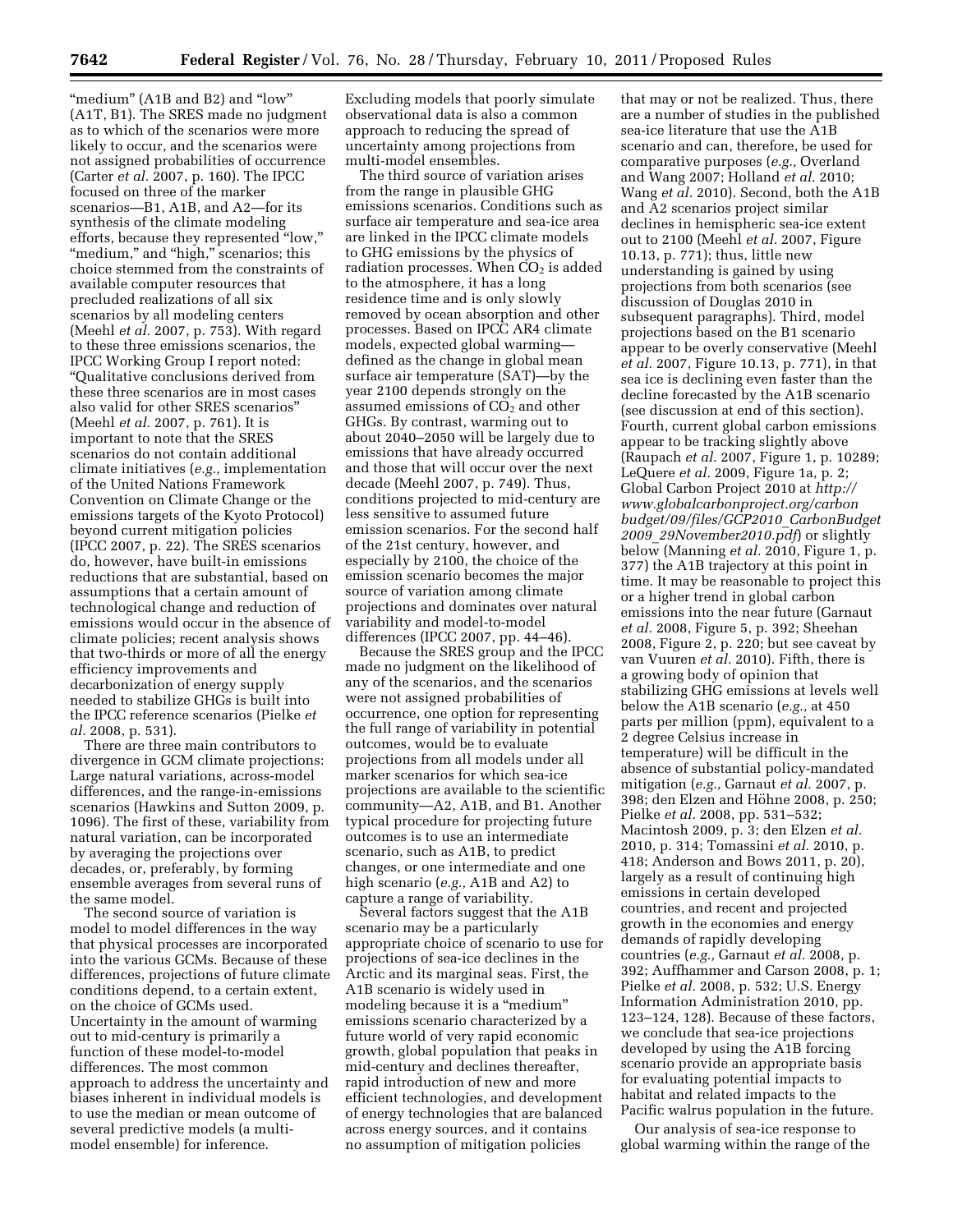Pacific walrus (Bering and Chukchi Seas) carefully considered the synthesis of GCM projections presented by Douglas (2010). We provide a broad overview of the methods and findings of the report by Douglas (2010), details of which are available in the full report.

Douglas (2010, pp. 4–5) quantified sea-ice projections (from the A2 and A1B scenarios) by 18 CMIP3 GCM models prepared for the IPCC fourth reporting period, as well as 2 GCM subsets which excluded models that poorly simulated the 1979–2008 satellite record of Bering and Chukchi sea-ice conditions. Analyses focused on the annual cycle of sea-ice extent within the range of the Pacific walrus population, specifically the continental shelf waters of the Bering and Chukchi Seas. Models were selected for the two subsets, respectively, when their simulated mean ice extent and seasonality during 1979–2008 were within two standard deviations (SD2) and one standard deviation (SD1) of the observed means. In consideration of observations of ice-free conditions across the Chukchi Sea in recent years in late summer, any models that failed to simulate at least 1 ice-free month in the Chukchi Sea were also excluded from the Chukchi Sea subset ensembles. Ice observations and the projections of individual GCMs were pooled over 10 year periods to integrate natural variability (Douglas 2010, p. 5).

To quantify projected changes in monthly sea-ice extent, Douglas (2010, p. 31) compared future monthly sea-ice projections for the Bering and Chukchi Seas at mid-century (2045–2054) and late-century (2090–2099) with two decades from the observational record (1979–1988 and 1999–2008). The earliest observational period (1979– 1988), which coincides with a timeframe during which the Pacific walrus population was considered to be occupying most of its historical range (Fay 1982, pp. 7–21), provides a useful baseline for examining projected changes in sea-ice habitats.

Douglas (2010, p. 7) found that projected median sea-ice extents under both the A1B and A2 forcing scenarios are qualitatively similar in the Bering and Chukchi Seas in all seasons throughout the 21st century. This finding is consistent with the generally similar declines in hemispheric sea-ice extent between the A1B and A2 scenarios out to 2100 (Meehl *et al.* 2007, Figure 10.13, p. 771). Thus, our decision to focus on ice projections by the A1B forcing scenario (as described above) is further substantiated, as there would be little insight gained by considering the A2 scenario.

The analysis of Douglas (2010, pp. 24, 31) yields mid-century projections that indicate sea-ice extent in the Bering Sea will decline for all months when sea ice has historically been present, i.e., for October through June. The most pronounced reductions in Bering Sea ice extent at mid-century in terms of the percent change from baseline conditions are expected in the months of June and November, which reflects an increasingly early onset of ice-free or nearly ice-free conditions in the early summer and later onset of sea-ice development in the fall. In June, the projected extent of sea ice is  $-63$ percent of the 1979–1988 baseline level, while the projected extent for November is approximately is  $-88$  percent of the baseline level. By late century, substantial declines in Bering Sea ice extent are projected for all months, with losses ranging from 57 percent in April, to 100 percent loss of sea ice in November (Douglas 2010, p. 31). The onset of substantial freezing in the Bering Sea is projected to be delayed until January by late century, with little or no ice projected to remain in May by the end of the century (Douglas 2010, pp. 8, 24, 31).

Historically, sea-ice cover has persisted, to at least some extent, over continental shelf waters of the Chukchi Sea all 12 months of the year, although the extent of sea ice has varied by month. For example, for the 1979–1988 period, the median extent of sea ice varied from about 50 percent in September to essentially 100 percent from late November through early May (Douglas 2010, p. 19). A pattern of extensive sea-ice cover (approaching 100 percent) in late winter and early spring (February–April) is expected to persist through the end of the century.

Projections of sea-ice loss during June in the Chukchi Sea are relatively modest; however, the sea ice is projected to retreat rapidly during the month of July (Douglas 2010, p. 12). Model subset medians project a 2-month ice-free season at mid-century and a 4 month ice-free season at the end of the century, centered around the month of September (Douglas 2010, pp. 8, 22, 24), with some models showing up to 5 months ice-free by end of the century (Douglas 2010, pp. 12, 22, 24). In the most recent observational decade (1999– 2008), the southern extent of the Arctic ice pack has retreated and advanced through the Bering Strait in the months of June and November, respectively. By the end of the century, these transition months may shift to May (1 month earlier) and January (2 months later), respectively (Douglas 2010, pp. 12, 25– 26).

The projected loss of sea ice involves uncertainty. In discussing this, Douglas 2010 (p. 11) states, in part: ''Ice-free conditions in the Chukchi Sea are attained for a 3-month period (August– October) at the end of the century (fig 7) with almost complete agreement among models of the SD2 subset (fig 12). Consequently, a higher degree of confidence can accompany hypotheses or decisions premised on this outcome and timeframe.'' Douglas also notes there is greater confidence in projections that the Chukchi Sea will continue to be completely ice covered during February–April at the end of century, and that large uncertainties are prevalent during the melt and freeze seasons, particularly June, November, and December (Douglas 2010, p. 11).

Several other investigations have analyzed model projections of sea-ice change in the Bering and Chukchi Seas and reported results that are consistent with those of Douglas (2010). Wang *et al.* (2010, p. 258) investigated sea-ice projections to mid-century for the Bering Sea using a subset of models selected on the basis of their ability to simulate sea-ice area in the late 20th century. Their projections show an average decrease in March–April sea-ice coverage of 43 percent by the decade centered on 2050, with a reasonable degree of consistency among models. Boveng *et al.* (2008, pp. 39–40) analyzed a subset of IPCC AR4 GCM models (selected for accuracy in simulating observed ice conditions) to evaluate spring (April–June) conditions in the Bering Sea out to 2050. Their analysis suggested that by mid-century, a modest decrease in the extent of sea ice in the Bering Sea is expected during the month of April, and that ice cover in May will remain variable, with some years having considerably reduced ice cover. June sea-ice cover in the Bering Sea since the 1970s has been consistently low or absent. Their models project that by 2050, ice cover in the Bering Sea will essentially disappear in June, with only a rare year when the ice cover exceeds 0.05 million sq km (0.03 million sq mi) (Boveng *et al.* 2008, pp. 39–40), a projection similar to that reported by Douglas (2010, p. 24).

Boveng *et al.* (2009, pp. 44–54) used a subset of IPCC AR4 models to further investigate sea-ice coverage in the eastern Bering Sea (the area of greatest walrus distribution in the Bering Sea), Bering Strait, and the Chukchi Sea out to 2070. For the eastern Bering Sea, they projected that sea-ice coverage will decline in the spring and fall, with fall declines exceeding those of spring. By 2050, average sea-ice extent in November and December would be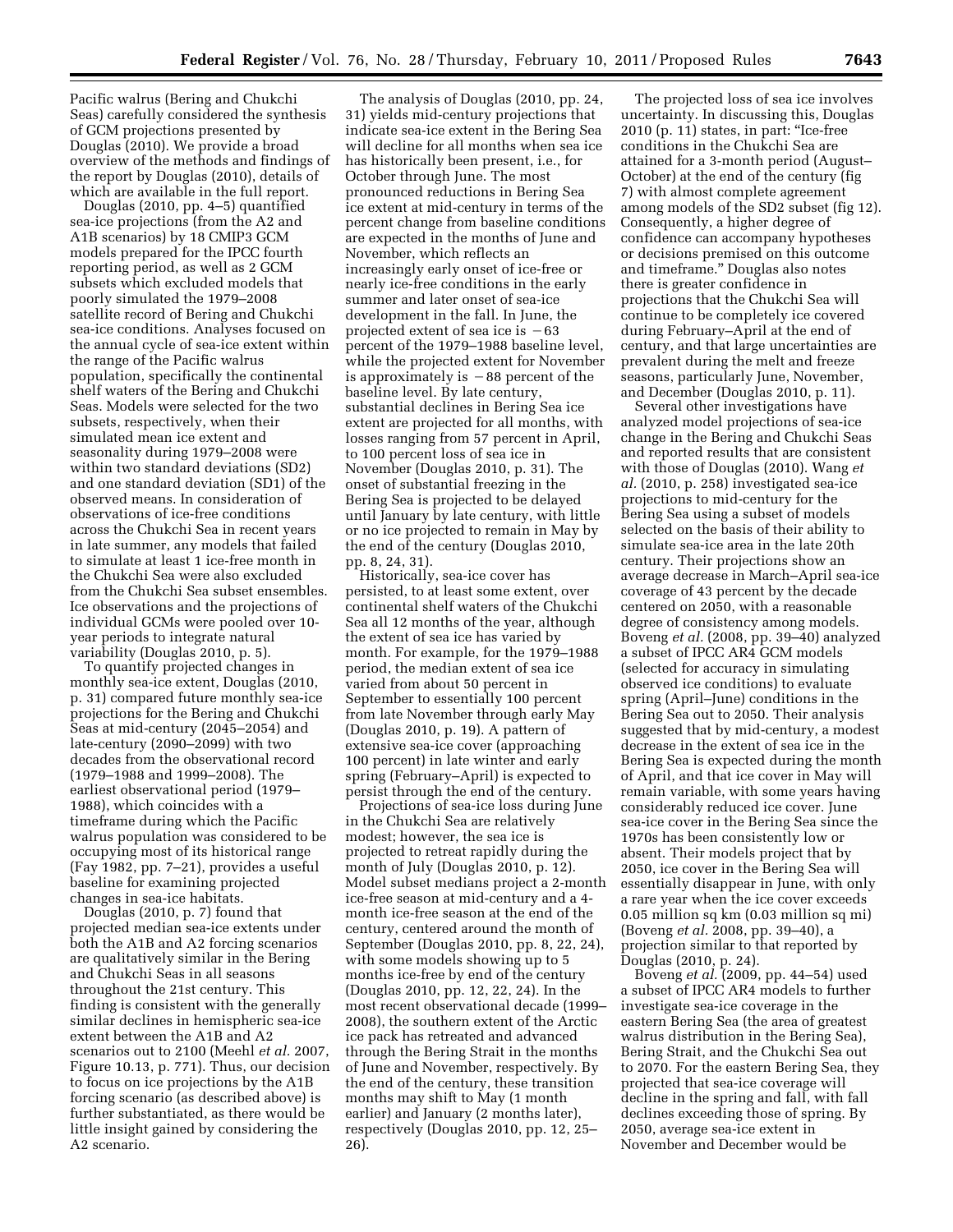approximately 14 percent of the 1980– 1999 mean, while sea-ice extent from March to May would be about 70 percent of the 1980–1999 mean. For the Bering Strait region, the model projections indicated a longer ice-free period by 2050, largely as a result of decreasing ice coverage in November and December. By 2050, they project that the March–May sea-ice extent in the Bering Strait region would be 80 percent of the 1980–1999 mean, while November ice extent would be 20 percent of the mean for that reference period. For the Chukchi Sea, Boveng *et al.* (2009, pp. 49–50) reported a projected reduction in sea-ice extent for November by 2050, a slight decline for June by 2070, and a clear reduction for November and December by 2070.

Several authors note that sea-ice extent in the Arctic is decreasing at a rate faster than projected by most IPCCrecognized GCMs (Stroeve *et al.* 2007, p. 1; Overland and Wang 2007, p. 1; Wang and Overland 2009, p. 1; Wang *et al.*  2010, p. 258), suggesting that GCM projections of 21st century sea-ice losses may be conservative (Douglas 2010, p. 11, and citations therein) and that icefree conditions in September in the Arctic may likely be achieved sooner than projected by most models using the A1B forcing scenario. In describing the "faster than forecast" situation, Douglas notes that the minimum ice extents in the Arctic for the summers of 2007– 2009 were well below the previous record set in 2005, and concurs that serious consideration must be given to the possibility that the CMIP3 GCM projections collectively yield conservative time frames for sea-ice losses in this century (Douglas 2010, p. 11); i.e., the projected changes he reports for the range of the Pacific walrus may occur sooner than the model projections indicate.

In conclusion, the actual loss of sea ice in recent years in the Arctic has been faster than previously forecast, current GHG emissions are at or above those expected under the A1B scenario that we (and most scientists studying Arctic sea ice) relied on, models converge in predicting the extended absence of sea ice in the Chukchi Sea at the end of the century (Douglas 2010, pp. 12, 29), and there has been a marked loss of sea ice over the Chukchi Sea in the past decade. The best scientific information available gives us a high level of confidence that despite some uncertainty among the models, the projections are generally consistent and provide a reliable basis for us to conclude that sea-ice loss in the range of the Pacific walrus has a high likelihood of continuing.

Effects of Changing Sea-Ice Conditions on Pacific Walruses

The Pacific walrus is an icedependent species. Walruses are poorly adapted to life in the open ocean and must periodically haul out to rest. Floating pack ice creates habitat from which breeding behavior is staged (Fay *et al.* 1984, p. 81), and it provides a platform for calving (Fay 1982, p. 199), access to offshore feeding areas over the continental shelf of the Bering and Chukchi Seas, passive transportation among feeding areas (Ray *et al.* 2006, pp. 404–407), and isolation from terrestrial predators and hunters. In this section, we first analyze the effects of sea-ice loss on breeding and calving, because these are essential life-history events that depend on ice in specific seasons. In the second part of this section, we analyze how the anticipated increasing use of coastal haulouts due to the loss of sea-ice habitat may cause localized prey depletion and affect walrus foraging, as well as increase their susceptibility to trampling, predation, and hunting.

Effects of Sea-Ice Loss on Breeding and Calving

# Breeding

During the January-to-March breeding season, walruses congregate in the Bering Sea pack ice (Fay 1982, pp. 8– 11, 193; Fay *et al.* 1984, pp. 89–99), where the ice creates the stage for breeding. Females congregate in herds on the ice and the bulls station themselves in the water alongside the herd and perform visual and acoustical displays (Fay 1982, p. 193). Breeding aggregations have been reported southwest of St. Lawrence Island, Alaska, south of Nunivak Island, Alaska, and south of the Chukotka Peninsula in the Gulf of Anadyr, Russia (Fay 1982, p. 21; Mymrin *et al.* 1990, pp. 105–113). It is unlikely that breeding is tied to a specific geographic location, because of the large seasonal and inter-annual variability in sea-ice cover in the Bering Sea at this time of year. Fay *et al.* (1984, p. 80) indicate probable changes in the locations of breeding aggregations based on differing amounts of sea ice. We anticipate that seasonal pack ice will continue to form across large areas of the northern Bering Sea, primarily in January–March, and will persist in most years through April (Douglas 2010, p. 25).

The distribution of walruses during the winter breeding season will likely shift in the future in response to changing patterns of sea-ice development. Core areas of winter abundance south of Saint Lawrence

Island and the Gulf of Anadyr will likely continue to have adequate ice cover to support breeding aggregations through mid-century, as the extent of sea ice will still be relatively substantial, although slightly diminished from the current extent (Douglas 2010, p. 25). Walruses currently wintering in Northern Bristol Bay will likely shift their distribution northward in response to the projected loss of seasonal pack ice in this region (Douglas 2010, p. 25). By the end of the century, winter sea-ice extent across the Bering Sea is expected to be greatly reduced, and the median sea-ice edge is projected to be farther to the north (Douglas 2010, p. 25). Based on these projections, core areas of winter abundance and breeding aggregations will likely shift farther north. Potentially, the breeding aggregations may shift into areas north of the Bering Strait in the southern Chukchi Sea in some years by the end of the century (Douglas 2010, pp. 24, 28).

Although the location of winter breeding aggregations will likely shift in response to projected reductions in seaice extent, sea-ice platforms for herds of females will persist during the breeding season; therefore, we conclude that suitable conditions for breeding will likely persist into the foreseeable future. We have no information that indicates that the specific location of the ice is important, and sea ice is expected to remain over shallow, food-rich areas. Therefore, we do not consider changes in sea-ice extent during the winter breeding season to be a threat now or in the foreseeable future.

#### Calving

Female walruses typically give birth to a single calf in May on sea ice, shortly before or during the northward spring migration through the Bering Strait. By mid-century, ice extent in the Bering Strait Region is projected to be reduced during the May calving season, and by end of century, the Bering Sea is projected to be largely sea-ice-free during the month of May (Douglas 2010, p. 25). As is the case with breeding, the birth of a calf and the natal period in the weeks that follow are probably not tied to specific geographic locations. It is reasonable to assume that suitable ice conditions for calving and post-calving activity on sea ice will persist into the foreseeable future, even though the location of favorable ice conditions is likely to shift further to the north over time.

We conclude that changes in sea ice during the spring calving season (April– May) are not a threat now or in the foreseeable future. We have no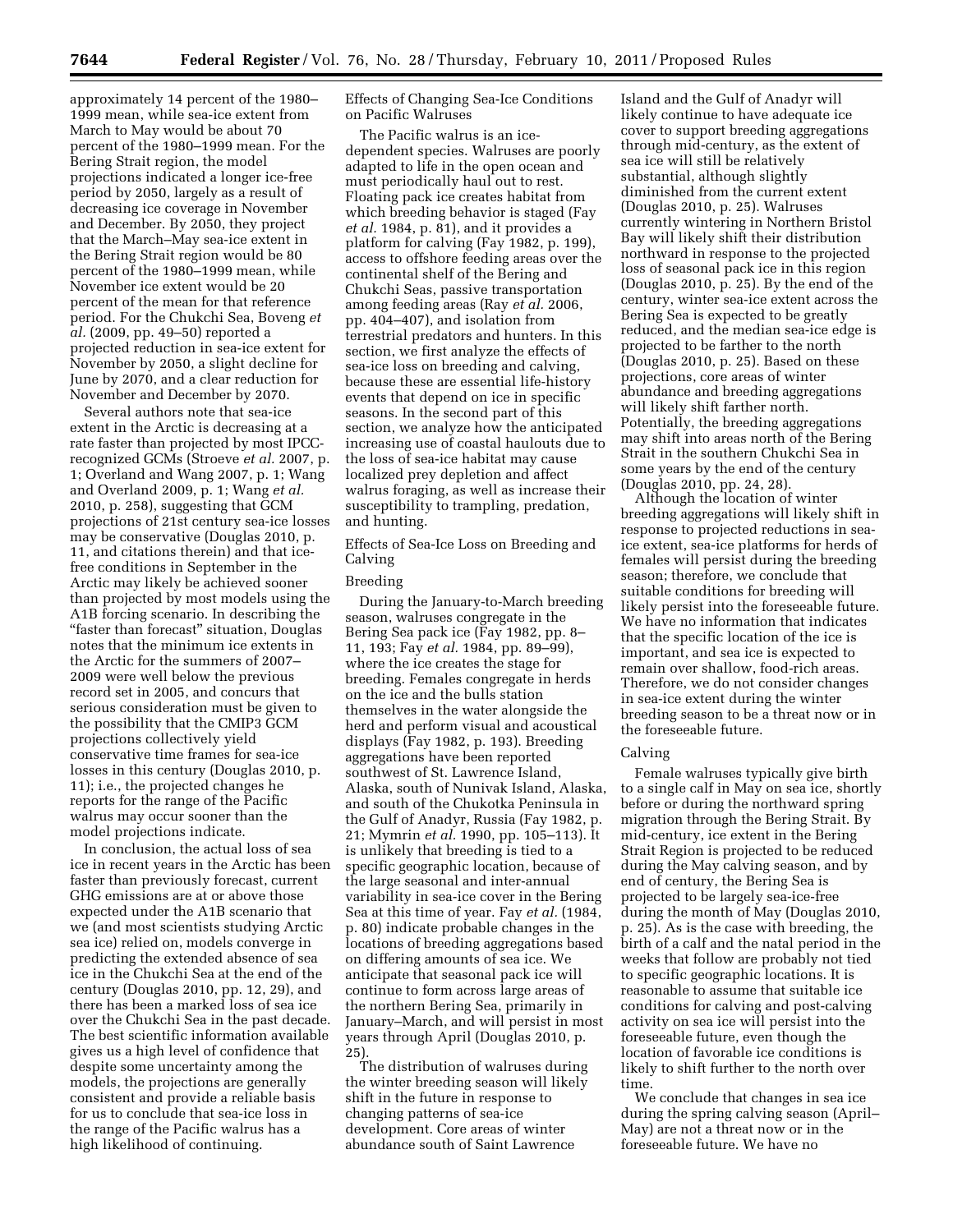information that indicates the specific location of the ice is important, and sea ice would remain over shallow, foodrich areas.

Summary of Effects of Sea-Ice Loss on Breeding and Calving

Breeding and calving activities utilize ice as a platform in the months of January through May. Based on our current understanding of these activities, the specific location of the ice is not important. Although sea-ice extent is projected to move northward over time, sea ice is expected to persist in these months and be available for these life history functions. Therefore, we do not consider changes in sea-ice extent to be a threat to breeding or calving activities now or in the foreseeable future.

Effects of Increasing Dependence on Coastal Haulouts Due to Sea-Ice Loss

We begin this discussion with a summary of sea-ice loss projections and recent observations. We follow with an analysis of the potential effects to Pacific walrus from an increasing dependence on coastal haulouts, particularly in the Chukchi Sea, and examine the use of coastal haulouts by Atlantic walrus as a potential analog for Pacific walrus coastal haulout use. We analyze potential effects of increased dependency on coastal haulouts resulting from the loss of sea-ice habitats. Some of the effects to Pacific walrus that we have identified as a result of increasing dependence on coastal haulouts (i.e., trampling, predation, and hunting) would typically be discussed under other Factors. These effects are discussed in this section in the context of responses to declining sea ice; however, it should be noted that we also discuss predation under Factor C (*Disease or Predation*), and hunting under Factor B (*Overutilization for Commercial, Recreational, Scientific, or Educational Purposes*) and Factor D (*The Inadequacy of Existing Regulatory Mechanisms*).

#### Summary of Sea-Ice Loss Projections

Sea ice has historically persisted over continental shelf regions of the Chukchi Sea through the entire melt season. Over the past decade, sea ice has begun to retreat beyond shallow continental shelf waters in late summer. The recent trend of rapid ice loss from continental shelf regions of the Chukchi Sea in July and August is projected to persist, and will likely accelerate in the future (Douglas 2010, p. 12). The onset of ice formation in the fall over continental shelf regions in the Chukchi and Bering Seas is expected to be delayed, and by mid-

century (2045–2054), ice-free conditions over most continental shelf regions of the Chukchi Sea are projected to persist for 2 months (August–September). By late century, ice-free (or nearly sea-icefree) conditions may persist for 3 months, and extend to 4 to 5 months in some years (Douglas 2010, pp. 8, 12, 22, 27). The average number of ice-free months in the Bering Sea is projected to increase from the approximately 5.5 months currently, to approximately 6.5 and 8.5 months at mid- and end of century, respectively (Douglas 2010, pp. 12, 27).

Observed and Expected Responses of Pacific Walruses to Declining Sea-Ice Habitats

Adult male walruses make greater use of coastal haulouts during ice-free seasons than do females and dependent young, and consequently, have a broader distribution during ice-free seasons. Several thousand bulls remain in the Bering Sea through the ice-free summer months, where they make foraging excursions from coastal haulouts in Bristol Bay, Alaska and the Gulf of Anadyr, Russia. The size of these haulouts has changed over time; for example, at Round Island, the number of hauled out walruses grew from about 3,000 animals in the late 1950s to about 12,000 in the early 1980s (Jay and Hills 2005, p. 193), and has subsequently declined to 2,000–5,000 animals in the past decade (Sell and Weiss 2010, p. 12). The reasons for changes in walrus haulout use in the Bering Sea are poorly understood. Factors that could affect use of haulouts include; prey abundance and distribution, walrus density, and physical alteration or chronic disturbance at the haulouts (Jay and Hills 2005, p. 198). Tagged males traveled up to 130 km (81 mi) to feed from haulout sites in Bristol Bay (Jay and Hills 2005, p. 198). Because the benthic densities are poorly documented, it is not possible to link the changes in haulout use by males to prey depletion. However, non-use of areas with shallow depths closer to the haulouts suggests prey was not adequate for effective foraging (Jay and Hills 2005, p. 198). Males have an advantage over females in that they are bigger and stronger and have no responsibilities related to the care of calves, and thus, can travel as far as necessary to locate food. Currently, males utilize terrestrial haulouts for 5 months or more (Jay and Hills 2005, p. 198). It is unlikely that the projected increase in ice-free months in the Bering Sea will alter male behavior or survival rates at terrestrial haulouts because the adult males that utilize Bering Sea haulouts do not rely on sea

ice as a foraging platform. Indirect effects of global climate change on walrus prey species in this region are considered separately below in the section: *Effects of Global Climate Change on Pacific Walrus Prey Species.* 

Most of the Pacific walrus population (adult females, calves, juveniles, and males that have not remained at coastal haulouts in the Bering Sea) migrate northward in spring following the retreating pack ice through the Bering Strait to summer feeding areas over the continental shelf in the Chukchi Sea. Historically, sufficient pack-ice habitat has persisted over continental shelf regions of the Chukchi Sea through the summer months such that walruses in the Chukchi Sea did not rely on coastal haulouts with great frequency or in large numbers. Over the past decade, however, sea ice has begun to retreat north beyond shallow continental shelf waters of the Chukchi Sea in late summer. This has caused walruses to relocate to coastal haulouts, which they use as sites for resting between foraging excursions. The number of walruses using land-based haulouts along the Chukchi Sea coast during the summer months, and the duration of haulout use, has increased substantially over the past decade, with up to several tens of thousands of animals hauling out at some locations along the coast of Russia during ice-free periods (Ovsyanikov *et al.* 2007, pp. 1–2; Kochnev 2008, p. 17– 20, Kavry *et al.* 2008, p. 248–251). Coastal haulouts have also begun to form along the Arctic coast of Alaska in recent years (2007, 2009, and 2010) when sea ice retreated north of the continental shelf in late summer (Service 2010, unpublished data). The occupation of terrestrial haulouts along the Chukchi Sea coast for extended periods of time in late summer and fall represents a relatively new and significant change from traditional habitat use patterns. The consequences of this observed and projected shift in habitat use patterns is the primary focus of our analysis.

As sea ice withdraws from offshore feeding areas over the continental shelf of the Chukchi Sea, walruses are expected to become increasingly dependent on coastal haulouts as a foraging base during the summer months. With a delay the onset of ice formation in the fall, and in the absence of sea-ice cover in the southern Chukchi Sea and northern Bering Sea in the summer, walruses will likely remain at coastal haulouts for longer periods of time until sea ice reforms in the fall or early winter. By the end of the century, dependence on Chukchi Sea coastal haulouts by mixed groups of walruses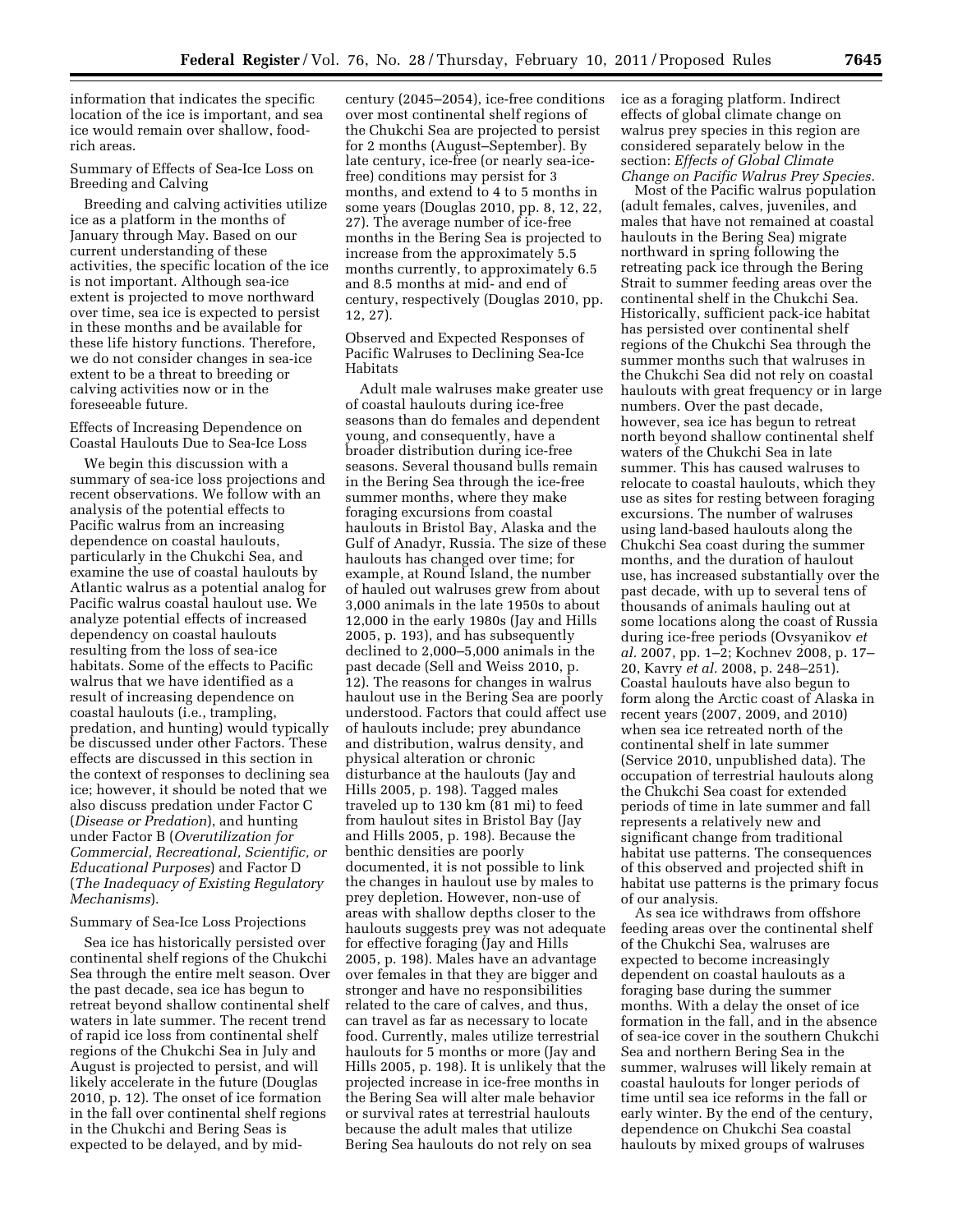for resting and as a foraging base may extend from July into early winter (December–January), when there may be up to a 2-month delay in freeze-up (Douglas 2010, pp. 12, 22). This expectation is consistent with observations made by Russian scientists that some of the coastal haulouts along the southern Chukchi Sea coast of Russia have persisted in recent years into December (Kochnev 2010, pers. comm.).

Increased dependence on coastal haulouts creates the following potential impacts for walruses: Changes in foraging patterns and prey depletion; increased vulnerability to mortality or injury due to trampling, especially for calves, juveniles, and females; greater vulnerability to mortality or injury from predation; and greater vulnerability to mortality due to hunting. Each is discussed in detail below.

Changes in Foraging Patterns and Prey Depletion

The loss of seasonal pack ice from continental shelf areas of the Chukchi Sea is expected to reduce access to traditional foraging areas across the continental shelf and increase competition among individuals for food resources in areas close to haulouts. Information regarding the density of walrus prey items accessible from coastal haulouts is limited; however, some haulouts have supported sizable concentrations of animals (up to several tens of thousands of animals) for periods of up to 4 months in recent years (Kochnev 2010, pers. comm.). Many walrus prey species are slow growing and potentially vulnerable to overexploitation, and intensive foraging from coastal haulouts by large numbers of walruses may eventually result in localized prey depletion (Ray *et al.*  2006, p. 412). A walrus requires approximately 29 to 74 kg (64 to 174 lbs) of food per day (Fay 1982, p. 160), and may consume 4,000 to 6,000 clams in one feeding bout (Ray *et al.* 2006, pp. 408, 412); therefore, when large numbers of walruses are concentrated on coastal haulouts, a large amount of prey (whether clams or other types of prey) must be available to support them.

The presence of large numbers of walruses at a coastal haulout over an extended time period could eventually lead to localized prey depletion. The most likely response to localized prey depletion will be for walruses to seek out and colonize other terrestrial haulouts that have suitable foraging areas (Jay and Hills 2005, p. 198). However, prey densities along the Arctic coast are not uniform (Grebmeier *et al.* 1989, p. 257; Feder *et al.* 1994, pp.

176–177; Grebmeier *et al.* 2006b, p. 346), and many coastal areas which provide the physical features of a suitable haulout, may not have sufficient food sources. A visual comparison of areas of high benthic production (*e.g.,* Springer *et al.* 1996, p. 209; Dunton *et al.* 2005, p. 3468; Grebmeier *et al.* 2006b, p. 346) and areas that have supported large terrestrial haulouts of walruses (*e.g.,*  Cape Inkigur, Cape Serdtse-Kamen) indicates that walruses have historically selected sites near areas of very high benthic productivity. Benthic productivity along part of the western shore of Alaska (i.e., along the eastern edge of the Chukchi Sea) is low because of the nutrient-poor waters of the Alaska Coastal Current, especially for instance, in the Kotzebue Sound (Dunton *et al.*  2005, p. 3468; Dunton *et al.* 2006, p. 369; Grebmeier *et al.* 2006b, p. 346). Consequently, the number of sites with adequate food resources to support large aggregations of walruses is likely limited.

A consequence of prey depletion could be an increased energetic cost to locate sufficient food resources (Sheffield and Grebmeier 2009, p. 770; Jay *et al.* 2010b, pp. 9–10). Energetic costs to walruses will increase if they have to travel greater distances to locate prey, or foraging efficiency is reduced as a consequence of lower prey densities (Sheffield and Grebmeier 2009, p. 770; Jay *et al.* 2010b, pp. 9–10). Observations by Russian scientists at haulouts along the coast of Chukotka (along the western side of the Chukchi Sea) in recent years suggest that rates of calf mortality and poor body condition of adult females are inversely related to the persistence of sea ice over offshore feeding areas and the length of time that animals occupy coastal haulouts (Nikiforov *et al.* 2007, pp. 1–2; Ovsyanikov *et al.* 2007, pp. 1– 3; Kochnev 2008, pp. 17–20; Kochnev *et al.* 2008, p. 265). Over time, poor body condition could lead to lower reproductive rates, greater susceptibility to disease or predation, and ultimately higher mortality rates (Kochnev 2004, pp. 285–286; Kochnev *et al.* 2008, p. 265; Sheffield and Grebmeier 2009, p. 770).

The energetic cost of swimming a long distance is demonstrated by the observations made in the summer of 2007, when the melt season in the Chukchi Sea began slowly, and then sea-ice retreat accelerated rapidly in July and August. The continental shelf of the Chukchi Sea was sea-ice-free by mid-August; the ice edge eventually retreated hundreds of miles north of the shelf, and ice did not re-form over the continental shelf until late October

(National Snow and Ice Data Center, 2007). Ovsyanikov *et al.* (2007, pp. 2–3) reported that many of the walruses arriving at Wrangel Island, Russia, in August 2007 were emaciated and weak, some too exhausted to flee or defend themselves from polar bears patrolling the coast. The authors attributed the poor condition of these animals to the rapid retreat of sea ice off of the shelf in July to waters too deep for walrus to feed. They also noted that the exhausted walruses could not find enough food near the island for recovery (Ovsyanikov *et al.* 2007, p. 3).

Females with dependent young are likely to be disproportionally affected by prey depletion and increased reliance on coastal haulouts as a foraging base. Females with dependent young require two to three times the amount of food needed by nonlactating females (Fay 1982, p. 159). Over the past decade, females and dependent calves have responded to the loss of sea ice in late summer by occupying coastal haulouts along the coast of Chukotka, Russia, and more recently (2007–2010) haulouts along the coast of Alaska. Females typically nurse their calves between short foraging forays from seaice platforms situated over productive forage areas (Ray *et al.* 2006, pp. 404– 407). Drifting ice provides walrus passive transport and access to new foraging areas with minimal effort. In 2007, radio-tagged females traveled on average, 30.7 km (19 mi) on foraging trips from several haulouts located along the Chukotka coastline (Kochnev *et al.* 2008, p. 265). Although we do not know the average distance of foraging trips taken from an ice platform, in general, we would expect them to be relatively short, because when the ice is over productive prey areas, the female only has to dive to the bottom and back up to the ice (Ray *et al.* 2006, pp. 406– 407). Because calves do not have the swimming endurance of adults, if sufficient prey is not located within the swimming distance of the calf, the female either may not be able to obtain adequate nutrition or the calf may be abandoned when the female travels to locations beyond the swimming capability of the calf (Cooper *et al.* 2006, pp. 98–102). Lack of adequate prey for females could eventually lead to reduced body condition, lower reproductive success, and potentially death. Abandoned calves could face increased mortality from drowning, starvation, or predation.

In summary, by the end of the 21st century, ice-free conditions are expected to persist across the continental shelf of the Chukchi Sea for a period of up to several months (Douglas 2010). Based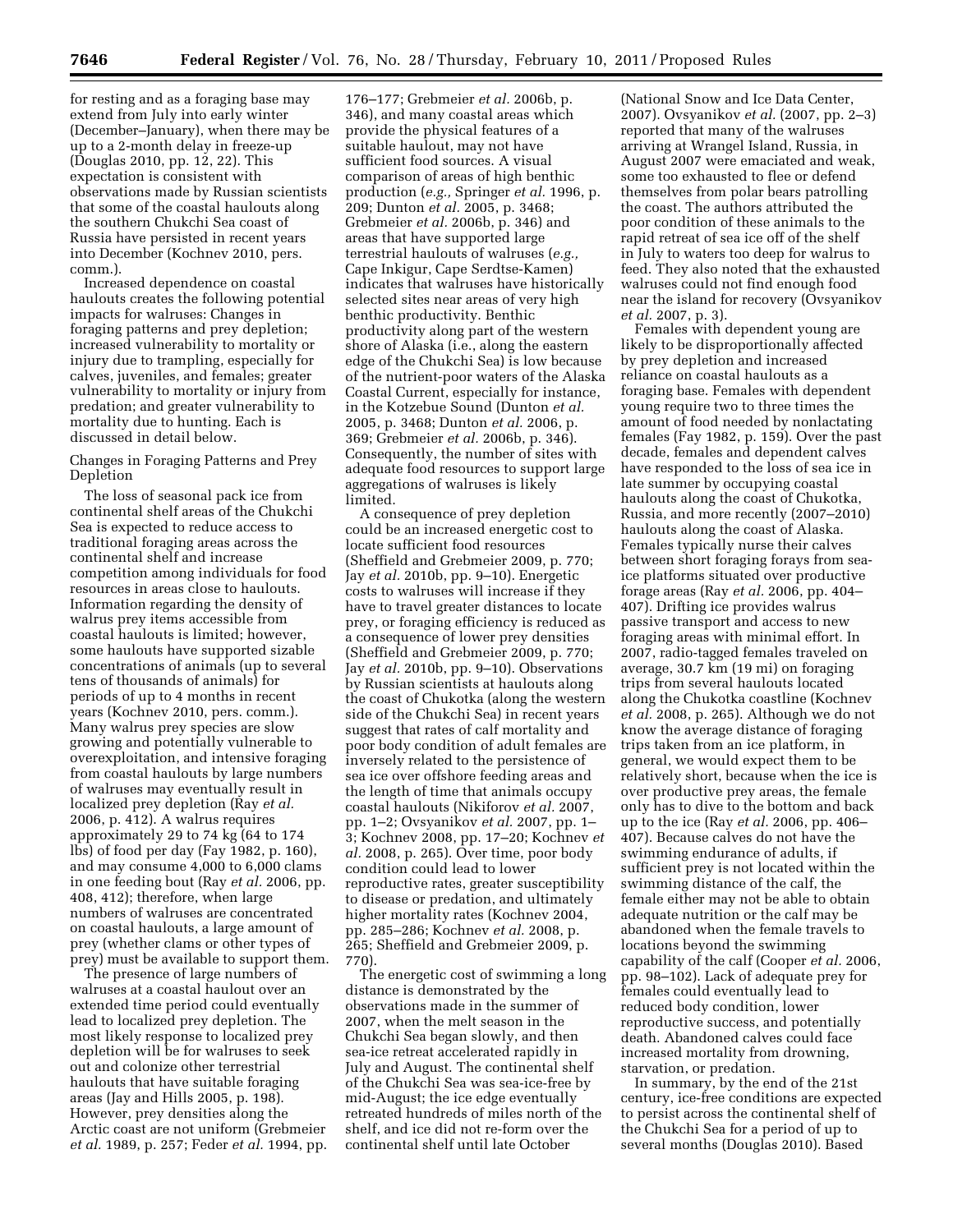on the observed responses of walruses to periods of low ice cover in the Chukchi Sea in recent years, we expect walruses to become increasingly dependent on coastal haulouts as a foraging base, with animals restricted to coastal haulouts for most of the summer and into the fall and early winter. Walruses have the ability to use land in addition to ice as a resting site and foraging base, which will provide them alternate, if not optimal (as explained above), resting habitat. However, given the concentration of large numbers of animals in relatively small areas, the large amount of prey needed to sustain each walrus, and the increasing length of time coastal haulouts will have to be used due to sea-ice loss, the increased dependence on coastal haulouts is expected to result in increased competition for food resources in areas accessible from the coastal haulouts. Because of the energetic demands of lactation and limited mobility of calves, female walruses with dependent young are likely to be disproportionally affected by changes in habitat use patterns. Because near-shore food resources are unlikely to be able to support the current population, walruses will be required to swim farther to obtain prey, which will increase energetic costs. Accordingly, near-shore prey depletion will likely result in a population decline over time. It is unlikely that the projected increase in ice-free months in the Bering Sea will alter the behavior or survival rates of males at terrestrial haulouts because these males do not rely on sea ice as a foraging platform. In addition, males have an advantage over females in that they are bigger and stronger and have no responsibilities related to the care of calves, and thus, can travel as far as necessary to forage.

The degree to which depletion of food resources near coastal haulouts will limit population size will depend on a variety of factors, including: The location of coastal walrus haulouts, the number of animals utilizing the haulouts, the duration of time walruses occupy the haulouts, and the robustness of the prey base within range of those haulouts. However, it is highly unlikely that the current population can be sustained from coastal haulouts alone. In particular, females and their calves will be susceptible to the increased energetic demands of foraging from coastal haulouts. We do not anticipate effects to males using coastal haulouts in the Bering Sea, because their current behavior can continue unaltered into the future. We do not have evidence that prey depletion is currently having a

population-level effect on the Pacific walrus. Our concern is based on projections of continued and more extensive sea-ice loss that will force the animals onto land. Therefore, we conclude that loss of sea-ice habitat, leading to dependence on coastal haulouts and localized prey depletion, will contribute to other negative impacts associated with sea-ice loss, and is a threat to the Pacific walrus in the foreseeable future.

Increased Vulnerability to Disturbances and Trampling

Another consequence of greater reliance on coastal haulouts is increased levels of disturbances and increased rates of mortalities and injuries associated with trampling. Walruses often flee land or ice haulouts in response to disturbances. Disturbance can come from a variety of sources, either anthropogenic (*e.g.,* hunters, airplanes, ships) or natural (*e.g.,*  predators) (Fay *et al.* 1984, pp. 114–118, Kochnev 2004, p. 286). Haulout abandonment represents an increase in energy expenditure and stress, and disturbance events at densely packed coastal haulouts can result in intraspecific trauma and mortalities (COSEWIC 2006, pp. 25–26). Although disturbance-related mortalities at allmale haulouts in the Bering Sea are relatively uncommon (Fay and Kelly 1980, p. 244; Kochnev 2004, p. 285), the situation at mixed haulouts is different; because of their smaller size, calves, juveniles, and females are more susceptible to trampling injuries and mortalities (Fay and Kelly 1980, pp. 226, 244). Females likely avoid using terrestrial haulouts because their offspring are vulnerable to predation and trampling (Nikiforov *et al.* 2007, pp. 1–2; Ovsyanikov *et al.* 2007, pp. 1–3; Kochnev 2008, pp. 17–20; Kochnev *et al.* 2008, p. 265).

When walruses are disturbed on ice floes, escape into the water is relatively easy because fewer animals are concentrated in one area. In comparison, aggregations of walruses on land are often very large in number, densely packed, and "layered" several animals deep (Nikiforov *et al.* 2007, p. 2). The presence of some large males in groups using Chukchi Sea coastal haulouts increases the danger to calves, juveniles, and females. Consequently, the probability of direct mortality or injury due to trampling during stampedes is greater at terrestrial haulouts than it is on pack ice (USFWS 1994, p. 12). Also, whether on ice or land, calves may be abandoned as a result of disturbance to a haulout (Fay *et al.* 1984, p. 118).

In addition, sources of disturbance are expected to be greater at terrestrial haulouts than in offshore pack ice habitats, because the level of human activity such as hunting, fishing, boating, and air traffic is far greater along the coast. Haulout abandonment has been documented from these sources (Fay *et al.* 1984; p. 114; Kochnev 2004, pp. 285–286). There is also a greater chance of disturbance from terrestrial animals (Kochnev 2004, p. 286). As sea ice declines, and both polar bears and walruses are increasingly forced onto land bordering the Chukchi Sea, we anticipate that there will be greater interaction between the two species, especially during the summer. We expect that one outcome of increased interactions will be increased walrus mortality due to predation (discussed below). Of equal, or more importance than predation is the disturbance caused at a haulout through the arrival or presence of a polar bear, which can cause stampeding. Repeated stampeding also increases energy expenditure and stress levels, and may cause walruses to abandon the haulout (COSEWIC 2006, p. 25).

Losses that can occur when large numbers of walruses use terrestrial haulouts are illustrated by observations in 2007, along the coast of Chukotka, Russia. In response to summer sea-ice loss in 2007, walruses began to arrive at coastal haulouts in July, a month earlier than previously recorded (Kochnev 2008, pp. 17–20). Coastal aggregations ranged in size from 4,500 up to 40,000 animals (Ovsyanikov *et al.* 2007, pp. 1– 2; Kochnev 2008, p. 17–20, Kavry *et al.*  2008, p. 248–251). Hunters from the Russian coastal villages of Vankarem and Ryrkaipii reported more than 1,000 walrus carcasses (mostly calves of the year and aborted fetuses) at coastal haulouts near the communities in September 2007 (Nikiforov *et al.* 2007, p. 1; Kochnev 2008, pp. 17–20). Noting the near absence of calves amongst the remaining animals, Kochnev (2008, pp. 17–20) estimated that most of the 2007 cohort using the site had been lost. Approximately 1,500 walrus carcasses (predominately adult females) were also reported near Cape Dezhnev in late October (Kochnev 2007, pers. comm.). Russian investigators estimate that between 3,000 and 10,000 animals died along the Chukotka coastline during the summer and fall of 2007, primarily from trampling associated with disturbance events at the haulouts (Kochnev 2010, pers. comm.).

Relatively few large mortality events at coastal haulouts have been documented in the past, but they have occurred (Fay 1982, p. 226). For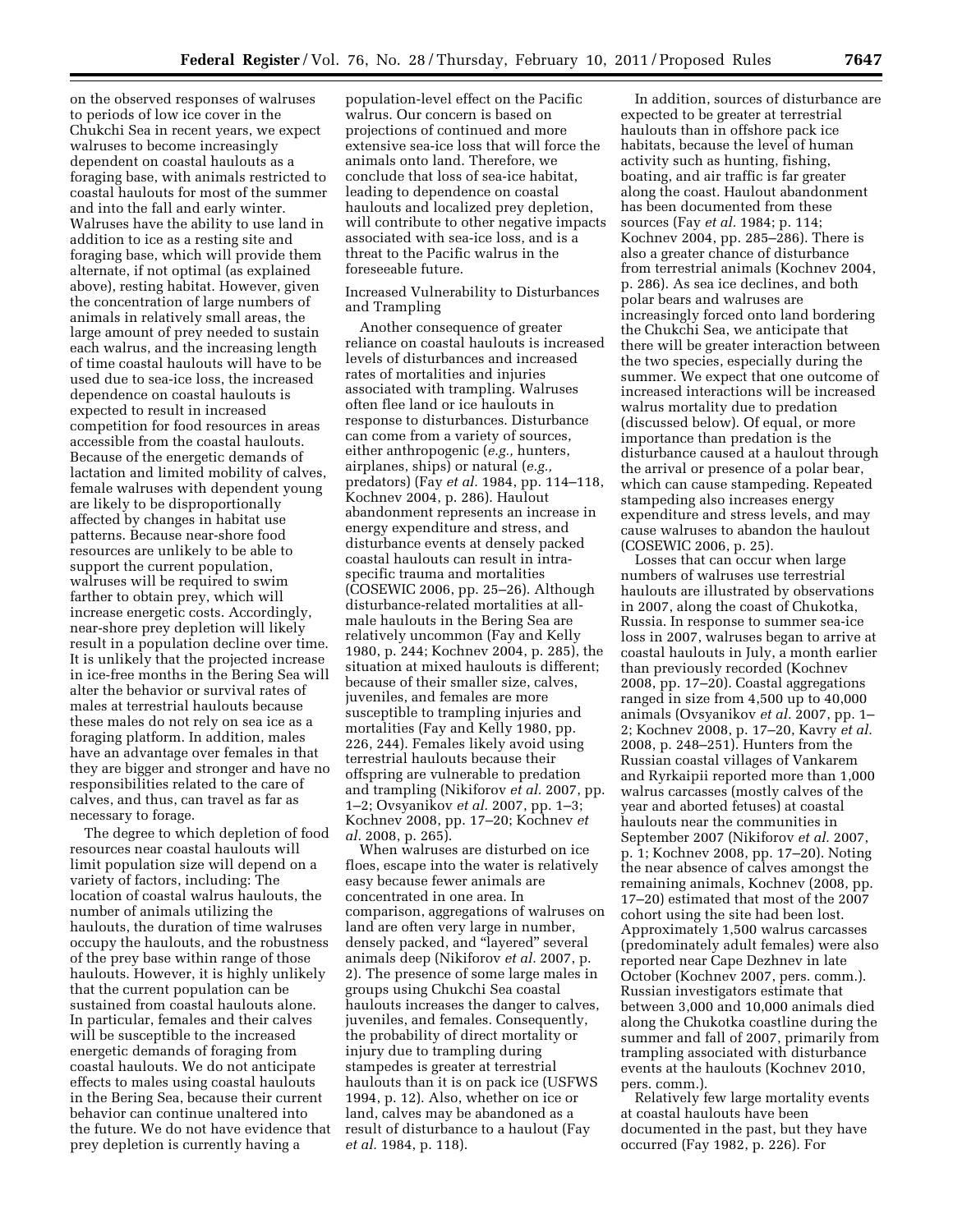example, Fay and Kelly (1980, p. 230) examined several hundred walrus carcasses at coastal haulouts on St. Lawrence Island and the Punuk Islands in the fall of 1978. Approximately 15 percent of those carcasses were aborted fetuses, 24 percent were calves, and the others were older animals (mostly females) ranging in age from 1 to 37 years old. The principal cause of death was trampling, possibly from disturbance-related stampedes or battling bulls. As walruses become increasingly dependent on coastal haulouts, interactions with humans and predators are expected to increase and mortality events are likely to become increasingly common. Long-term or chronic levels of disturbance related mortalities at coastal haulouts are likely to have a more significant population effect over time.

We recognize that Atlantic walruses (including females and calves) utilize coastal haulouts to a greater extent than Pacific walruses, foraging from shore along a relatively narrow coastal shelf; a situation that is similar to what Pacific walrus may experience in the future during ice-free months in the Chukchi Sea. However, Atlantic walrus occupy an area with abundant remote islands that are free or nearly free from disturbance from humans or terrestrial mammals. In essence, their insular habitats function in a manner analogous to the pack ice of the Pacific walrus, providing a refugium from disturbance. In contrast, when Pacific walruses are restricted to terrestrial haulouts, they face disturbance from a variety of terrestrial predators and scavengers, including bears, wolverines, wolves, and feral dogs, and higher levels of anthropogenic disturbances, because their haulouts are at the edge of continental land masses and there are very few islands in the Bering and Chukchi Seas. Sea ice, which has typically acted as a refugium from disturbance for Pacific walruses, particularly for females and young in the Chukchi Sea, will be lost entirely, or almost entirely, for increasingly long time periods annually in the foreseeable future. Therefore, although use of coastal haulouts is a form of adaptability available to Pacific walruses, it comes with negative impacts that are not associated with coastal haulouts for Atlantic walruses.

In summary, we anticipate that Pacific walruses will become increasingly dependent on coastal haulouts as sea ice retreats earlier off the continental shelf and the Bering and Chukchi Seas become ice-free for increasingly longer periods of time. The protection normally provided to females and calves

by the dispersal of smaller groups of animals across a wide expanse of sea ice will be lost during periods of ice-free or nearly ice-free conditions. Significant mortality events from trampling have been documented at large haulouts, and we anticipate that they will continue with much greater frequency into the foreseeable future, resulting in increased mortality, particularly of calves and females. Therefore, we conclude that disturbances and trampling at haulouts is a threat to the Pacific walrus now and in the foreseeable future.

Increased Vulnerability to Predation and Hunting

As Pacific walruses become more dependent on coastal haulouts, they will become more susceptible to predation and hunting (Kochnev 2004, p. 286). Although hunting and predation are discussed separately below (see Factors B and C, respectively), we also consider them here due to their relationship to increased loss of sea-ice habitat.

Because of their large size and tusks, adult walruses are much less susceptible to predation than are young animals or females. Females likely avoid using terrestrial haulouts because their offspring are vulnerable to predation (Kochnev 2004, p. 286; Ovsyanikov *et al.* 2007, pp. 1–4; Kelly 2009, p. 302). Apparently, some polar bear routinely rush herds to cause a stampede, expecting that some calves will be left behind (Nikulin 1941; Popove 1958, 1960; as cited in Fay *et al.* 1984, p. 119). As sea ice declines in the foreseeable future, increased use of terrestrial habitats by both polar bears and walruses will likely lead to increased interaction between them, and most likely an increase in mortality, particularly of calves. We conclude that loss of sea ice, which will force increased overlap between these two species, will increase mortality from polar bears through direct take or indirect take due to trampling during stampedes. See the section on predation in Factor C below, for further information.

Large concentrations of walruses on shore for longer periods of time could result in increased harvest levels if the terrestrial haulouts form near coastal villages and environmental conditions allow access to haulouts. Kochnev (2004, pp. 285–286) notes that many of the haulouts along the Chukotka coast are situated near coastal villages, and hunting activities at the haulouts can result in stampedes and cause movements from one haulout to another. Some communities in Chukotka situated in close proximity to

the new haulouts have responded by developing hunting restrictions to limit disturbances to resting animals (Patrol 2008, p. 1; Kavry 2010, pers. comm.; Kochnev 2010 pers. comm.). See the section on Subsistence Hunting in Factor B below, for further information.

# Summary of the Effects of Sea-Ice Loss on Pacific Walruses

The Pacific walrus is an icedependent species. Changes in the extent, volume, and timing of the sea-ice melt and onset of freezing in the Bering and Chukchi Seas have been documented and described earlier in this finding, there are reliable projections that more extensive changes will occur in the foreseeable future. We expect these changes in sea ice will cause significant changes in the distribution and habitat-use patterns of Pacific walruses. At this time we anticipate that breeding behavior in winter and calving in the early spring will not be impacted by expected changes to sea-ice conditions, although the locations where these events occur will most likely change as the location of available sea ice shifts to the north.

With the loss of summer sea ice, the most obvious change, which has already been observed, will be a greater dependence on terrestrial haulouts by both sexes and all age groups. Although walruses of both sexes are capable of using terrestrial haulouts, historically, adult males have used terrestrial haulouts, particularly in the Bering Sea, to a much greater extent than females, calves, and juveniles. The loss of summer sea ice means that walruses of both sexes, but females and their young in particular, will be using coastal haulouts for longer periods of time. This change is particularly notable in the Chukchi Sea, which has historically had sufficient sea ice in the summer so that females and calves could remain over the shallow continental shelf throughout the summer. Since approximately 2005, the Chukchi Sea has become ice-free or nearly so during part of the summer. This condition is projected to increase over time, and may occur faster than forecast. The consequences of this shift from sea ice to increasing use of land include: Risk of localized prey depletion; increased energetic costs to reach prey, resulting in decreased body condition; calf abandonment; increased mortality from stampedes, especially to females, juveniles, and calves; and potentially increased exposure to predation and hunting. These events are expected to reduce survivorship.

As large numbers of animals are concentrated at coastal haulouts, prey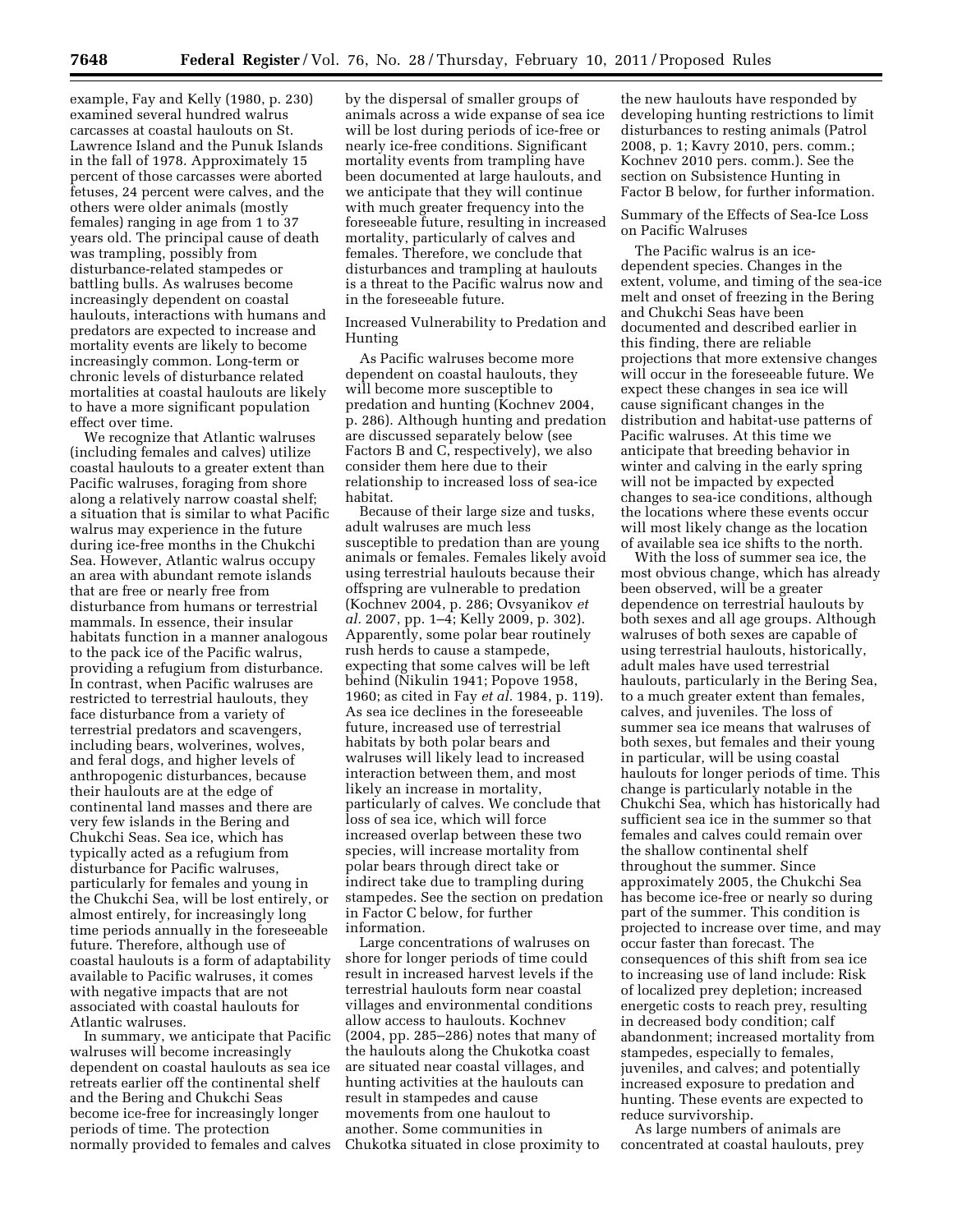may be locally depleted, and greater distances will be required to obtain it. Although males at haulouts in the Bering Sea function for several months each year from terrestrial haulouts, females with calves do not typically use terrestrial haulouts, and we expect the loss of sea ice to have a greater impact on them through the higher energetic cost of obtaining food. It is likely that these factors will lead to a population decline over time, as fewer walruses can be supported by the resources available from terrestrial haulouts. In the foreseeable future, as the duration of ice-free periods over offshore continental shelf regions of the Chukchi Sea increases from 1 to up to 5 months (July through November), we expect the effects of prey depletion near terrestrial haulouts will be heightened.

Periodic ice-free conditions, as are currently occurring, are expected to lead to higher mortality rates, primarily through trampling at haulouts when walruses congregate in large numbers. Although of concern, if these events happen sporadically, as has been the case in the past, the population may be able to recover between harsh years. Although trampling mortalities have been documented in the past, increasing use of terrestrial haulouts, the higher probability of disturbance occurring at these haulouts, and in the near-term, the very large numbers of animals using particular haulouts, increases the probability that mortality from trampling will become a more regular event.

The increasing reliance of both polar bears and walruses on terrestrial environments during ice free periods will likely result in increased interactions between these two species. Polar bear predation and associated disturbances at densely crowded coastal haulouts will likely contribute to increased mortality levels, particularly of calves, and may displace animals from preferred feeding areas. Hunting activity at coastal haulouts does not appear to be a significant source of mortality at the present time, but may become more of a factor in the future. Local hunting restrictions at coastal haulouts have been established in some communities in Chukotka to reduce disturbance-related mortalities. The efficacy of efforts to mitigate sources of anthropogenic disturbances at coastal walrus haulouts (including hunting, boating and air traffic) will influence the degree to which these factors will affect the Pacific walrus population. See Factors B and C for further discussion on harvest and predation.

In conclusion, the loss of sea-ice habitat creates several stressors on the

Pacific walrus population. These stressors include: localized prey depletion; increased energetic costs to reach prey, resulting in decreased body condition; calf abandonment; increased mortality from stampedes, especially to females, juveniles, and calves; and increased exposure to predation and hunting. Because the Pacific walrus range is large, and the animals are not all in the same place at the same time, not all stressors are likely to affect the entire population in a given year. However, all stressors represent potential sources of increased mortality over the current condition, in which these stressors occur infrequently. In the foreseeable future, as the frequency of sea-ice loss in the summer and fall over the continental shelves increases to a near-annual event and the length of time ice is absent over the continental shelf increases from 1 to up to 5 months, we expect the effects on walruses to be heightened and a greater percentage of the population to be affected. Increased direct and indirect mortality, particularly of calves, juveniles, and females, will result in a declining population over time. Consequently, we conclude that the destruction, modification, and curtailment of sea-ice habitat is a threat to the Pacific walrus.

# Outcome of Bayesian Network Analyses

Both the Service and USGS Bayesian network analyses (Garlich-Miller *et al.*  2011; Jay *et al.* 2010b) considered changes in sea ice projected through the 21st century. In both cases, the results indicate that expected loss of sea ice is an important risk factor for Pacific walrus population status over time. The USGS analysis deals more directly with projected outcomes of the Pacific walrus population, including the influence of sea-ice loss under different potential conditions (Jay *et al.* 2010b, p. 40). For the normative sea ice run (see Jay *et al.*  2010b for details), the probability of Pacific walruses becoming vulnerable, rare, or extirpated increases over time, from approximately 22 percent in 2050, to about 35 percent by 2075, and 40 percent in 2095 (Jay *et al.* 2010b, p. 40). A ''worst case'' influence run was also evaluated. For the worst case, model outputs were selected that have both the greatest number of ice-free months and the least ice extent for the Bering and Chukchi Seas and, therefore, represent the worst possible situation. The outcome for the worst case influence run for sea ice indicated that the probability of Pacific walruses becoming vulnerable, rare, or extirpated approximately doubles at mid-century to 40 percent, and reaches approximately 45 percent at 2075 (Jay *et* 

*al.* 2010b, p. 40). At the end of 21st century, the probability of Pacific walruses becoming vulnerable, rare, or extirpated in both the worst case scenario and the normative run are essentially equal, at about 40 percent; an outcome that is due to the projected amount of sea-ice loss being basically the same under the worst case and normative case by the end of the century. We note, however, that the models and emissions scenarios used by the IPCC in 2007 were the basis for this analysis. Thus, it is possible that the ''worst case scenario'' reflects the ''faster than forecast'' loss of sea ice that may be realized if sea-ice loss continues on the current downward trend that began in 1979 (National Snow and Ice Data Center, 2010). Regardless of which trajectory will actually occur, the modeling efforts show that the future status of the Pacific walrus is linked to sea ice, which already is declining substantially, and more rapidly than previously projected.

Effects of Global Climate Change on Pacific Walrus Prey Species

The shallow, ice-covered waters of the Bering and Chukchi Seas provide habitat that supports some of the highest benthic biomass in the world (Grebmeier *et al.* 2006a, p. 1461; Ray *et al.* 2006, p. 404). Sea-ice algae, pelagic (open ocean) primary productivity, and the benthos (organisms that live on or in the sea floor) are tightly linked through the sedimentation of organic particles (Grebmeier *et al.* 2006b, p. 339). Sea-ice algae provide a highly concentrated and high-quality food source for plankton food webs in the spring, which translates to high-quality food for the benthos such as clams (Grebmeier *et al.*  2006b, p. 339; McMahon *et al.* 2006, pp. 2–11; Gradinger 2009, p. 1211). Because zooplankton, which also feed on the algae, have correspondingly low populations at this time in the spring, much of the primary productivity of algae falls to the sea floor, where it is available to the benthic invertebrates (Grebmeier *et al.* 2006b, p. 339).

Spatial distribution and abundance in biomass in benthic habitat across the Bering and Chukchi Seas is influenced by a variety of ecological, oceanographic, and geomorphic features. In the subarctic region of the Bering Sea (from the Bering Strait south to latitude 50 degrees), benthic organisms are preyed upon by demersal fish (living near the bottom of the water column) and epifaunal invertebrates (those organisms living on top of the sea floor rather than in it), whose distribution is limited to the north by cold water (less than  $0^{\circ}C$  (32 $^{\circ}F$ ))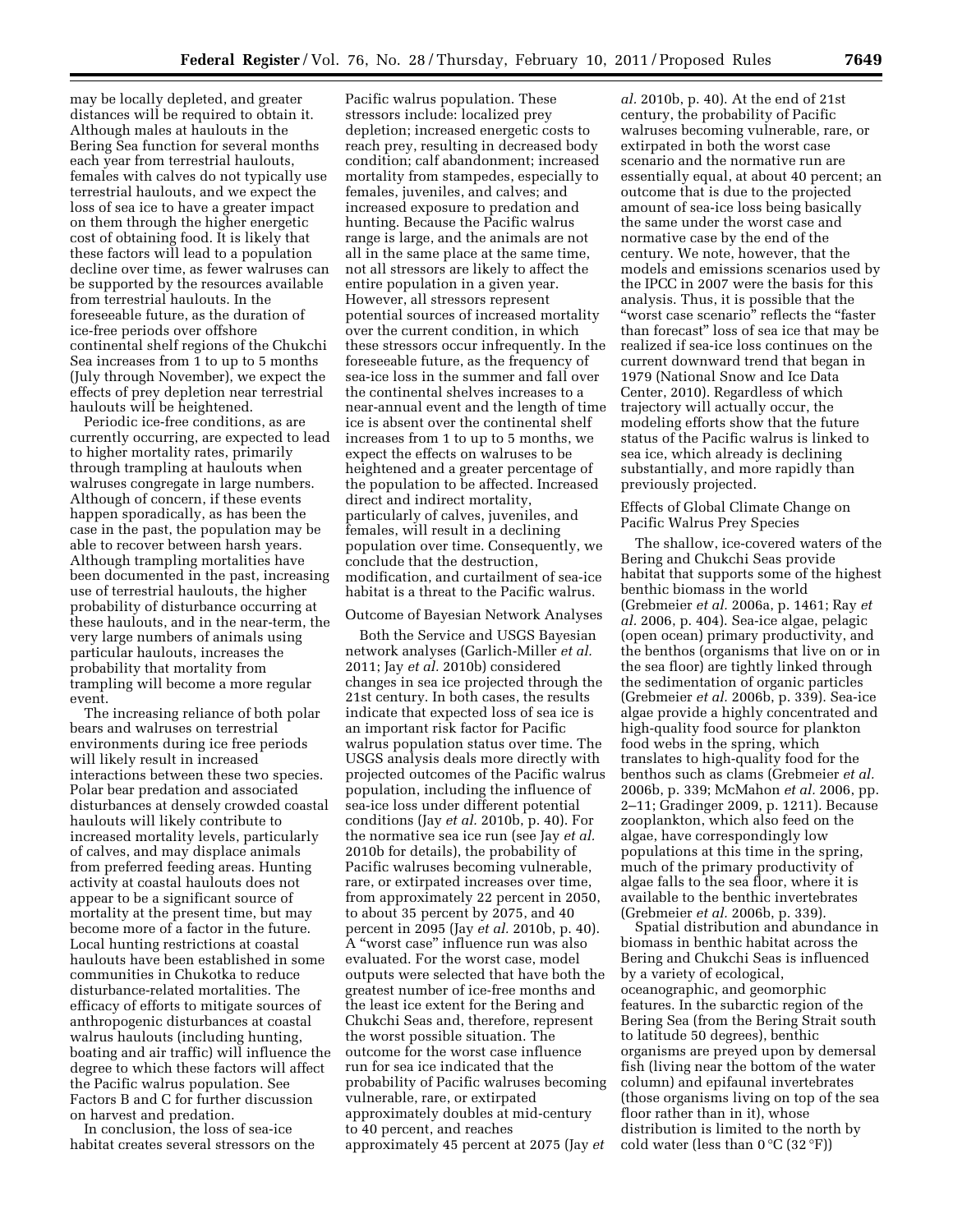resulting from seasonal sea-ice cover, forming a temperature-mediated ecological boundary. In the absence of demersal fish and predatory invertebrates, benthic-feeding whales, walrus, and sea-birds are the primary consumers in the Arctic region of the Bering Sea (Grebmeier *et al.* 2006b, pp. 1461–1463).

Within the Arctic region of the Bering Sea, marginal sea-ice zones and areas of polynyas appear to be ''hot spots'' of high benthic diversity and productivity (Grebmeier and Cooper 1995, p. 4439). Benthic biomass is particularly high in the northern Bering Sea, the southern Chukchi Sea, and the Gulf of Anadyr. However, the high diversity and productivity of the benthic communities is not seen in the Southern Beaufort Sea shelf and areas of the eastern Chukchi Sea, which are influenced by the nutrient-poor Alaska coastal current (Fay *et al.* 1977, p. 12; Grebmeier *et al.*  1989, p. 261; Feder *et al.* 1994, p. 176; Smith *et al.* 1995, p. 243; Grebmeier *et al.* 2006b, p. 346; Bluhm and Gradinger 2008, p. 2).

#### Ocean Warming

For the last several decades, surface air temperatures throughout the Arctic, over both land and water, have warmed at a rate that exceeds the global average, and they are projected to continue on that path (Comiso and Parkinson 2004, pp. 38–39; Christensen *et al.* 2007, p. 904; Lawrence *et al.* 2008, p. 1; Serreze *et al.* 2009, pp. 11–12). In addition, the subsurface and surface waters of the Arctic Ocean and surrounding seas, including the Bering and Chukchi Seas have warmed (Steele and Boyd 1998, p. 10419; Zhang *et al.* 1998, p. 1745; Overland and Stabeno 2004, p. 309; Stabeno *et al.* 2007, pp. 2607–2608; Steele *et al.* 2008, p. 1; Mueter *et al.*  2009, p. 96). There are several mechanisms working in concert to cause these increases in ocean temperature, including: Warmer air temperatures (Comiso and Parkinson 2004, pp. 38–39; Overland and Stabeno 2004, p. 310), an increase in the heat carried by currents entering the Arctic from both the Atlantic (Drinkwater *et al.,* p. 25; Zhang *et al.* 1998, p. 1745) and Pacific Oceans (Stabeno *et al.* 2007, p. 2599; Woodgate *et al.* 2010, p. 1–5), and a shorter ice season, which decreases the albedo (reflective property) of ice and snow (Comiso and Parkinson 2004, p. 43; Moline *et al.* 2008, p. 271; Markus *et al.*  2009, p. 13). Due to their biological characteristics which include tolerance of considerable variations in temperature, direct effects to walrus are not anticipated with warmer ocean temperatures. Nevertheless, changes in

the thermal dynamics of ocean conditions may affect walrus indirectly through impacts to their prey base. Changes to density, abundance, distribution, food quality, and species of benthic invertebrates may occur primarily through changes in habitat related to sea ice.

Walruses are the top predator of a relatively simple food web in which the primary constituents are bacteria, seaice algae, phytoplankton (tiny floating plants), and benthic invertebrates (Horner 1976, p. 179; Lowry and Frost 1981, p. 820; Grebmeier and Dunton 2000, p. 65; Dunton *et al.* 2006, p. 370; Aydin and Mueter 2007, p. 2507). Sea ice is important to the Arctic food webs because: (1) It is a substrate for ice algae (Horner 1976, pp. 168–171; Kern and Carey Jr. 1983, p. 161; Grainger *et al.*  1985, pp. 25–27; Melnikov 2000, pp. 79–81; Gradinger 2009, p. 1201); (2) it influences nutrient supply and phytoplankton bloom dynamics (Lovvorn *et al.* 2005, p. 136); and (3) it determines the extent of the cold-water pool on the southern Bering shelf (Aydin and Mueter 2007, p. 2503; Coyle *et al.* 2007, p. 2900; Stabeno *et al.* 2007, p. 2615; Mueter and Litzow 2008, p. 309).

In the spring, ice algae form up to a 1-cm- (0.4-in-) thick layer on the underside of the ice, but are also found at the ice surface and throughout the ice matrix (Horner 1976, pp. 168–171; Cota and Horne 1989, p. 111; Gradinger *et al.*  2005, p. 176; Gradinger 2009, p. 1207). Ice algae can be released into the water through water turbulence below the ice, through brine drainage through the ice, or when the algal mats are sloughed as the ice melts (Cota and Horne 1989, p. 117; Renaud *et al.* 2007, p. 7). As noted above, sea-ice algae provide a highly concentrated food source for the benthos and the plankton (organisms that float or drift in the water) food web that is initiated once the ice melts (Grebmeier *et al.* 2006b, p.339; McMahon *et al.* 2006, pp. 1–2; Renaud *et al.* 2007, pp. 8–9; Gradinger 2009, p. 1211). Areas of high primary productivity support areas of high invertebrate mass, which is food for walruses (Grebmeier and McRoy 1989, p. 87; Grebmeier *et al.* 2006b, p. 332; Bluhm and Gradinger 2008, p. S87).

Spring ice melt plays an important role in the timing, amount, and fate of primary production over the Bering Sea shelf, with late melting (as occurs now) leading to greater delivery of food from primary production to the benthos and earlier melting (as is projected to occur in the future) contributing food primarily to the pelagic system (Aydin and Mueter 2007, p. 2505; Coyle *et al.* 

2007, p. 2901). When ice is present from late March to May (as occurs now), cold surface temperatures, thinning ice, and low-salinity melt water suppress wind mixing, and cause the water column to stratify, creating conditions that promote a phytoplankton bloom. The burst of phytoplankton, seeded in part by ice algae, persists until ocean nutrients are drawn down. Because it is early in the season and water temperatures are cold, zooplankton populations are still low. Consequently, the pulse of phytoplankton production is not consumed by zooplankton, but instead sinks to the sea floor, where it provides abundant food for the benthos (Coyle and Cooney 1988, p. 177; Coyle and Pinchuk 2002, p. 177; Hunt and Stabeno 2002, p. 11; Lovvorn *et al.*  2005, p. 136; Renaud *et al.* 2007, p. 9). Blooms form a 20- to 50-km- (12–31 mi- ) wide belt off the ice edge and progress north as the ice melts, creating a zone of high productivity. In colder years in the Bering Sea, when the ice extends to the shelf edge, there is greater nutrient resupply through shelf-edge eddies and tidal mixing, creating a longer spring bloom (Tynan and DeMaster 1997, pp. 314–315).

The blooms that occur near the ice edge make up approximately 50 to 65 percent of the total primary production in Arctic waters (Coyle and Pinchuk 2002, p. 188; Bluhm and Gradinger 2008, p. S84). High benthic abundance and biomass correspond to areas with high deposition of phytodetritus (dead algae) (Grebmeier *et al.* 1989, pp. 253– 254; Grebmeier and McRoy 1989, p. 79; Tynan and DeMaster 1997, p. 315). Regions with the highest masses of benthic invertebrates occur in the northern Bering Sea southwest of St. Lawrence Island, Alaska; in the central Gulf of Anadyr, Russia, north and south of the Bering Strait; at a few offshore sites in the East Siberian Sea; and in the northeast sector of the Chukchi Sea (Grebmeier and Dunton 2000, p. 61; Dunton *et al.* 2005, pp. 3468, 3472; Carmack *et al.* 2006, p. 165; Grebmeier *et al.* 2006b, pp. 346–351; Aydin and Mueter 2007, pp. 2505–2506; Bluhm and Gradinger 2008, p. S86). As noted above, the biomass of benthic invertebrates is much less in the eastern Chukchi Sea, which is under the influence of the nutrient-poor Alaska Coastal Current (Dunton *et al.* 2006, p. 369).

When the ice melts early (before mid-March, as projected for the future), conditions that promote the phytoplankton bloom do not occur until late May or June (Stabeno *et al.* 2007, p. 2612). The difference in timing is important, because when the bloom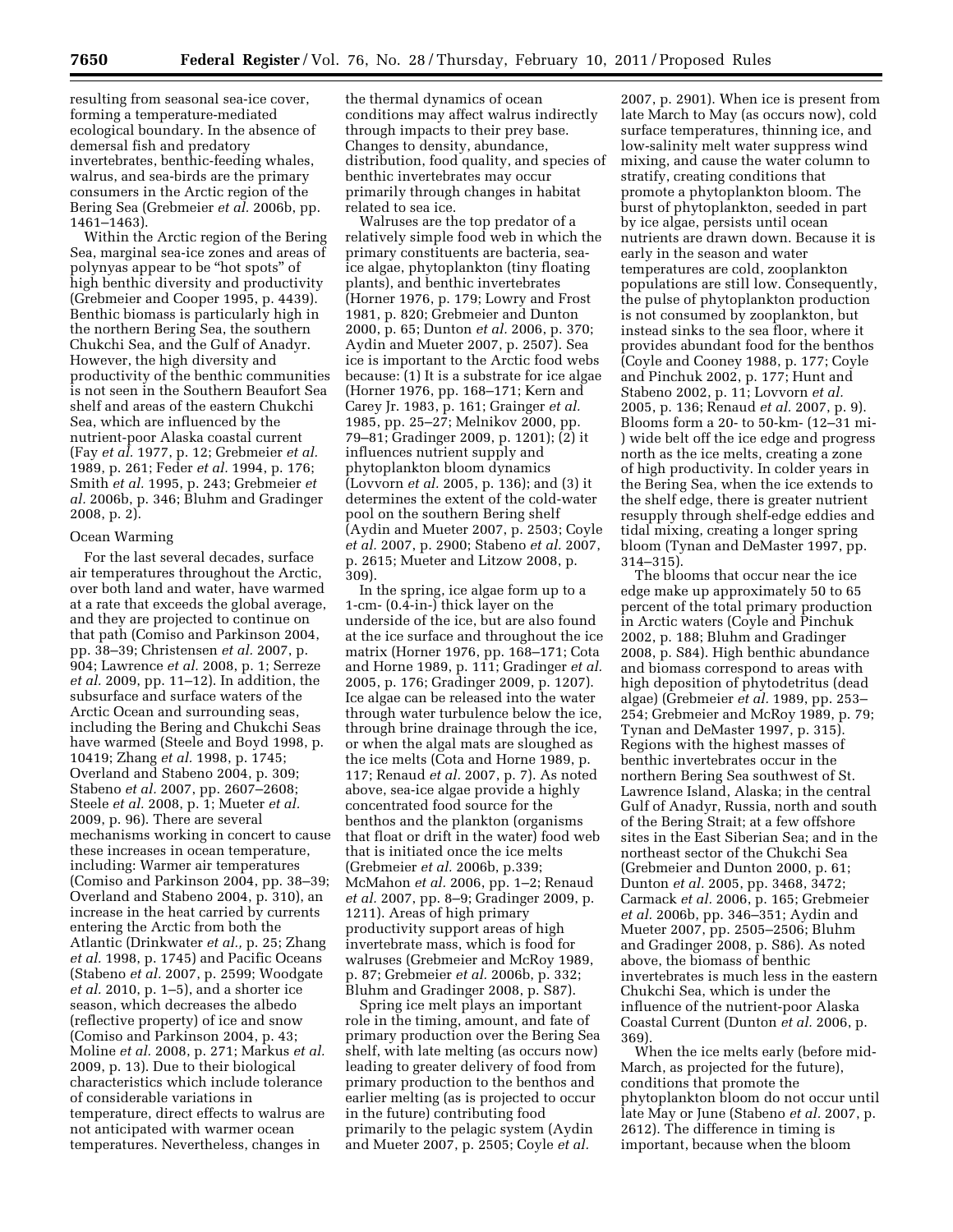occurs later in the spring the surface water temperatures are 2.2  $\mathrm{C}$  (3.6  $\mathrm{F}$ ) to more than 5  $\mathrm{C}$  (9.4  $\mathrm{F}$ ) warmer (Hunt and Stabeno 2002, p. 11); this, in turn, is an important influence on the metabolism of zooplankton. In cold temperatures, zooplankton consume less than 2 percent of the phytoplankton production (Coyle and Cooney 1988, pp. 303–305; Coyle and Pinchuk 2002, p. 191). Warmer temperatures result in increased zooplankton growth rates, reduction in their time to maturity, and increased production rates (Coyle and Pinchuk 2002, p. 177; Hunt and Stabeno 2002, pp. 12–14). Zooplankton are efficient predators of phytoplankton, and when they are abundant, they can remove nearly all the phytoplankton available (Coyle and Pinchuk 2002, p. 191). Zooplankton are the primary food for walleye pollock (*Theragra chalcogramma*) and other planktivorous fishes (Hunt and Stabeno 2002, pp. 14– 15). Consequently, when zooplankton populations are high, instead of the primary production being transmitted to the benthos, it becomes tied up in pelagic food webs. While this may be beneficial for fish-eating mammals, it reduces the amount of food delivered to the benthos and, thus, may reduce the amount of prey available to walrus (Tynan and DeMaster 1997, p.316; Carmack *et al.* 2006, p. 169; Grebmeier *et al.* 2006a, p. 1462). Most models project that sea-ice melt in the Bering Sea will occur increasingly early in the future, and will be 1 month earlier by the end of the century (Douglas 2010, p. 12). This is consistent with recent trends over the past two decades, and particularly in the past few years. Based on our current understanding of food web dynamics in the Bering Sea, this shift in timing would favor a shift to pelagic food webs over benthic production, consequently reducing the amount of prey available to walrus.

The importance of ice algae is not only in its role in seeding the spring phytoplankton bloom, but also in its nutritional value. As food supply to the benthos is highly seasonal, synchrony of reproduction with algal inputs insures adequate high-quality food for developing larvae or juveniles of benthic organisms (Renaud *et al.* 2007, p. 9). Ice algae have high concentrations of essential fatty acids, some of which cannot be synthesized by benthic invertebrates and, therefore, must be ingested in their diet (Arrigo and Thomas 2004, p. 477; Klein Breteler *et al.* 2005, pp. 125–126; McMahon *et al.*  2006, pp. 2, 5). Fatty acids in marine fauna play an integral role in physiological processes, including

reproduction (Klein Breteler *et al.* 2005, p. 126). Because ice algae are a much better source of essential fatty acids than phytoplankton, a loss in sea ice could change the quality of food supplied to areas that currently support high levels of benthic biomass. These changes may affect the success of invertebrate reproduction and recruitment, which, in turn, may affect the quantity and quality of food available to walrus (Witbaard *et al.* 2003, p. 81; McMahon *et al.* 2006, pp. 10–12). By the end of the century, the March (winter maximum) extent of sea ice is projected to be approximately half of contemporary conditions (Douglas 2010, p. 8). We expect ice algae will persist where ice is present; however, because of the reduced ice extent, current areas of high benthic productivity may be reduced or shift northward.

The eastern and western Bering Sea shelves are fueled by nutrient-rich water supplied from the deep water of the Bering Sea (Sambrotto *et al.* 1984, pp. 1148–1149; Springer *et al.* 1996, p. 205). Concentrations of nitrate, phosphate, and silicate are among the highest recorded in the world's oceans and contribute to the high benthic productivity (Sambrotto *et al.* 1984, p. 1148; Grebmeier *et al.* 2006a, p. 1461; Aydin and Mueter 2007, p. 2504). High productivity on the northern Bering-Chukchi shelf is supported by the delivery of nutrient-rich water via the Anadyr Current that flows along the western edge of the Bering Sea and through the Bering Strait (Springer *et al.*  1996, p. 206; Aydin and Mueter 2007, p. 2504). Thus, the movement of highly productive water onto the northern Bering Sea shelf supports persistent hot spots of high benthic productivity, which in turn support large populations of benthic-feeding birds, walrus, and gray whales (Aydin and Mueter 2007, p. 2506). This contrasts with the southern subarctic region of the Bering Sea, which is south of the current range of the Pacific walrus, where the benthic mass is largely consumed by upper tropic-level demersal fish and epifaunal invertebrates whose northern distribution is limited by a pool of cold, near-freezing water in the northern region of the Bering Sea.

Benthic productivity on the northern Bering Sea shelf has decreased over the last two decades, coincident with a reduction of northward flow of the Anadyr current through the Bering Strait (Grebmeier *et al.* 2006a, p. 1462). Because of recent warming trends, the northern Bering Sea shelf may be undergoing a transition from an Arctic to a more subarctic ecosystem with a reduction in benthic prey populations

and an increase in fish populations (Overland and Stabeno 2004, p. 310; Grebmeier *et al.* 2006a, pp. 1462–1463). The Bering Sea is a transition area between Arctic and subarctic ecosystems, with the boundary between the two loosely concurrent with the extent of the winter sea-ice cover (Overland and Stabeno 2004, p. 309). In the eastern Bering Sea, reductions in sea ice have been responsible for shrinking a large subsurface pool of cold water with water temperatures less than 2 °C (3.6 °F) (Stabeno *et al.* 2007, p. 2605; Mueter and Litzow 2008, p. 313). The southern edge of the cold pool, which defines the boundary region between the Arctic and subarctic communities, has retreated approximately 230 km (143 mi) north since the early 1980s (Mueter and Litzow 2008, p. 316).

The northward expansion of warmer water has resulted in an increase in pelagic species as subarctic fauna have colonized newly favorable habitats (Overland and Stabeno 2004, p. 309; Mueter and Litzow 2008, pp. 316–317). Walleye pollock, a species common in the subarctic, which avoid temperatures less than 2° C (3.6 °F), have now moved northward into the former Arctic zone. Arctic cod (*Boreogadus saida*), which prefer cold temperatures, have also moved north to remain in colder temperatures (Stabeno *et al.* 2007, p. 2605). Because of the redistribution of these species, benthic fauna will be facing a new set of predators (Coyle *et al.* 2007, pp. 2901–2902). The evidence suggests that warming on the Bering Sea shelf could alter patterns of energy flow and food web relationships in the benthic invertebrate community, leading to overall reductions in biomass of benthic invertebrates (Coyle *et al.*  2007, p. 2902).

Continued changes in the extent, thickness, and timing of the melt of sea ice are expected to create shifts in production and species distributions (Overland and Stabeno 2004, p. 316). Because some residents of the benthos are very long lived, it may take many years of monitoring to observe change (Coyle *et al.* 2007, p. 2902). Many simultaneous changes (*e.g.,* ocean currents, temperature, sea-ice extent, and wind patterns) are occurring in walrus-occupied habitats, and thus may impact walrus' prey base. Rapid warming might cause a major restructuring of regional ecosystems (Carmack and Wassmann 2006, p. 474; Mackenzie and Schiedek 2007, p. 1344). Mobile species such as fishes have the ability to move to areas of thermal preference and follow key forage species (Mueter *et al.* 2009, p. 106); immobile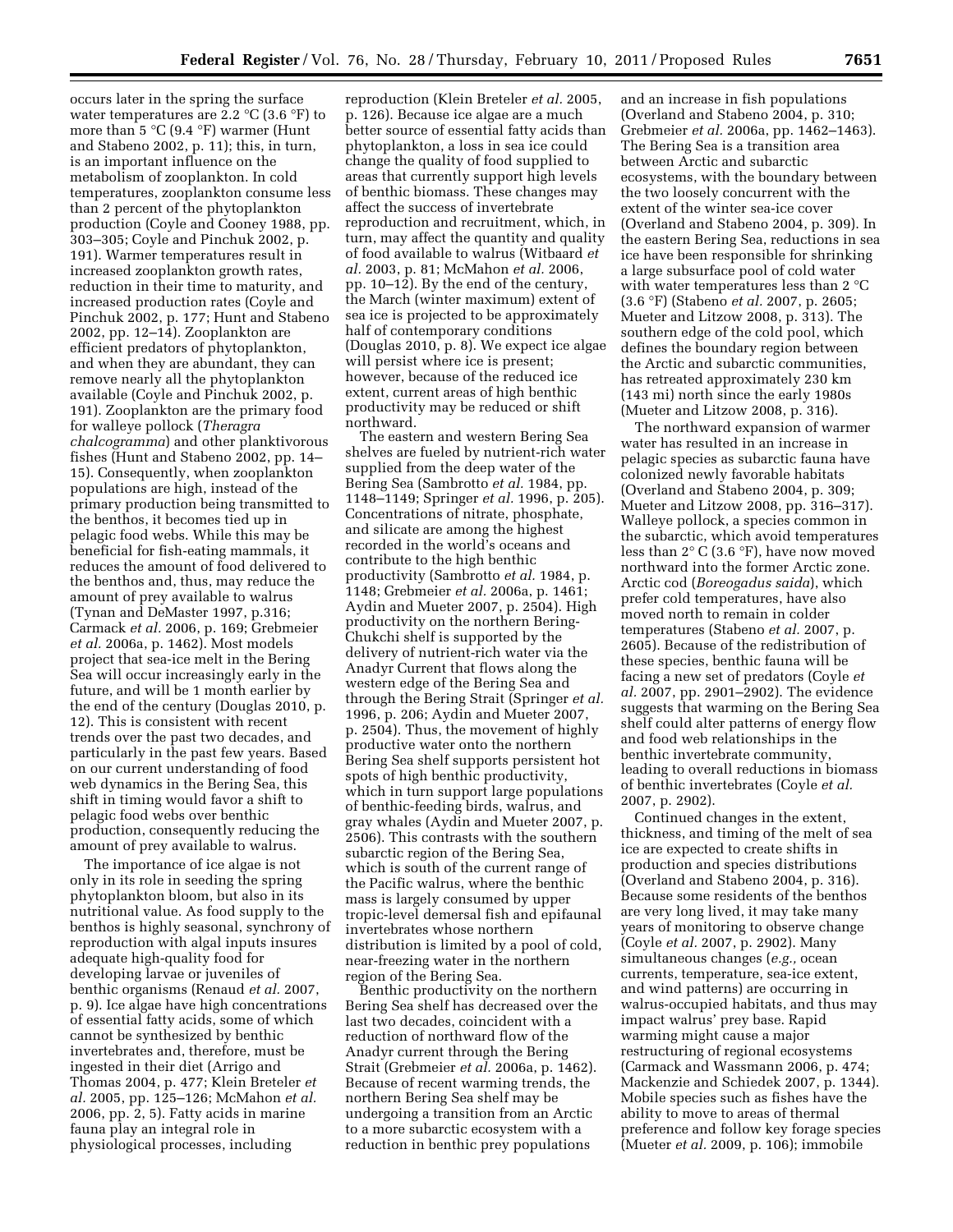species such as bivalves must cope with the conditions where they are.

Projections by Douglas (2010, pp. 7, 23) indicate that the March (yearly maximum) sea-ice extent in the Bering Sea will be about 25 percent less than the 1979–1988 average by mid-century, and 60 percent less by the end of the century. In addition, spring melt of sea ice will occur increasingly earlier, and on average will be one month sooner by the end of the century (Douglas 2010, p. 8). As described above, the earlier spring melt may lead to a change in the food web dynamics that favors pelagic predators, which feed on zooplankton, over the delivery of high quantities of quality food to benthic invertebrates. In addition, reductions in the extent of the winter sea-ice cover may lead to a further or more permanent expansion of the subarctic ecosystem northward into the Arctic. Although there is uncertainty about the specific consequences of these changes, the best available scientific information suggests that because of the likely decreases in the quantity and quality of food delivered to benthic invertebrates, and because of a potential increase in predators from the south, the amount and distribution of preferred prey (bivalves) available to walrus in the Bering Sea will likely decrease in the foreseeable future as a result of the loss of sea ice and ocean warming. The extent to which this decrease may result in a curtailment of the range of the Pacific walrus or limit the walrus population in the future is unknown, and at this time we do not have sufficient information to predict it with reliability. The implications of the available information, however, are that impacts may include modification of habitat that could contribute to a reduction in the range of the Pacific walrus at the southern edge of its current distribution, as well as a possible reduction in the walrus population because of reduced prey. Although our conclusion is based on the best available science, we recognize that its validity rests on ecological hypotheses that are currently being tested.

#### Ocean Acidification

Since the beginning of the industrial revolution in the mid-18th century, the release of carbon dioxide  $(CO<sub>2</sub>)$  from human activities ("anthropogenic  $CO<sub>2</sub>$ ") has resulted in an increase in atmospheric CO<sub>2</sub> concentrations, from approximately 280 to approximately 390 ppm currently, with 30 percent of the increase occurring in the last three decades (NOAA, *[http://](http://www.climatewatch.noaa.gov/2009/articlesclimate-change-atmospheric-carbon-dioxide)  [www.climatewatch.noaa.gov/2009/](http://www.climatewatch.noaa.gov/2009/articlesclimate-change-atmospheric-carbon-dioxide) [articlesclimate-change-atmospheric-](http://www.climatewatch.noaa.gov/2009/articlesclimate-change-atmospheric-carbon-dioxide)* *[carbon-dioxide,](http://www.climatewatch.noaa.gov/2009/articlesclimate-change-atmospheric-carbon-dioxide)* downloaded 20 July 2010).

The global atmospheric concentration of  $CO<sub>2</sub>$  is now higher than experienced for more than 800,000 years (Lüthi *et al.* 2008, p. 379; Scripps 2011, p. 4). Over the industrial era, the ocean has been a sink for anthropogenic carbon emissions, absorbing about one-third of the atmospheric CO<sub>2</sub> (Feely *et al.* 2004, p. 362; Canadell *et al.* 2007, pp. 18867– 18868). When  $CO<sub>2</sub>$  is absorbed by seawater, chemical reactions occur that reduce seawater pH (a measure of acidity) and the concentration of carbonate ions, in a process known as ''ocean acidification.''

Ocean acidification is a consequence of rising atmospheric CO<sub>2</sub> levels (The Royal Society 2005, p.1; Doney *et al.*  2008, p. 170). Seawater carbonate chemistry is governed by a series of  $chemical$  reactions  $(CO<sub>2</sub>$  dissolution, acid/base chemistry, and calcium carbonate dissolution) and biologically mediated reactions (photosynthesis, respiration, and calcium carbonate precipitation) (Wootton *et al.* 2008, p. 18848; Bates and Mathis 2009, p. 2450). The marine carbonate reactions allow the ocean to absorb  $CO<sub>2</sub>$  in excess of potential uptake based on carbon dioxide solubility alone (Denman *et al.*  2007, p. 529). Consequently, the pH of ocean surface waters has already decreased (become more acid) by about 0.1 units since the beginning of the industrial revolution (Caldeira and Wickett, 2003, p. 365; Orr *et al.* 2005, p. 681).

The absorption of carbon dioxide by seawater changes the chemical equilibrium of the inorganic carbon system and reduces the concentration of carbonate ions. Carbonate ions are required by organisms like clams, snails, crabs, and corals to produce calcium carbonate, the primary component of their shells and skeletons. Decreasing concentrations of carbonate ions may place these species at risk (Green *et al.*  2004, p. 729–730; Orr *et al.* 2005, p. 685; Gazeau *et al.* 2006 p. 1; Fabry *et al.*  2008, p. 419–420; Comeau *et al.* 2009, p. 1877; Ellis *et al.* 2009, p. 41). Two forms of calcium carbonate produced by marine organisms are aragonite and calcite. Aragonite, which is 50 percent more soluble in seawater than calcite, is of greatest importance in the Arctic region because clams, mussels, snails, crustaceans, and some zooplankton use aragonite in their shells and skeletons (Fritz 2001, p. 53; Fabry *et al.* 2008, p. 417; Steinacher *et al.* 2009, p. 515).

When seawater is saturated with aragonite or calcite, the formation of shells and skeletons is favored; when undersaturated, the seawater becomes corrosive to these structures and it becomes physiologically more difficult for organisms to construct them (Orr *et al.* 2005, p. 685; Gazeau *et al.* 2007, p. 2–5; Fabry *et al.* 2008, p. 415; Talmage and Gobler 2009, p. 2076; Findlay *et al.*  2010, pp. 680–681). The waters of the Arctic Ocean and adjacent seas are among the most vulnerable to ocean acidification, with undersaturation of aragonite projected to occur locally within a decade (Orr *et al.* 2005, p. 683; Chierici and Fransson 2009, pp. 4972– 4973; Steinacher *et al.* 2009, p. 522). To date, aragonite saturation has decreased in the top 50 m (164 ft) in the Canadian Basin (Yamamoto-Kawai *et al.* 2009, p. 1099), and under-saturated waters have been documented on the Mackenzie shelf (Chierici and Fransson 2009, p. 4974), Chukchi Sea (Bates and Mathis 2009, p. 2441), and Bering Sea (Fabry *et al.* 2009, p. 164).

Factors that contribute to undersaturation of seawater with aragonite or calcite are: upwelling of carbon dioxide-rich subsurface waters; increased carbon dioxide concentrations from anthropogenic  $CO<sub>2</sub>$  uptake; cold water temperatures; and fresher, less saline water (Feely *et al.* 2008, p. 1491; Chierici and Fransson 2009, p. 4966; Yamamoto-Kawai *et al.* 2009, p. 1099). The loss of sea ice (causing greater ocean surface to be exposed to the atmosphere), the retreat of the ice edge past the continental shelf break that favors upwelling, increased river runoff, and increased sea ice and glacial melt are forces that favor undersaturation (Yamamoto-Kawai *et al.* 2009, pp. 1099– 1100; Bates and Mathis 2009, pp. 2446, 2449–2450). The projected increase of 3 to 5 months of ice-free conditions in the Bering and Chukchi Seas by Douglas (2010, p. 7) indicates the potential for increased  $CO<sub>2</sub>$  absorption in the Arctic over the next century beyond what would occur from predicted  $CO<sub>2</sub>$ increases alone. However, there are opposing forces that may mitigate undersaturation to some extent, including photosynthesis by phytoplankton that may increase with reduced sea ice, and warmer ocean temperatures (Bates and Mathis 2009, p. 2451). However, according to Steinacher *et al.* (2009, p. 530), the question is not whether undersaturation will occur in the Arctic, but how large an area will be affected, how many months of the year it will occur, and how large its magnitude.

Because acid-base balance is critical for all organisms, changes in carbon dioxide concentrations and pH can affect reproduction, larval development, growth, behavior, and survival of all marine organisms (Green *et al.* 1998, p.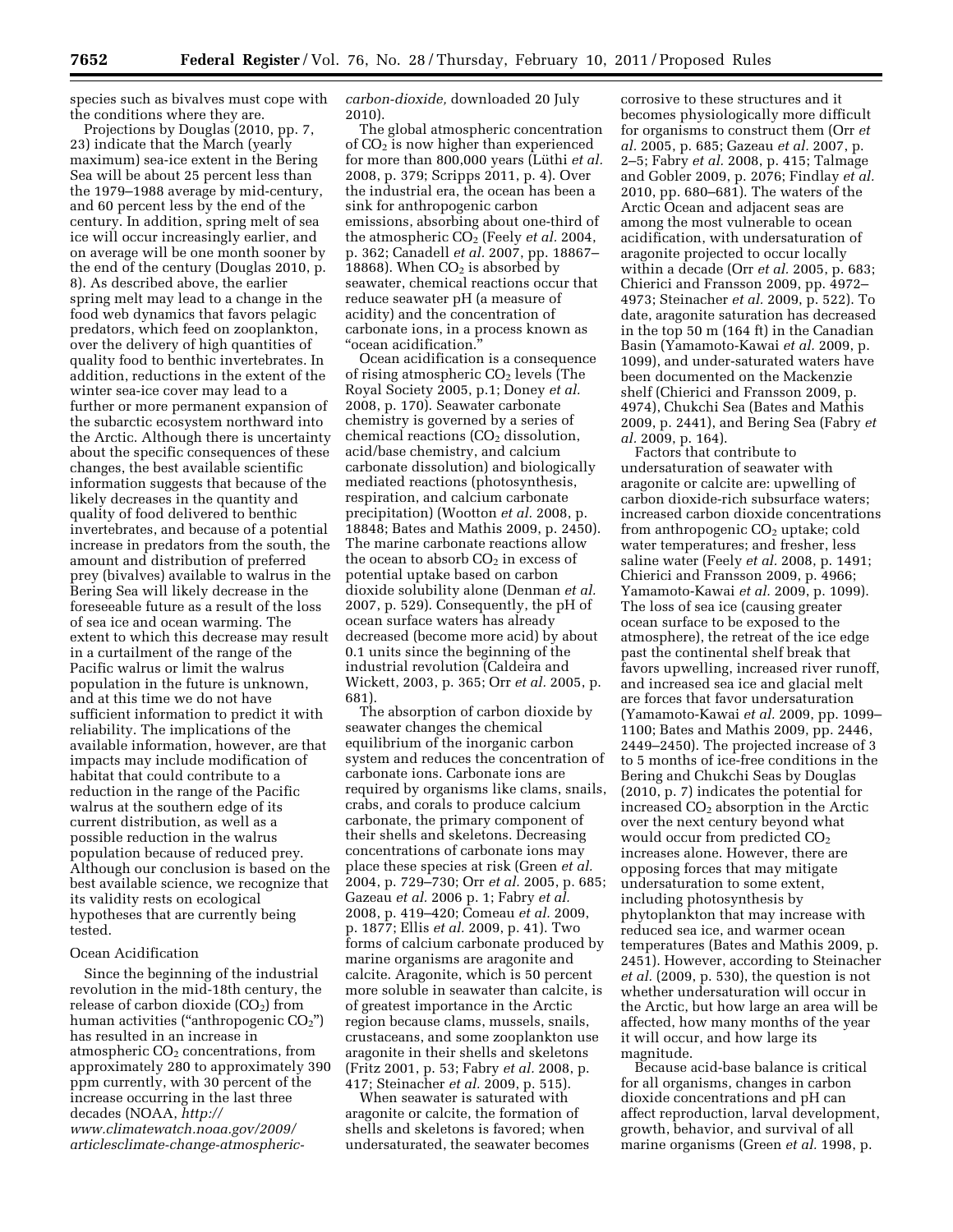23; Kurihara and Shirayama 2004, pp. 163–165; Berge *et al.* 2006, p. 685; Fabry *et al.* 2008, pp. 420–422; Kurihara 2008, pp. 277–282; Pörtner 2008, pp. 209–211; Ellis *et al.* 2009, pp. 44–45; Talmage and Gobler 2009, p. 2076; Findlay *et al.*  2010, pp. 680–681). Pörtner (2008, p. 211) suggests that heavily calcified marine groups may be among those with the poorest capacity to regulate acidbase status. Although some animals have been shown to be able to form a shell in undersaturated conditions, it comes at an energetic cost which may translate to reduced growth rate (Talmage and Gobler 2009, p. 2075; Findlay *et al.* 2010, p. 679; Gazeau *et al.*  2010, p. 2938), muscle wastage (Pörtner 2008, p. 210), or potentially reduced reproductive output. Because juvenile bivalves have high mortality rates, if aragonite undersaturation inhibits planktonic larval bivalves from constructing shells (Kurihara 2008, p. 277) or inhibits them from settling (Hunt and Scheibling 1997, pp. 274, 278; Green *et al.* 1998, p. 26; Green *et al.* 2004, p. 730; Kurihara 2008, p. 278), the increased mortality would likely have a negative effect on bivalve populations.

The effects of ocean acidification on walrus may be through changes in their prey base, or indirectly through changes in the food chain upon which their prey depend. Walruses forage in large part on calcifying invertebrates (Ray *et al.* 2006, pp. 407–409; Sheffield and Grebmeier 2009, pp. 767–768; also see discussion of diet, above). Aragonite undersaturation has been documented in the area occupied by Pacific walrus (Bates and Mathis 2009, p. 2441; Fabry *et al.* 2009, p. 164), and it is projected to become widespread in the future (Steinacher 2009, p. 530; Frölicher and Joos 2010, pp. 13–14). Thus, it is possible that mollusks and other calcifying organisms may be negatively affected through a variety of mechanisms, described above. While the effects of observed ocean acidification on the marine organisms are not yet documented, the progressive acidification of oceans is expected to have negative impacts on marine shellforming organisms in the future (The Royal Society 2005, p. 21; Denman *et al.*  2007, p. 533; Doney *et al.* 2009, p. 176; Kroeker *et al.* 2010, p. 9).

Uncertainty regarding the general effects of ocean acidification has been summarized by the Royal Society (2005, p. 23): ''Organisms will continue to live in the oceans wherever nutrients and light are available, even under conditions arising from ocean acidification. However, from the data available, it is not known if organisms

at the various levels in the food web will be able to adapt or if one species will replace another. It is also not possible to predict what impacts this will have on the community structure and ultimately if it will affect the services that the ecosystems provide.'' Consequently, although we recognize that effects to calcifying organisms, which are important prey items for Pacific walrus, will likely occur in the foreseeable future from ocean acidification, we do not know which species may be able to adapt and thrive, or the ability of the walrus to depend on alternative prey items. As noted in the introduction, the prey base of walrus includes over 100 taxa of benthic invertebrates from all major phyla (Sheffield and Grebmeier 2009, pp. 761– 777). Although walruses are highly adapted for obtaining bivalves, they also have the potential to switch to other prey items if bivalves and other calcifying invertebrate populations decline. Whether other prey items would fulfill walrus nutritional needs over their life span is unknown (Sheffield and Grebmeier 2009, p. 770), and there also is uncertainty about the extent to which other suitable nonbivalve prey might be available, due to uncertainty about the effects of ocean acidification and the effects of ocean warming.

Both Bayesian network models (Garlich-Miller *et al.* 2010; Jay *et al.*  2010b) indicate that ocean warming and ocean acidification are likely to have little effect on Pacific walrus future status, but these conclusions were primarily because of the high degree of uncertainty associated with these factors. As described above, our analysis indicates that earlier melting of ice in the spring, a decreased extent of ice in winter and spring, and warming of the ocean may lead to changes in the distribution, quality, and quantity of food available to Pacific walrus over time. In addition, in the future, ocean acidification has the potential to have a negative impact on calcifying organisms, which currently represent a large portion of the walrus' diet. The best available science does not indicate that either of these factors will have a positive impact on the availability, quality, or quantity of food available to the walrus in the future. However, we are also unable to predict to what extent these factors may limit the Pacific walrus population in the future, in terms of reduction in its range or abundance, or the extent to which the walrus may be able to adapt to a changing prey base. Therefore, we conclude that ocean warming and ocean

acidification are not threats to the Pacific walrus now or in the foreseeable future, although we acknowledge that the general indications are that impacts appear more likely to be negative than positive or neutral.

#### Summary of Factor A

We have analyzed the effects of the loss of sea ice, ocean warming, and ocean acidification as related to the present or threatened destruction, modification, or curtailment of the habitat or range of the Pacific walrus. Although we are concerned about the changes to walrus prey that may occur from ocean acidification and warming, and theoretically we understand how those stressors might operate, ocean dynamics are very complex and the changing conditions and related outcomes for these stressors are too uncertain at this time for us to conclude that these stressors are a threat to Pacific walrus now or in the foreseeable future.

Because of the loss of sea ice, Pacific walruses will be forced to rely on terrestrial haulouts to a greater and greater extent over time. Although coastal haulouts have been traditionally used by males, in the future both sexes and all ages will be restricted to coastal habitats for a much greater period of time. This will expose all individuals, but especially calves and females to increased stress, energy expenditure, and death or injury from disturbancecaused stampedes from terrestrial haulouts. Calf abandonment, and increased energy expenditure for females and calves is likely to occur from prey depletion near terrestrial haulouts. Increased energy expenditure could lead to decreased condition and decreased survival. In addition, there may be a small increase in direct mortality or injury of calves and females due to increased predation or hunting as a result of greater use of terrestrial haulouts. Although some of these stressors are acting on the population currently, we anticipate that their magnitude will increase over time as sea-ice loss over the continental shelf occurs more frequently and more extensively. Due to the projected increases in sea-ice habitat loss and the resultant stressors associated with increased dependence on coastal haulouts, as described above, we do not anticipate the projected Pacific walrus population decline to stabilize in the foreseeable future. Rather, the best scientific information available leads to a conclusion that the Pacific walrus will be increasingly at risk. Through our analysis, we have concluded that loss of sea ice, with its concomitant changes to walrus distribution and life-history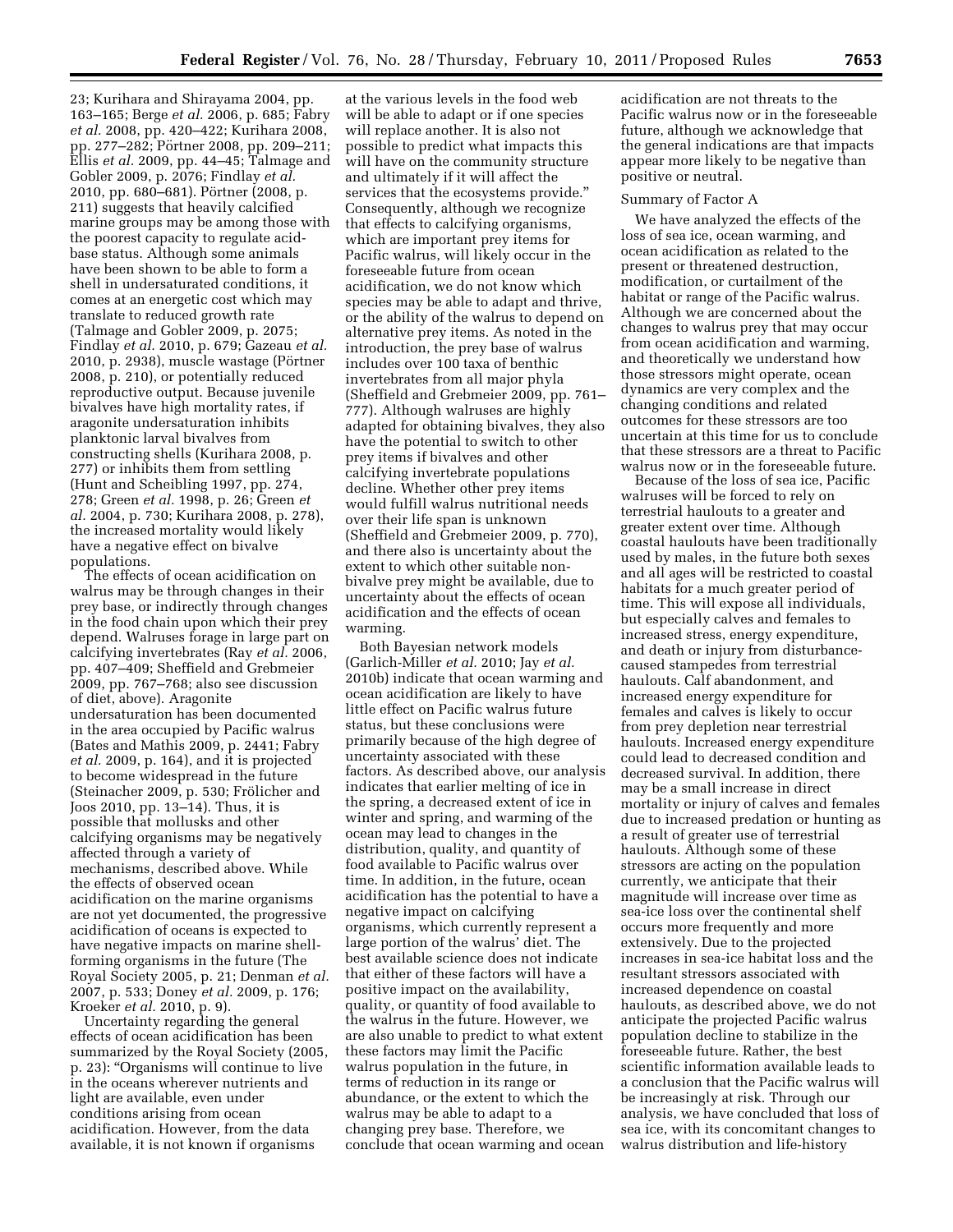patterns, will lead to a population decline. Therefore, we conclude, based on the best scientific and commercial data available, that the present or threatened destruction, modification, or curtailment of its habitat or range is a threat to Pacific walrus.

# *Factor B. Overutilization for Commercial, Recreational, Scientific, or Educational Purposes*

The following potential factors that may result in overutilization of Pacific walrus are considered in this section: (1) Recreation, scientific, or educational purposes; (2) U.S. import/export; (3) commercial harvest; and (4) subsistence harvest. Under Factor A, we also discuss the potential increase in subsistence hunting associated with increasing dependence of Pacific walrus on coastal haulouts caused by the loss of sea-ice habitat.

#### Recreation, Scientific, or Educational Purposes

Overutilization for recreational, scientific, or educational purposes is currently not considered a threat to the Pacific walrus population. Recreational (sport) hunting has been prohibited in the United States since 1979. Russian legislation also prohibits sport hunting of Pacific walruses. The Marine Mammal Protection Act of 1972, as amended (16 U.S.C. 1361, *et seq.)*  (MMPA), allows the Service to issue a permit authorizing the take of walrus for scientific purposes in the United States, provided that the research will further a bona fide and necessary or desirable scientific purpose. The Service must consider the benefits to be derived from the research and the effects of the taking on the stock, and must consult with the public, experts in the field, and the United States Marine Mammal Commission.

Similarly, any take for an educational purpose is allowed by the MMPA only after rigorous review and with appropriate justification. No permits authorizing the take of walrus for educational and public display purposes have been requested in the United States since the 1990s. The Service has worked with the public display community to place stranded animals, which the Service has determined cannot be returned to the wild, at facilities for educational and public display purposes. By placing stranded walruses, which would otherwise be euthanized, at facilities that are able to care for and display the animals, we believe needs for the domestic public display community in the United States have been, and will continue to be, met. The Russian

Federation intermittently authorizes the taking of walrus from the wild for scientific and educational purposes. For example, in 2009, a collection permit was issued for take of up to 40 walrus calves from the wild to be used for public display. This take was included in the subsistence harvest quota, and is therefore considered sustainable. We have no information that would lead us to believe this level of take from the wild will increase in the foreseeable future.

Based on the above, we conclude that utilization of walrus for recreational, scientific, or educational purposes is not a threat to the Pacific walrus population. Protections and regulatory mechanisms in both the United States and the Russian Federation have stopped recreational hunting. In the United States, the MMPA has effectively ensured that any removal for scientific or educational purposes has a bona fide and necessary or desirable scientific basis. In the Russian Federation, take for scientific or educational purposes is controlled by a quota. We believe the United States and the Russian Federation will continue to ensure that any future removal of walrus for recreational, scientific, or educational purposes will be consistent with the long-term conservation of the species. Therefore, we have determined, based on the best scientific and commercial data available, that the utilization of Pacific walrus for recreational, scientific, or educational purposes is not a threat to the species now or in the foreseeable future.

#### United States Import/Export

Based on data from the Service's Law Enforcement Management Information System (LEMIS), in 2008 more than 16,000 walrus parts, products, and derivatives (ivory jewelry, carvings, bone carvings, ivory pieces, and tusks) were imported into or exported from the United States. Over 98 percent of those specimens were from walrus that had originated in the United States. Most of these specimens were identified as fossilized bone and ivory shards, principally dug from historic middens on St. Lawrence Island, or carvings from such. Therefore, the harvest of the source animals predates adoption of the MMPA in 1972, and does not represent a threat to the species.

Since the passage of the MMPA in 1972, ivory and bone can only be exported from the United States after it has been legally harvested, and substantially altered to qualify as an Alaska Native handicraft and as a personal effect or as part of a cultural exchange. Trade in raw post-MMPA

walrus ivory is closely monitored by the Service through existing import/export regulations (Garlich-Miller *et al.* 2011, Section 3.5.1 "International Agreements'').

Most of the walrus parts imported into or exported from the United States are derived from historic ivory and bone shards, and parts from newly harvested walrus are subject to the MMPA requirements that limit U.S. trade to Alaska Native handicrafts. Therefore, we have determined, based on the best scientific and commercial data available, that United States Import/ Export is not considered to be a threat to the Pacific walrus now or in the foreseeable future.

# Commercial Harvest

Commercial harvest of the Pacific walrus is prohibited in the U.S., and has not occurred in Russia since 1991 (see discussion below). Pacific walrus ivory and meat was available on the commercial market starting in the seventeenth century (Fay 1957, p. 435; Elliot 1982, p. 98). Since then, commercial harvest levels have varied in response to population size and economic demand. Several of the larger reductions in the Pacific walrus population have been attributed to unsustainable harvest levels, largely driven by commercial hunting (Fay 1957, p. 437; Bockstoce and Botkin 1982, p. 183). Harvest regulations enacted in the United States and Russia in the 1950s and 1960s that reduced the size of the harvest and provided protection to females and calves allowed the population to recover and peak in the 1980s (Fay *et al.* 1989, p. 1).

Commercial harvest of marine mammals in U.S. waters is currently prohibited by the MMPA. Commercial harvest was last conducted in Russia in 1991 (Garlich-Miller and Pungowiyi 1999, p. 59). Russian legislation still allows for a commercial harvest, although a decree from the Russian Fisheries Ministry allocating a commercial harvest quota would be required prior to resumption of harvest (Kochnev 2010, pers. comm.). Quota recommendations are determined by sustainable removal levels, which are based on the total population and productivity estimates (Garlich-Miller and Pungowiyi 1999 p. 32). Therefore, any potential future commercial harvest in Russia is unlikely to become a threat to the population.

Commercial hunting of Pacific walrus is banned in the United States. Regulatory protections in the Russian Federation have been effective in ensuring that any removal for commercial purposes is consistent with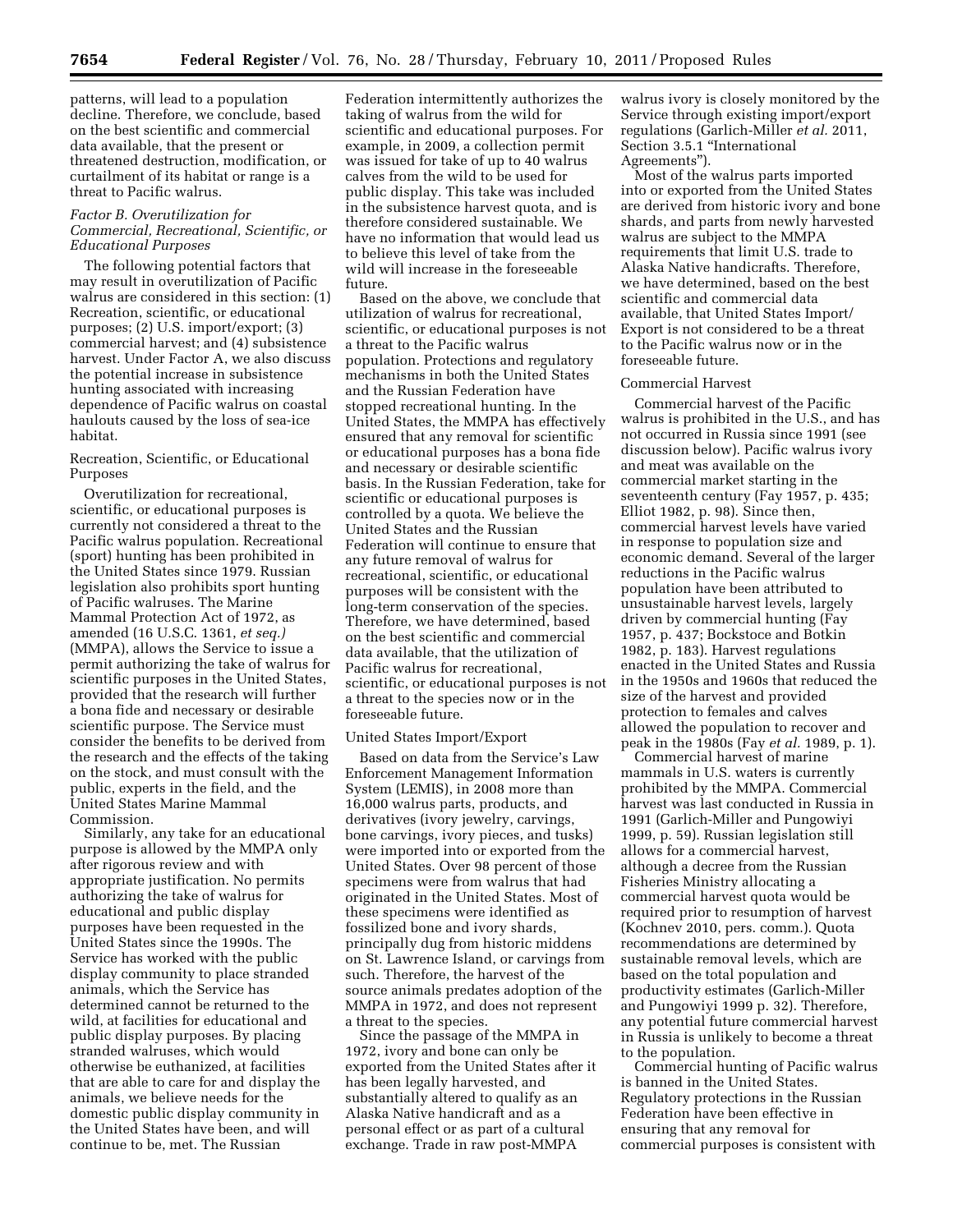long-term conservation of the species. Therefore, we have determined, based on the best scientific and commercial data available, that commercial harvest is not a threat to Pacific walrus either now or in the foreseeable future.

#### Subsistence

Pacific walrus have been an important subsistence resource for coastal Alaskan and Russian Natives for thousands of years (Ray 1975, p. 10). In 1960, the State of Alaska restricted the subsistence harvest of female walrus to seven per hunter per year in an effort to recover the population from a reduced state. Concurrently, Russia also implemented harvest quotas and prohibited shooting animals in the water (to reduce lost animals) (Fay *et al.*  1989, p. 4). In 1961, the State of Alaska further reduced the quota to five females per hunter per year, still allowing an unlimited number of males to be hunted. The limit of five adult females per hunter remained in effect until 1972, when passage of the Marine Mammal Protection Act transferred management responsibility to Federal control (Fay *et al.* 1997, p. 548). As a result of reducing the numbers of females harvested, the population increased substantially through the 1960s and 1970s, and by 1980 was probably approaching the carrying capacity of the habitat (Fay *et al.* 1989, p. 4).

Total harvest removals (combined commercial and subsistence harvests in the United States and Russia), including estimates of animals struck and lost, for the 1960s and 1970s averaged 5,331 and 5,747 walrus per year. Between the years of 1976 and 1979, the State of Alaska managed the walrus population under a federally imposed subsistence harvest quota of 3,000 walrus per year. Relinquishment of management authority by Alaska to the Service in 1979 lifted this harvest quota (the MMPA conditionally exempts Alaska Natives from the take prohibitions; i.e., subsistence harvest must not be conducted in a wasteful manner), which may have also contributed to the increased harvest rates in subsequent years (USFWS 1994, p. 2). Specifically, the 1980s saw an increase in harvest, with a total removal estimate averaging 10,970 walrus per year (Service, unpublished data). The increased harvest rates in this decade may reflect several factors, including the absence of a harvest quota (USFWS 1994, p. 2), commercial harvest in Russia, and increased availability of walruses to subsistence hunters coinciding with the population reaching carrying capacity (Fay and Kelly 1989, p. 1; Fay *et al.* 

1997, p. 558). The increase in harvest in the 1980s was accompanied by an increase in the proportion of females harvested, and may have caused a population decline (Fay *et al.* 1997, p. 549). Harvest levels in the 1990s were about half those of the previous decade, averaging 5,787 walrus per year. The 2000–2008 average annual removal, which was 5,285 walrus per year, was about 9 percent lower than the removal in the 1990s (Service, unpublished data). In the United States for the years 2004–2008, the communities of Gambell and Savoonga on St. Lawrence Island, Alaska, have accounted for 84 percent of the reported U.S. harvest and 43 percent of the harvest rangewide (Garlich-Miller, *et al.* 2011, Section 3.3.1.4 ''Regional Harvest Patterns''). The St. Lawrence Island average reported harvest, not corrected for animals that are struck and lost or hunter noncompliance with the Marking Tagging and Reporting Program, (the struck and lost correction and the MTRP are discussed below) for 2004–2008 is 988 animals (Service, unpublished data).

The lack of information on population status or trends makes it difficult to quantify sustainable removal levels for the Pacific walrus population (Garlich-Miller *et al.* 2011, Section 3.3.1.5 ''Harvests Sustainability''). Recent (2003–2007) annual harvest removals in the United States and Russia have ranged from 4,960 to 5,457 walrus per year, representing approximately 4 percent of the minimum population estimate of 129,000 animals (FWS 2010, p. 2). These levels are lower than those experienced in the early 1980s (8,000– 10,000 per year) that led to a population decline (Fay *et al.* 1989 pp. 3–4). Chivers *et al.* (1999, p. 239) modeled walrus population dynamics and estimated the maximum net productivity rate (*Rmax*) for the Pacific walrus population at 8 percent per year. Wade (1998, p. 21) notes that one half of *Rmax* (4 percent for Pacific walruses) is a reasonably conservative (i.e., sustainable) potential biological removal (PBR) level for marine mammal populations below carrying capacity, because it provides a reserve for population growth or recovery. The PBR level, as defined under the MMPA, is the maximum number of animals, not including natural mortalities, that may be removed from a marine mammal stock while allowing that stock to reach or maintain its optimum sustainable population. Changes in productivity rates or population size could eventually result in unsustainable harvest levels if harvest rates do not

adjust in concert with changes in population status or trend.

There are no Statewide harvest quotas in Alaska; however, some local harvest management programs have been developed. Round Island, within the Walrus Island State Game Sanctuary, was a traditional hunting area of several Bristol Bay communities prior to the development of the game sanctuary. Access to Round Island is controlled by the State of Alaska via a permit system. To continue the traditional hunt, the local communities proposed a cooperative agreement, which resulted in a quota of 20 walrus and a 40-day hunting season in the fall (Chythlook and Fall 1998, p. 5). The management agreement was negotiated by the Service, Bristol Bay Native Association/ Qayassiq Walrus Commission, the Eskimo Walrus Commission, and Alaska Department of Fish and Game (ADFG), and sanctioned in a signed memorandum of understanding. The State of Alaska issues hunting access permits only during the open season. If the quota is reached, additional hunting access could be denied and existing permits could be revoked. Recent harvests at Round Island have ranged from zero to two walruses per year. No walrus were harvested on Round Island in 2009 or 2010. Bristol Bay hunters also hunt elsewhere in the area without restriction, and may be shifting hunting efforts to islands outside the State game sanctuary as the monetary cost of traveling to Round Island is often prohibitive.

With an interest in reviving traditional law, advancing the idea of self-regulation of the subsistence harvest, and initiating a local management infrastructure due to concern about changing sea-ice dynamics and the walrus population, the Native Villages of Gambell and Savoonga on St. Lawrence Island have recently formed Marine Mammal Advisory Committees (MMAC), and implemented local ordinances establishing a limit of four walruses per hunting trip. Walruses that are struck and lost (wounded and not retrieved), as well as calves, do not count against this limit. In addition, there is no limit on the number of trips, so the effectiveness of this ordinance in limiting total harvest is dependent on the total number of hunting trips. Factors such as subsistence needs, social mores, distance of walrus from the village, weather, success of previous trips, needs of immediate and extended family members, and monetary cost of making a trip all play a part in the number of trips a hunting party makes. The spring hunting season of 2010 was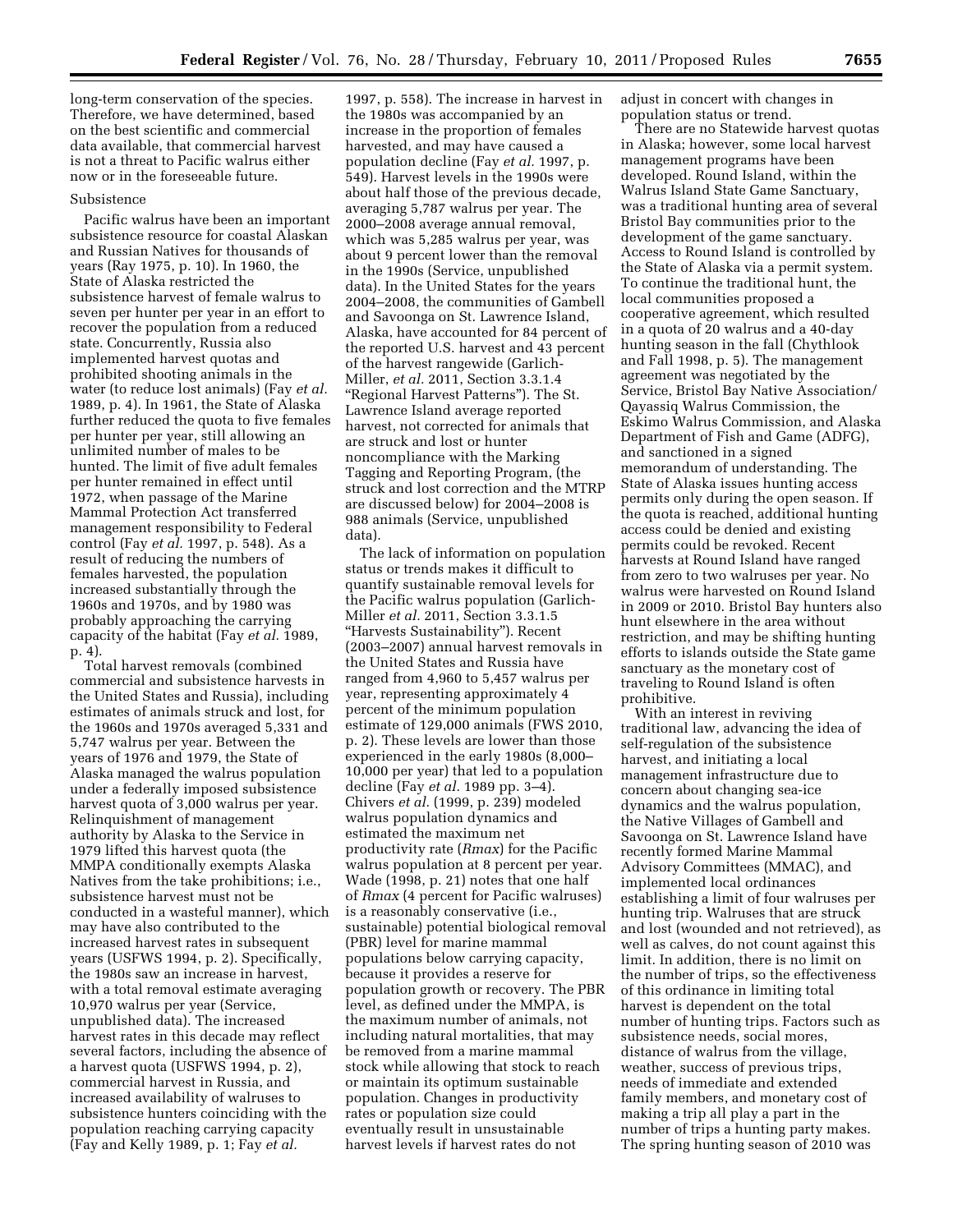the first to have the trip-limit ordinances in place. We estimate that 91 percent of the hunting trips were in compliance with the ordinance by taking no more than four adult/subadult walrus per trip (Service, unpublished data).

Subsistence harvest reporting in the United States is required under section 109(i) of the MMPA, and is administered through a Marking, Tagging, and Reporting Program (MTRP) codified at 50 CFR 18.23(f). The MTRP requires Alaska Native hunters to report the harvest of walrus and present the ivory for tagging within 30 days of harvest. The Service also administers the Walrus Harvest Monitor Project (WHMP), which is an observer-based data-collection program conducted in the communities of Gambell and Savoonga during the spring harvest. This program is designed to collect harvest data and biological samples. Not all harvest in the United States is reported through the MTRP (regulatory program). The Service uses the WHMP (observer-based) harvest data to supplement MTRP data to develop a correction factor for noncompliance to estimate the number of walrus harvested, but not reported through the MTRP. The MTRP-reported harvest data (Statewide) is corrected for noncompliance (unreported harvest), and that total is then corrected to account for animals struck and lost (estimated at 42 percent of the walrus that are shot). Current accuracy of the struck and lost estimate is unknown and should be re-estimated (USFWS 2010, p. 4). Compliance rates with the MTRP vary considerably from year to year, with estimates ranging from a low of 60 percent to a high of 100 percent.

Subsistence harvest in Chukotka, Russia, is controlled through a quota system. An annual subsistence quota is issued through a decree by the Russian Federal Fisheries Agency. Quota recommendations are based on sustainable removal levels (approximately 4 percent of the population based on population and productivity estimates) (Garlich-Miller and Pungowiyi 1999 p. 32). Because the population is shared with the United States, Russian quota recommendations have generally been 2 percent or less of the estimated total population (Garlich-Miller and Pungowiyi 1999, p. 32; Kochnev 2010, pers. comm.). Russian harvest quotas are set annually and recent quota reductions in Russia of approximately 57 percent from 2003– 2010 have been in response to a presumed population decline based in part on observed haulout mortalities from trampling and results from various

population surveys. According to Kochnev (2004, p. 286), all the Pacific walrus haulouts of the Arctic coast of Chukotka, Russia, are characterized by a high disturbance level. The majority of these haulouts in Chukotka are near coastal villages, and used by local subsistence hunters (Kochnev 2004, p. 286).

The harvest reporting program in Russia is administered by the Russian Agricultural Department. The harvest in Russia has been traditionally conducted by hunting teams from each village. Team leaders are required to submit two harvest reports per month. However, walrus hunting by individual hunters (those not part of a harvest team) has increased since the inception of the Russian Federation, and there is no official mechanism for individuals to report their harvest; as a result, Russian harvest estimates are biased low to an unknown degree (Kochnev 2010, pers. comm.). In addition, the Russians do not adjust their harvest estimates for animals that are struck and lost. The Service assumes that the Russian struck and lost rate is comparable to the U.S. rate, and applies the struck and lost correction factor of 42 percent to the Russian harvest data when estimating total subsistence harvest levels. This correction provides a more accurate estimate of the number of animals removed from the population due to harvest.

Subsistence removals of walrus in the United States are closely tied to social and traditional customs, subsistence needs, sea-ice dynamics, weather, and monetary costs related to hunting. We predict that the range-wide walrus population will be smaller in the future, due to changes in summer sea-ice cover and associated impacts; thus, fewer walrus overall will be available for harvest. However, in the Bering Strait region, winter and spring sea ice is expected to persist through midcentury; walrus will likely continue to be locally abundant in numbers that would enable harvest to continue at levels similar to current ones, over time. Because these animals would be available to local subsistence hunters around St. Lawrence Island and other Bering Strait villages, the Pacific walrus would remain an important subsistence resource. Subsistence harvest of walrus is extremely important to several Alaska Native cultures. The primary factor influencing the number of walrus harvested each year will be the general availability of walruses in the Bering Strait region.

Given current and projected sea-ice conditions, and without additional Tribal, State or Federal hunting

regulations to limit or restructure the harvest, we do not expect harvest pressure in the Bering Strait region to change appreciably in the foreseeable future (Garlich-Miller *et al.* 2011, Section 3.3.1.4.1 "Climate Change"). The St. Lawrence Island Tribal Governments and subsistence hunters have recently taken steps to modify their harvest patterns through the formation of Marine Mammal Advisory Committees, and the adoption of local ordinances limiting the number of walrus harvested per hunting trip by Tribal members. These are substantial efforts on the part of the Tribes and subsistence hunters, and the Service looks forward to continuing to work through the comanagement structure (which allows for cooperative efforts between the Service, Alaska Natives, and State agencies; MMPA sec. 119(b)(4)) to ensure that the harvest of the Pacific walrus remains sustainable for future generations. However, the current measures to regulate the subsistence harvest do not limit the harvest of females or provide limits on the total number of walruses harvested and, therefore, are not wholly sufficient to ensure that harvest in the Bering Strait region will be sustainable long term. The tribal ordinances are structured in such a way that the Marine Mammal Advisory Committees could enact additional regulations in the future to address efficiency (reduce the number of animals that are struck and lost), restructure the sex ratio of the harvest, or impose quotas upon their Tribal members, or enact other measures to manage the harvest.

In the Bristol Bay and the Yukon-Kuskokwim regions of Alaska, levels of subsistence harvest of walrus may decline slightly, in light of declines in southern Bering Sea ice in the winter (subsistence hunters search for walrus that are resting on ice floes) and a recent trend of fewer male walrus remaining in Bristol Bay during the summer. However, harvest in these regions is already so low—averaging 5 and 18 walrus reported as harvested per year, respectively, for 2004 through 2008 (Service, unpublished data)—that it likely does not have an appreciable effect on the population. Future harvest patterns and levels are not anticipated to change significantly in either region (Garlich-Miller *et al.* 2011, Section 3.3.1.4.1 ''Climate Change'').

In the North Slope region of Alaska, reported subsistence harvest averaged 48 walrus per year from 2004–2008. As summer sea ice in the Chukchi Sea recedes out over deep arctic basin waters, it is anticipated that coastal haulouts will form along the Chukchi coast into the foreseeable future. Large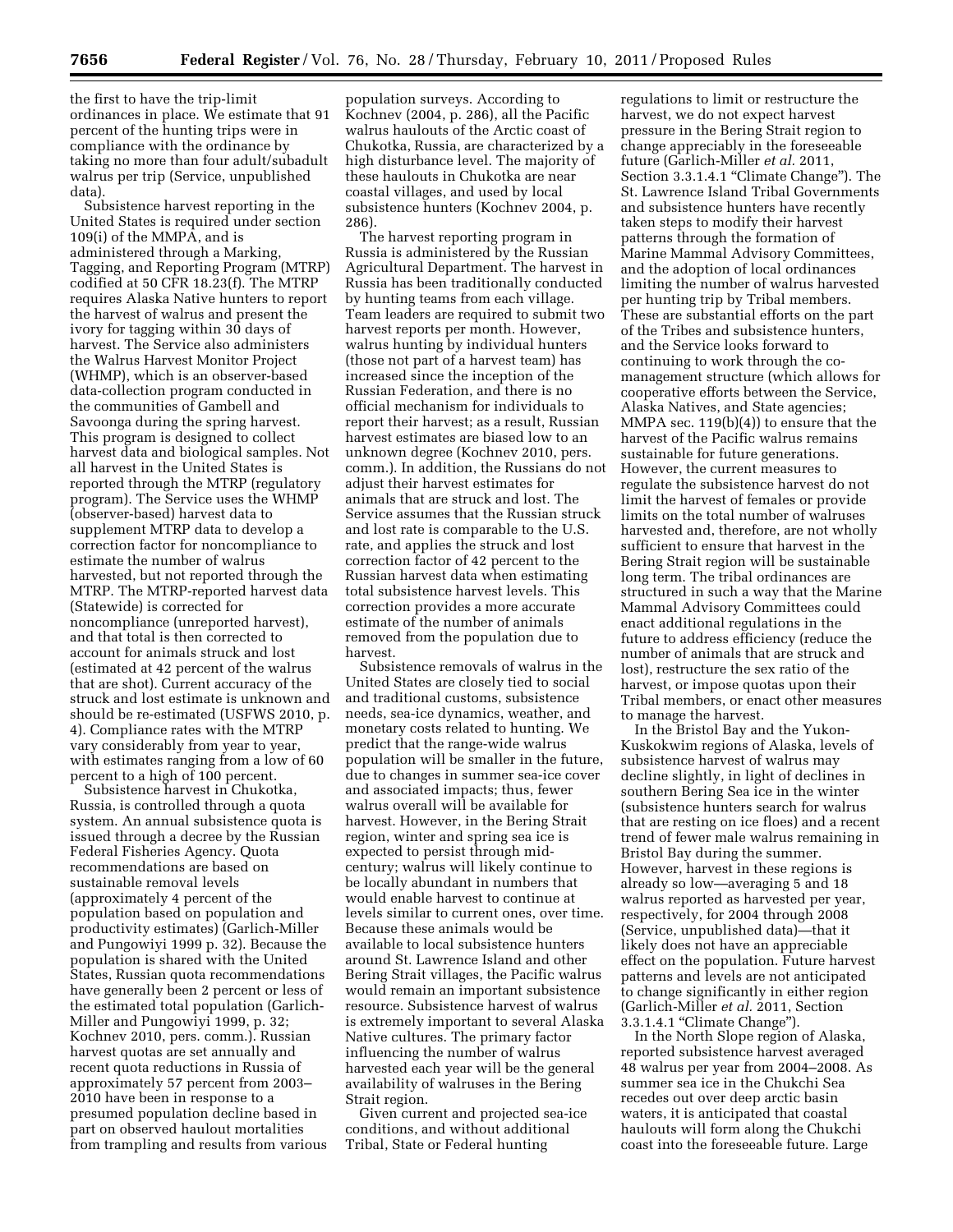concentrations of walrus on shore for longer periods of time could afford opportunity for additional harvest. The potential for hunting activity to create a stampede resulting in injuries or mortalities, or to displace animals from preferred forage areas (Kochnev 2004, p. 285) is of greater concern than the direct mortalities associated with harvest. Although the potential for increased harvest exists, we do not expect the harvest to increase based on the fact that these communities' subsistence focus is on bowhead and beluga whales, due to a strong cultural connection and tradition as a whaling culture. North Slope coastal communities also have access to a wider array of resources than island communities and rely much more heavily on other marine mammals, seabirds, fish and terrestrial mammals to meet their subsistence needs (MMS 2007, p. IV–186). Due to the presence of the oil industry, North Slope communities also have a stronger economic base than the Bering Strait communities, and therefore do not rely as heavily on ivory carving as a source of cash in the local economy.

As stated above, barring additional Tribal or Federal regulations governing harvest, we predict that subsistence harvest is likely to continue at or near current levels, even as the walrus population declines in response to loss of summer sea ice. This is because walrus are expected to continue to remain locally abundant and available for subsistence harvest in the Bering Strait region in the winter and spring. Over time, depending on how quickly the population declines, future harvest levels will need to be reduced as population size declines, or subsistence harvest will become unsustainable. Therefore, we have determined that if subsistence harvest continues at current levels, as expected, it represents a threat to the walrus population in the foreseeable future. Although it is difficult to quantify sustainable removal levels because of the lack of information on Pacific walrus population status and trends, we have determined that the current harvest of approximately 4 percent is at a sustainable level based on a minimum population estimate of 129,000. Therefore, we do not consider the current level of subsistence harvest to be a threat to Pacific walrus at the present time. Our identification of subsistence harvest as a threat to the species in the foreseeable future is tied to expected population declines related to threats associated with reduced summer sea ice, and is based on the best scientific and commercial data available, including scientific

projections to the end of the 21st century.

Although we have suggested that overall harvest must adjust with population size, there are strategies other than a numerical quota that could be utilized in an effort to assure sustainability over the long term. The co-management structure and the St. Lawrence Island Tribal ordinances provide an effective means to address improvements in hunting efficiency, and modification of the sex structure of the harvest. Improving hunting efficiency by reducing the number of animals which are struck and lost could potentially reduce the total number of walrus removed from the population due to subsistence harvest. Adult breeding-age females are the most important cohort of the population. An overall reduction in the number of females removed annually while still allowing an unlimited number of males to be harvested has had a positive effect on a declining population in the past and could be an effective means of managing harvests for sustainability into the future.

Our conclusion that subsistence harvest is a threat in the foreseeable future is supported by the BN models prepared by the Service and USGS. The sensitivity analyses of both models identified subsistence harvest as one of the major drivers of model predictions. The two models involved different assumptions relative to subsistence harvest levels. In the Service model, we assumed, for the reasons described above, that subsistence harvest levels would remain relatively constant over time, even as the walrus population declined in response to reduced sea-ice conditions. In the USGS model, Jay *et al.* (2010b, p. 15) assumed that future harvest rates would be proportional to walrus population size. However, these authors acknowledge that if in the future, the walrus population declines, but harvest continues at the current level, the population-level stress caused by the harvest would effectively increase (Jay *et al.* 2010b, p. 16), thereby amplifying the impact of subsistence harvest on the population. In the Service model, maintaining the harvest at replacement levels (sustainable) reduced the probabilities of negative effects by about 19 percent compared to a higher harvest (Garlich-Miller *et al.*  2011, Table 8). Results from the USGS model suggest that although minimizing harvest from current levels may have little positive effect on population outcomes in the future, harvests of high (greater than 4 percent of the population) and very high levels (greater than 6 percent) could add significantly

to the adverse effects of future sea-ice conditions on population outcomes through the end of the century (Jay *et al.*  2010b, p. 16).

## Summary of Factor B

As discussed above, scientific and educational utilization of walruses is currently at low levels, regulated both domestically and in the Russian Federation, and is not a threat to the Pacific walrus now or in the foreseeable future. Recreational (sport) hunting of Pacific walrus is prohibited under the MMPA and by Russian legislation; therefore, it is not a threat to the Pacific walrus now or in the foreseeable future. United States import/export is not a threat to the Pacific walrus now or in the foreseeable future because Pacific walrus specimens exported from or imported into the United States consist mostly of fossilized bone and ivory shards, and any other walrus ivory can only be imported into or exported from the United States after it has been legally harvested and substantially altered to qualify as a Native handicraft. Commercial hunting of Pacific walrus in the United States is prohibited under the MMPA. Commercial hunting in Russia has not occurred since 1991 and could not resume unless a harvest quota based on sustainability were established; therefore, it is unlikely that Russian commercial harvest will be a threat to the Pacific walrus population.

Over the past 50 years, Pacific walrus population annual harvest removals have varied from 3,200 to 16,000 per year. Over the past decade, subsistence harvest removals in the United States and Russia have averaged approximately 5,000 per year. Recent harvest levels are significantly lower than historical highs, although the lack of information on population status and trend make it difficult to quantify sustainable removal levels. Anticipated reductions in population size in response to losses in sea-ice habitats and associated impacts underscore the need for reliable population information as a basis for evaluating the sustainability of future harvest levels. Research leading to a better understanding of population responses to changing ice conditions and modeling efforts to examine the impact of various removal levels are currently under way by USGS and others.

Subsistence harvest levels in Russia are presently controlled under a quota system based upon the 2006 population estimate. The Russian quota has been reduced recently in response to the loss of several thousand calves at terrestrial haulouts as a result of trampling events in recent years and their belief that the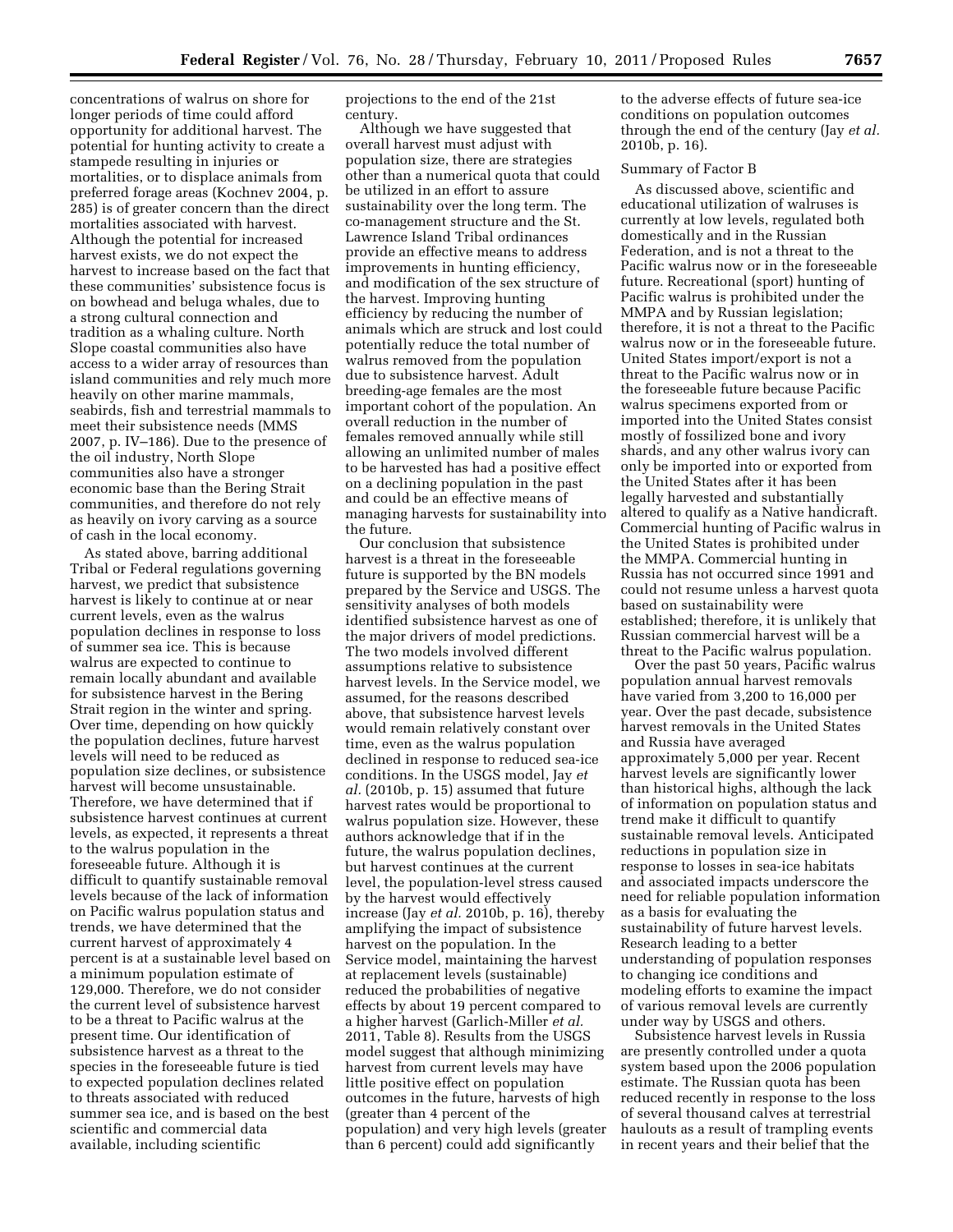population is in decline. Although the subsistence walrus harvest in Alaska is not regulated under a quota system, the MMPA provides for the development of voluntary co-management agreements with Alaska Native organizations. Notably, hunting ordinances were implemented in 2010 in Alaska's two primary hunting communities, providing a promising mechanism for self regulation of harvests. While it is premature to evaluate the efficacy of such local ordinances over the long term, the recent establishment of these local management programs offers a tangible framework for additional harvest management, as necessary. The existing harvest reporting and monitoring programs provide information on harvest program effectiveness and also provide data on harvest trends and composition. In conjunction with information on population status and trends, this information will be used to evaluate future harvest management strategies. Additionally, a multi-party agreement between the Service, State of Alaska, and two Alaska native groups includes a defined hunting season and a quota for the Round Island State Game Sanctuary.

We wish to underscore the importance of the efforts the Alaska Native community has undertaken to manage subsistence harvest, and we are hopeful that community-based harvest regulations to improve efficiency (reduce animals that are struck and lost), adjust the sex structure of the harvest (reduce the overall take of females), or limit the total number of walrus taken will be developed in the future. The Service prefers to develop community-based harvest regulations. To that end, we will continue working directly with the subsistence hunting community and the Eskimo Walrus Commission to continually refine harvest monitoring and reporting and to share information on population status and trend from both traditional ecological knowledge and western science. We recognize that to improve our ability to manage the walrus harvest, the refinement of methods to estimate walrus abundance and trend, productivity, and habitat carrying capacity is needed. Our longstanding co-management agreement between the Service and the Eskimo Walrus Commission provides an important forum for continued dialogue about these harvest-related issues and a mechanism for developing further harvest management options.

In summary, although the Service supports efforts by subsistence communities to implement voluntary programs with the goal of sustainable

Pacific walrus harvests, we acknowledge that there are currently no regulatory mechanisms in place to assure the sustainability of subsistence harvests. In the absence of such regulatory mechanisms, we do not expect harvest levels in the Bering Strait region to change appreciably in the foreseeable future. Subsistence harvest is predicted to continue at similar levels, independent of future walrus population trends. Barring additional Tribal or Federal harvest management actions, we anticipate that the proportion of animals harvested will increase relative to the overall population, and this continued level of subsistence harvest will become unsustainable. Therefore, although we do not identify current subsistence harvest as a threat to the walrus population at the present time, we have determined that this continued level of subsistence harvest will become a threat to the walrus population, as it declines in the foreseeable future. Based on the best scientific and commercial data available, we find that overutilization in the form of subsistence harvest at current levels, is likely to threaten the Pacific walrus in the foreseeable future.

# *Factor C. Disease or Predation*

Future disease and predation dynamics may be tied to environmental changes associated with changes in sea ice and other environmental parameters that influence disease vectors and exposure, and predation opportunities. Our ability to reliably predict the potential level and influence of disease and predation is tied to our ability to predict environmental change and is related to our understanding of sea-ice dynamics. Under Factor A, we also discussed the potential increase in predation by polar bears associated with increasing dependence of Pacific walrus on coastal haulouts caused by the loss of sea-ice habitat.

# Disease

Infectious viruses and bacteria have the capacity to impact marine mammals, particularly when first introduced to a population (Duignan *et al.* 1994, p. 90; Osterhaus *et al.* 1997, p. 838; Ham-Lamme *et al.* 1999, p. 607; Calle *et al.*  2002, p. 98; Burek *et al.* 2008, p. 129). Pacific walrus have had exposure to several pathogens, such as Caliciviruses (Fay *et al.* 1984, p. 140; Smith *et al.*  1983, p. 86; Barlough *et al.* 1986, p. 166), Leptospirosis (Calle *et al.* 2002, p. 96), and Influenza A virus (Calle *et al.*  2002, p. 95–96), none of which have resulted in large die-offs of animals.

Additionally, the introduction of new viruses to populations of marine

mammals may be the result of changing distribution patterns of the host (Duignan *et al.* 1994, p. 90; Dobson and Carper 1993; p. 1096). For example, phocine distemper virus (PDV) was recently found in the North Pacific (Goldstein *et al.,* 2009 p. 2009), and while antibodies to PDV have been found in Atlantic walrus (Duignan *et al.*  1994, p. 90; Nielson *et al.* 2000, p. 510), as yet there has been no evidence of exposure in Pacific walruses.

Parasites are common among pinnipeds, and their infestations result in various effects to individuals and populations, ranging from mild to severe (Fay 1982, p. 228; Dubey 2003, p. 275). For example, the ectoparasite *Antarctophthirus trichchi* is an anopluran (sucking) louse that lives in the skin folds of walruses (Fay 1982, p. 228), causing external itching, but no serious health issues (Fay 1982, p. 228).

Endoparasites, protozoa, and helminthes (microorganisms and parasitic worms) also may impact populations, as they rely on locating suitable hosts to complete all or part of their life cycle. Of the 17 species of helminthes known to parasitize Pacific walrus, 2 species are endemic (Fay 1982, p. 228; Rausch 2005, p. 134): The cestode *Diphyllobothrium fayi,* found only in the small intestine, and the nematode *Anisakis rosmari,* found only in stomachs (Heptner and Naumov 1976, p. 52).

*Trichinella spiralis nativa* (Rausch *et al.* 2007, p. 1249) infects Pacific walruses at a rate of about 1.5 percent (Bukina and Kolevatova 2007, p. 14). While the possibility of contracting Trichinosis from infected walrus has been an issue of concern to some subsistence hunters for decades, *Trichinella* does not appear to cause any ill effects in walrus (Rausch *et al.* 2007, p. 1249).

The intracellular parasite *Toxoplasma gondii* is a significant cause of encephalitis in sea otters and harbor seals (Dubey *et al.* 2003, p. 276), and heart, liver, intestine and lung lesions in sea lions (Dubey *et al.* 2003, p. 281). It has been isolated from at least 10 species of marine mammals, including walrus (Dubey *et al.* 2003, p. 278). Of the 53 Pacific walruses tested between 1976 and 1998, about 5.6 percent were positive for *T. gondii* (Dubey *et al.* 2003, p. 278). *T. gondii* has also been documented in some walrus prey (*e.g.,*  seals and bivalves; Fay 1982, p. 146; Lowry and Fay 1984, p. 12; Dubey *et al.*  2003, p. 278; Lindsay *et al.* 2004, p. 1055; Jensen *et al.* 2009, p. 1); however, it will not likely play a significant role in the health of the Pacific walrus population, because they have a history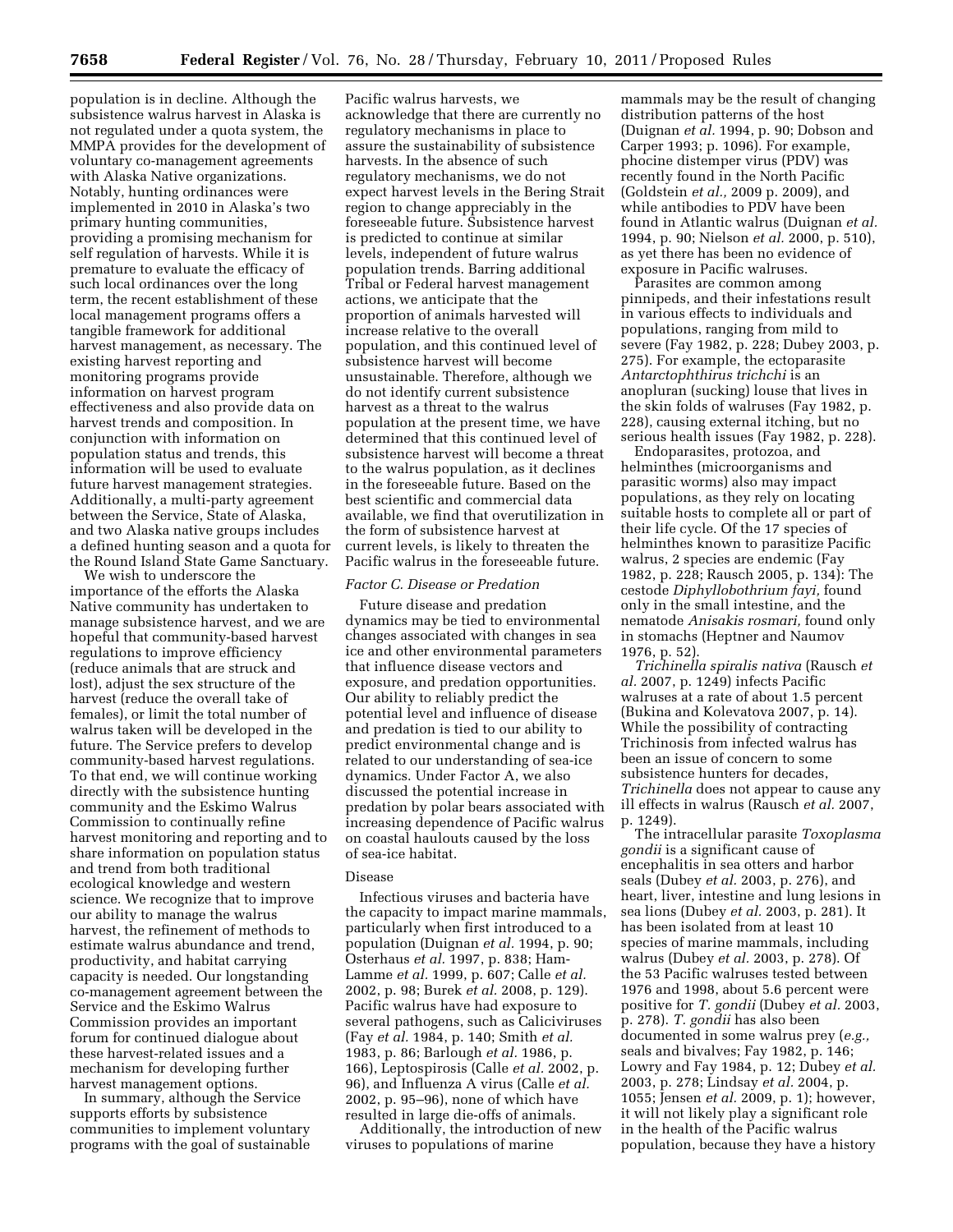of exposure and no large walrus mortality events have been attributed to this organism.

*Neospora caninum* is a protozoan parasite that was found in 3 of 53 walruses (Dubey *et al.* 2003, p. 281). The health implication for *N. caninum*  exposure in walruses is unknown, but the potential for exposure appears low.

In summary, the occurrence and effects of diseases and parasites on Pacific walrus appear to be minor in terms of potential population-level effects. Several diseases and parasites appear at chronically low levels; however, no outbreaks resulting in large die-offs have been observed. A changing climate may increase exposure of walrus to new organisms. Additionally, increased use of terrestrial haulouts may escalate the risk of transmission of disease (Fay 1974, p. 394). This potential stressor is part of the USGS Bayesian network model, which linked lower-shelf ice availability to walrus crowding and incidence of disease and parasites in the population, by increasing the walrus haulout sizes and concentrating their locations (Jay *et al.*  2010b, p. 9). However, sensitivity analysis did not identify disease and predation as having a significant effect on model outcomes (Jay *et al.* 2010b, p. 86). In addition, increased exposure to disease or parasites has yet to be documented, and there are no clear transmission vectors that would change the level of exposure. At this time, disease and parasites are not considered to be threats to the Pacific walrus population, and no evidence exists that they will be in the foreseeable future.

#### Predation

Because of their large size and formidable tusks, adult walruses have few natural predators. Polar bears (*Ursus maritimus*) and killer whales (*Orcinus orca*) tend to prey on walruses only opportunistically and focus primarily on younger animals.

However, when suitable sea-ice platforms are not available, Pacific walruses haul out onto land, where they become vulnerable to terrestrial predators and associated stampede events. Walrus carcasses accumulating at coastal haulouts provide scavenging opportunities that may attract bears (Ovsyanikov 2003, p. 13). Brown bears, wolverines, and feral dogs have also been observed scavenging at coastal haulouts in Chukotka, Russia, in recent years (Kochnev 2010, pers. comm.) and contribute to disturbances at these haulout sites. Programs have been established in recent years at some coastal haulouts in Chukotka, Russia, to mitigate disturbance-related mortalities

that include collection of walrus carcasses and establishment of polar bear feeding areas away from the haulouts and villages (Kavry 2010, pers. comm.).

The increase in walrus carcasses at coastal haulouts in Chukotka in recent years is likely playing an important role in shifting habitat-use patterns of some polar bears and their progeny (Kochnev 2006, p. 1). Walrus carcasses now represent an important food resource for polar bears on Wrangel Island in autumn and early winter (Kochnev 2002, p. 137). Polar bears begin to appear near walrus haulouts on Wrangel Island in early August, about a month prior to the arrival of walruses (Kochnev 2002, p. 137). In the 1990s, the number of polar bears coming ashore on Wrangel Island peaked in late October, averaging 50 bears (Kochnev 2002, p. 137). However, in 2007, approximately 500–600 polar bears were stranded on Wrangel Island (Ovsyanikov and Menyushina 2007, p. 1), along with herds of walruses (up to 15,000 in one group); some of the walruses were in poor condition and polar bears were able to kill them relatively easily. At least 11 cases of polar bear predation on motherless calves were also observed (Ovsyanikov *et al.* 2007, p. 1).

Because the summer/fall open-water period is projected to increase in the foreseeable future, polar bears are also predicted to spend more time on land. As a result, we anticipate that there will be greater interaction between the two species, and terrestrial walrus haulouts may become important feeding areas for polar bears. The presence of polar bears along the coast during the ice-free season will likely influence patterns of haulout use by walrus, and may play a significant role in the selection of coastal haulout sites (Garlich-Miller *et al.* 2011, Section 3.4.2.1 ''Polar Bears''). We anticipate walrus to respond to this expected increase in interaction with polar bears by shifting to other coastal haulout locations. However, if walrus are forced to move to other locations to avoid predation by polar bears, the walrus may be displaced from preferred haulout locations with adequate prey resources to other areas that may or may not have less-suitable foraging habitat. It is also possible that walrus will be forced to move to different haulout locations more frequently, with increased energetic costs to them. Kochnev (2004, p. 286) asserted that when Pacific walrus migrate in autumn, from haulout to haulout on the Arctic coast of Chukotka, Russia, the increased pressure from humans and animal predators prevents walruses from getting adequate rest at the coastal

haulouts, and some of the animals die in stampedes caused by disturbance events. The magnitude of these potential energetic costs would be determined by the frequency and distance of the shifts in location. Although predation by polar bears on Pacific walrus has been observed, no population-level effects have been documented to date; therefore, polar bear predation is not currently a threat to the Pacific walrus. As sea ice declines and Pacific walrus spend more time on coastal haulouts, however, it is likely that polar bear predation will increase. However, we cannot reliably predict the level of such predation. Although we have identified these issues as stressors for Pacific walrus, we are not able to conclude with sufficient reliability that they will rise to the level of a threat to the Pacific walrus population in the foreseeable future.

Although sea-ice habitats also provide some protection against killer whales, which have limited ability to penetrate far into the ice pack, accounts of killer whale predation on walrus have been observed by Russian scientists and Alaskan Natives (Fay 1982, pp. 216– 220). Some observers suggest that killer whales primarily prey upon the youngest animals, and instances of killer whale predation on adult walruses have also been documented (Fay and Stoker 1982, p. 2). The mortality from killer whale predation is unknown, but an interpretation of an examination of 52 walrus carcasses that washed ashore on St. Lawrence Island in 1951 (Fay 1982, p. 220) suggested that 17 walrus (33 percent) died from injuries consistent with killer whale predation. Fay and Kelly reported that 2 of 15 (13 percent) animals they examined had likely been killed by killer whales (Fay and Kelly 1980, p. 235). The potential for killer whales to expand their range and begin to target walruses at northern haulouts exists; however, this remains speculative at this time. Reduced availability of sea ice may lead to walruses spending more time in the water where they may be more susceptible to predation by killer whales (Boveng *et al.* 2009, p. 169). However, there is no evidence that killer whale predation has ever limited the Pacific walrus population, and there is no evidence of increased presence of killer whales in the Bering or Chukchi seas; therefore, killer whale predation is not a threat to the Pacific walrus now and is unlikely to be a threat in the foreseeable future.

Sensitivity analyses of both BN models found that disease and predation had very little effect on model outcomes. For the Service model, disease and predation altered model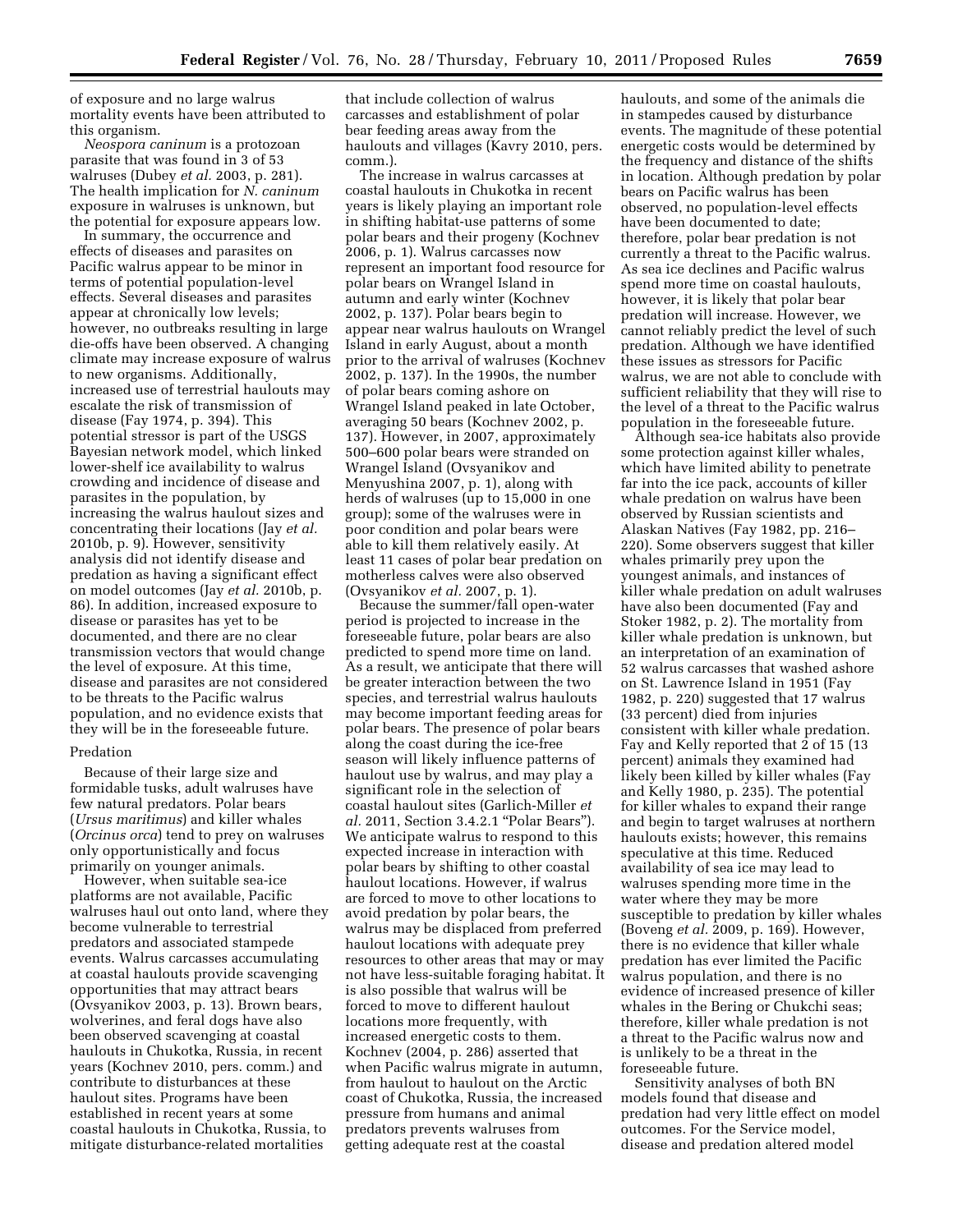outcomes by 1.2 and 2.2 percent, respectively (Garlich-Miller *et al.* 2011, Table 8). For the USGS model, disease and predation accounted for less than 1 percent of entropy (variation) reduction (Jay *et al.* 2010b, p. 85–86).

#### Summary of Factor C

Disease and predation are not considered to represent threats to the Pacific walrus population at this time. Although a changing climate may increase exposure of walrus to new pathogens, there are no clear transmission vectors that would change levels of exposure, and no evidence exists that disease will become a threat in the foreseeable future. As walruses and polar bears become increasingly dependent on coastal haulouts, we expect interactions between the two species to increase. The presence of polar bears stranded along the coast during the ice-free season will likely influence patterns of haulout use and may play a significant role in the selection of coastal haulout sites. There is no evidence that killer whale predation has ever limited the Pacific walrus population, and there is no evidence of increased presence of killer whales in the Bering or Chukchi seas. The net effect of future predation levels on the population cannot be reliably predicted, because of uncertainties relative to distribution of walrus and their potential predators and the amount of potential overlap, and the degree to which these predators would target Pacific walrus. The best available scientific information indicates that the effect of predation on Pacific walrus may be a source of concern in the foreseeable future, particularly at the localized scale, where walrus congregate at coastal haulouts. However, we do not anticipate predation to be a threat to the entire population. Therefore, we conclude, based on the best scientific and commercial data available, that disease and predation are not threats to the Pacific walrus now, nor are they likely to become threats to the population in the foreseeable future.

#### *Factor D. The Inadequacy of Existing Regulatory Mechanisms*

In determining whether the inadequacy of regulatory mechanisms constitutes a threat to the Pacific walrus, we focused our analysis on the specific laws and regulations aimed at addressing the two primary threats to the walrus–the loss of sea-ice habitat under Factor A and subsistence harvest under Factor B. These specific regulatory mechanisms are described below. Although none of the other stressors on walrus rise to the level of

a threat, we also provide an overview of additional laws and regulations containing protective measures for the walrus.

Regulatory Mechanisms To Address Sea-Ice Loss

As explained under Factor A, a primary threat to the survival of the Pacific walrus is the projected loss of sea-ice habitat due to a warming climate and its consequences for walrus populations. Currently, there are no regulatory mechanisms in place that effectively address GHG emissions, climate change, and associated sea-ice loss.

National and international regulatory mechanisms to comprehensively address the causes of climate change are continuing to be developed. International efforts to address climate change began with the United Nations Framework Convention on Climate Change (UNFCCC), which was signed in May 1992. The UNFCCC states as its objective the stabilization of GHG concentrations in the atmosphere at a level that would prevent dangerous anthropogenic interference with the climate system, but it does not impose any mandatory and enforceable restrictions on GHG emissions. The Kyoto Protocol, negotiated in 1997, became the first agreement added to the UNFCCC to set GHG emissions targets for signatory counties, but the targets are not mandated. The Climate Change Act of 2008 established a long-term target to cut emissions in the United Kingdom (UK) by 80 percent by 2050 and by 34 percent in 2020 compared to 1990 levels, but the law does not pertain to any emissions outside the UK. Other international laws, regulations, or other legally binding requirements imposing limits on GHG emissions to further the goals set forth in the UNFCCC and the Kyoto Protocol have not yet been adopted.

In the United States, efforts to address climate change focus on the Clean Air Act and a number of voluntary actions and programs. Specifically, the Clean Air Act of 1970 (42 U.S.C. 7401 *et seq.*), as amended, requires the Environmental Protection Agency (EPA) to develop and enforce regulations to protect the general public from exposure to airborne contaminants hazardous to human health. In 2007, the Supreme Court ruled that gases that cause global warming are "pollutants" under the Clean Air Act, and that the EPA has the authority to regulate carbon dioxide and other heat-trapping gases (*Massachusetts et al.* v. *EPA* 2007 (Case No. 05–1120)). On December 29, 2009, the EPA adopted a regulation to require

reporting of greenhouse gas emissions from fossil fuel suppliers and industrial gas suppliers, direct greenhouse gas emitters, and manufacturers of heavy duty and off-road vehicles and engines (EPA 2009, p. 56260). The rule does not actually regulate greenhouse gas emissions, however; but it merely requires that emissions above certain thresholds be monitored and reported (EPA 2009, p. 56260). On December 7, 2009, the EPA found that the current and projected concentrations of six greenhouse gases in the atmosphere threaten public health and welfare under section 202(a) of the Clean Air Act. This finding by itself does not impose any requirements on any industry or other entities to limit greenhouse gas emissions. While the finding could be considered a prerequisite for any future regulations developed by the EPA to reduce GHG emissions, no such regulations exist at this time. In addition, it is unknown whether any regulations will be adopted in the future as a result of the finding, or how effective such regulations would be in addressing GHG emissions and climate change.

Summary of Regulatory Mechanisms To Address Sea-Ice Loss

Based on our analysis (above), we conclude that there are no known regulatory mechanisms in place at the national or international level that are likely to effectively reduce or limit GHG emissions. This conclusion is corroborated by the projections we used to assess risks to sea ice from GHG emissions, as described earlier in this finding. Therefore, the lack of mechanisms to regulate GHG emissions is already included in our risk assessment in Factor A, which shows that, without additional regulation, GHG emissions and corresponding sea-ice losses are likely to increase in the foreseeable future. Thus, we conclude that regulatory mechanisms do not currently exist to effectively address the loss of sea-ice habitat.

Regulatory Mechanisms To Ensure Harvest Sustainability

While current harvest levels are considered sustainable, subsistence harvest has been identified as a threat to the Pacific walrus within the foreseeable future. As explained in Factor B, subsistence harvest is expected to continue at current levels, while the walrus population is projected to decline with the continued loss of sea ice and associated impacts. Barring additional Tribal or Federal regulations, we anticipate that the proportion of animals harvested will increase relative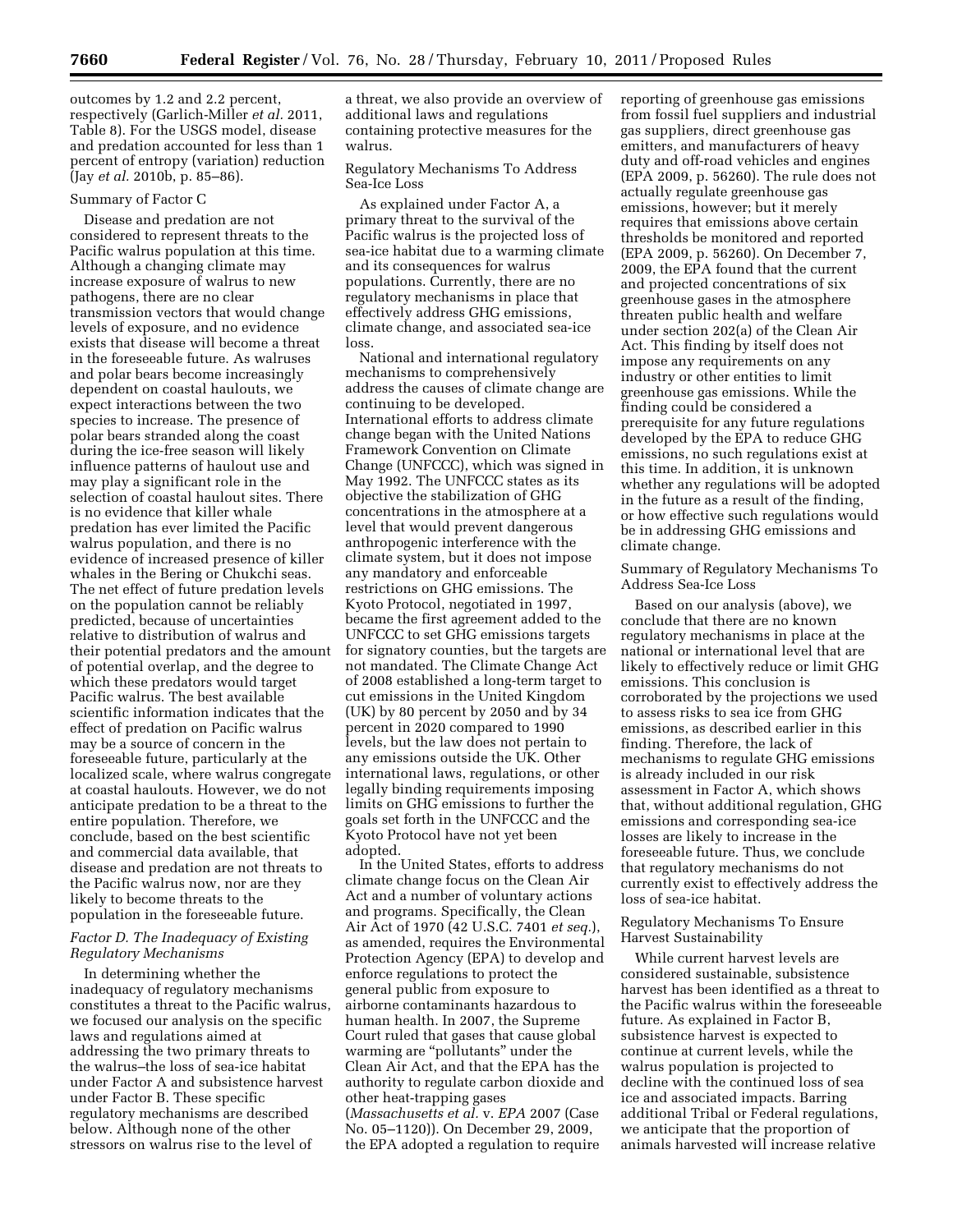to the overall population. As a result, the current level of subsistence harvest will likely become unsustainable in the foreseeable future. To address this threat, regulatory mechanisms will need to be developed and implemented to ensure that future harvest levels are reduced in proportion to the declining walrus population such that subsistence harvest levels are sustainable. To determine whether such regulatory mechanisms currently exist, we evaluated the various international and domestic laws and regulations, cooperative agreements, and local ordinances relevant to the subsistence harvest of walrus.

In Russia, the Pacific walrus is a protected species managed primarily by the Fisheries Department within the Ministry of Agriculture. The subsistence harvest of walrus in Russia is authorized, but it is controlled through a quota system. Under the Russian ''Law on Fishery and Protection of Aquatic Biological Resources,'' the harvest of walrus is based upon the total annual catch (TAC) of walrus (Food and Agriculture Organization of the United Nations 2007, p. 4). The TAC takes into account the total population and productivity, based in part on the recommendations of scientists from the Pacific Research Fisheries Center (Chukotka Branch-ChukotTINRO) regarding a sustainable removal level (Kochnev, 2010 pers. comm.). The 2010 quota has been set at 1,300 animals (Kochnev, 2010 pers. comm.).

In the United States, section 101(b) of the MMPA (16 U.S.C. 1371(b)) provides an exemption for the continued nonwasteful harvest of walrus by coastal Alaska Natives for subsistence and handicraft purposes. Pursuant to Section  $101(b)\overline{3}$ , regulations limiting the subsistence harvest of walrus may be adopted, but only if a determination is first made that the species or stock has been depleted, following notice and determination by substantial evidence on the record following an agency hearing before an administrative law judge. To date, no determination has ever been made that the species or stock has been depleted, and thus, no regulations establishing limits on the subsistence harvest of Pacific walrus in the United States have been adopted.

Subsistence harvest reporting in the United States is required under section 109(i) of the MMPA. This requirement is administered through the Marking, Tagging, and Reporting Program (MTRP) and requires Alaska Native hunters to report the harvest of all walrus and present the ivory for tagging within 30 days of harvest. Since its implementation in 1988, the Service has

used the program to improve its understanding of subsistence harvest by recruiting, training, and outfitting village residents to collect harvest data and tag tusks. Pursuant to the program, the Service has also maintained a walrus harvest reporting database and developed and implemented important outreach and education programs.

In addition to the MTRP, the Service also administers the Walrus Harvest Monitoring Program, which is an observer-based data collection program conducted in the communities of Gambell and Savoonga during the spring harvest. The program is designed to collect basic biological information on harvested walrus, collect biological samples for research, and supplement the MTRP data set, to allow the Service to more accurately account for the unreported segment of the harvest. The Service law enforcement office simultaneously conducts an enforcement program designed to enforce the nonwasteful take provision of the MMPA.

Some local harvest management programs have been adopted in addition to the above subsistence harvest data collection programs. Through a 1997 cooperative agreement between the Service, Bristol Bay Native Association/ Qayassiq Walrus Commission, the Eskimo Walrus Commission, and ADFG, the subsistence harvest of walrus at Round Island, a traditional hunting area now located within the Walrus Island State Game Sanctuary, is restricted to a 40-day fall hunting season and a quota of 20 walrus (Chythlook and Fall 1998, pp. 4, 5). The harvest level in this area has ranged from zero to two per year and represents a very minor portion of the harvest in the United States.

Similarly, out of a desire to revive traditional law, to advance the idea of self regulation of the subsistence harvest, and to initiate a local management infrastructure, the Native villages of Gambell and Savoonga on St. Lawrence Island have recently formed Marine Mammal Advisory Committees (MMAC) and implemented local ordinances establishing a limit of four walruses per hunting trip. The scope of these ordinances is limited, however, as walruses that are struck and lost and walrus calves do not count against this limit of four walruses per trip, and the number of trips is not restricted. Additionally, there is no quota on the total number of walruses that may be harvested.

Summary of Regulatory Mechanisms To Ensure Harvest Sustainability

After evaluating the laws, regulations, cooperative agreements, and local

ordinances described above, we conclude that adequate regulatory mechanisms are not currently in place to address the threat that continued levels of subsistence harvest pose to the Pacific walrus as the population declines in the foreseeable future. The Russian harvest is currently regulated with a quota system, based on the sustainability of the harvest. In Alaska, no Statewide quota exists. An annual quota does exist on Round Island, but the number of walrus harvested in this area is miniscule in relation to the overall harvest. In the Bering Strait Region, where the vast majority of U.S. harvest (84 percent) and 43 percent of the rangewide harvest occurs, local ordinances recently adopted by two Native villages reflect the appreciation of the Native community for the important role of self-regulation in managing the subsistence harvest, and will serve as a starting point for future cooperative efforts and the development of harvest management strategies in the future. There are currently no tribal, Federal, or State regulations in place to ensure the likelihood that, as the population of walrus declines in response to changing sea-ice conditions, the subsistence harvest of walrus will occur at a reduced and sustainable level. As a result, we conclude that current regulatory mechanisms are inadequate to prevent subsistence harvest from becoming unsustainable in the foreseeable future. Therefore, we conclude that current regulatory mechanisms do not remove or reduce the threat to the Pacific walrus from future subsistence harvest.

# Regulatory Mechanisms To Address Other Stressors

A number of regulatory mechanisms directed specifically at protecting and conserving the walrus and its habitat are in place at the international, national, and local level. These mechanisms may be useful in minimizing the adverse effects to walrus from potential stressors other than sea-ice loss and subsistence harvest, such as the take of walrus for scientific or educational purposes, commercial harvest, human disturbance, and oil spills. Because none of these other stressors rise to the level of a threat to the Pacific walrus, we acknowledge that the protections discussed here are not essential to our determination of the adequacy of existing regulatory mechanisms to address threats to the walrus.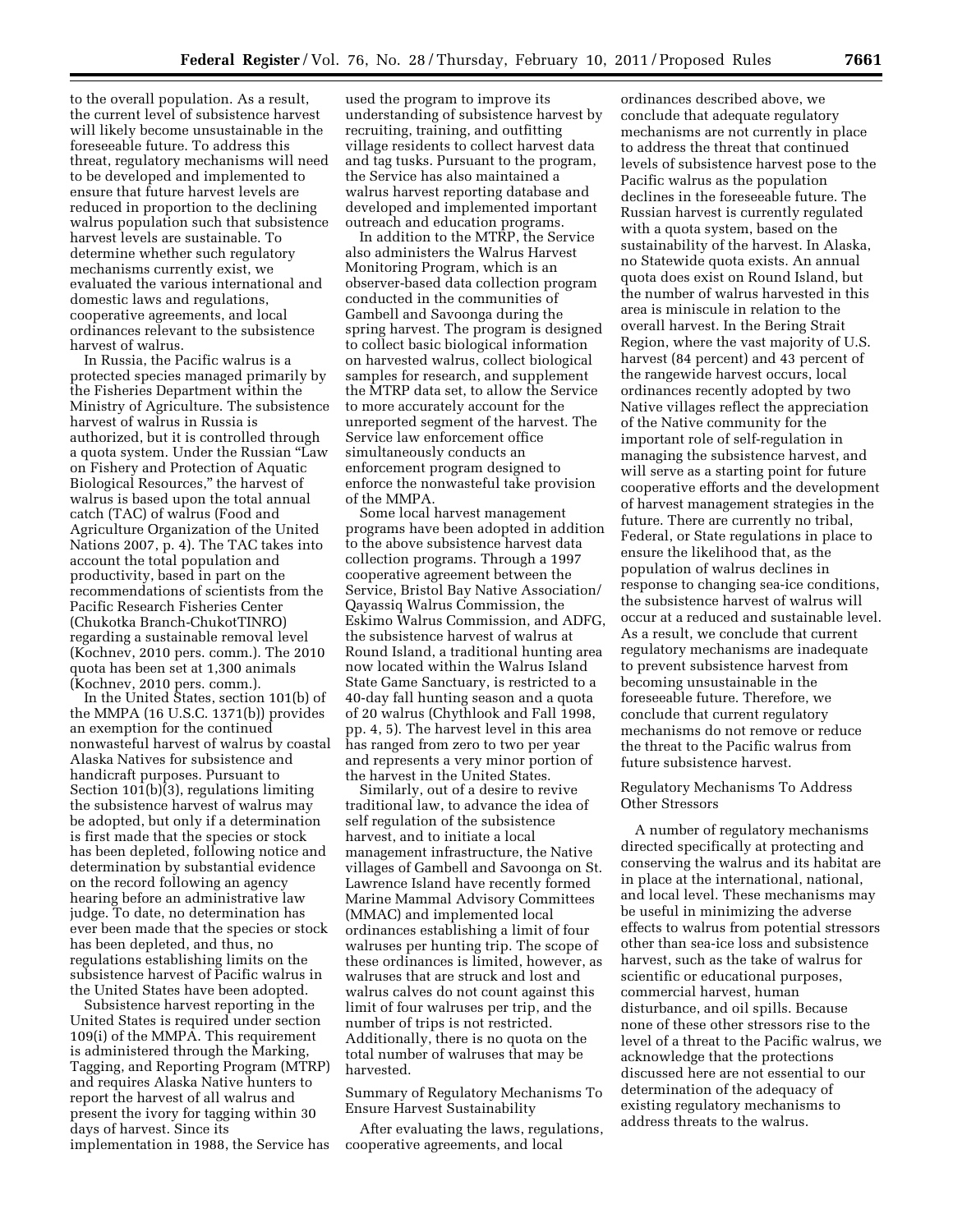#### International Agreements

The Convention on International Trade in Endangered Species of Wild Fauna and Flora

The Convention on International Trade in Endangered Species of Wild Fauna and Flora (CITES) is a treaty aimed at protecting species that are or may be affected by international trade. The CITES regulates international trade in animals and plants by listing species in one of three appendices. The level of monitoring and regulation to which an animal or plant species is subject depends on the appendix in which the species is listed. At the request of Canada, the walrus was listed at the species level in Appendix III, which includes species that are subject to regulation in at least one country, and for which that country has asked the other CITES Party countries for assistance in controlling and monitoring international trade in that species. For exportation of walrus specimens from Canada, an export permit may be issued by the Canadian Management Authority if it finds that the specimen was legally obtained. The import of walrus specimens into countries that are parties to CITES requires the presentation of a certificate or origin and, if the import was from Canada, an export permit. All countries within the range of the walrus—that is, the United States (Pacific walrus); the Russian Federation (Pacific and Laptev Walrus), Canada, Norway, Greenland (Denmark), and Sweden (Atlantic walrus) are members to the CITES and have provisions in place to monitor international trade in walrus specimens.

#### Domestic Regulatory Mechanisms

Marine Mammal Protection Act of 1972

The Marine Mammal Protection Act of 1972, as amended (16 U.S.C. 1361 *et seq.)* (MMPA) was enacted to protect and conserve marine mammals so that they continue to be significant functioning elements of the ecosystem of which they are a part. The MMPA sets forth a national policy to prevent marine mammal species or population stocks from diminishing to the point where they are no longer a significant functioning element of the ecosystems.

The MMPA places an emphasis on habitat and ecosystem protection. The habitat and ecosystem goals set forth in the MMPA include: (1) Management of marine mammals to ensure they do not cease to be a significant element of the ecosystem of which they are a part; (2) protection of essential habitats, including rookeries, mating grounds, and areas of similar significance ''from the adverse effects of man's action''; (3)

recognition that marine mammals ''affect the balance of marine ecosystems in a manner that is important to other animals and animal products,'' and that marine mammals and their habitats should therefore be protected and conserved; and (4) direction that the primary objective of marine mammal management is to maintain ''the health and stability of the marine ecosystem.'' Congressional intent to protect marine mammal habitat is also reflected in the definitions section of the MMPA. The terms "conservation" and "management" of marine mammals are specifically defined to include habitat acquisition and improvement.

The MMPA established a general moratorium on the taking and importing of marine mammals, as well as a number of prohibitions that are subject to a number of exceptions. Some of these exceptions include take for scientific purposes, for purposes of public display, and for subsistence use by Alaska Natives, as well as unintentional take incidental to conducting otherwise lawful activities. The Service, prior to issuing a permit authorizing the taking or importing of a walrus, or a walrus part or product, for scientific or public display purposes, reviews each request, provides an opportunity for public comment, and consults with the U.S. Marine Mammal Commission (MMC), as described at 50 CFR 18.31. The Service has determined that there is sufficient rigor under the regulations at 50 CFR 18.30 and 18.31 to ensure that any activities so authorized are consistent with the conservation of this species and are not a threat to the species.

Take is defined in the MMPA to include the ''harassment'' of marine mammals. "Harassment" includes any act of pursuit, torment, or annoyance that ''has the potential to injure a marine mammal or marine mammal stock in the wild'' (Level A harassment), or ''has the potential to disturb a marine mammal or marine mammal stock in the wild by causing disruption of behavioral patterns, including, but not limited to, migration, breathing, nursing, breeding, feeding, or sheltering'' (Level B harassment) (16 U.S.C. 1362(18)(A)).

The MMPA contains provisions for evaluating and permitting incidental take of marine mammals, provided the total take would have no more than a negligible effect on the population or stock. Specifically, under Section 101(a)(5) of the MMPA, citizens of the United States who engage in a specified activity other than commercial fishing (which is specifically and separately addressed under the MMPA) within a specified geographical region may

petition the Secretary of the Interior to authorize the incidental, but not intentional, taking of small numbers of marine mammals within that region for a period of not more than 5 consecutive years (16 U.S.C. 1371(a)(5)(A)). The Secretary ''shall allow'' the incidental taking if the Secretary finds that ''the total of such taking during each fiveyear (or less) period concerned will have no more than a negligible impact on such species or stock and will not have an unmitigable adverse impact on the availability of such species or stock for taking for subsistence uses'' (16 U.S.C.  $1371(a)(5)(A)(i)$ . If the Secretary makes the required findings, the Secretary also prescribes regulations that specify: (1) Permissible methods of taking; (2) means of affecting the least practicable adverse impact on the species, their habitat, and their availability for subsistence uses; and (3) requirements for monitoring and reporting. (16 U.S.C. 1371(a)(5)(A)(ii)). The regulatory process does not authorize the activities themselves, but authorizes the incidental take of the marine mammals in conjunction with otherwise legal activities.

Regulations authorizing the nonlethal incidental take of walrus from certain oil and gas activities in the Beaufort and Chukchi Seas are currently in place. These regulations are based on a determination that the effects of such activities, including noise, physical obstructions, human encounters, and oil spills, are likely to be sufficiently limited in time and scale that they would have no more than a negligible impact on the stock (USFWS 2008, pp. 33212, 33226). General operating conditions required to be imposed in specific authorizations include: (1) Restrictions on industrial activities, areas, and time of year; (2) restrictions on seismic surveys to mitigate potential cumulative impacts on resting, feeding, and migrating walrus; and (3) development of a site-specific plan of operation and a site-specific monitoring plan to enumerate and document any animals that may be disturbed. These and other safeguards and coordination with industry called for under the MMPA have been useful in helping to minimize industry effects on walrus.

A similar process exists for the promulgation of regulations authorizing the incidental take of small numbers of marine mammals where the take will be limited to harassment (16 U.S.C. 1371(a)(5)(D)). These authorizations, referred to as Incidental Harassment Authorizations, are limited to 1 year and require a finding by the Department that the taking will have no more than a negligible impact on the species or stock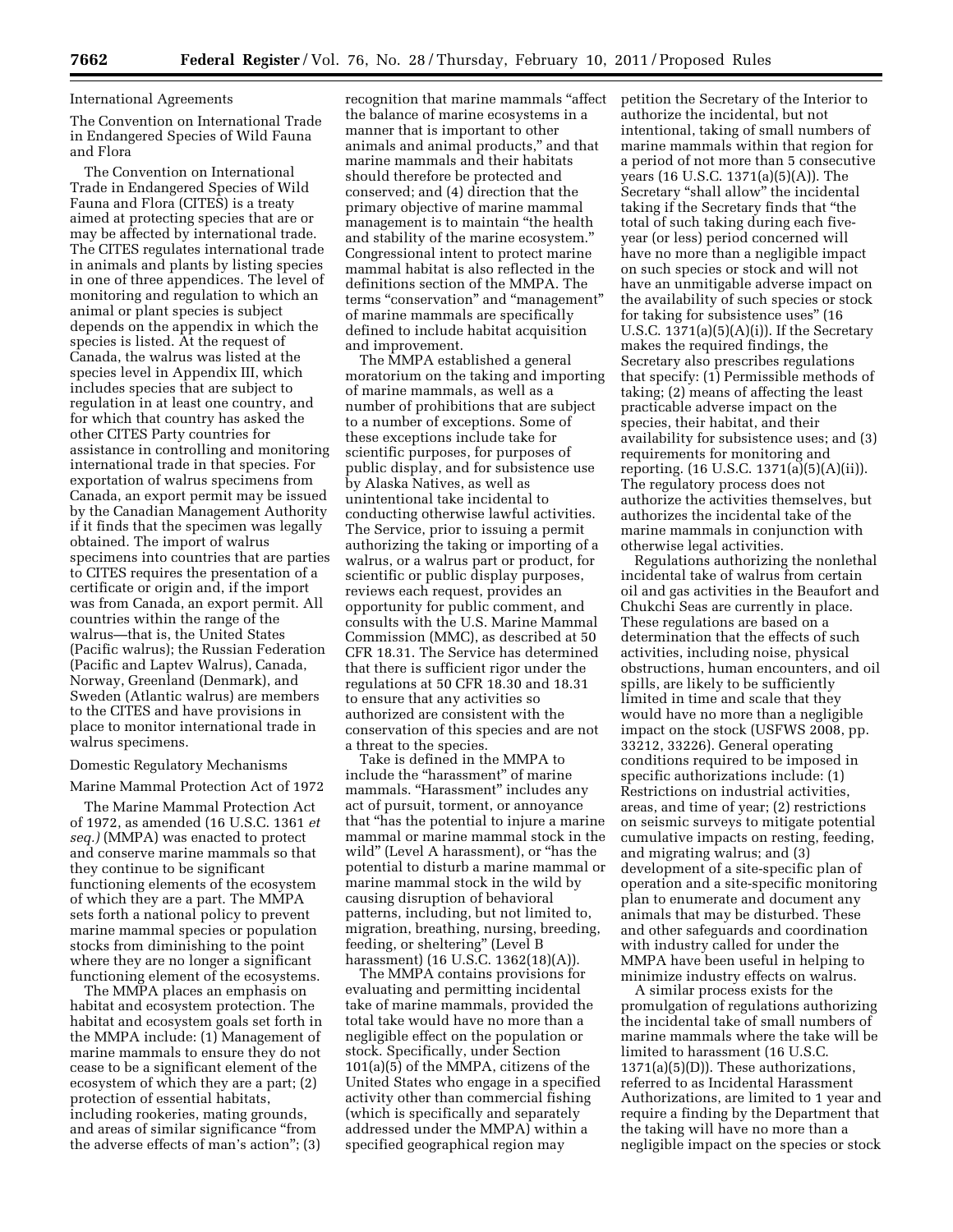and will not have immitigable adverse impact on the availability of such species or stock for taking for subsistence uses. There are currently no incidental harassment authorizations in place for the walrus.

As discussed under Factor E, shipping and anthropogenic noises are expected to increase in the Chukchi and Beaufort Seas in the future, and could impact the walrus or its habitat. Under the MMPA, however, disturbance of walrus from such otherwise lawful human activity is generally prohibited. While the MMPA does allow for the incidental taking of walrus, any such authorizations for increasing shipping activities or anthropogenic noise from industry would be required to be based on a determination that impacts to the Pacific walrus would be negligible and would not have an immitigable adverse impact on the availability of Pacific walrus for the taking for subsistence uses, consistent with the procedures outlined previously regarding the promulgation of take regulations and incidental harassment authorizations.

Similarly, the potential for commercial fishing to expand into the Chukchi and Beaufort Seas could impact the Pacific walrus, as discussed later in this finding. However, the MMPA has protections in place to limit any potential incidental impacts of future commercial fisheries. Specifically, section 118 of the MMPA (16 U.S.C. 1387) calls for commercial fisheries to reduce any incidental mortality or serious injury of marine mammals to insignificant levels approaching zero. In its 2004 report to Congress regarding the commercial fisheries' progress toward reducing mortality and serious injury of marine mammals, the National Oceanic and Atmospheric Administration (NOAA) concluded that: (1) Most fisheries have achieved levels of incidental mortality consistent with the Zero Mortality Rate Goal; (2) substantial progress has been made in reducing incidental mortality through Take Reduction Plans; and (3) additional information will be needed for most fisheries and stocks of marine mammals to accurately assess whether mortality incidental to commercial fishing is at insignificant levels approaching a zero mortality and serious injury rate (NOAA 2004, Executive Summary). Thus, while commercial fishing could expand in the future, such expansions would need to be consistent with existing fisheries elsewhere in the United States that must limit their impacts to marine mammals.

# Outer Continental Shelf Lands Act

The Outer Continental Shelf Lands Act (OCSLA) (43 U.S.C. 331 *et seq.*) established Federal jurisdiction over submerged lands on the outer continental shelf (OCS) seaward for 5 km (3 mi) in order to expedite exploration and development of oil and gas resources. The OCSLA is implemented by the Bureau of Ocean Energy, Management, Regulation and Enforcement (formerly the Minerals Management Service) of the Department of the Interior. The OCSLA mandates that orderly development of OCS energy resources be balanced with protection of human, marine, and coastal environments. Specifically, Title II of the OCSLA provides for the cancellation of leases or permits if continued activity is likely to cause serious harm to life, including fish and other aquatic life. It also requires economic, social, and environmental values of the renewable and nonrenewable resources to be considered in management of the OCS. Through consistency determinations, any license or permit issued under the OCSLA must be consistent with State coastal management plans (see also the Coastal Zone Management Act below). Thus, the OCSLA helps to increase the likelihood that projects on the OCS do not adversely impact Pacific walruses or their habitats.

#### Oil Pollution Act of 1990

The Oil Pollution Act of 1990 (OPA) (33 U.S.C. 2701) provides enhanced capabilities for oil spill response and natural resource damage assessment by the Service. The OPA requires the Service to consult on developing a fish and wildlife response plan for the National Contingency Plan, provide input to Area Contingency Plans, review Facility and Tank Vessel Contingency Plans, and conduct damage assessments for the purpose of obtaining damages for the restoration of natural resources injured from oil spills. However, we note that there are limited abilities to respond to a catastrophic oil spill event described in the plan (Alaska Regional Response Team 2002, pp. G–71, G–72). The U.S. Coast Guard, despite planning efforts, has limited offshore capability to respond in the event of a large oil spill in northern or western Alaska, and we only marginally understand the science of recovering oil in broken ice (O'Rourke 2010, p. 23).

# Coastal Zone Management Act

The Coastal Zone Management Act of 1972 (CZMA) (16 U.S.C. 1451 *et seq.*) was enacted to "preserve, protect, develop, and where possible, to restore

or enhance the resources of the Nation's coastal zone.'' The CZMA provides for the submission of a State program subject to Federal approval. The CZMA requires that Federal actions be conducted in a manner consistent with the State's Coastal Zone Management Plan (CZMP) to the maximum extent practicable. Federal agencies planning or authorizing an activity that affects any land or water use or natural resource of the coastal zone must provide a consistency determination to the appropriate State agency. The CZMA applies to walrus habitats of northern and western Alaska. In Alaska, consistency determinations are reviewed for compliance with the Alaska Coastal Management Program (Alaska Stat. section 46.39–40). The Alaska Coastal Management Plan is developed in partnership with Alaska's natural resource agencies, the Alaska Department of Environmental Conservation, the ADFG, and the Department of Natural Resources (Alaska Coastal Management Plan 2005, p. A85). The CZMA applies to walrus habitats of northern and western Alaska by ensuring that any permitted actions are consistent with the State of Alaska's CZMP, which, among other things, sets standards that require exposed high energy coasts to be managed so as to avoid, minimize, or mitigate significant adverse impacts to the mix and transport of sediments. As such, these requirements provide potential protection to current or future coastal haulouts.

# Alaska National Interest Lands Conservation Act

The Alaska National Interest Lands Conservation Act of 1980 (ANILCA) (16 U.S.C. 3101 *et seq.*) created or expanded National Parks and National Wildlife Refuges in Alaska, including the expansion of the Togiak National Wildlife Refuge (NWR) and the Alaska Maritime NWR. One of the purposes of these National Wildlife Refuges under the ANILCA is the conservation of marine mammals and their habitat. Walrus haulouts at Cape Peirce and Cape Newenham are located within Togiak NWR while haulouts at Cape Lisburne occur in the Alaska Maritime NWR. Access to the Cape Peirce is tightly controlled through a permitted visitor program. Refuge staff require that visitors must remain out of sight, downwind, and a minimum of 107 m (100 yards) from walruses. Visitors are advised that disturbances to walruses or seals are a violation of the MMPA (Miller 2010, pers. comm.). Cape Newenham has no established refuge visitor program, because public access is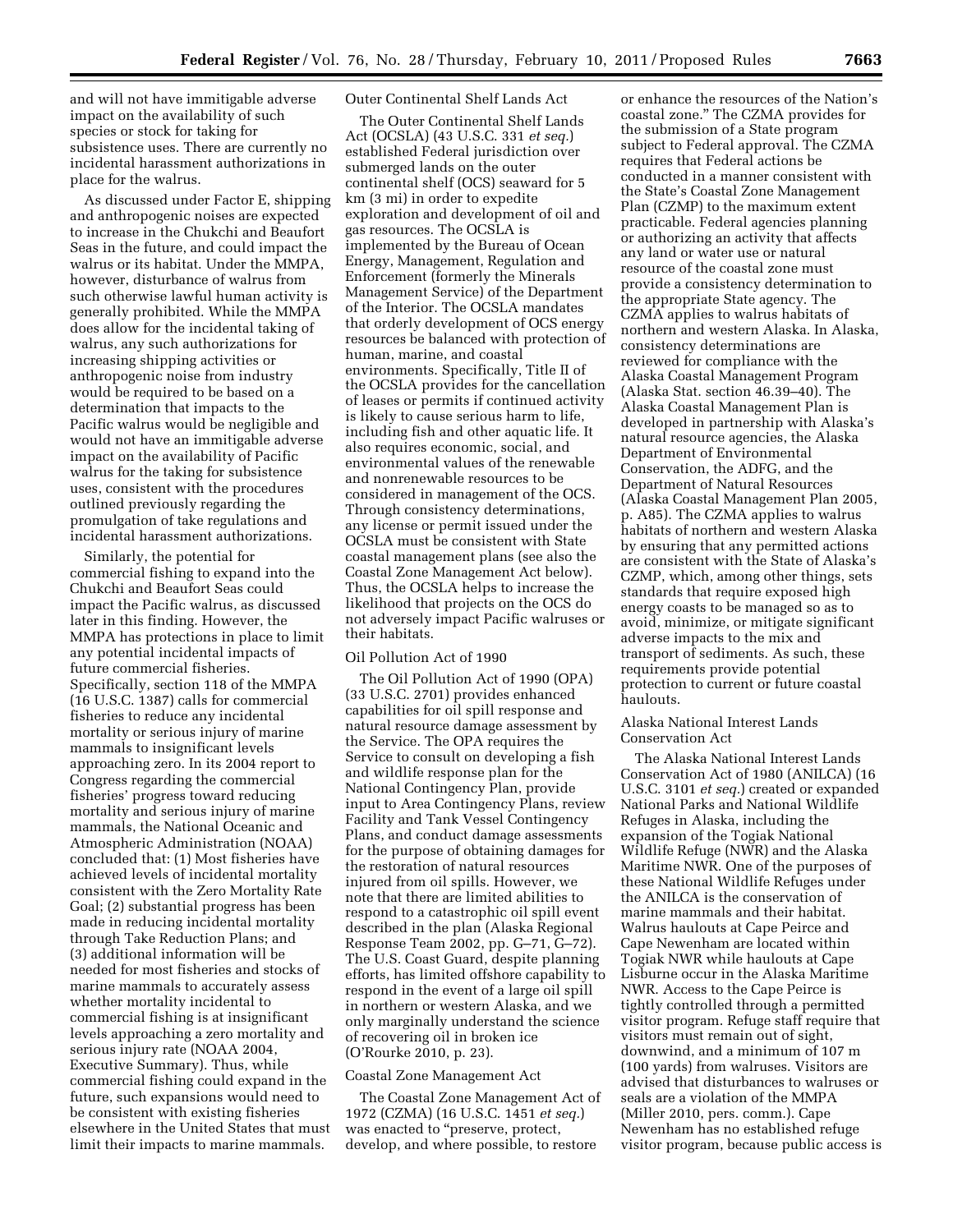extremely limited due to the presence of Department of Defense lands surrounding the Cape. As discussed under Factor A above, the change in the nature and location of walrus haulouts in response to changing ice conditions is anticipated into the foreseeable future. Significant portions of the Chukchi Sea coastal zone in Alaska are National Wildlife Refuge lands created under ANILCA, and they have the ability to provide haulout locations that are free from human disturbance.

# Marine Protection, Research and Sanctuaries Act

The Marine Protection, Research and Sanctuaries Act (MPRSA) (33 U.S.C. 1401 *et seq.*) was enacted in part to ''prevent or strictly limit the dumping into ocean waters of any material that would adversely affect human health, welfare, or amenities, or the marine environment, ecological systems, or economic potentialities.'' The MPRSA does not itself regulate the take of walrus; however, it does help maintain water quality, which likely benefits walrus prey.

# Magnuson-Stevens Fishery Conservation and Management Act

The Magnuson Fishery Conservation and Management Act in 1976 (renamed the Magnuson-Stevens Fishery Conservation and Management Act (MSFCMA)) (16 U.S.C. 1800 *et seq.*) established the North Pacific Fishery Management Council (NPFMC), one of eight regional councils established by the MSFCMA to oversee management of the U.S. fisheries. With jurisdiction over the 2,331,000-sq-km (900,000-sq-mi) Exclusive Economic Zone (EEZ) off Alaska, the NPFMC has primary responsibility for groundfish management in the Gulf of Alaska (GOA) and Bering Sea and Aleutian Islands (BSAI), including Pacific cod (*Gadus macrocephalus*), pollock, mackerel (*Pleurogrammus monopterygius*), sablefish (*Anoplopoma fimbria*), and rockfish (*Sebastolobus* and *Sebastes* species) species harvested mainly by trawlers, hook and line, longliners, and pot fishermen. In 2009, the NPFMC released its Fishery Management Plan for Fish Resources of the Arctic Management Area, covering all U.S. waters north of the Bering Strait. Management policy for this region is to prohibit all commercial harvest of fish until sufficient information is available to support the sustainable management of a commercial fishery (NPFMC 2009, p. 3). The policy helps to protect walrus from potential impacts of commercial fishery activities.

Additionally, the Sustainable Fisheries Act of 1996 amended the MSFCMA, requiring the NOAA to describe and identify Essential Fish Habitat, which includes those waters and substrates necessary to fish for spawning, breeding, feeding, or growth to maturity. ''Waters'' include aquatic areas and their associated physical, chemical, and biological properties. ''Substrate'' includes sediment underlying the waters. "Necessary" means the habitat required to support a sustainable fishery and the managed species' contribution to a healthy ecosystem. Spawning, breeding, feeding, or growth to maturity covers all habitat types utilized by a species throughout its life cycle, and includes not only the water column but also the benthos layers. The NOAA's ''Final Rule for the implementation of the Fisheries of the Exclusive Economic Zone off Alaska; Groundfish Fisheries of the Bering Sea and Aleutian Islands Management Area,'' published July 25, 2008 (NOAA 2008, p. 43362), protects areas adjacent to walrus haulouts and feeding areas from potential impacts of trawl fisheries. For example, the St. Lawrence Island Habitat Conservation Area closes waters around the St. Lawrence Island to federally permitted vessels using nonpelagic trawl gear. Such closures provide important refuge for the walrus, but, more importantly, protect feeding habitat from disturbance.

# Russian Federation

The walrus in Russia is a protected species managed primarily by the Fisheries Department within the Ministry of Agriculture. Regulations regarding the subsistence harvest of walrus were discussed previously. There is currently no commercial harvest of walrus authorized in Russia (Kochnev 2010, pers. comm.).

Important terrestrial haulout sites in Russia are also protected, and human disturbance is minimized. For example, Wrangel Island, an area which has seen large influxes of walrus, as discussed above, has been a nature reserve since 1979 and prohibits human disturbance (United Nations Environmental Program 2005, p. 1). Additionally, the haulouts at Cape Kozhevnikov near the village of Ryrkaipyi and Cape Vankarem near the village of Vankarem were recently granted protections by the Government of Chukotka to minimize disturbance, and a local conservation organization known as the ''UMKY Patrol'' has organized a quiet zone and implemented visitor guidelines to reduce disturbance (Patrol 2008, p. 1; Kavry 2010, pers. comm.).

## State of Alaska

While the Service has the primary authority to manage Pacific walrus in the United States, the State of Alaska has regulatory programs that compliment Federal regulations and work in concert to provide conservation for walrus and their habitats. For example, as discussed above, the State's Coastal Zone Management Plan works to ensure that beach integrity is maintained. Additionally, oil and gas lease permits issued by the State of Alaska in State waters or along the coastal plain contain specific requirements for Pacific walrus that, for example, prohibit above-ground leaserelated facilities and structures within 1 mile inland from the coast, in an area extending 1 mile northeast and 1 mile southwest of the Cape Seniavin walrus haulout (ADNR 2005, p. 3). In addition, walrus and their habitats are protected in various State special-use areas. For example, the Walrus Island State Game Sanctuary is a State of Alaska–managed conservation area with regulations in place that allow only limited access to the sanctuary, prohibit any disturbance of walrus, and limit access to beaches and water. These regulations protect walrus and their haulouts (5 AAC 92.066, Permit for access to Walrus Islands State Game Sanctuary).

#### Summary of Factor D

As explained in Factor A, the sea-ice habitat of the Pacific walrus has been modified by the warming climate, and sea-ice losses are projected to continue into the foreseeable future. There currently are no regulatory mechanisms in place to effectively reduce or limit GHG emissions. This situation was considered as part of our analysis in Factor A. Accordingly, there are no existing regulatory mechanisms to effectively address loss of sea-ice habitat.

As explained in Factor B, harvest, while currently sustainable, is identified as a threat within the foreseeable future because we anticipate that harvest levels will continue at current levels while the population declines due to sea-ice loss; as a result, the proportion of animals harvested will increase. Harvest in Russia is managed for sustainability through a quota system. Harvest in the United States is well-monitored and limited to subsistence harvest by Alaska Natives, with further restrictions on use and sale of walrus parts; however, the U.S. harvest is not directly limited by quota. Emerging local harvest management efforts offer a promising approach to developing harvest management initiatives. Effectiveness of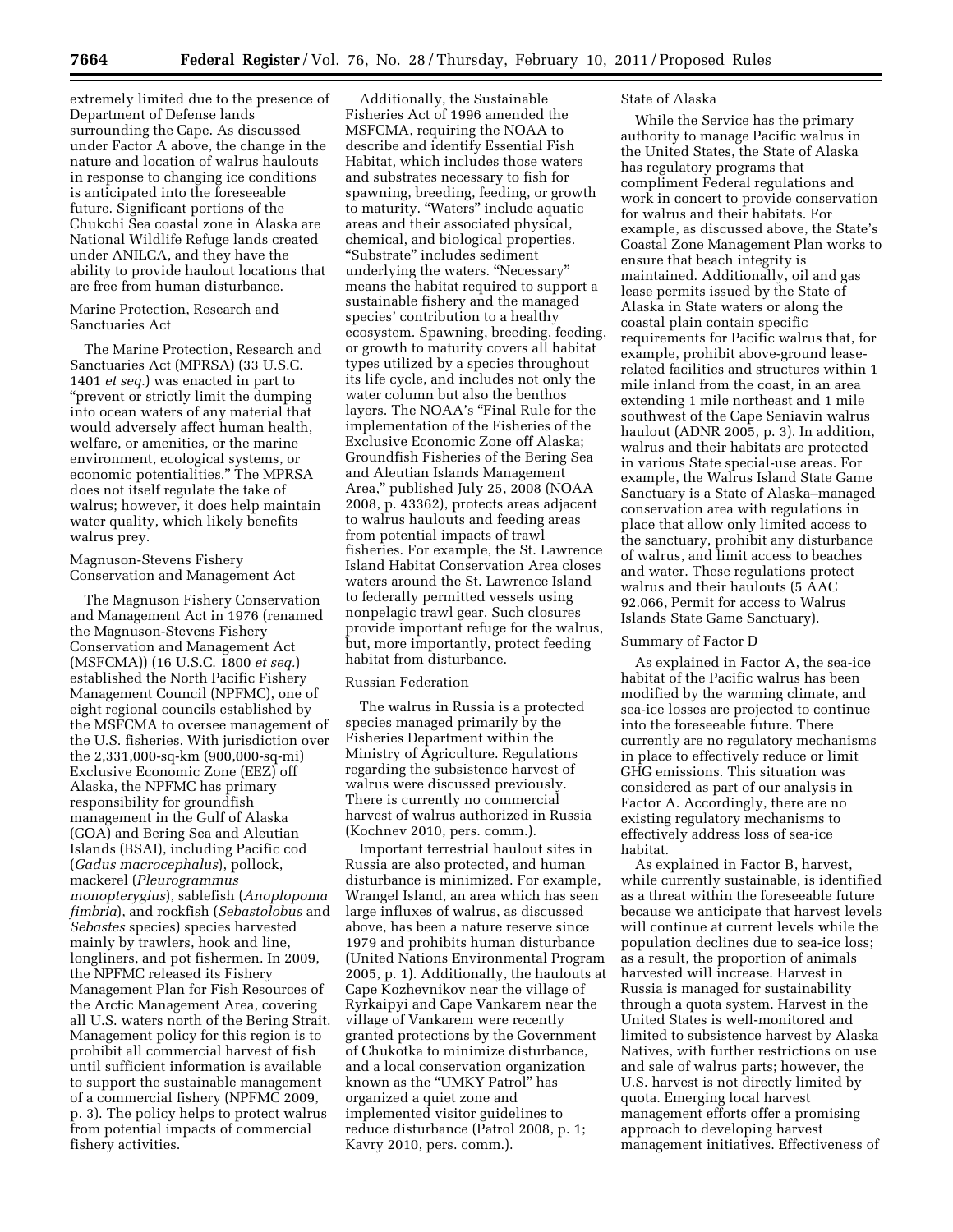such measures can be evaluated with existing harvest monitoring and reporting programs. In the Bering Strait Region, where the vast majority of U.S. harvest and 43 percent of the rangewide harvest occurs, local ordinances recently adopted by two Native villages reflect the important role of selfregulation in managing the subsistence harvest, and will be important in the development of harvest management strategies in the future. However, there are currently no tribal, Federal, or State regulations in place to ensure the likelihood that, as the population of walrus declines in response to changing sea-ice conditions, the subsistence harvest of walrus will occur at a reduced and sustainable level. As a result, we conclude that current regulatory mechanisms are inadequate to address the threat of subsistence harvest becoming unsustainable in the foreseeable future, as the Pacific walrus population declines due to sea-ice habitat loss and associated impacts.

While laws and regulations exist that help to minimize the effect of other stressors on the Pacific walrus, there are no regulatory mechanisms currently in place that adequately address the primary threats of habitat loss due to sea-ice declines (Factor A) and subsistence harvest (Factor B). As a result, we conclude that the existing regulatory mechanisms do not remove or reduce the threats to the Pacific walrus from the loss of sea-ice habitat and overutilization.

# *Factor E. Other Natural or Manmade Factors Affecting Its Continued Existence.*

We evaluated other factors that may have an effect on the Pacific walrus, including pollution and contaminants; oil and gas exploration, development, and production; commercial fisheries interactions; shipping; oil spills; and icebreaking activities. The potential effects of many of the stressors under this factor are tied directly to changes in sea ice. Potential increases in commercial shipping due to the opening of shipping lanes that have been unavailable in the past are one example. In addition, oil and gas exploration and development activities are in part dependent on ice conditions, as is the potential for expanding commercial fisheries. Because the potential effects of these stressors are related to sea-ice losses, our ability to reliably predict the potential level and influence of these stressors is tied to our ability to predict environmental changes associated with sea-ice losses, as discussed previously under Factor A.

Pollution and Contaminants

Understanding the potential effects of contaminants on walruses is confounded by the wide range of contaminants present, each with different chemical properties and biological effects, and the differing geographic, temporal, and ecological exposure regimes. Nevertheless, Robards *et al.* (2009, p. 1) in their assessment of contaminant information available for Pacific walruses conclude that Pacific walruses contain generally low contaminant levels; however, an absence of data limited definitive conclusions about the effects current contaminant had on Pacific walruses.

Of particular concern in the Arctic are persistent organic pollutants (POPs), because they do not break down in the environment and are toxic. "Legacy" POPs (those no longer used in the United States) include polychlorinated biphenyls (PCBs) and organochlorine pesticides such as DDT, chlordanes, toxaphene, and mirex. POPS with continued use include hexachlorocyclohexanes (HCHs). Although numerous POPs have been detected in the Arctic environment, concentrations of POPs found in Pacific walrus are relatively low (Seagars and Garlich-Miller 2001, p. 129; Taylor *et al.*  1989, pp. 465–468) because walruses generally feed at relatively lower trophic levels than other marine mammals. In 1981, Atlantic walruses had the lowest concentrations of organochlorines in any pinniped measured (Born *et al.*  1981, p. 255), and recent data show walruses had much lower levels of brominated compounds and perfluorinated sulfonates (PFSA) than other Arctic marine mammals (Letcher *et al.,* 2010, In press). Some Atlantic walrus individuals and populations specialize in feeding on pelagic fish and ringed seals, moving them higher in the food chain than the Pacific walrus, resulting in greater POP concentrations (Dietz *et al.* 2000, p. 221). For example, PCBs and DDT concentrations in Pacific walruses were lower than concentrations found in Atlantic walruses from Greenland and Hudson Bay, Canada, collected in the 1980s (Muir *et al.* 1995, p. 335).

Heavy metals of concern in Arctic marine mammals include mercury (Hg), cadmium, and lead. Defining mercury trends is complicated by mercury's complex environmental chemistry, although in general anthropogenic mercury is increasing in the Arctic, as it is globally (AMAP 2005, p. 17), primarily due to combustion processes. Temporally, mercury concentrations in fossils and fresh walrus teeth collected

at Nunavut in the Eastern Canadian Arctic were no higher in the 1980s and 1990s compared to A.D. 1200–1500, ''indicating an absence of industrial Hg in the species at this location.'' Increases of mercury were seen in beluga teeth from the Beaufort Sea over the same time span (Outridge *et al.* 2002, p. 123). There was also no change in mercury in walruses from Greenland from 1973 to 2000 (Riget *et al.* 2007, p. 76). Born *et al.* (1981, p. 225) found low methyl mercury accumulation in Atlantic walruses compared to seals in Greenland and the eastern Canadian Arctic.

The presence of cadmium has been of concern to subsistence hunters who eat Pacific walruses, though it does not appear to be having effects on walrus health. Mollusks accumulate cadmium, so it is not surprising that walruses had relatively high levels. However, Lipscomb (1995, p. 1) found no histopathological (effects of disease on tissue) effects in Pacific walrus liver and kidney tissues, although liver concentrations were great enough to cause concern about contamination levels, walrus health, and the consumption of walrus. Over the time period 1981 to 1991, cadmium in Pacific walrus liver declined from 41.2 to 19.9 milligrams/kg dry weight (Robards 2006, p. 24).

Radionuclide (a radioactive substance) sources include atmospheric fallout from Chernobyl, nuclear weapons testing, and nuclear waste dumps in Russia (Hamilton *et al.* 2008, p. 1161). Pacific walrus muscle had non-naturally occurring cesium 137 levels lower than did bearded seals (*Erignathus barbatus*) sampled from the same area, and lower than seals from Greenland sampled one to two decades earlier (Hamilton *et al.* 2008, p. 1162). Barring new major accidents or releases, with decay of anthropogenic radionuclides from fallout and Chernobyl and improved regulation and cleanup of waste sources, radionuclide activities are expected to continue to decline in Arctic biota (AMAP 2009, p. 66).

Tributyltin (TBT; from ship antifouling paints) is ubiquitous in the marine environment (Takahashi *et al.*  1999, p. 50; Strand and Asmund 2003, p. 31), although TBT and its toxic metabolites are found at greatest concentrations in harbors and near shore shipping channels (Takahashi *et al.* 1999, p. 52; Strand and Asmund 2003, p. 34). Pacific walruses will likely see increased exposure to this contaminant class as shipping increases in their habitats as a result of longer icefree seasons due to climate change.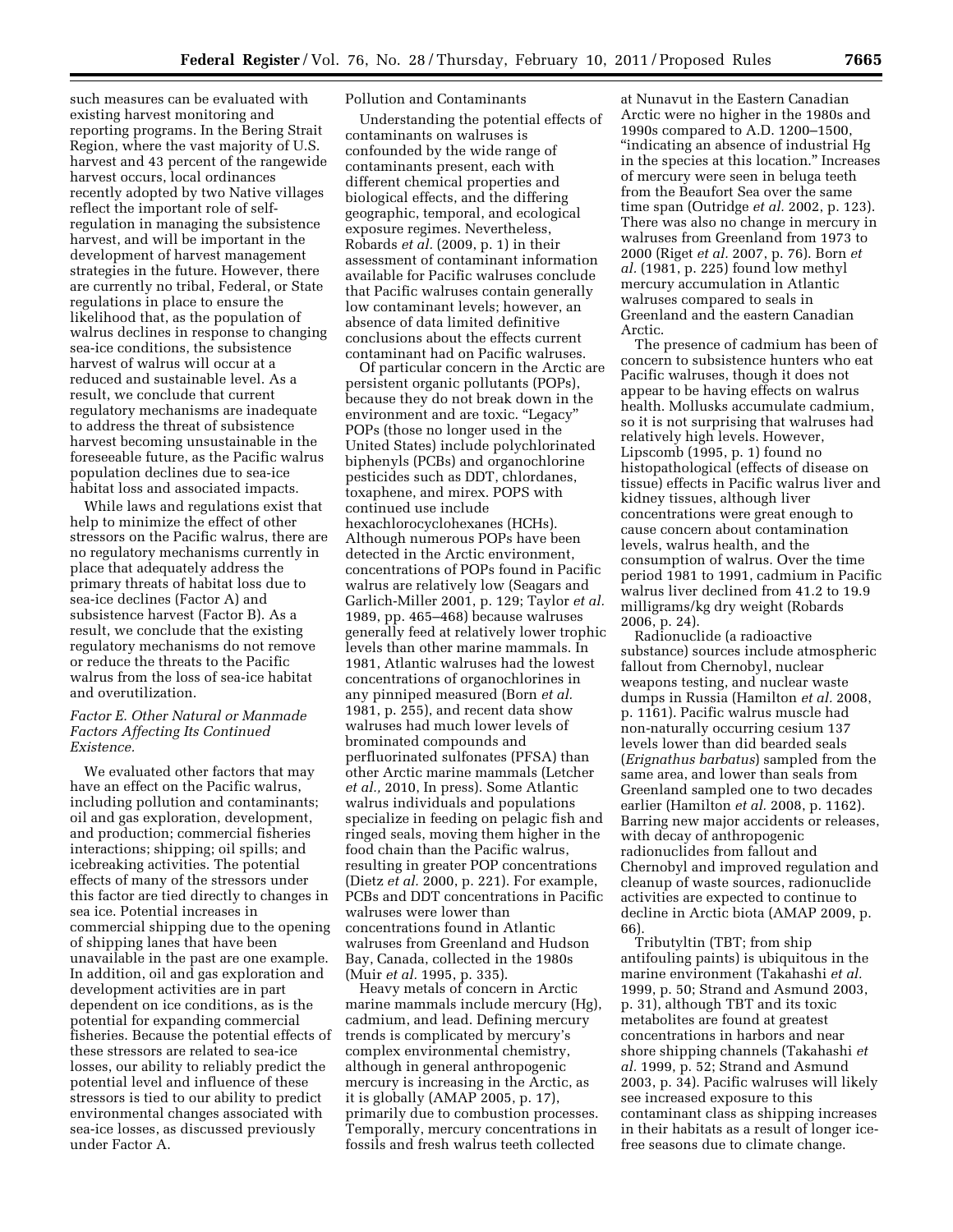Climate-related change will affect long-range and oceanic transport of contaminants, and may provide additional sources of contaminants. Increasing water temperatures may increase methylation of mercury, which increases the availability of mercury for bioaccumulation (Sunderland *et al.*  2009, p. 1) and may release contaminants from melting pack ice (Metcalf and Robards 2008, p. S153). It is projected that Cesium 137 from nuclear weapons testing fallout and Chernobyl may be liberated from storage in trees as the incidence of forest fires increases due to climate change (AMAP 2009, p. 66).

Although few data exist with which to evaluate the status of the Pacific walrus population in relation to contaminants, information available indicates that Pacific walruses have generally low concentrations of contaminants of concern. Further, based on the general observations of a lack of effect on individual animals, there is currently no evidence of population-level effects in walruses from contaminants of any type. Climate change, with projected increases in mobilization of contaminants to and within the Arctic, combined with potential changes in Pacific walrus prey base, may lead to increased exposure. However, potential effects are likely to be limited by the trophic status and distribution of walruses: As benthic feeders that specialize on prey lower in the food web, walruses would have a low rate of bioaccumulation and therefore limited exposure to contaminants. Based on our estimation of low current contaminant loads and the likelihood of minimal future exposure as walruses feed on lower trophic levels, we conclude that contaminants are not a threat now and are not likely to be a threat to the Pacific walrus population in the foreseeable future.

# Oil and Gas Exploration, Development, and Production

Oil and gas related activities have been conducted in the Beaufort and Chukchi Seas since the late 1960s, with most activity occurring in the Beaufort Sea (USFWS 2008, p. 33212). Three existing projects are located off the coast of Alaska in the Beaufort Sea (Endicott, Northstar, and Oooguruk). Current and foreseeable future activity in the Chukchi Sea is related to Lease Sale 193, the first Chukchi Sea lease sale since 1991 (MMS 2008, p. 1). While no development of leases issued pursuant to the lease sale has occurred to date, future activity is anticipated. Our ability to predict effects of these activities on walrus is based, in part, on reasonably

foreseeable development scenarios prepared for this lease sale, which project exploration, development, and production activities to last through roughly 2049 (USFWS, Final Biological Opinion for Beaufort and Chukchi Sea Program Area Lease Sales and Associated Seismic Surveys and Exploratory Drilling, Anchorage, Alaska, September 3, 2009, pp. 10–11).

In the Chukotka Russia region, the oil and gas industry is targeting regions of the Bering and Chukchi Seas for exploration. Recently, there has been renewed interest in exploring for oil and gas in the Russian Chukchi Sea, as new evidence suggests that the region may harbor large reserves. In 2006, seismic exploration was conducted in the Russian Chukchi to explore for economically viable oil and gas reserves (Frantzen 2007, p. 1).

Currently, Pacific walruses do not normally range into the Beaufort Sea, although individuals and small groups have been observed there. From 1994 to 2004, industry monitoring programs recorded a total of 9 walrus sightings, involving a total of 10 animals. No disturbance events or lethal takes have been reported to date (USFWS 2008, p. 33212). Because of the small numbers of walruses encountered by past and present oil and gas activity in the Beaufort Sea, impacts to the Pacific walrus population appear to have been minimal (USFWS 2008, p. 33212). Even with less ice, it is unlikely that walrus numbers will increase significantly in the Beaufort Sea, as habitat is limited by a relatively narrow continental shelf, which results in deep and lessproductive waters. Therefore, we do not anticipate significant interactions with, or impacts from, oil and gas activities in the Beaufort Sea on the Pacific walrus population.

Pacific walruses are seasonally abundant in the Chukchi Sea. Exploratory oil and gas operations in the Chukchi Sea have routinely encountered Pacific walruses; however, potential impacts to walruses are regulated through the MMPA. Specifically, incidental take regulations (ITRs) have been promulgated for the non-lethal, incidental take of walruses from oil and gas exploration activities in the Chukchi Sea, including geophysical, seismic, exploratory drilling and associated support activities for the 5 year period ending in June 2013. In a detailed analysis of the effects of such activities, including noise, physical obstructions, human encounters, and oil spills, the Service concluded that exploration activities would be sufficiently limited in time and scope that they would result in the take of

only small numbers of walruses with no more than a negligible impact on the stock (73 FR 33212 (2008)). Prior to commencing exploration activities, operators are currently required by the Bureau of Ocean Energy, Management, Regulation and Enforcement (BOEMRE, formerly MMS) to obtain letters of authorization (LOA) pursuant to the ITRs or an incidental harassment authorization (IHA) (Wall 2011, pers. comm.). If operators commence operations without such authorization, their operations may be shut down, (Wall 2011, pers. comm.), and any take of walrus would be in violation of the MMPA.

While we anticipate oil and gas exploration activities to occur in the Chukchi Sea in the foreseeable future, we expect industry to request that the ITRs be renewed, so that any non-lethal, incidental take associated with exploration is authorized under the MMPA. The ITRs could not be renewed, and LOAs could not be issued, unless a determination were made that the activities would result in the take of only small numbers of walrus and have a negligible impact on the stock.

Monitoring studies performed to date have documented minimal effects of various exploration activities on walruses (USFWS 2008, p. 33212). In 1989 and 1990, aerial surveys and vessel-based observations of walruses were carried out to examine the animals' response to drilling operations at three Chukchi Sea prospects. Aerial surveys documented several thousand walruses (a small percentage of the estimated population) in the vicinity of the drilling prospects. The monitoring reports concluded that: (1) Walrus distributions were closely linked with pack ice; (2) pack ice was near active drill prospects for relatively short time periods; and (3) ice passing near active prospects contained relatively few animals. Walruses either avoided areas of operations or were passively carried away by the ice floes, and because only a small proportion of the population was near the operations, and for short periods of time, the effects of the drilling operations on walruses were limited in time, area, and proportion of the population (USFWS 2008, p. 33212). However, if walrus are forced to avoid areas of operations and associated disturbance by abandoning ice haulouts and swimming to other areas, they will likely experience increased energetic costs related to active swimming as opposed to passive transport on ice floes.

Disturbances caused by vessel and air traffic may cause walrus groups to abandon land or ice haulouts. One study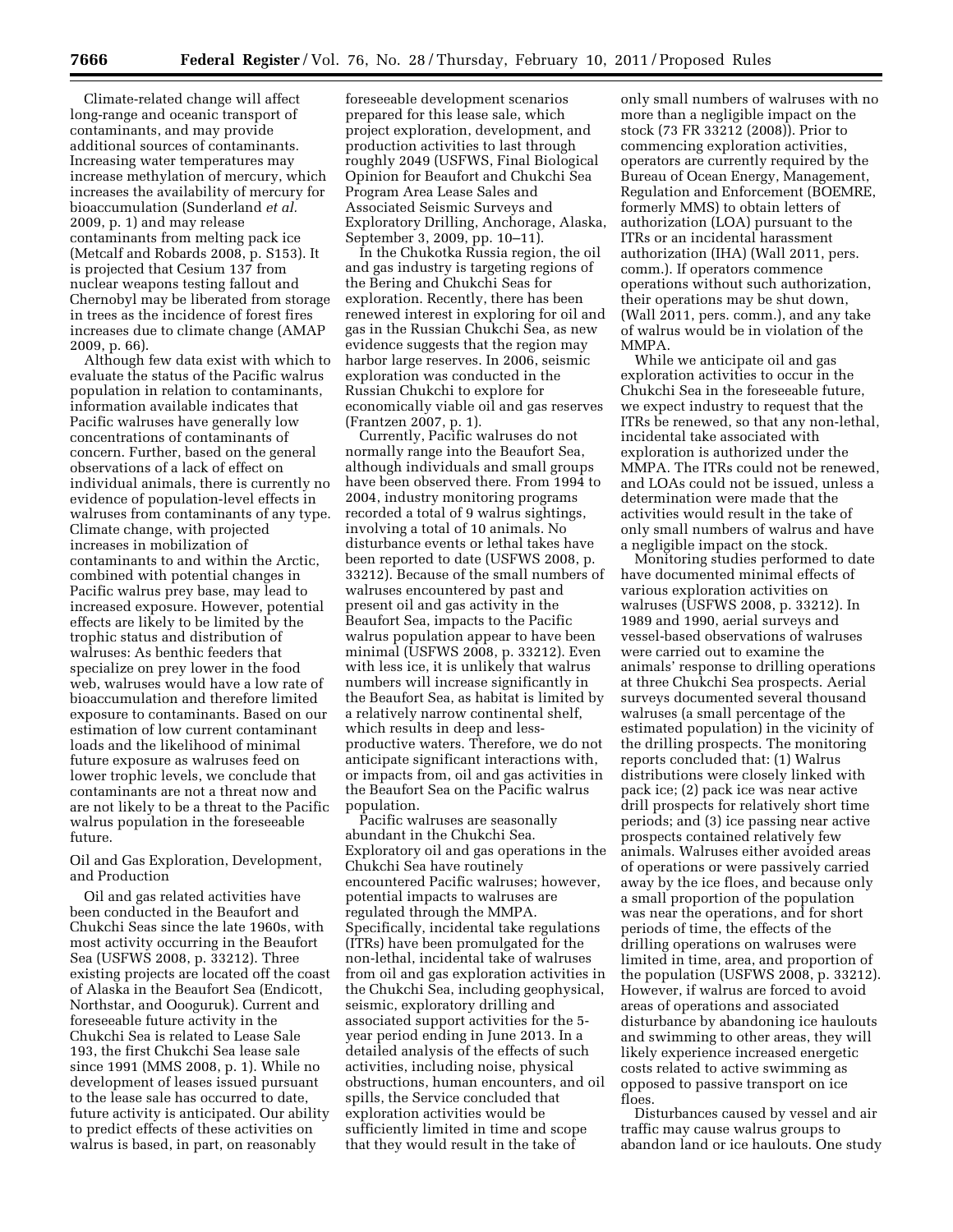suggests that walruses may be tolerant of ship activities; Brueggeman *et al.*  (1991, p. 139) reported that 75 percent of walruses encountered by vessels in the Chukchi Sea exhibited no reaction to ship activities within 1 km (0.6 mi) or less. This conclusion is corroborated by another study, which reported observations that walruses in water generally show little concern about potential disturbance from approaching vessels and will dive or swim away if a vessel is nearing a collision with them (Fay *et al.* 1984, p. 118).

Open-water seismic exploration, which produces underwater sounds typically with air gun arrays, may potentially affect marine mammals. Walruses produce a variety of sounds (grunts, rasps, clicks), which range in frequency from 0.1 to 10.0 Hertz (Hz, sine wave of a sound) (Richardson *et al.*  1995, p. 108). The effects of seismic surveys on walrus hearing and communications have not been studied. Seismic surveys in the Beaufort and Chukchi Seas will not impact vocalizations associated with breeding activity (one of the most important times of communication), because walruses do not currently breed in the open water areas that are subject to survey. Injury from seismic surveys would likely occur only if animals entered the zone immediately surrounding the sound source (Southall *et al.* 2007, p. 441). Walrus behavioral responses to dispersal and diving vessels associated with seismic surveys were monitored in the Chukchi Sea OCS in 2006. Based upon the transitory nature of the survey vessels, and the behavioral reactions of the animals to the passage of the vessels, we conclude that the interactions resulted in temporary changes in animal behavior with no lasting impacts to the species (Ireland *et al.* 2009, pp. xiii–xvi).

Future seismic surveys are anticipated to have minimal impacts to walrus. Surveys will occur in areas of open water, where walrus densities are relatively low. Monitoring requirements (vessel-based observers) and mitigation measures (operations are halted when close to walrus) in U.S. waters are expected to minimize any potential interactions with large aggregations of walruses. Because seismic operations likely would not be concentrated in any one area for extended periods, any impacts to walruses would likely be relatively short in duration and have a negligible overall impact on the Pacific walrus population.

Currently, there are no active offshore oil and gas developments in the U.S. Bering or Chukchi Seas. Therefore, the risk of an oil spill is low at the present

time. The potential for an oil spill increases as offshore oil and gas development and shipping activities increase. No large oil spills have occurred in areas inhabited by walruses; however, a large oil spill could result in acute mortalities and chronic exposure that could substantially reduce the Pacific walrus population for many years (Garlich-Miller *et al.* 2011, Section 3.6.2.3.3 ''Oil Spills''). A spill that oiled coastal haulouts occupied by females and calves could be particularly significant and could have the potential to impact benthic communities upon which walruses depend. As discussed below, oil spill cleanup in the brokenice and open-water conditions that characterize walrus habitat would be more difficult than in other areas, primarily because effective strategies have yet to be developed. The Coast Guard has no offshore response capability in northern or western Alaska (O'Rourke 2010, p. 23).

According to BOEMRE, if oil and gas development of leases issued pursuant to Chukchi Lease Sale 193 occurs, the chance of one or more large oil spills (greater than or equal to 1,000 barrels) occurring over the production life of the development is between 35 and 40 percent (MMS 2007, p. IV–156). However, the estimated probability that oil reserves sufficient for development will be discovered range from 1 to 10 percent (MMS 2007, p. IV–156), reducing the chance of a large oil spill to 0.33 to 4 percent.

Our analysis of oil and gas development potential and subsequent risks was based on the analysis BOEMRE (MMS 2007, p. 1–631) conducted for the Chukchi Sea lease sales. Following the Deepwater Horizon incident in the Gulf of Mexico, offshore oil and gas activities have come under increased scrutiny. Policy and management changes are under way within the Department of the Interior that will likely affect the timing and scope of future offshore oil and gas activities. In addition, BOEMRE has been restructured to increase the effectiveness of oversight activities, eliminate conflicts of interest, and increase environmental protections (USDOI 2010, p. 1). As a result, we anticipate that the potential for a significant oil spill will remain small; however, we recognize that should a spill occur, there are no effective strategies for oil spill cleanup in the broken-ice conditions that characterize walrus habitat. In addition, the potential impacts to Pacific walrus from a spill could be significant, particularly if subsequent cleanup efforts are ineffective. Potential impacts would be

greatest if walrus are aggregated in coastal haulouts where oil comes to shore. Overall, the chance of a large oil spill occurring in the Pacific walrus' range in the foreseeable future, however, is considered low.

In summary, oil and gas activities have occurred sporadically throughout the range of the Pacific walrus. Specific studies on the effects of exploratory drilling activities and associated shipping and seismic surveys have documented minimal effects on walrus—namely, transitory behavioral changes that were temporary in nature. Exploration activities are currently regulated under the MMPA, and the take of walrus during exploration activities is only authorized if operators have first obtained an LOA or an IHA. These authorizations are only issued for the non-lethal, incidental take of walrus, where the activities are considered likely to result in the take of small numbers of walrus with a negligible impact on the stock. We expect that future exploration to be similarly regulated under the MMPA. Therefore, we conclude that impacts of oil and gas exploration likely to occur over the foreseeable future will have minimal effects on walruses. Further, although a significant oil spill in the Chukchi Sea from exploration, development or production activities could have a detrimental impact on Pacific walrus, depending on timing and location, the potential for such a spill is low. As a result, we conclude that oil and gas exploration, development, and production are not threats to the Pacific walrus now, nor are they likely to become threats in the foreseeable future.

# Commercial Fisheries

Commercial fisheries occur primarily in ice-free waters and during the openwater season, which limits the overlap between fishery operations and walruses. Where they do overlap, fisheries may impact Pacific walruses through interactions that result in the incidental take of walrus or through competition for prey resources or destruction of benthic prey habitat. A complete list of fisheries is published annually by NOAA Fisheries. The most recent edition (NOAA 2009a, p. 58859), showed about nine fisheries that have the potential to occur within the range of the Pacific walrus.

Currently, incidental take in the form of mortality from commercial fishing is low. Pacific walruses occasionally interact with trawl and longline gear of groundfish fisheries. In Alaska each year, fishery observers monitor a percentage of commercial fisheries and report injury and mortality of marine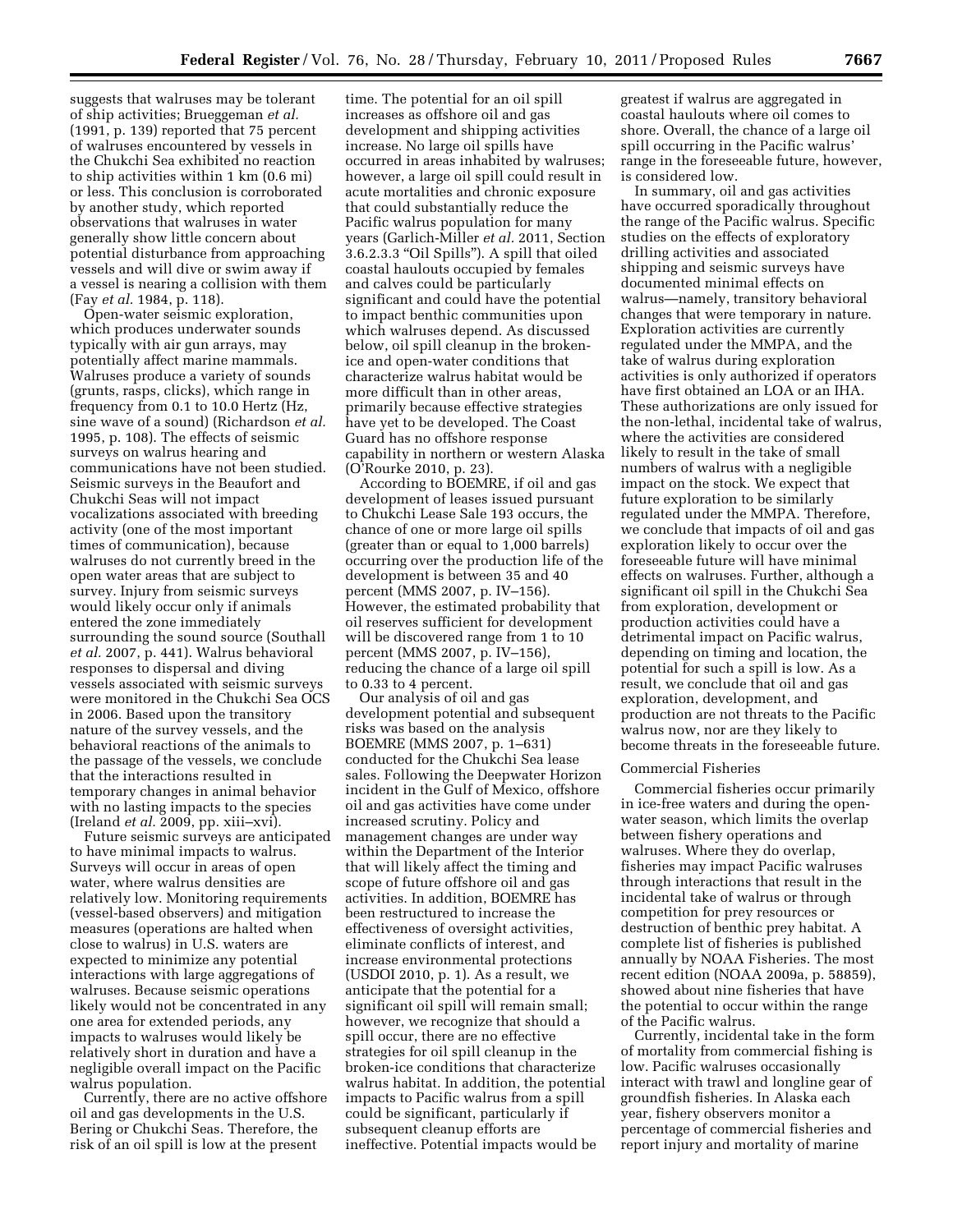mammals affected incidental to these operations. Incidental mortality to Pacific walruses during 2002–2006 was recorded for only one fishery, the Bering Sea/Aleutian Island flatfish trawl fishery, which is a Category II Commercial Fishery with 34 vessels or persons. During the years 2002–2006, observer coverage for this fishery averaged 64.7 percent. The mean number of observed mortalities was 1.8 walrus per year, with a range of 0 to 3 walrus per year. The total estimated annual fishery-related incidental mortality in Alaska was 2.66 walrus per year (USFWS 2010, pp. 3–4).

In addition to incidental take from fishing activities, however, fishery vessel traffic has the potential to take Pacific walruses through collisions and disturbance of resting, foraging, or travelling behaviors. We consider the likelihood of collisions between fishing vessels and walruses to be very low, however, as we unaware of any documented ship strikes, and it has been observed that walruses typically dive or swim off to the side if a shipping vessel comes close to colliding with them (Fay *et al.* 1984, p. 118). Fisheries occurring near terrestrial haulouts may affect animals approaching, leaving, or resting at the haulouts.

The Bristol Bay region in the Bering Sea is home to some of the largest U.S. land haulouts and several fisheries. For some haulouts, regulations are in place to minimize disturbance. Round Island is buffered from all fishing activities by a 0-to-3-nautical-mile ''no transit'' closure. Capes Peirce and Newenham and Round Island are buffered from fishing activities in Federal waters from 3 to 12 nautical miles; however, this buffer only applies to vessels with Federal fisheries permits. The haulout at Hagemeister Island has no protection zone in either Federal or State waters. Large catcher/processer vessels associated with the yellowfin sole fishery, as well as smaller fishing vessels 32 ft or less in length routinely pass between the haulout and the mainland to a site for offloading product to foreign vessels. Anecdotal reports indicate potential disturbance of walruses using the Hagemeister haulout (Wilson and Evans 2009b, p. 28). To address concerns of disturbance associated with the yellowfin sole fleet, the Service has engaged the North Pacific Fisheries Management Council to examine alternatives to provide increased protection for the haulout at Hagemeister Island (Wilson and Evan 2009a, pp. 1–23); however, no specific measures have been implemented. The haulout at Cape Seniavin currently has no Federal or State protection zones. No

Federal fisheries occur near Cape Seniavin, but State of Alaska–managed salmon fisheries do occur in the immediate vicinity and pose a potential for disturbance. In general, however, within Bristol Bay, the proportion of walruses potentially affected is small relative to the population. The population is also comprised predominantly of males, which are less susceptible to trampling injuries as a result of disturbance; however, repeated disturbance events have the potential to result in haulout abandonment.

State-managed nearshore herring and salmon gillnet fisheries also have the potential to take walruses. The ADFG does not have an observer or selfreporting program to record marine mammal interactions, but it is believed that gear interactions with walruses have not occurred in the recent past (Murphy 2010, pers. comm.; Sands 2010, pers. comm.). Spotter planes used in the spring herring fishery in Bristol Bay have the potential to cause disturbance at terrestrial haulouts. To mitigate this potential, the Service developed and distributed guidelines for appropriate use of aircraft within the vicinity of Bristol Bay walrus haulouts (USFWS 2009, p. 1), and these were in effect during the fishing season.

In summary, given the current low rates of walrus encounters and deaths associated with commercial fishing, we expect that any increase in the level of fishery-related mortality to walrus will occur at a very low level relative to the total walrus population. Similarly, although walrus may be subject to disturbance from commercial fishing, the proportion of walrus affected is low, and efforts are under way to minimize the impacts. Accordingly, we do not consider fishery-related take of walrus to be a threat to the Pacific walrus population now or in the foreseeable future.

Commercial fisheries may also impact walruses through competition for prey resources or destruction of benthic prey habitat. With regard to competition, there is little overlap between commercial fish species and Pacific walrus prey species. The principal prey items consumed by weaned walruses are bivalves, gastropods, and polychaete worms (Fay 1982, p. 145; Sheffield and Grebmeier 2009, p. 767). Fay (1982, pp. 153–154) notes that the scarcity in walruses of endoparasites of known fish origin indicates that walruses rarely ingest fish. Fay (1982, pp. 152,154) also notes that various authors have reported occasionally finding several different crab species in walrus stomachs, but apparently at low frequency. Thus, direct competition for prey from

commercial fisheries does not appear to be a threat to the Pacific walrus population now or in the foreseeable future.

Commercial fisheries—specifically pelagic (mid-water trawl) and nonpelagic (bottom trawl) fisheries have the potential to indirectly affect walruses through destruction or modification of benthic prey or their habitat. Pelagic or mid-water trawls make frequent contact with the bottom, as evidenced by the presence of benthic species (*e.g.,* crabs, halibut) that are brought up as bycatch. NFMS estimates that approximately 44 percent of the area shadowed by the gear receives bottom contact from the footrope (NMFS 2005, pp. B–11). The majority of the pelagic trawl effort in the eastern Bering Sea is directed at walleye pollock in waters of 50–300 m (164–960 ft) (Olsen 2009, p. 1). The area north of Unimak Island along the continental shelf edge receives high fishing effort (Olsen 2009, p. 1). This puts the majority of pelagic fishing effort on the periphery of walrus-preferred habitat, as walruses are usually found over the continental shelf in waters of 100 m (328 ft) or less (Fay and Burns 1988, pp. 239–240; Jay *et al.*  2001, p. 621).

Nonpelagic fisheries also have the potential to indirectly affect walruses by destroying or modifying benthic prey or their habitat, or both. The predominant effects of nonpelagic trawl include ''smoothing of sediments, moving and turning of rocks and boulders, resuspension and mixing of sediments, removal of sea grasses, damage to corals, and damage or removal of epigenetic organisms'' (Mecum 2009, p. 57). Numerous studies on the effects of trawl gear on infauna have been conducted, and all note a reduction in mass (Brylinsky *et al.* 1994, p. 650; Bergman and van Santbrink 2000, p. 1321; McConnaughey *et al.* 2000, p. 1054; Kenchington *et al.* 2001, p. 1043). Two such studies comparing microfaunal populations between unfished and heavily fished areas in the eastern Bering Sea reported that, overall, the heavily trawled and untrawled areas were significantly different. In relation to walrus prey, the abundance of neptunid snails was significantly lower in the heavily trawled area, and mean body size was smaller, as was the trend for a number of bivalve species (*Macoma, Serripes, Tellina*), indicating a general decline in these species. The abundance of Mactromeris was greater in the heavily trawled area, but mean body size was smaller (McConnaughey *et al.* 2000, pp. 1381–1382; McConnaughey *et al.* 2005, pp. 430– 431).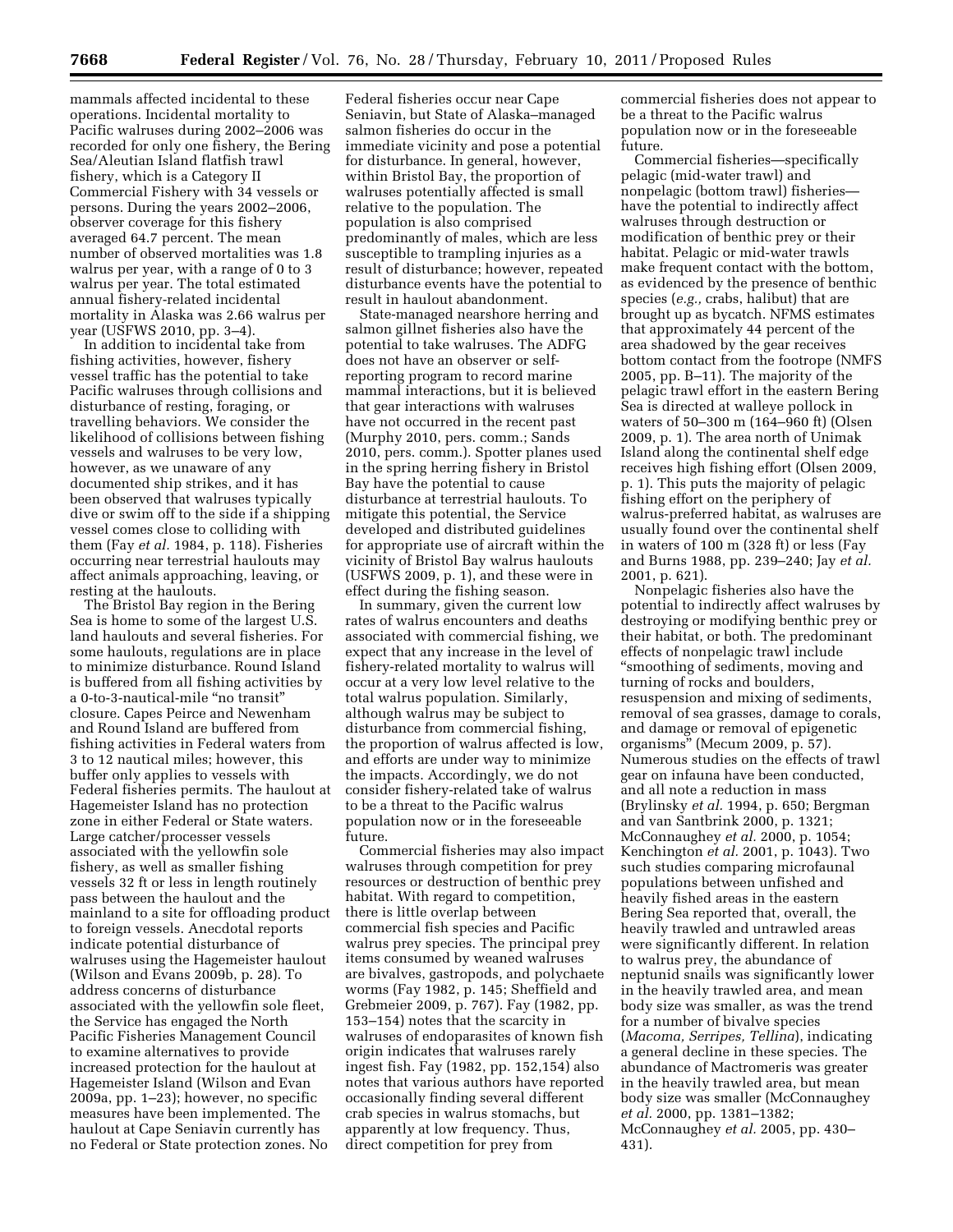The areas open to nonpelagic trawling, however, are limited. The Final Environmental Impact Statement (EIS) for Essential Fish Habitat Identification and Conservation in Alaska concluded that nonpelagic trawling in the southern Bering Sea has long-term effects on benthic habitat features, but little impact on fish stock productivity. The EIS concludes that the reduction of infaunal and epifanual prey for managed fish species would be 0 to 3 percent (NMFS 2005, p. 10; Mecum 2009, p. 47). While not a direct measure of impacts to walrus prey, the analysis provides some insight on the level of impact to benthic species and indicates that impacts are likely to be minimal.

Nonpelagic trawls are designed to remain on the bottom of the ocean floor, but they may bring up walrus prey items as bycatch, albeit in very small quantities. Wilson and Evans (2009, p. 15) report bycatch of walrus prey items in the nonpelagic trawl fishery in the Northern Bristol Bay Trawl Area (NBBTA). Data were collected through the NMFS Fisheries Observer program and are aggregated for the years 2001 to 2009. Bivalves (mussels, oysters, scallops, and clams) accounted for 334 kg (735 lb) of the 457 kg (1005 lb) (73 percent) of total bycatch reported; snails, which are consumed by walruses, were listed as a bycatch species, but no amounts were reported. This level of bycatch is very low relative to the total amount of prey consumed by walrus. The NMFS is currently developing regulations to require the use of modified nonpelagic trawl gear in the Bering Sea subarea for the flatfish fishery and for nonpelagic trawl gear fishing in the northern Bering Sea subarea (Brown 2010, pers. comm.), which will likely reduce impacts on walrus prey. When implemented, the regulations will reopen an area within the NBSRA to modified gear nonpelagic trawl fishing (Brown 2010, pers. comm.; Mecum 2009, pp. 1–194).

Ecosystem shifts in the Bering Sea are expected to extend the distribution of fish populations northward and, along with this shift, nonpelagic bottom trawl fisheries are also expected to move northward (NOAA 2009b, p. 1). Because we currently lack information on benthic habitats and community ecology of the northern Bering Sea, we are unable to forecast the specific impacts that may occur from nonpelagic bottom trawling within this area (NOAA 2009b, p. 1) and how it may affect the Pacific walrus.

Commercial fisheries in all U.S. waters north of the Bering Strait are covered by the Fishery Management Plan for Fish Resources of the Arctic

Management Area, which was released by the NPFMC in 2009. Management policy for this region is to prohibit all commercial harvest of fish until sufficient information is available to support the sustainable management of a commercial fishery (NPFMC 2009, p. 3). At some point, the Arctic Management Area may be opened to commercial fishing, but to date the NPFMC has taken a conservative stance. It is unclear whether the Arctic Management Area will open to commercial fishing at all, and if so, when it would be opened. If commercial fishing does open up in this area, however, we would work with the NPFMC to ensure that any necessary measures to minimize negative effects to Pacific walrus are implemented.

Accordingly, although commercial fisheries—specifically pelagic and nonpelagic trawl fisheries—have the potential to indirectly affect walruses through destruction or modification of benthic prey or their habitat, those fisheries do not appear to be a threat to Pacific walrus now or in the foreseeable future, because of limited overlap between the areas currently open to trawling and areas of walrus prey habitat as well as ongoing efforts to minimize detrimental impacts to walrus prey and benthic habitat.

In summary, we find that commercial fisheries have limited overlap with walrus distribution, and reported direct takes are nominal. Indirect effects on walruses are also limited, with some site-specific potential effects to walrus near terrestrial haulouts in Bristol Bay. Indirect effects to prey and benthic habitats due to various types of trawls occur, but are limited with respect to overlap with the range of walrus and walrus feeding habitat. We did not identify any direct competition for prey resources between walruses and fisheries. In addition, as fisheries currently do not occur in the Chukchi Sea, they are not considered a serious threat to walrus at this time. We recognize the potential future interest by the fishing industry to initiate fisheries further north as fish distribution changes in association with predicted changes in ocean conditions. However, based on the limited fishing-related impacts to walrus that have occurred in other areas to date, and the active engagement of the NPFMC through the Arctic Fisheries Management Plan, we conclude that commercial fishing is not now a threat to Pacific walrus and is not likely to become a threat in the foreseeable future.

#### Shipping

Commercial shipping and marine transportation vessels include oil and gas tankers, container ships, cargo ships, cruise ships, research vessels, icebreakers, and commercial fishing vessels. These vessels may travel to or from destinations within the Arctic (destination traffic), or may use the Arctic as a passageway between the Atlantic and Pacific Oceans (nondestination traffic). While the level of shipping activity is currently limited, the potential exists for increased activity in the future if changes in sea-ice patterns open new shipping lanes and result in a longer navigable season. Whether, and to what extent, marine transportation levels may change in the Arctic depends on a number of factors, including the extent of sea-ice melt, global trade dynamics, infrastructure development, the safety of Arctic shipping lanes, the marine insurance industry, and ship technology. Given these uncertainties, forecasts of future shipping levels in the Arctic are highly speculative (Arctic Council 2009, p. 1).

Two major shipping lanes in the Arctic intersect the range of Pacific walrus: The Northwest Passage, which runs parallel to the Alaskan Coast through the Bering Strait up through the Canadian Arctic Archipelago; and the Northern Sea Route, which refers to a segment of the Northeast Passage paralleling the Russian Coast through the Bering Strait and into the Bering Sea (Garlich-Miller *et al.* 2011, Section 3.6.4.1 ''Scope and Scale of Shipping'').

Shipping levels in the Northwest Passage and Northern Sea Route are highly dependent on the extent of seaice cover. Walrus occur along both of these routes where they pass through the Bering Sea, Bering Strait, and Chukchi Sea. Given the dependence of shipping activities on the absence of sea ice, shipping levels are seasonally variable. Almost all activity occurs in June through September, and to a lesser extent, October and November, and April and May. Most walrus are in the Chukchi Sea during the height of the shipping season, although at times they are associated with sea ice or terrestrial haulouts. There is currently no commercial shipping or marine transportation in December through March (Arctic Council 2009, p. 85).

Based on predicted sea-ice loss (Douglas 2010, p. 12), the navigation period in the Northern Sea Route is forecast to increase from 20–30 days to 90–100 days per year by 2100. Other factors that may lead to increased vessel traffic in the Arctic, in addition to reduced sea ice, include increased oil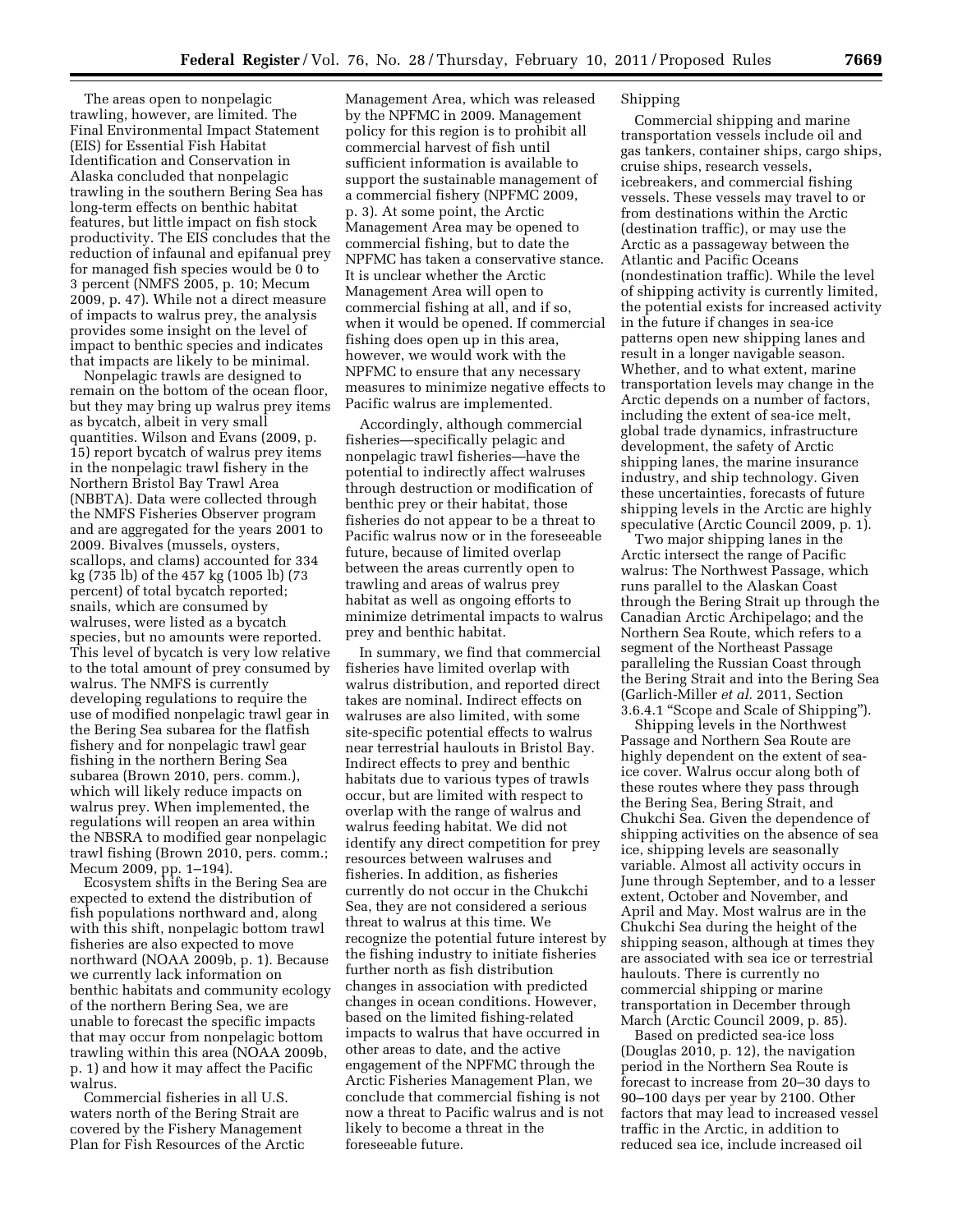and gas development, Arctic community population growth and associated development, and increased tourism (Brigham and Ellis 2004, pp. 8–9; Arctic Council 2009, p. 5).

No quantitative analyses of changes in shipping levels currently exist. Both the Arctic Marine Shipping Assessment (AMSA) and the Arctic Marine Transport Workshop note that the greatest potential for increased shipping and marine transportation is the potential use of the Arctic as an alternative trade route connecting the Atlantic and Pacific Oceans. The Northwest Passage is not considered a viable Arctic throughway, given that the oldest and thickest sea ice in the Arctic is pushed into the western edge of the Canadian Arctic Archipelago, making the passage dangerous to navigate (Arctic Council 2009, p. 93). However, the passage was open in 2007 and 2010, due to ice-free conditions.

The broad range of future shipping scenarios described in the AMSA and the Arctic Marine Transport Workshop underscore the uncertainties regarding future shipping levels. The AMSA notes that while the reduction in sea ice will provide the opportunity for increased shipping levels, ultimately it is economic factors, such as the feasibility of utilizing the Northern Sea Route as an alternative connection between the Atlantic and Pacific Oceans, that will determine future shipping levels (Arctic Council 2009, pp. 120–121).

Increased shipping in the Bering and Chukchi Seas has the potential to impact Pacific walrus during the spring, summer, and fall seasons. An increase in shipping will result in increased potential for disturbance in the water and at terrestrial haulouts. According to Garlich-Miller *et al.* (2011, Section 3.2.1.2.3 ''Summer/Fall''), recent trends suggest that most of the Pacific walrus population will be foraging in open water from coastal haulouts along the Chukotka coast during the shipping season. Because the Northern Sea Route passes through this area, it is reasonable to expect walruses may be encountered along this route (Garlich-Miller *et al.*  2011, Figure 9). According to one study, however, walruses may be tolerant of ship activities, as 75 percent of walruses encountered by vessels in the Chukchi Sea exhibited no reaction to ship activities within 1 km (0.6 mi) or less (Brueggeman *et al.* 1991, p. 139). This is confirmed by another study, which noted that walruses in water have been observed to generally show little concern about potential disturbance from approaching vessels, unless the ship came in very close proximity to them, in which case they dove or swam

off to the side (Fay *et al.* 1984, p. 118). Therefore, we expect disturbance to walruses from shipping to be minimal. In situations where negligible impacts to a small number of walrus are anticipated from repeated displacement from a preferred feeding area, for example, or noise disturbance at haulouts, incidental take regulations could potentially be developed for U.S. vessels to permit take caused by shipping activities, which are subject to the MMPA. These activities likely would require mandatory monitoring and mitigation measures designed to minimize effects to walrus through vessel-based observers to avoid collisions and disturbance.

As a result, shipping is not currently a threat to the Pacific walrus population, because shipping occurs at low levels, and shipping in support of other activities (*e.g.,* oil and gas exploration) is sufficiently regulated and mitigated by MMPA incidental take regulations. Shipping may increase in the future, but shipping lanes are typically limited to narrow corridors, and disturbance from such activities is expected to be low. Moreover, given the uncertainties identified related to potential future shipping activities, we conclude that increased shipping activities are unlikely to cause population-level effects to the Pacific walrus in the foreseeable future. In addition, take provisions of the MMPA can be effective in regulating shipping that may disturb haulouts and interrupt foraging activity in U.S. waters.

#### Oil Spills

To date, there have been relatively few oil spills caused by marine vessel travel in the Bering and Chukchi seas. Within the seasonal range of walrus, there were approximately six vessel oil spill incidents between 1995 and 2004: two caused by fires, two by machinery damage or failure, one by grounding, and one by damage to the vessel. These incidents were small in scale and did not cause widespread impacts to walrus or their habitat. In general, the pattern of past vessel incidents corresponds to areas of high vessel traffic. Given anticipated increases in marine vessel travel within the range of Pacific walrus due to sea-ice decline, it is likely that the number of vessel incidents will increase in the foreseeable future.

Oil spill response for walruses, and for wildlife in general, can be broken into three phases (Alaska Regional Response Team 2002, p. G1). Phase One is focused on eliminating the source of the spill, containing the spilled oil, and protecting environmentally sensitive areas. Phase Two involves efforts to

herd or haze potentially affected wildlife away from the spill area. Phase Three, the most involved and most infrequently undertaken phase of oil spill response for wildlife, includes the capture and rehabilitation of oiled individuals.

Even under the most stringent control systems, some tanker spills, pipeline leaks, and other accidents are likely to occur from equipment leaks or human error (O'Rourke 2010, p. 16). The history of oil spills and response in the Aleutian Islands raises concerns for potential spills in the Arctic region: ''The past 20 years of data on response to spills in the Aleutians has also shown that almost no oil has been recovered during events where attempts have been made by the responsible parties or government agencies, and that in many cases, weather and other conditions have prevented any response at all'' (O'Rourke 2010, p. 23). Moreover, the Commander of the Coast Guard's 17th District, which covers Alaska, noted in an online journal that " \* \* \* we are not prepared for a major oil spill [over 100,000 gallons] in the Arctic environment. The Coast Guard currently has no offshore response capability in northern or western Alaska and we only dimly understand the science of recovering oil in broken ice'' (O'Rourke 2010, p. 23). The behavior of oil spills in cold and icy waters is not well understood (O'Rourke 2010, p. 23). Cleaning up oil spills in ice-covered waters will be more difficult than in other areas, primarily because effective strategies have yet to be developed.

The Arctic conditions present several hurdles to oil cleanup efforts. In colder water temperatures, there are fewer organisms to break down the oil through microbial degradation and oil evaporates at a slower rate. Although slower evaporation may allow for more oil to be recovered, evaporation removes the lighter, more toxic hydrocarbons that are present in crude oil (O'Rourke 2010, p. 24). The longer the oil remains in an ecosystem, the more opportunity there is for exposure. Oil spills may get trapped in ice, evaporating only when the ice thaws, and in some cases, oil could remain in the ice for years. Icy conditions enhance emulsification—the process of forming different states of water in oil, often described as ''mousse.'' Emulsification creates oil cleanup challenges by increasing the volume of the oil/water mixture and the mixture's viscosity (resistance to flow). The latter change creates particular problems for conventional removal and pumping cleanup methods (O'Rourke 2010, p. 24). Moreover, two of the major nonmechanical recovery methods—in-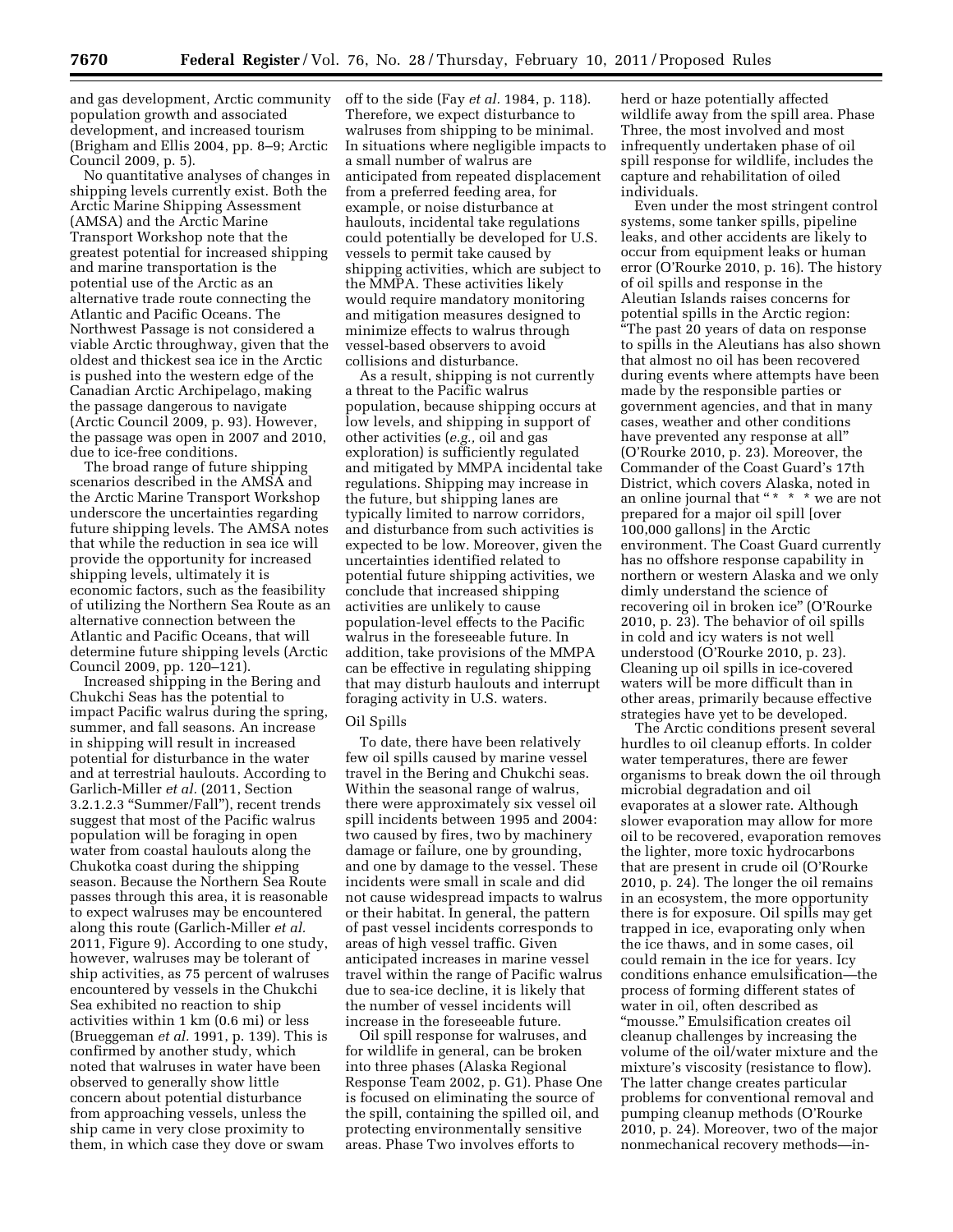situ burning and dispersant application—may be limited by the Arctic conditions and lack of logistical support such as aircraft, vessels, and other infrastructure (O'Rourke 2010, p. 24).

As stated earlier, vessel-related spills were, and will likely continue to be, small in scale with localized impact to walrus and their habitat. A large-scale spill could have a major impact on the Pacific walrus population, depending on the spill and location relative to coastal aggregations. However, at present the chance of a large oil spill occurring in the Pacific walrus' range in the foreseeable future is considered low. Because most oil spills will have only localized impact to walrus, and the chance of a large-scale spill occurring in the walrus' range in the foreseeable future is low, oil spills do not appear to be a threat to Pacific walrus now or in the foreseeable future.

## Icebreaking Activities

Icebreaking activities can create noise that causes marine mammals to avoid areas where these activities are occurring. Further, icebreaking activities may increase the risk of oil spills by increasing vessel traffic in ice-filled waters. Given that marine mammals, including walrus, have been found to concentrate in and around temporary breaks in the ice created by icebreakers, there may be greater environmental impact associated with an oil spill involving an icebreaker or a vessel operating in a channel cleared by an icebreaker.

Currently, Russian and Canadian icebreakers are used along the Northern Sea Route and within the Canadian Arctic Archipelago to clear passageways utilized by commercial shipping vessels (Arctic Council 2009, p. 74), primarily in the summer months. The United States does not currently engage in icebreaking activities for navigational purposes in the Arctic (NRC 2005, p. 16). There are no current U.S. or State of Alaska regulations on icebreaking activities, mainly because icebreaking along the Alaskan Coast is minimal and usually carried out by the Coast Guard. However, in the last few years, oil and gas exploration activities in the Beaufort and Chukchi Seas have used privately contracted icebreakers in support of their operations.

Icebreaking activities may increase in the future, given increases in commercial shipping and marine transportation. In particular, the establishment of the Northern Sea Route as a viable alternative trade route connecting the Atlantic and Pacific Oceans is contingent on, among other

factors, the availability of a reliable government or private icebreaking fleet to clear the entire Route and provide predictable open shipping lanes (Arctic Marine Transport Workshop 2004, p. 1; Arctic Council 2009, p. 20). Although there are no current regulations on icebreaking activities in the Arctic, voluntary guidelines addressing icebreaking activities could be included as part of unified, multilateral regulation on Arctic shipping. According to the U.S. Department of Transportation, the International Maritime Organization (IMO) is considering developing icebreaking guidelines.

Icebreaking is currently not a threat to the Pacific walrus population, because of the limited amount of icebreaking activity, current regulations associated with shipping in support of other activities (*e.g.,* oil and gas development), and the relatively narrow corridors in which the activities occur. Shipping activity and associated icebreaking are predicted to increase in the future, but the magnitude and rate of increase are unknown and dependent on both economic and environmental factors. Given the uncertainties identified related to potential future shipping activities, the available information does not enable us to conclude that these activities will cause population-level effects to the Pacific walrus in the foreseeable future.

Both the Service and USGS BN models included oil and gas development, commercial fisheries, and shipping as stressors (Garlich-Miller *et al.* 2011, Section 3.8.5 ''Other Natural or Human Factors''; Jay *et al.* 2010b, p. 37). The USGS model also included air traffic and shipping activities simultaneously (Jay *et al.* 2010b, p. 37). In both models, these stressors had little influence on model outcomes (Garlich-Miller *et al.* 2011 Section 3.8.5 ''Other Natural or Human Factors''; Jay *et al.*  2010b, pp. 85–86, respectively).

#### Summary of Factor E

Based on our estimation of low current contaminant loads and the likelihood of minimal future exposure as walruses feed on lower trophic levels, we conclude that contaminants are not a threat now and are not likely to be a threat to the Pacific walrus population in the foreseeable future. Oil and gas exploration, development, and production are currently not a threat to the Pacific walrus and are not expected to be in the foreseeable future, due to the anticipated increased scrutiny oil and gas development will undergo in the future, the continued application of incidental take regulations, and the low

risk of an oil spill. Commercial fishing is also currently not a threat to walrus, as it occurs only on the periphery of the walrus' range and results in minimal impacts on the population. We recognize the potential future interest by the fishing industry to initiate fisheries further north as fish distribution changes in association with predicted changes in ocean conditions. However, based on the limited fishing-related impacts to walrus that have occurred in other areas to date, and the active engagement of the NPFMC through the Arctic Fisheries Management Plan, we conclude that commercial fishing is not now, and is not likely to become, a threat to Pacific walrus in the foreseeable future. Shipping is not currently a threat to the Pacific walrus population, because it occurs at low levels, and shipping in support of other activities (*e.g.,* oil and gas exploration) is sufficiently regulated and mitigated by MMPA incidental take regulations. Shipping may increase in the future, but shipping lanes are typically limited to narrow corridors, and disturbance from such activities is expected to be low. Moreover, given the uncertainties identified related to potential future shipping activities, we conclude that increased shipping activities are unlikely to cause population-level effects to the Pacific walrus in the foreseeable future. In addition, take provisions of the MMPA can be effective in regulating shipping in U.S. waters that may disturb haulouts and interrupt foraging activity. Because most oil spills will have only localized impact to walrus, and the chance of a large-scale spill occurring in the walrus' range in the foreseeable future is considered low, oil spills do not appear to be a threat to Pacific walrus now or in the foreseeable future. Finally, shipping activity and associated icebreaking is predicted to increase in the future, but the magnitude and rate of increase are unknown and dependent on both economic and environmental factors. Based on the best information available at this time, we are unable to conclude that these shipping activities will be a threat to the Pacific walrus in the foreseeable future, in light of the uncertainties in projecting the magnitude and rate of increase of these activities in the future.

Therefore, based on our review of the best commercial and scientific data available, we conclude that none of the potential stressors identified and discussed under Factor E (''Other Natural or Manmade Factors Affecting Its Continued Existence of the Pacific Walrus'') is a threat to the Pacific walrus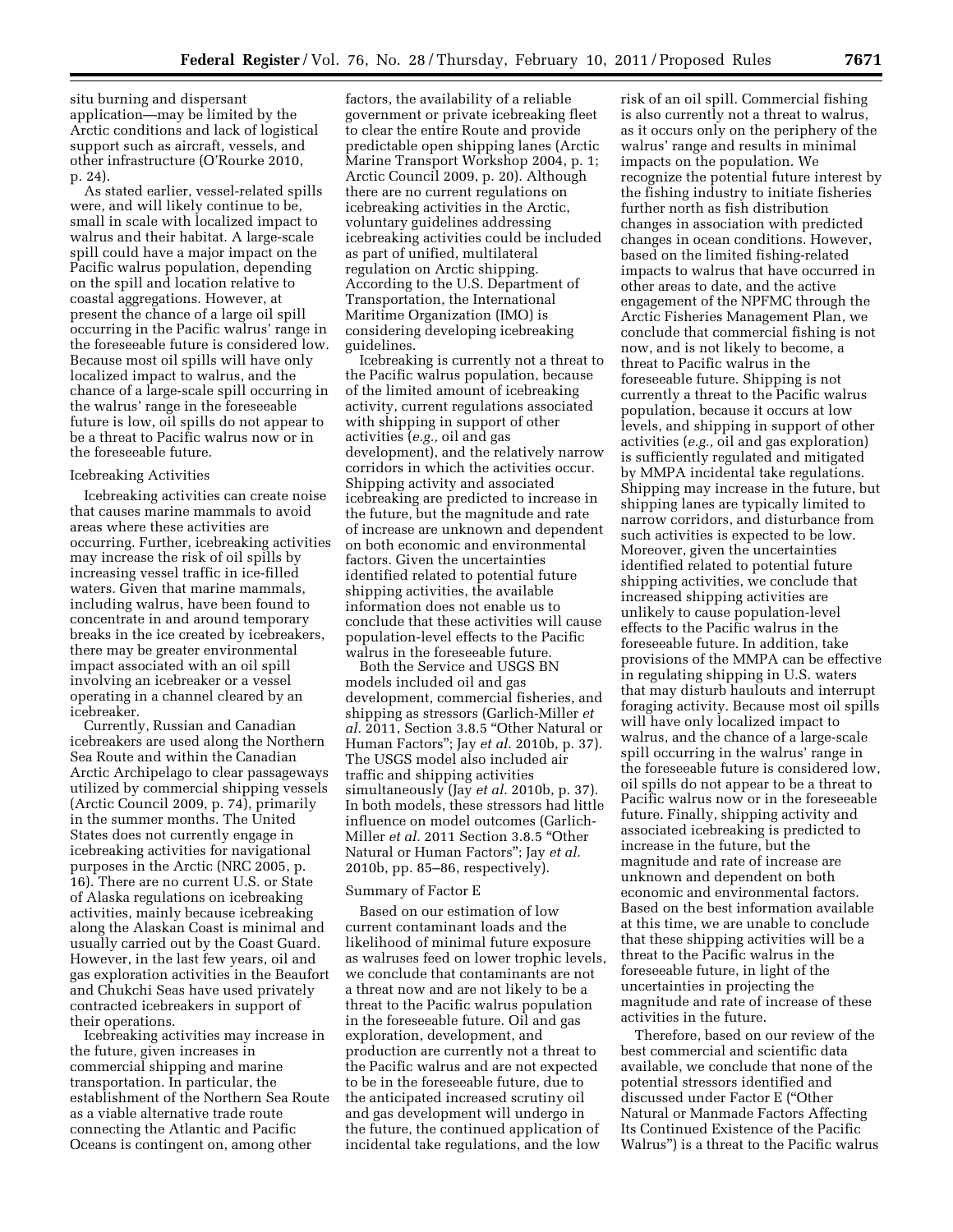now, or is likely to become a threat in the foreseeable future.

#### **Finding**

As required by the Act, we considered each of the five factors under section  $4(a)(1)(A)$  in assessing whether the Pacific walrus is endangered or threatened throughout all or a significant portion of its range. We carefully examined the best scientific and commercial information available regarding the past, present, and future threats faced by the Pacific walrus. We considered the information provided in the petition submitted to the Service by the Center for Biological Diversity; information available in our files; other available published and unpublished information; information submitted to the Service in response to our Federal Register notice of September 10, 2009; and information submitted to the Service in response to our public news release requesting information on September 10, 2010. We also consulted with recognized Pacific walrus experts and other Federal, State, and Tribal agencies.

In our analysis of Factor A, we identified and evaluated the risks of present or threatened destruction, modification, or curtailment of habitat or range of the Pacific walrus from (1) loss of sea ice due to climate change and (2) effects on prey species due to ocean warming and ocean acidification. We examined the likely responses and effects of changing sea-ice conditions in the Bering and Chukchi Seas on Pacific walruses. Pacific walrus is an icedependent species. Individuals use ice for many aspects of their life history throughout the year, and because of the projected loss of sea ice over the 21st century, we have identified the loss of sea ice and associated effects to be a threat to the Pacific walrus population. Although we anticipate that sufficient ice will remain, so that breeding behavior and calving will still occur in association with sea ice, the locations of these activities will likely change in response to changing ice patterns. The greatest change in sea ice, walrus distribution, and behavioral responses is expected to occur in the summer (June– August) and fall (October and November), when sea-ice loss is projected to be the greatest.

Based on the best scientific information available, in the foreseeable future, we anticipate that there will be a 1–5-month period in which sea ice will typically retreat northward off of the Chukchi continental shelf. The Chukchi Sea is projected to be ice-free in September every year by midcentury. However, loss of sea ice is

occurring faster than forecast and, on average, sea ice has retreated off the continental shelf for approximately 1 month per year during the last decade. At mid-century, model subsets project a 2-month ice-free season in the Chukchi Sea, and a 4-month ice-free season at the end of the century, centered on the month of September (Douglas 2010, p. 8), with some models indicating there will be 5 ice-free months. Based on the current rate of sea-ice loss, and the current rate of GHG increases, these changes may occur earlier in the century than currently projected.

Through our analysis, we have concluded that loss of sea ice, with its concomitant changes to walrus distribution and life-history patterns, will lead to a population decline, and is a threat to Pacific walrus in the foreseeable future. We base this conclusion on the fact that, over time, walruses will be forced to rely on terrestrial haulouts to an increasingly greater extent. Although coastal haulouts have been traditionally used more frequently by males than by females with calves, in the future both sexes and all ages will be restricted to coastal habitats for a much greater period of time. This will expose all individuals, but especially calves, juveniles, and females, to increased levels of stress from depletion of prey, increased energetic costs to obtain prey, trampling injuries and mortalities, and predation. Although some of these stressors are currently acting on the population, we anticipate that their magnitude will increase over time as sea-ice loss over the continental shelf occurs regularly and more extensively. Given this persistent and increasing threat of sea-ice loss, we conclude that this anticipated Pacific walrus population decline will continue into the foreseeable future.

Under Factor A, we also analyzed the effects of ocean warming and ocean acidification on Pacific walrus. Although we are concerned about the changes to the walrus prey base that may occur from ocean acidification and warming, and theoretically we understand how those stressors might operate, ocean dynamics are very complex and the specific outcomes for these stressors are too unreliable at this time for us to conclude that they are a threat to Pacific walrus now or in the foreseeable future. We therefore conclude that these stressors do not rise to the level of a threat, now or in the foreseeable future.

In our analysis of Factor B, we identified and evaluated the risks to Pacific walrus from overutilization for commercial, recreational, scientific, or

educational purposes. Under Factor B, we considered four potential risks to the Pacific walrus from overutilization relating to (1) Recreation, scientific, or educational purposes; (2) United States import/export; (3) commercial harvest; and (4) subsistence harvest. We found that recreational, scientific, and educational utilization of walruses is currently at low levels and is not projected to be a threat in the foreseeable future. United States import/ export is not considered to be a threat to Pacific walrus now or in the foreseeable future, because most specimens imported into or exported from the United States are fossilized bone and ivory shards, and any other walrus ivory can only be imported into or exported from the United States after it has been legally harvested and substantially altered to qualify as a Native handicraft. Commercial and sport hunting of Pacific walrus in the United States is prohibited under the MMPA. Russian legislation also prohibits sport hunting of Pacific walruses. Commercial hunting in Russia has not occurred since 1991, and resumption would require the issuance of a governmental decree. In addition, any future commercial harvest in Russia must be based on a sustainable quota; therefore, it is unlikely that any potential future Russian commercial harvest will become a threat to the Pacific walrus population.

With regard to the subsistence harvest of walrus, subsistence harvest in Chukotka, Russia, is controlled through a quota system. An annual subsistence quota is issued through a decree by the Russian Federal Fisheries Agency. Quota recommendations are based on what is thought to be a sustainable removal level (approximately 4 percent of the population), based on the total population and productivity estimates. However, there are no U.S. quotas on subsistence harvest. Although at present it is difficult to quantify sustainable removal levels because of the lack of information on Pacific walrus population status and trends, we determined that 4 percent is a conservative sustainable harvest level. The current level of subsistence harvest rangewide is about 4 percent of the 2006 population estimate. Therefore, we do not consider the current level of subsistence harvest to be a threat to Pacific walrus at the present time.

Pacific walrus are an important subsistence resource in the Bering Strait region, and we expect Pacific walrus to continue to remain available for harvest there, even as sea-ice conditions change. Because there are no U.S. subsistence harvest quotas, we do not expect harvest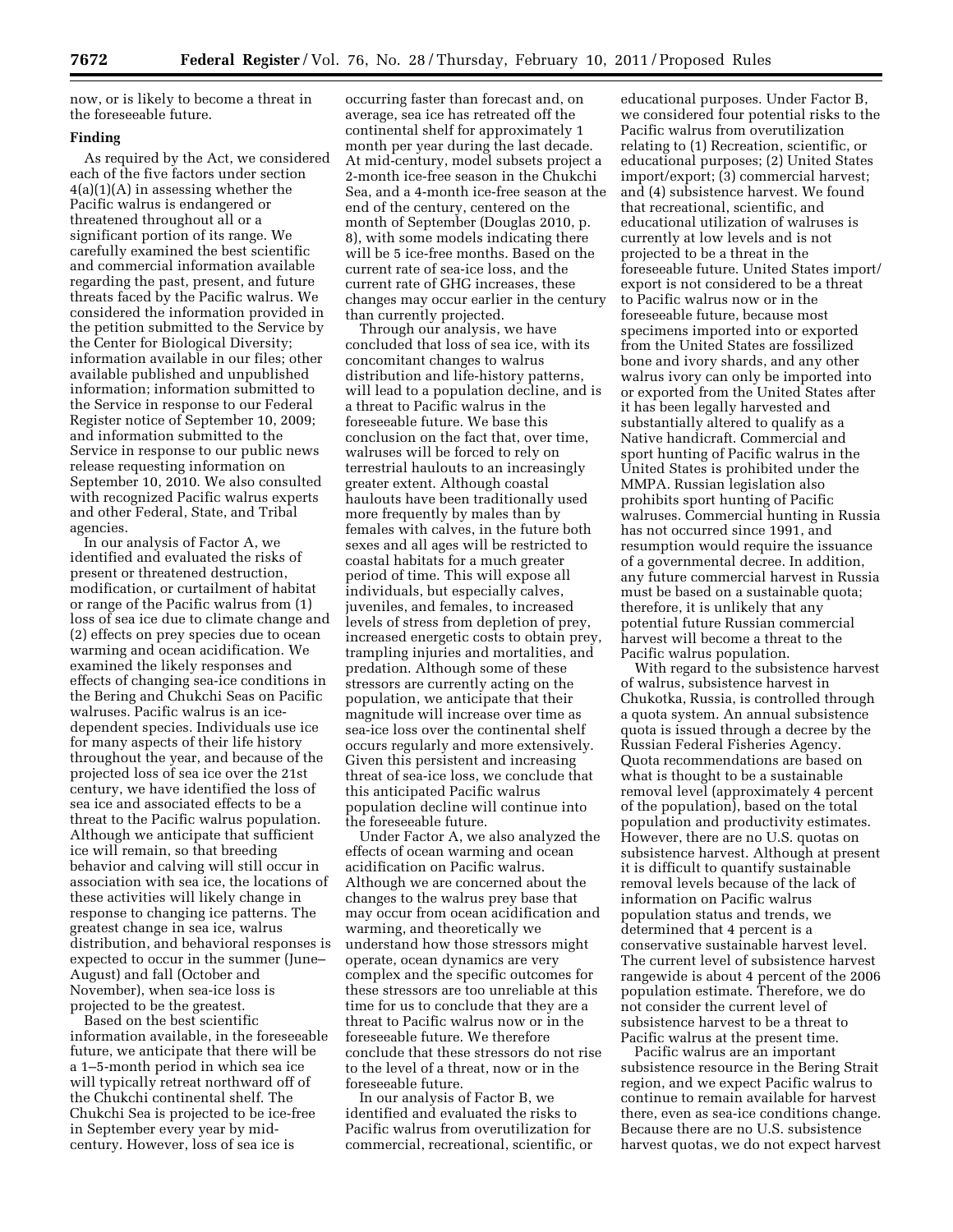levels in the Bering Strait region to change appreciably in the foreseeable future, unless regulations are put in place to restrict harvest by limiting the number of walrus that may be taken. There are two paths that could result in harvest quotas: (1) Self-regulation activities by Alaska Natives; and (2) implementation of procedures in the MMPA. Neither of these is currently in place, except for one quota on Round Island, as discussed below. Instead, we predict that subsistence harvest is likely to continue at similar levels to those currently, even as the walrus population declines in response to loss of summer sea ice. Over time, as the proportion of animals harvested increases relative to the overall population, this continued level of subsistence harvest likely will become unsustainable. Therefore, we determine that subsistence harvest is a threat to the walrus population in the foreseeable future.

In our analysis of Factor C, we identified and evaluated the risks to Pacific walrus from disease and predation, and we determined that neither component currently, or in the foreseeable future, represents threats to the Pacific walrus population. Although a changing climate may increase exposure of walrus to new pathogens, there are no clear transmission vectors that would change levels of exposure, and no evidence exists that disease will become a threat in foreseeable future.

As the use of coastal haulouts by both walruses and polar bears during summer increases, we expect interactions between the two species to also increase, and terrestrial walrus haulouts may become important feeding areas for polar bears. The presence of polar bears along the coast during the ice-free season will likely influence patterns of haulout use as walrus shift to other coastal haulout locations. These movements may result in increased energetic costs to walrus, but it is not possible to predict the magnitude of these costs. Although predation by polar bears on Pacific walrus has been observed, the lack of documented population-level effects leads us to conclude that polar bear predation is not currently a threat to the Pacific walrus. As sea ice declines and Pacific walrus spend more time on coastal haulouts, however, it is likely that polar bear predation will increase. However, we cannot reliably predict the level of predation in the future, and therefore we are not able to conclude with sufficient reliability that it will rise to the level of a threat to the Pacific walrus population in the foreseeable future. There is no evidence that killer whale predation has ever limited the Pacific

walrus population, and there is no evidence of increased presence of killer whales in the Bering or Chukchi Seas; therefore, killer whale predation is not a threat to the Pacific walrus now, and it is unlikely to become a threat in the foreseeable future.

In our analysis under Factor D, we identified and evaluated the risks from the inadequacy of existing regulatory mechanisms by focusing our analysis on the specific laws and regulations aimed at addressing the two primary threats to the walrus—the loss of sea-ice habitat and subsistence harvest. As discussed previously under Factor A, GHG emissions have contributed to a warming climate and the loss of sea-ice habitat for the Pacific walrus. There are currently no regulatory mechanisms in place to reduce or limit GHG emissions. This situation was considered as part of our analysis in Factor A. Accordingly, there are no existing regulatory mechanisms to effectively address seaice loss.

With regard to the other main threat to the walrus, subsistence harvest, there is currently no limit on the number of walrus that may be taken for subsistence purposes rangewide. While the subsistence harvest in Russia is controlled through a quota system, no national or Statewide quota exists in the United States. One local quota restricts the number of walrus that may be taken on Round Island (Alaska), but the harvest level in this area represents only a very minor portion of the harvest rangewide. Local ordinances recently adopted by two Native communities in the Bering Strait region, where 84 percent of the harvest in the United States and 43 percent of the rangewide harvest occurs, contain provisions aimed at restricting the number of hunting trips that may be taken for subsistence purposes. While these ordinances provide an important framework for future co-management initiatives and the potential development of future localized harvest limits, we acknowledge that no limits currently exist on the total number of walrus that may be taken in the Bering Strait region or rangewide. Nor are there other restrictions in place to ensure the likelihood that, as the population of walrus declines in response to changing sea-ice conditions, the subsistence harvest of walrus will occur at a reduced level. As a result, we determine that the existing regulatory mechanisms are inadequate to address the threat of subsistence harvest to the Pacific walrus in the foreseeable future.

In our analysis under Factor E, we evaluated other factors that may have an effect on the Pacific walrus, including

pollution and contaminants; oil and gas exploration, development, and production; commercial fisheries interactions; shipping; oil spills; and icebreaking activities. Based on our estimation of low current contaminant loads and the likelihood of minimal future exposure as walruses feed on lower trophic levels, we conclude that contaminants are not a threat now and are not likely to be a threat to the Pacific walrus population in the foreseeable future. Oil and gas development is currently not a threat to the Pacific walrus and is not expected to be in the foreseeable future due to the anticipated increased scrutiny oil and gas development will undergo in the future, the continued application of incidental take regulations, and the low risk of an oil spill. Commercial fishing is also currently not a threat to walrus as it occurs only on the periphery of the species' range and results in minimal impacts on the population. We recognize the potential future interest by the fishing industry to initiate fisheries further north as fish distribution changes in association with predicted changes in ocean conditions. However, based on the limited fishing-related impacts to walrus that have occurred in other areas to date, and the active engagement of the NPFMC through the Arctic Fisheries Management Plan, we conclude that commercial fishing is not now a threat to Pacific walrus, and is not likely to become a threat in the foreseeable future. Shipping is not currently a threat to the Pacific walrus population, because it occurs at low levels, and shipping in support of other activities (*e.g.,* oil and gas exploration) is sufficiently regulated and mitigated by MMPA incidental take regulations. Shipping may increase in the future, but given the uncertainties identified related to potential future shipping activities, the available information does not allow us to conclude that these activities will cause population-level effects to the Pacific walrus in the foreseeable future. In addition, take provisions of the MMPA can be effective in regulating shipping in U.S. waters that may disturb haulouts and interrupt foraging activity. Because most oil spills will have only localized impact to walrus, and the chance of a large-scale spill occurring in the walrus' range in the foreseeable future is considered low, oil spills do not appear to be a threat to Pacific walrus now or in the foreseeable future. Finally, shipping activity and associated icebreaking are predicted to increase in the future, but the magnitude and rate of increase are unknown and dependent on both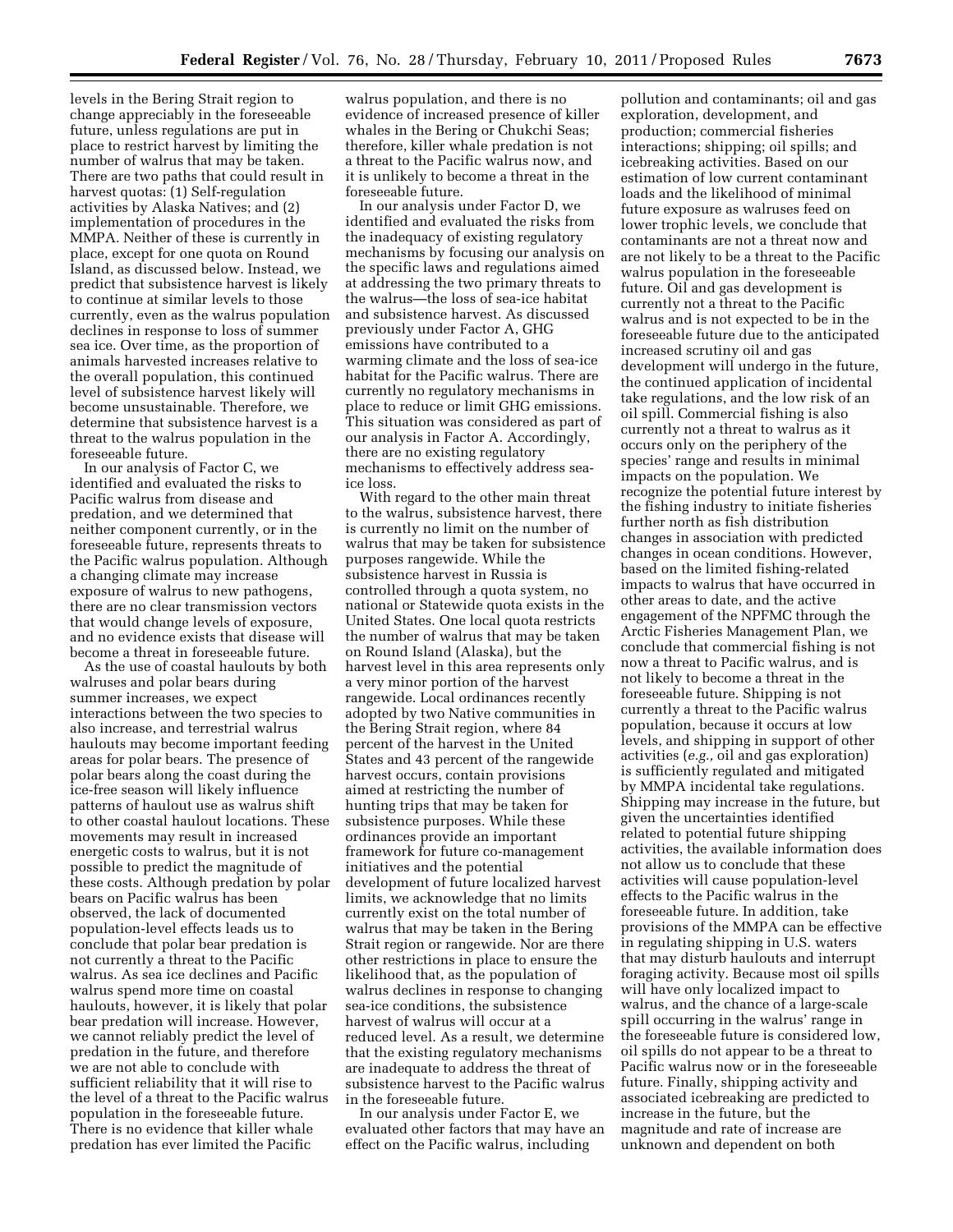economic and environmental factors. Given the uncertainties identified related to potential future shipping activities, the available information does not enable us to conclude that icebreaking will cause population-level effects to the Pacific walrus in the foreseeable future. Therefore, we determine that none of the potential stressors identified and discussed under Factor E is a threat to the Pacific walrus now, or is likely to become a threat in the foreseeable future.

In summary, we identify loss of sea ice in the summer and fall and associated impacts (Factor A) and subsistence harvest (Factor B) as the primary threats to the Pacific walrus in the foreseeable future. These conclusions are supported by the Bayesian Network models prepared by USGS and the Service. Our Factor D analysis determined that existing regulatory mechanisms are currently inadequate to address these threats. These threats are of sufficient imminence, intensity, and magnitude to cause substantial losses of abundance and an anticipated population decline of Pacific walrus that will continue into the foreseeable future.

Therefore, on the basis of the best scientific and commercial information available, we find that the petitioned action to list the Pacific walrus is warranted. We will make a determination on the status of the species as threatened or endangered when we prepare a proposed listing determination. However, as explained in more detail below, an immediate proposal of a regulation implementing this action is precluded by higher priority listing actions, and expeditious progress is being made to add or remove qualified species from the Lists of Endangered and Threatened Wildlife and Plants.

We reviewed the available information to determine if the existing and foreseeable threats render the species at risk of extinction at this time such that issuing an emergency regulation temporarily listing the species under section 4(b)(7) of the Act is warranted. We determined that issuing an emergency regulation temporarily listing the species is not warranted for this species at this time, because the threats acting on the species are not immediately impacting the entire species across its range to the point where the species will be immediately lost. However, if at any time we determine that issuing an emergency regulation temporarily listing the Pacific walrus is warranted, we will initiate this action at that time.

#### **Listing Priority Number**

The Service adopted guidelines on September 21, 1983 (48 FR 43098), to establish a rational system for utilizing available resources for the highest priority species when adding species to the Lists of Endangered and Threatened Wildlife and Plants or reclassifying species listed as threatened to endangered status. These guidelines, titled ''Endangered and Threatened Species Listing and Recovery Priority Guidelines,'' address the immediacy and magnitude of threats, and the level of taxonomic distinctiveness. The system places greatest importance on the immediacy and magnitude of threats, but also factors in the level of taxonomic distinctiveness by assigning priority in descending order to monotypic genera (genus with one species), full species, and subspecies (or equivalently, distinct population segments of vertebrates).

As a result of our analysis of the best available scientific and commercial information, we assigned the Pacific walrus a Listing Priority Number (LPN) of 9, based on the moderate magnitude and imminence of threats. These threats include the present or threatened destruction, modification or curtailment of Pacific walrus habitat due to loss of sea-ice habitat; and overutilization due to subsistence harvest. In addition, existing regulatory mechanisms fail to address these threats. These threats affect the entire population, are ongoing, and will continue to occur into the foreseeable future. Our rationale for assigning the Pacific walrus an LPN of 9 is outlined below.

Under the Service's Guidelines, the magnitude of threat is the first criterion we look at when establishing a listing priority. The guidelines indicate that species with the highest magnitude of threat are those species facing the most severe threats to their continued existence. These species receive the highest listing priority. As discussed in the finding, the Pacific walrus is being impacted by two primary threats; the loss of sea-ice habitat, and subsistence harvest. The main threat to the Pacific walrus is the loss of sea-ice habitat due to climate change. Sea-ice losses have been observed to date and are projected to continue through the end of the 21st century. The loss of sea-ice habitat, while affecting individual walrus or localized populations, does not appear to be currently resulting in significant population-level effects. However, the modeled projections of the loss of seaice habitat and the associated impacts on the Pacific walrus are expected to greatly increase within the foreseeable future, thereby resulting in significant

population-level effects. Because the threat of the loss of sea-ice habitat is not having significant effects currently, but is projected to, we have determined the magnitude of this threat is moderate, and not high.

Subsistence harvest is also identified as a threat to the Pacific walrus. Harvest is currently occurring at sustainable levels. With the loss of sea-ice habitat and the projected associated population decline, and because subsistence harvest is expected to continue at current levels, we concluded that subsistence harvest would have a population-level effect on the species in the future. Because harvest is occurring at sustainable levels now, but may become unsustainable in the foreseeable future due to the projected population decline, we have determined the magnitude of the threat of subsistence harvest is considered to be moderate, and not high.

Under our Guidelines, the second criterion we consider in assigning a listing priority is the immediacy of threats. This criterion is intended to ensure that species that face actual, identifiable threats are given priority over those species for which threats are only potential or species that are intrinsically vulnerable but are not known to be presently facing such threats. We have determined that loss of sea-ice habitat is affecting the Pacific walrus population currently and is expected to continue and likely intensify in the foreseeable future. Similarly, we have determined that subsistence harvest is presently occurring and expected to continue at current levels into the foreseeable future, even as the Pacific walrus population declines due to sea-ice loss. Because both the loss of sea-ice habitat and subsistence harvest are presently occurring, we consider the threats to be imminent.

The third criterion in our guidelines is intended to devote resources to those species representing highly distinctive or isolated gene pools as reflected by taxonomy, with the highest priority given to monotypic genera, followed by species and then subspecies. The Pacific walrus is a valid subspecies and therefore receives a lower priority than species or a monotypic genus. As discussed, the threats affecting the Pacific walrus are of moderate magnitude and imminent. Accordingly we have assigned the Pacific walrus an LPN of 9, pursuant to our guidelines.

We will continue to monitor the threats to the Pacific walrus, as well as the species' status, on an annual basis, and should the magnitude or the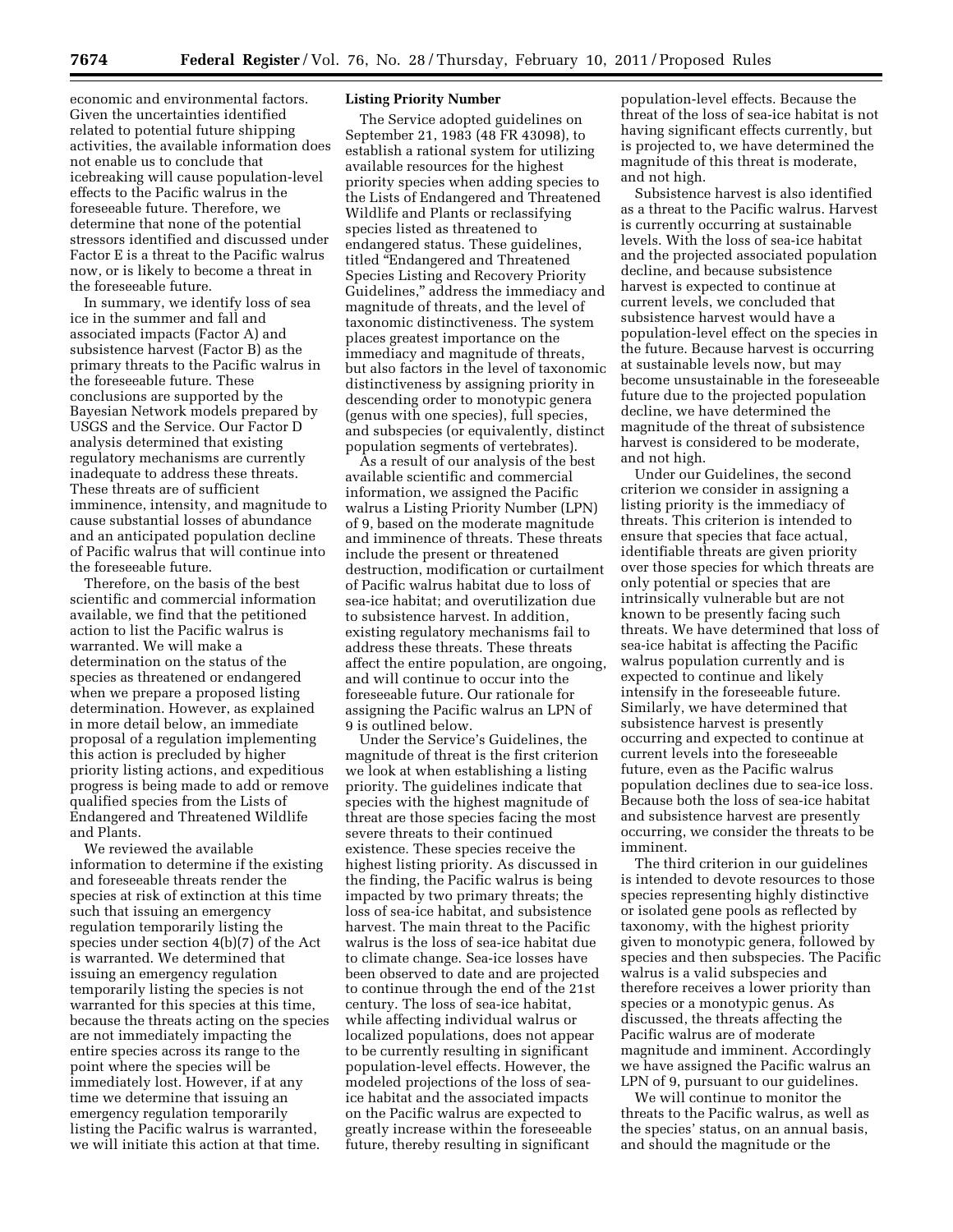imminence of the threats change, we will revisit our assessment of the LPN.

# **Preclusion and Expeditious Progress**

Preclusion is a function of the listing priority of a species in relation to the resources that are available and the cost and relative priority of competing demands for those resources. Thus, in any given fiscal year (FY), multiple factors dictate whether it will be possible to undertake work on a listing proposal regulation or whether promulgation of such a proposal is precluded by higher-priority listing actions.

The resources available for listing actions are determined through the annual Congressional appropriations process. The appropriation for the Listing Program is available to support work involving the following listing actions: Proposed and final listing rules; 90-day and 12-month findings on petitions to add species to the Lists of Endangered and Threatened Wildlife and Plants (Lists) or to change the status of a species from threatened to endangered; annual "resubmitted" petition findings on prior warrantedbut-precluded petition findings as required under section 4(b)(3)(C)(i) of the Act; critical habitat petition findings; proposed and final rules designating critical habitat; and litigation-related, administrative, and program-management functions (including preparing and allocating budgets, responding to Congressional and public inquiries, and conducting public outreach regarding listing and critical habitat). The work involved in preparing various listing documents can be extensive and may include, but is not limited to: Gathering and assessing the best scientific and commercial data available and conducting analyses used as the basis for our decisions; writing and publishing documents; and obtaining, reviewing, and evaluating public comments and peer review comments on proposed rules and incorporating relevant information into final rules. The number of listing actions that we can undertake in a given year also is influenced by the complexity of those listing actions; that is, more complex actions generally are more costly. The median cost for preparing and publishing a 90-day finding is \$39,276; for a 12-month finding, \$100,690; for a proposed rule with critical habitat, \$345,000; and for a final listing rule with critical habitat, the median cost is \$305,000.

We cannot spend more than is appropriated for the Listing Program without violating the Anti-Deficiency Act (see 31 U.S.C. 1341(a)(1)(A)). In

addition, in FY 1998 and for each fiscal year since then, Congress has placed a statutory cap on funds which may be expended for the Listing Program, equal to the amount expressly appropriated for that purpose in that fiscal year. This cap was designed to prevent funds appropriated for other functions under the Act (for example, recovery funds for removing species from the Lists), or for other Service programs, from being used for Listing Program actions (see House Report 105–163, 105th Congress, 1st Session, July 1, 1997).

Since FY 2002, the Service's budget has included a critical habitat subcap to ensure that some funds are available for other work in the Listing Program (''The critical habitat designation subcap will ensure that some funding is available to address other listing activities'' (House Report No. 107–103, 107th Congress, 1st Session, June 19, 2001)). From FY 2002 to FY 2006, the Service has had to use virtually the entire critical habitat subcap to address court-mandated designations of critical habitat, and consequently none of the critical habitat subcap funds have been available for other listing activities. In some FYs since 2006, we have been able to use some of the critical habitat subcap funds for proposed listing determinations for high-priority candidate species. In other FYs, while we were unable to use any of the critical habitat subcap funds to fund proposed listing determinations, we did use some of this money to fund the critical habitat portion of some proposed listing determinations so that the proposed listing determination and proposed critical habitat designation could be combined into one rule, thereby being more efficient in our work. At this time, for FY 2011, we do not know if we will be able to use some of the critical habitat subcap funds to fund proposed listing determinations.

We make our determinations of preclusion on a nationwide basis to ensure that the species most in need of listing will be addressed first and also because we allocate our listing budget on a nationwide basis. Through the listing cap, the critical habitat subcap, and the amount of funds needed to address court-mandated critical habitat designations, Congress and the courts have, in effect, determined the amount of money available for other listing activities nationwide (i.e., actions other than critical habitat designation). Therefore, the funds in the listing cap, other than those needed to address court-mandated critical habitat for already listed species, set the limits on our determinations of preclusion and expeditious progress.

Congress identified the availability of resources as the only basis for deferring the initiation of a rulemaking that is warranted. The Conference Report accompanying Pub. L. 97–304 (Endangered Species Act Amendments of 1982), which established the current statutory deadlines and the warrantedbut-precluded finding, states that the amendments were ''not intended to allow the Secretary to delay commencing the rulemaking process for any reason other than that the existence of pending or imminent proposals to list species subject to a greater degree of threat would make allocation of resources to such a petition [that is, for a lower-ranking species] unwise.'' Although that statement appeared to refer specifically to the ''to the maximum extent practicable'' limitation on the 90-day deadline for making a ''substantial information'' finding, that finding is made at the point when the Service is deciding whether or not to commence a status review that will determine the degree of threats facing the species, and therefore the analysis underlying the statement is more relevant to the use of the warranted-butprecluded finding, which is made when the Service has already determined the degree of threats facing the species and is deciding whether or not to commence a rulemaking.

In FY 2011, on December 22, 2010, Congress passed a continuing resolution which provides funding at the FY 2010 enacted level through March 4, 2011. Until Congress appropriates funds for FY 2011 at a different level, we will fund listing work based on the FY 2010 amount. Thus, at this time in FY 2011, the Service anticipates an appropriation of \$22,103,000 based on FY 2010 appropriations. Of that, the Service anticipates needing to dedicate \$11,632,000 for determinations of critical habitat for already listed species. Also \$500,000 is appropriated for foreign species listings under the Act. The Service thus has \$9,971,000 available to fund work in the following categories: compliance with court orders and court-approved settlement agreements requiring that petition findings or listing determinations be completed by a specific date; section 4 (of the Act) listing actions with absolute statutory deadlines; essential litigationrelated, administrative, and listing program-management functions; and high-priority listing actions for some of our candidate species. In FY 2010 the Service received many new petitions and a single petition to list 404 species. The receipt of petitions for a large number of species is consuming the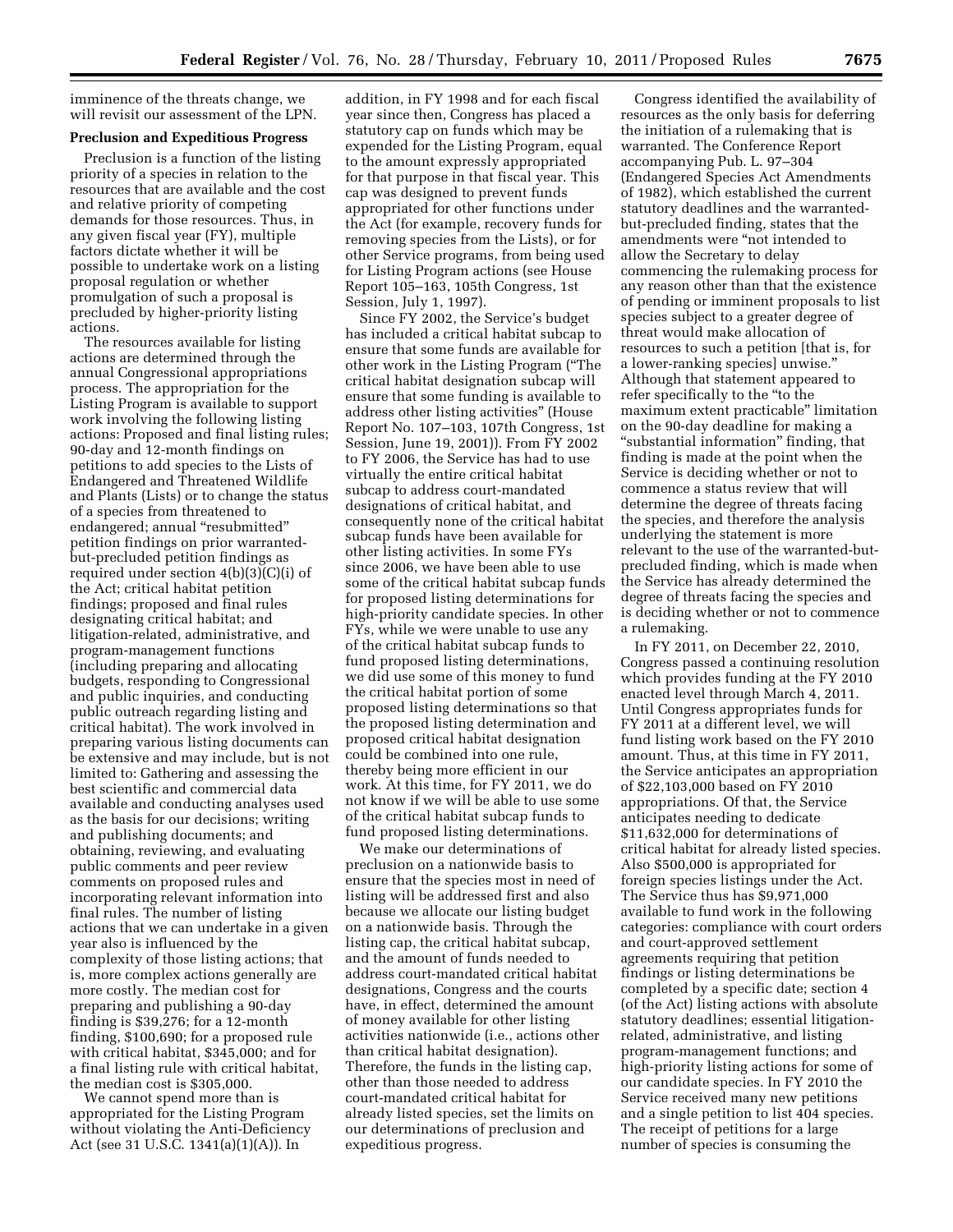Service's listing funding that is not dedicated to meeting Court-ordered commitments. Absent some ability to balance effort among listing duties under existing funding levels, it is unlikely that the Service will be able to make expeditious progress on candidate species in FY 2011.

In 2009, the responsibility for listing foreign species under the Act was transferred from the Division of Scientific Authority, International Affairs Program, to the Endangered Species Program. Therefore, starting in FY 2010, we used a portion of our funding to work on the actions described above for listing actions related to foreign species. In FY 2011, we anticipate using \$1,500,000 for work on listing actions for foreign species which reduces funding available for domestic listing actions, however, currently only \$500,000 has been allocated. Although there are currently no foreign species issues included in our high-priority listing actions at this time, many actions have statutory or court-approved settlement deadlines, thus increasing their priority. The budget allocations for each specific listing action are identified in the Service's FY 2011 Allocation Table (part of our record).

For the above reasons, funding a proposed listing determination for the Pacific walrus is precluded by courtordered and court-approved settlement agreements, listing actions with absolute statutory deadlines, and work on proposed listing determinations for those candidate species with a higher listing priority (i.e., candidate species with  $LPNs$  of  $1-8$ ).

Based on our September 21, 1983, guidance for assigning an LPN for each candidate species (48 FR 43098), we have a significant number of species with an LPN of 2. Using this guidance, we assign each candidate an LPN of 1 to 12, depending on the magnitude of

threats (high or moderate to low), immediacy of threats (imminent or nonimminent), and taxonomic status of the species (in order of priority: monotypic genus (a species that is the sole member of a genus); species, or part of a species (subspecies, distinct population segment, or significant portion of the range)). The lower the listing priority number, the higher the listing priority (that is, a species with an LPN of 1 would have the highest listing priority).

Because of the large number of highpriority species, we have further ranked the candidate species with an LPN of 2 by using the following extinction-risk type criteria: International Union for the Conservation of Nature and Natural Resources (IUCN) Red list status/rank, Heritage rank (provided by NatureServe), Heritage threat rank (provided by NatureServe), and species currently with fewer than 50 individuals, or 4 or fewer populations. Those species with the highest IUCN rank (critically endangered), the highest Heritage rank (G1), the highest Heritage threat rank (substantial, imminent threats), and currently with fewer than 50 individuals, or fewer than 4 populations, originally comprised a group of approximately 40 candidate species ("Top 40"). These 40 candidate species have had the highest priority to receive funding to work on a proposed listing determination. As we work on proposed and final listing rules for those 40 candidates, we apply the ranking criteria to the next group of candidates with an LPN of 2 and 3 to determine the next set of highest-priority candidate species. Finally, proposed rules for reclassification of threatened species to endangered are lower priority, since as listed species, they are already afforded the protection of the Act and implementing regulations. However, for efficiency reasons, we may choose to work on a proposed rule to reclassify a

species to endangered if we can combine this with work that is subject to a court-determined deadline.

With our workload so much bigger than the amount of funds we have to accomplish it, it is important that we be as efficient as possible in our listing process. Therefore, as we work on proposed rules for the highest priority species in the next several years, we are preparing multi-species proposals when appropriate, and these may include species with lower priority if they overlap geographically or have the same threats as a species with an LPN of 2. In addition, we take into consideration the availability of staff resources when we determine which high-priority species will receive funding to minimize the amount of time and resources required to complete each listing action.

As explained above, a determination that listing is warranted but precluded must also demonstrate that expeditious progress is being made to add and remove qualified species to and from the Lists of Endangered and Threatened Wildlife and Plants. As with our "precluded" finding, the evaluation of whether progress in adding qualified species to the Lists has been expeditious is a function of the resources available for listing and the competing demands for those funds. (Although we do not discuss it in detail here, we are also making expeditious progress in removing species from the list under the Recovery program in light of the resource available for delisting, which is funded by a separate line item in the budget of the Endangered Species Program. So far during FY 2011, we have completed one delisting rule.) Given the limited resources available for listing, we find that we are making expeditious progress in FY 2011 in the Listing program. This progress included preparing and publishing the following determinations:

# FY 2011 COMPLETED LISTING ACTIONS

| <b>Publication date</b> | Title                                                                                                                                                   | Actions                                                          | FR pages          |
|-------------------------|---------------------------------------------------------------------------------------------------------------------------------------------------------|------------------------------------------------------------------|-------------------|
| 10/6/2010               | Endangered Status for the Altamaha Spinymussel and<br>Designation of Critical Habitat.                                                                  | Proposed Listing Endangered                                      | 75 FR 61664-61690 |
| 10/7/2010               | 12-month Finding on a Petition to list the Sacramento<br>Splittail as Endangered or Threatened.                                                         | Notice of 12-month petition finding,<br>Not warranted.           | 75 FR 62070-62095 |
| 10/28/2010              | Endangered Status and Designation of Critical Habitat<br>for Spikedace and Loach Minnow.                                                                | Endangered<br>Listing<br>Proposed<br>(uplisting).                | 75 FR 66481-66552 |
| 11/2/2010               | 90-Day Finding on a Petition to List the Bay Springs<br>Salamander as Endangered.                                                                       | Notice of 90-day Petition Finding,<br>Not substantial.           | 75 FR 67341-67343 |
| $11/2/2010$             | Determination of Endangered Status for the Georgia<br>Pigtoe Mussel, Interrupted Rocksnail, and Rough<br>Hornsnail and Designation of Critical Habitat. | Final Listing Endangered                                         | 75 FR 67511-67550 |
| 11/2/2010               | Listing the Rayed Bean and Snuffbox as Endangered                                                                                                       | Proposed Listing Endangered                                      | 75 FR 67551-67583 |
| $11/4/2010$             | 12-Month Finding on a Petition to List Cirsium wrightii<br>(Wright's Marsh Thistle) as Endangered or Threat-<br>ened.                                   | Notice of 12-month petition finding,<br>Warranted but precluded. | 75 FR 67925-67944 |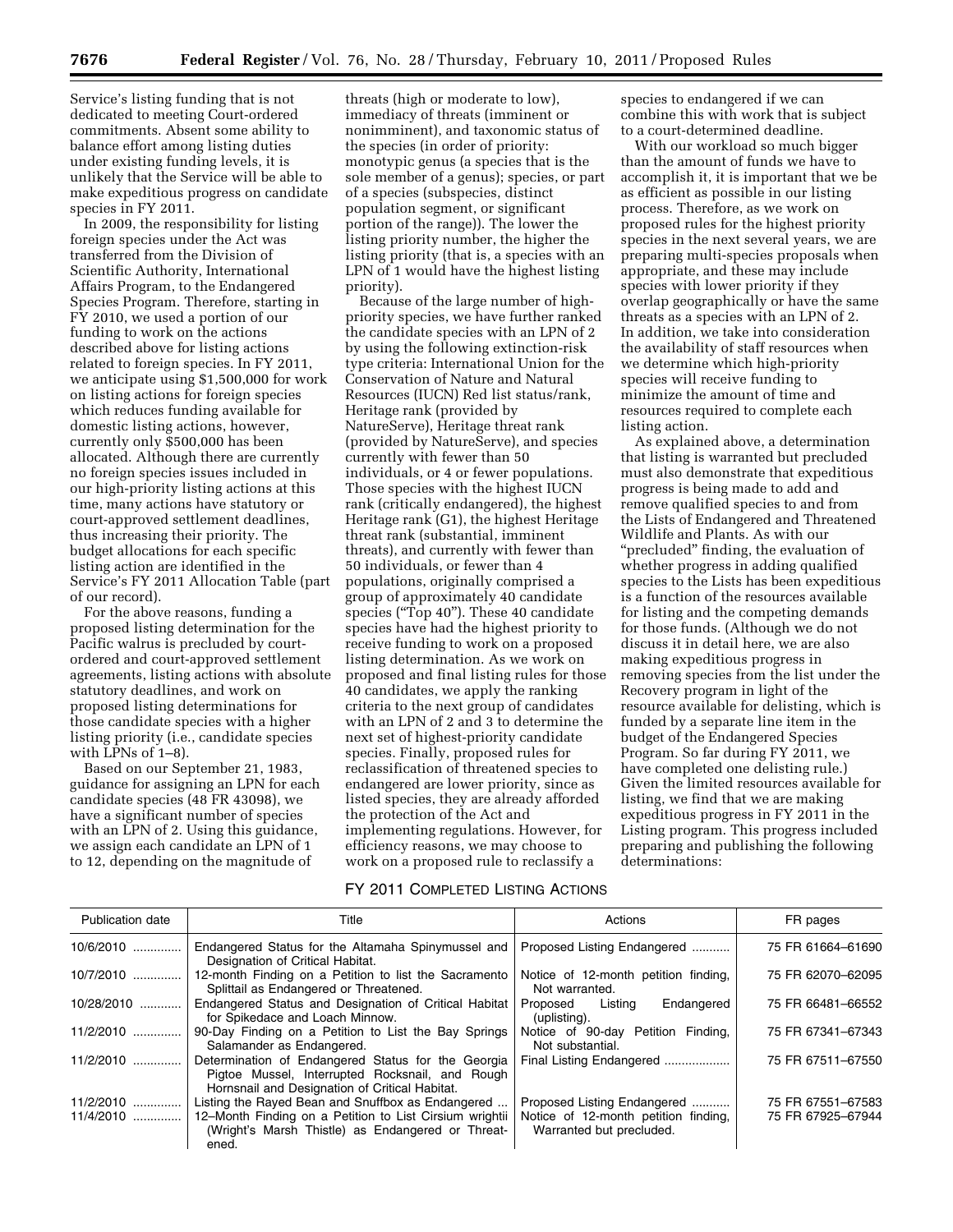| FY 2011 COMPLETED LISTING ACTIONS-Continued |  |  |  |
|---------------------------------------------|--|--|--|
|---------------------------------------------|--|--|--|

| Publication date | Title                                                                                                                        | Actions                                                          | FR pages          |
|------------------|------------------------------------------------------------------------------------------------------------------------------|------------------------------------------------------------------|-------------------|
| 12/14/2010       | Endangered Status for Dunes Sagebrush Lizard                                                                                 | Proposed Listing Endangered                                      | 75 FR 77801-77817 |
| 12/14/2010       | 12-month Finding on a Petition to List the North Amer-<br>ican Wolverine as Endangered or Threatened.                        | Notice of 12-month petition finding,<br>Warranted but precluded. | 75 FR 78029-78061 |
| 12/14/2010       | 12-Month Finding on a Petition to List the Sonoran Pop-<br>ulation of the Desert Tortoise as Endangered or<br>Threatened.    | Notice of 12-month petition finding,<br>Warranted but precluded. | 75 FR 78093-78146 |
| 12/15/2010       | 12-Month Finding on a Petition to List Astragalus<br>microcymbus and Astragalus schmolliae as Endan-<br>gered or Threatened. | Notice of 12-month petition finding,<br>Warranted but precluded. | 75 FR 78513-78556 |
| 12/28/2010<br>.  | Listing Seven Brazilian Bird Species as Endangered<br>Throughout Their Range.                                                | Final Listing Endangered                                         | 75 FR 81793-81815 |
| 1/4/2011<br>.    | 90-Day Finding on a Petition to List the Red Knot sub-<br>species Calidris canutus roselaari as Endangered.                  | Notice of 90-day Petition Finding,<br>Not substantial.           | 76 FR 304-311     |
| 1/19/2011<br>.   | Endangered Status for the Sheepnose<br>and<br>Spectaclecase Mussels.                                                         | Proposed Listing Endangered                                      | 76 FR 3392-3420   |

Our expeditious progress also includes work on listing actions that we funded in FY 2010 and FY 2011, but have not yet been completed to date. These actions are listed below. Actions in the top section of the table are being conducted under a deadline set by a court. Actions in the middle section of the table are being conducted to meet

statutory timelines, that is, timelines required under the Act. Actions in the bottom section of the table are highpriority listing actions. These actions include work primarily on species with an LPN of 2, and, as discussed above, selection of these species is partially based on available staff resources, and when appropriate, include species with a lower priority if they overlap geographically or have the same threats as the species with the high priority. Including these species together in the same proposed rule results in considerable savings in time and funding compared to preparing separate proposed rules for each of them in the future.

# ACTIONS FUNDED IN FY 2010 AND FY 2011 BUT NOT YET COMPLETED

| Species                                                                                                                                                                                                                                                                                                                                        | Action                                                                                                                                                                                                                                                                                                                                                                          |  |  |
|------------------------------------------------------------------------------------------------------------------------------------------------------------------------------------------------------------------------------------------------------------------------------------------------------------------------------------------------|---------------------------------------------------------------------------------------------------------------------------------------------------------------------------------------------------------------------------------------------------------------------------------------------------------------------------------------------------------------------------------|--|--|
| <b>Actions Subject to Court Order/Settlement Agreement</b>                                                                                                                                                                                                                                                                                     |                                                                                                                                                                                                                                                                                                                                                                                 |  |  |
| 4 parrot species (military macaw, yellow-billed parrot, red-crowned parrot, scarlet macaw) <sup>5</sup><br>4 parrot species (blue-headed macaw, great green macaw, grey-cheeked parakeet, hyacinth macaw) <sup>5</sup><br>4 parrot species (crimson shining parrot, white cockatoo, Philippine cockatoo, yellow-crested cockatoo) <sup>5</sup> | Final listing determination.<br>Final listing determination.<br>12-month petition finding.<br>12-month petition finding.<br>12-month petition finding.<br>12-month petition finding.<br>12-month petition finding.<br>12-month petition finding.<br>90-day petition finding.                                                                                                    |  |  |
| <b>Actions With Statutory Deadlines</b>                                                                                                                                                                                                                                                                                                        |                                                                                                                                                                                                                                                                                                                                                                                 |  |  |
| 5 species southeast fish (Cumberland darter, rush darter, yellowcheek darter, chucky madtom, and laurel<br>$dace)$ <sup>4</sup> .<br>3 Colorado plants (Ipomopsis polyantha (Pagosa Skyrocket), Penstemon debilis (Parachute Beardtongue),<br>and Phacelia submutica (DeBeque Phacelia)) <sup>4</sup> .                                        | Final listing determination.<br>Final listing determination.<br>Final listing determination.<br>Final listing determination.<br>Final listing determination.<br>Final listing determination.<br>Final listing determination.<br>Final listing determination.<br>Final listing determination.<br>Final listing determination.                                                    |  |  |
|                                                                                                                                                                                                                                                                                                                                                | Final listing determination.<br>Final listing determination.<br>Final listing determination.<br>Proposed listing determination.<br>12-month petition finding.<br>12-month petition finding.<br>12-month petition finding.<br>12-month petition finding.<br>12-month petition finding.<br>12-month petition finding.<br>12-month petition finding.<br>12-month petition finding. |  |  |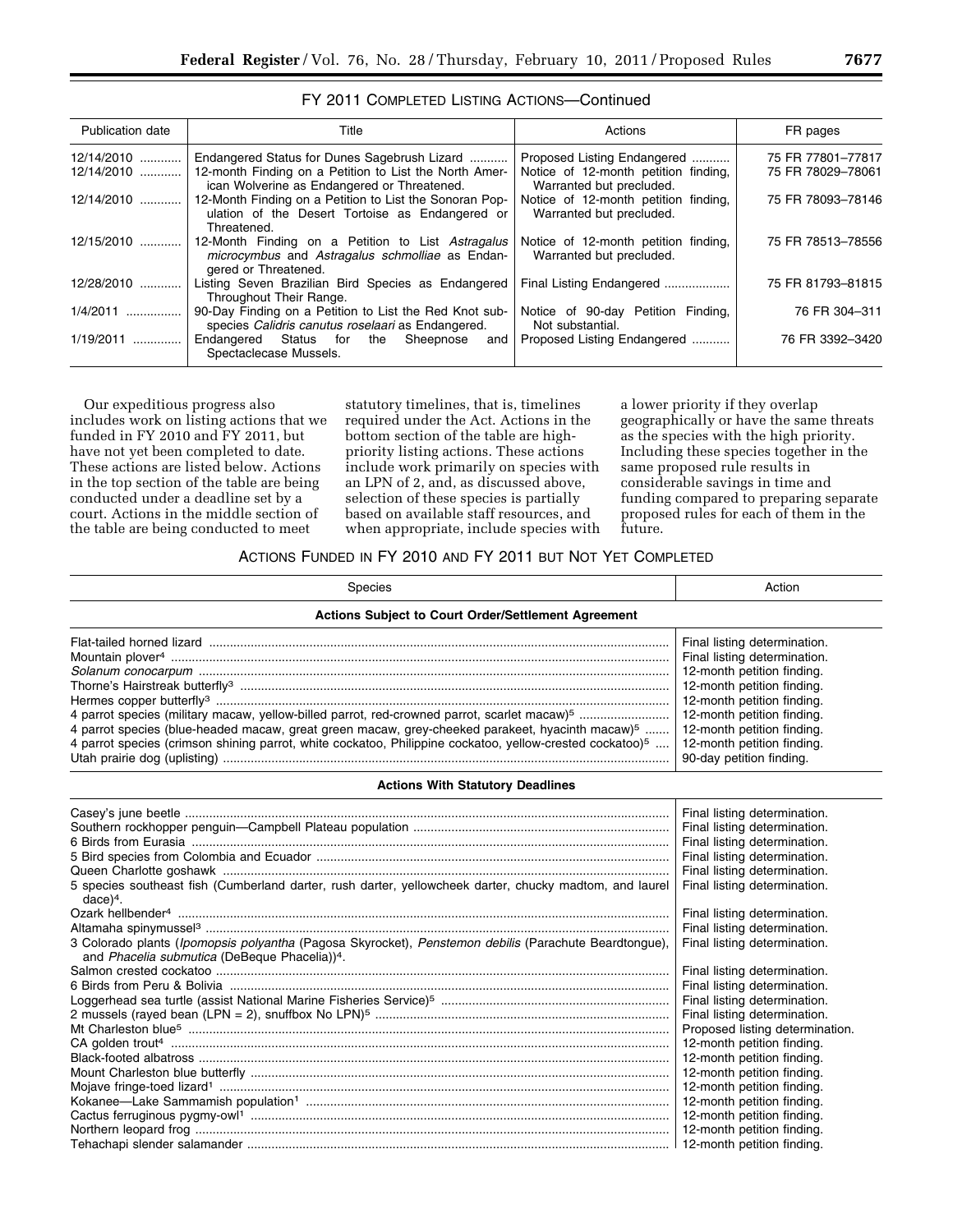۲

# ACTIONS FUNDED IN FY 2010 AND FY 2011 BUT NOT YET COMPLETED—Continued

| Species                                                                                                                                                 | Action                                                   |
|---------------------------------------------------------------------------------------------------------------------------------------------------------|----------------------------------------------------------|
|                                                                                                                                                         | 12-month petition finding/Proposed<br>listing.           |
|                                                                                                                                                         | 12-month petition finding.                               |
| 3 MT invertebrates (mist forestfly (Lednia tumana), Oreohelix sp. 3, Oreohelix sp. 31) from 206 species pe-<br>tition.                                  | 12-month petition finding.                               |
| 5 UT plants (Astragalus hamiltonii, Eriogonum soredium, Lepidium ostleri, Penstemon flowersii, Trifolium                                                | 12-month petition finding.                               |
| friscanum) from 206 species petition.                                                                                                                   |                                                          |
| 5 WY plants (Abronia ammophila, Agrostis rossiae, Astragalus proimanthus, Boechere (Arabis) pusilla,<br>Penstemon gibbensii) from 206 species petition. | 12-month petition finding.                               |
|                                                                                                                                                         | 12-month petition finding.                               |
|                                                                                                                                                         | 12-month petition finding.                               |
|                                                                                                                                                         | 12-month petition finding.<br>12-month petition finding. |
|                                                                                                                                                         | 12-month petition finding.                               |
|                                                                                                                                                         | 12-month petition finding.                               |
|                                                                                                                                                         | 12-month petition finding.                               |
| 3 Texas moths (Ursia furtiva, Sphingicampa blanchardi, Agapema galbina) (from 475 species petition)                                                     | 12-month petition finding.                               |
|                                                                                                                                                         | 12-month petition finding.                               |
| 3 South Arizona plants (Erigeron piscaticus, Astragalus hypoxylus, Amoreuxia gonzalezii) (from 475 spe-                                                 | 12-month petition finding.                               |
| cies petition).                                                                                                                                         | 12-month petition finding.                               |
|                                                                                                                                                         | 12-month petition finding.                               |
|                                                                                                                                                         | 12-month petition finding.                               |
|                                                                                                                                                         | 12-month petition finding.                               |
|                                                                                                                                                         | 12-month petition finding.                               |
|                                                                                                                                                         | 12-month petition finding.                               |
|                                                                                                                                                         | 12-month petition finding.                               |
|                                                                                                                                                         | 12-month petition finding.<br>12-month petition finding. |
|                                                                                                                                                         | 12-month petition finding.                               |
|                                                                                                                                                         | 12-month petition finding.                               |
|                                                                                                                                                         | 12-month petition finding.                               |
|                                                                                                                                                         | 12-month petition finding.                               |
|                                                                                                                                                         | 12-month petition finding.                               |
|                                                                                                                                                         | 12-month petition finding.<br>90-day petition finding.   |
|                                                                                                                                                         | 90-day petition finding.                                 |
|                                                                                                                                                         | 90-day petition finding.                                 |
|                                                                                                                                                         | 90-day petition finding.                                 |
|                                                                                                                                                         | 90-day petition finding.                                 |
|                                                                                                                                                         | 90-day petition finding.                                 |
|                                                                                                                                                         | 90-day petition finding.<br>90-day petition finding.     |
|                                                                                                                                                         | 90-day petition finding.                                 |
|                                                                                                                                                         | 90-day petition finding.                                 |
|                                                                                                                                                         | 90-day petition finding.                                 |
|                                                                                                                                                         | 90-day petition finding.                                 |
|                                                                                                                                                         | 90-day petition finding.                                 |
|                                                                                                                                                         | 90-day petition finding.                                 |
|                                                                                                                                                         | 90-day petition finding.<br>90-day petition finding.     |
|                                                                                                                                                         | 90-day petition finding.                                 |
|                                                                                                                                                         | 90-day petition finding.                                 |
|                                                                                                                                                         | 90-day petition finding.                                 |
|                                                                                                                                                         | 90-day petition finding.                                 |
|                                                                                                                                                         | 90-day petition finding.                                 |
|                                                                                                                                                         | 90-day petition finding.<br>90-day petition finding.     |
|                                                                                                                                                         | 90-day petition finding.                                 |
|                                                                                                                                                         | 90-day petition finding.                                 |
|                                                                                                                                                         | 90-day petition finding.                                 |
|                                                                                                                                                         | 90-day petition finding.                                 |
|                                                                                                                                                         | 90-day petition finding.                                 |
|                                                                                                                                                         | 90-day petition finding.<br>90-day petition finding.     |
|                                                                                                                                                         | 90-day petition finding.                                 |
|                                                                                                                                                         | 90-day petition finding.                                 |
|                                                                                                                                                         | 90-day petition finding.                                 |
|                                                                                                                                                         | 90-day petition finding.                                 |
|                                                                                                                                                         | 90-day petition finding.                                 |